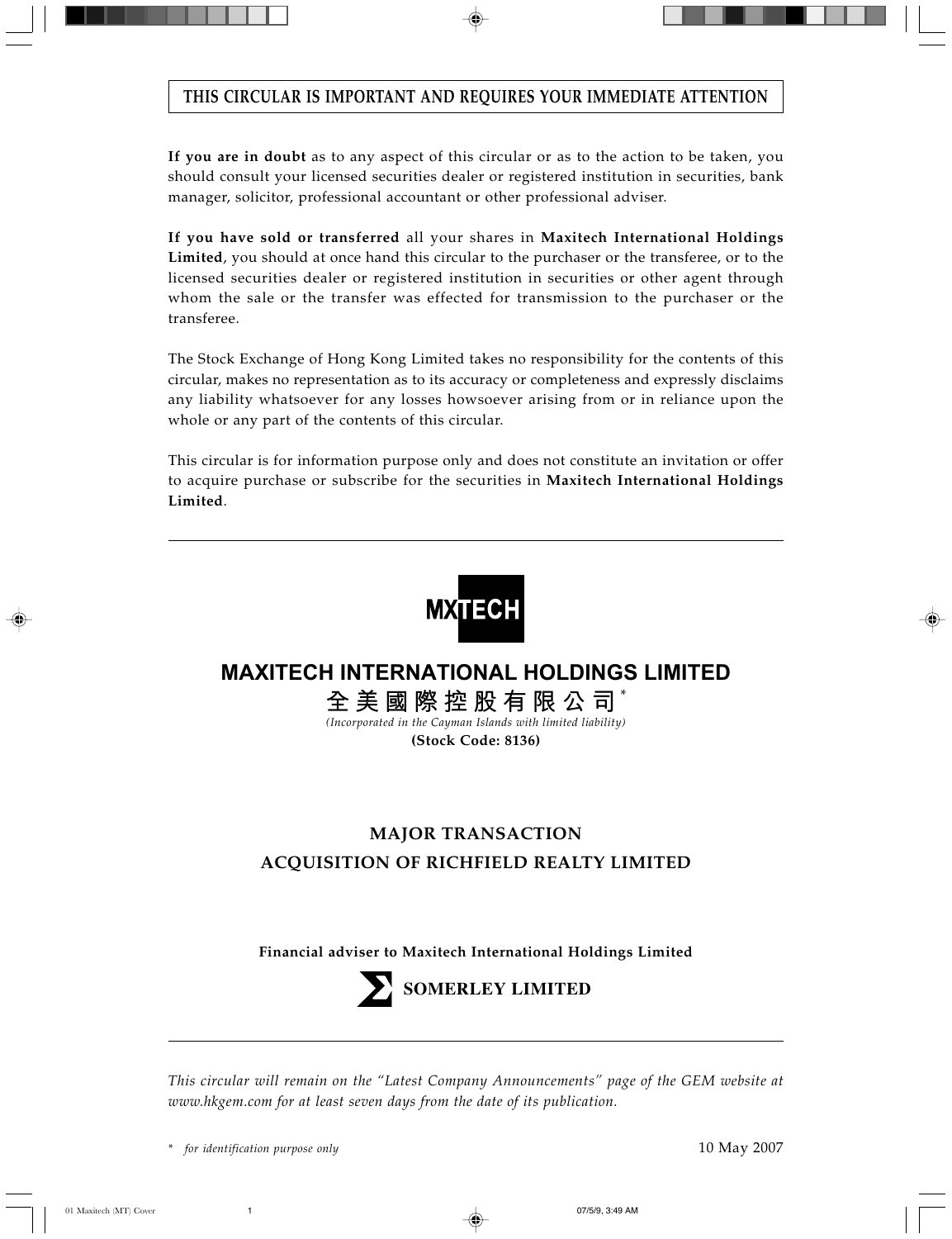**GEM has been established as a market designed to accommodate companies to which a high investment risk may be attached. In particular, companies may list on GEM with neither a track record of profitability nor any obligation to forecast future profitability. Furthermore, there may be risks arising out of the emerging nature of companies listed on GEM and the business sectors or countries in which the companies operate. Prospective investors should be aware of the potential risks of investing in such companies and should make the decision to invest only after due and careful consideration. The greater risk profile and other characteristics of GEM mean that it is a market more suited to professional and other sophisticated investors.**

**Given the emerging nature of companies listed on GEM, there is a risk that securities traded on GEM may be more susceptible to high market volatility than securities traded on the Main Board of the Stock Exchange and no assurance is given that there will be a liquid market in the securities traded on GEM.**

**The principal means of information dissemination on GEM is publication on the Internet website operated by the Stock Exchange. Listed companies are not generally required to issue paid announcements in gazetted newspapers. Accordingly, prospective investors should note that they need to have access to the GEM website in order to obtain up-to-date information on GEM-listed issuers.**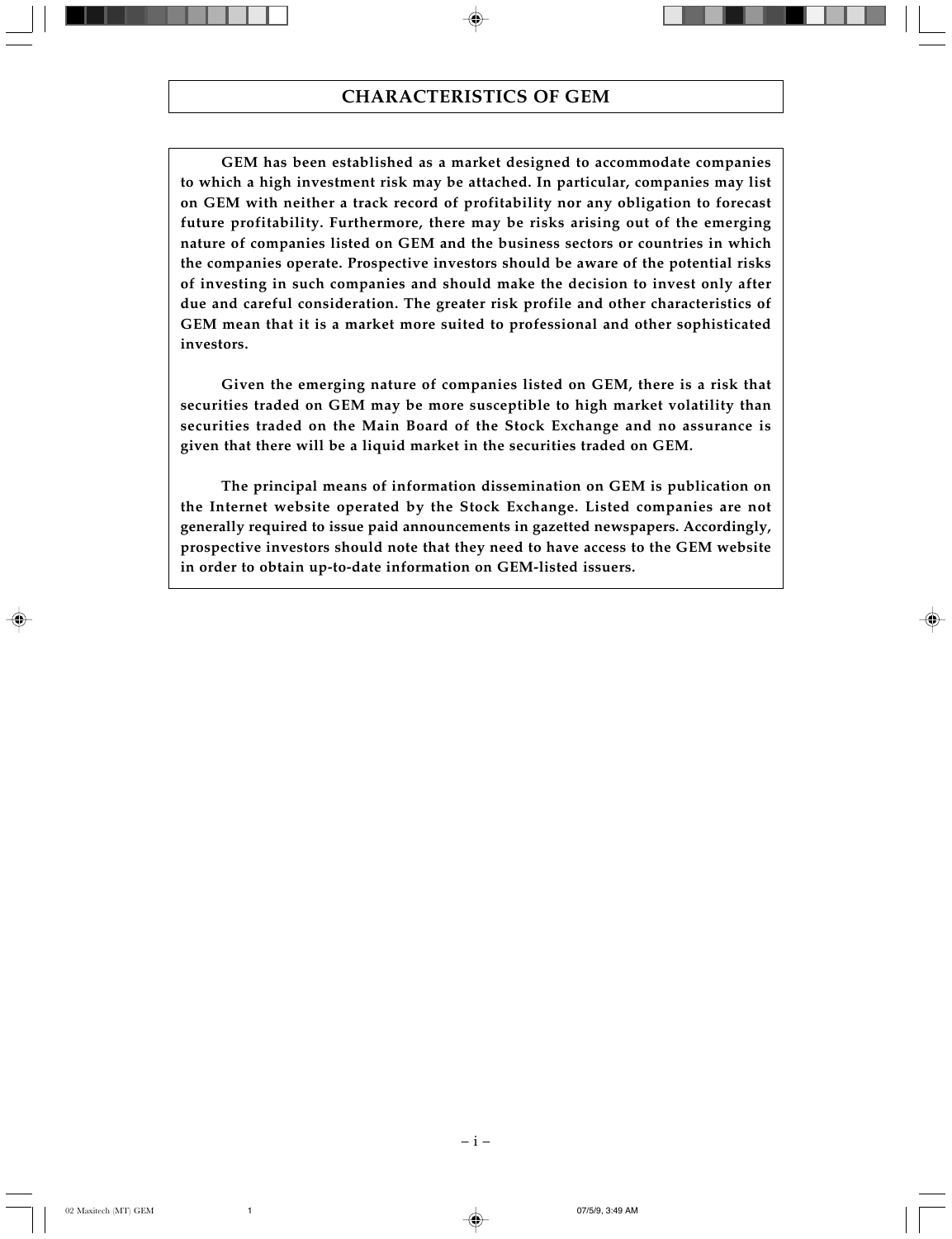# *Page*

|                                                            | $\mathbf{1}$ |
|------------------------------------------------------------|--------------|
|                                                            | 5            |
|                                                            | 5            |
|                                                            | 6            |
|                                                            | 9            |
|                                                            | 10           |
|                                                            | 10           |
|                                                            | 13           |
| Summary of equity fund raising activities in               |              |
|                                                            | 13           |
|                                                            | 14           |
|                                                            | 15           |
|                                                            | 16           |
|                                                            | 17           |
|                                                            | 17           |
|                                                            | 18           |
| Appendix I                                                 | 19           |
| - Financial information on Richfield Realty<br>Appendix II | 61           |
| Appendix III - Unaudited pro forma financial information   | 80           |
|                                                            | 86           |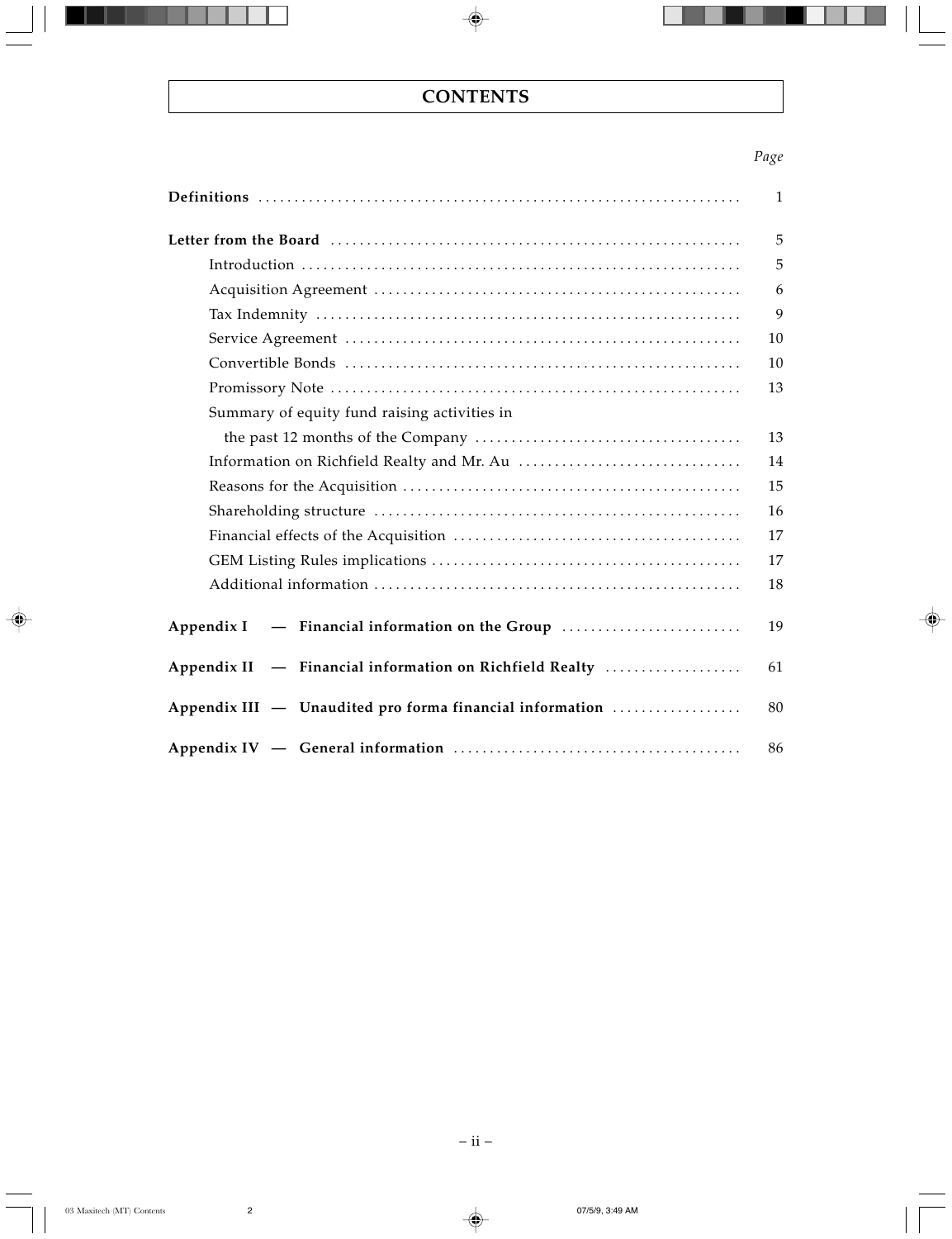*In this circular, unless the context otherwise requires, the following expressions shall have the following meanings:*

| "Acquisition"           | the acquisition of the Sale Share by the Purchaser<br>pursuant to the Acquisition Agreement                                                                                                                                                                                                                                                                                                                                                                                                                                                                                                    |
|-------------------------|------------------------------------------------------------------------------------------------------------------------------------------------------------------------------------------------------------------------------------------------------------------------------------------------------------------------------------------------------------------------------------------------------------------------------------------------------------------------------------------------------------------------------------------------------------------------------------------------|
| "Acquisition Agreement" | the acquisition agreement dated 10 April 2007 entered<br>into among the Vendor, the Purchaser and the<br>Guarantor in relation to the Acquisition                                                                                                                                                                                                                                                                                                                                                                                                                                              |
| "Actual Profit"         | the actual audited net profit before payment of the<br>bonus payable to the management of Richfield Realty<br>(if any) and after tax and any extraordinary or<br>exceptional items of Richfield Realty for the 12-month<br>period commencing from the Completion Date                                                                                                                                                                                                                                                                                                                          |
| "Announcement"          | the announcement of the Company dated 18 April 2007<br>in relation to the Acquisition                                                                                                                                                                                                                                                                                                                                                                                                                                                                                                          |
| "associates"            | has the meaning ascribed to it under the GEM Listing<br>Rules                                                                                                                                                                                                                                                                                                                                                                                                                                                                                                                                  |
| "Base Profit"           | HK\$150,000,000, being the audited net profit before<br>payment of the bonus payable to the management of<br>Richfield Realty (if any) (which the parties to the<br>Acquisition Agreement consider to be representing a<br>share of the net profit of Richfield Realty by its<br>management instead of an operating expense item) and<br>after tax and any extraordinary or exceptional items<br>of Richfield Realty for the 12-month period<br>commencing from the Completion Date benchmarked<br>for the purposes of the adjustment mechanism for the<br>Consideration (as described herein) |
| "Board"                 | the board of Directors                                                                                                                                                                                                                                                                                                                                                                                                                                                                                                                                                                         |
| "Bondholder(s)"         | holder(s) of the Convertible Bonds from time to time                                                                                                                                                                                                                                                                                                                                                                                                                                                                                                                                           |
| "Company"               | Maxitech International Holdings Limited, a company<br>incorporated in the Cayman Islands with limited<br>liability, the issued Shares of which are listed on GEM                                                                                                                                                                                                                                                                                                                                                                                                                               |
| "Completion"            | completion of the Acquisition in accordance with the<br><b>Acquisition Agreement</b>                                                                                                                                                                                                                                                                                                                                                                                                                                                                                                           |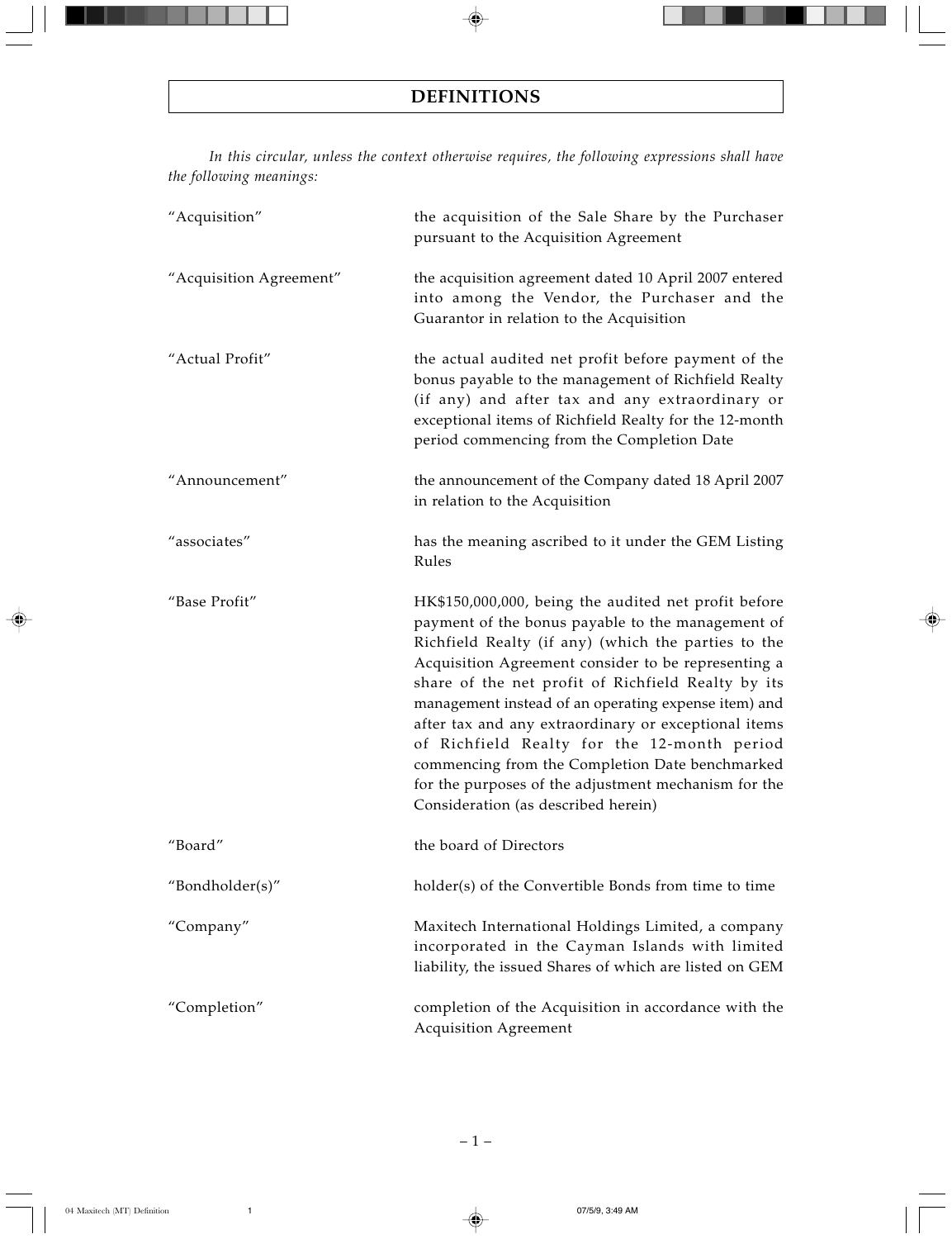# **DEFINITIONS**

| "Completion Date"          | the third business day immediately after all the<br>conditions precedent contained in the Acquisition<br>Agreement having been duly fulfilled or waived (as<br>the case may be)                                 |
|----------------------------|-----------------------------------------------------------------------------------------------------------------------------------------------------------------------------------------------------------------|
| "connected person(s)"      | has the meaning ascribed to it under the GEM Listing<br>Rules                                                                                                                                                   |
| "Consideration"            | the total consideration for the Acquisition, being<br>HK\$597,000,000, which shall be satisfied by the<br>Convertible Bonds, the Promissory Note and cash<br>pursuant to the terms of the Acquisition Agreement |
| "Conversion Share(s)"      | up to $760,000,000$ Share(s) to be alloted and issued<br>upon full conversion of the Convertible Bonds at the<br><b>Initial Conversion Price</b>                                                                |
| "Convertible Bonds"        | the convertible bonds in the aggregate principal<br>amount of HK\$456,000,000 to be issued to the Vendor<br>(or its nominee(s)) to satisfy part of the Consideration                                            |
| "Director(s)"              | the director(s) of the Company                                                                                                                                                                                  |
| "Enlarged Group"           | the Group together with Richfield Realty                                                                                                                                                                        |
| "GEM"                      | the Growth Enterprise Market of the Stock Exchange                                                                                                                                                              |
| "GEM Listing Rules"        | the Rules Governing the Listing of Securities on GEM                                                                                                                                                            |
| "Group"                    | the Company and its subsidiaries                                                                                                                                                                                |
| "HK GAAP"                  | generally accepted accounting principles of Hong Kong                                                                                                                                                           |
| "Hong Kong" or "HK"        | the Hong Kong Special Administrative Region of the<br>PRC                                                                                                                                                       |
| "Initial Conversion Price" | HK\$0.60 per Conversion Share, subject to usual anti-<br>dilution adjustments, being the initial price at which<br>the Convertible Bonds may be converted into the<br><b>Conversion Shares</b>                  |
| "Latest Practicable Date"  | 7 May 2007, being the latest practicable date prior to<br>the printing of this circular for the purpose of<br>ascertaining certain information contained herein                                                 |
| "Maturity Date"            | being a date falling on the 5th anniversary of the issue<br>of the Convertible Bonds                                                                                                                            |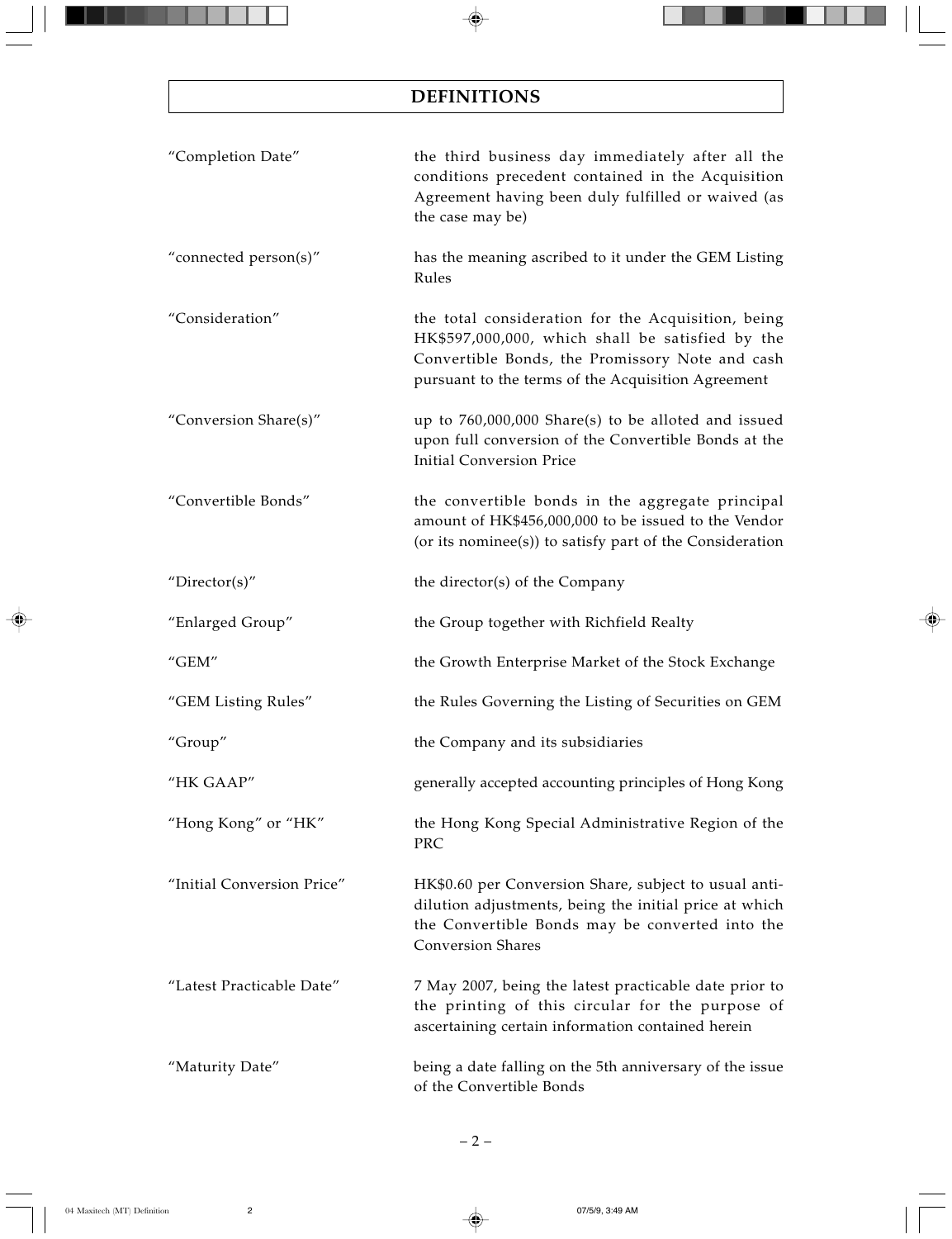# **DEFINITIONS**

| "Mr. Au" or "Guarantor" | Mr. Au Wing Wah, being the holder of the entire issued<br>share capital of the Vendor and the guarantor under<br>the Acquisition Agreement guaranteeing the due<br>performance of the Vendor |
|-------------------------|----------------------------------------------------------------------------------------------------------------------------------------------------------------------------------------------|
| "Mr. Pong"              | Mr. Pong Wai San, Wilson (the chairman of the<br>Company and the executive Director)                                                                                                         |
| "PRC"                   | People's Republic of China                                                                                                                                                                   |
| "Promissory Note"       | a promissory note in the principal amount of<br>HK\$120,000,000 to be issued by the Company to the<br>Vendor to satisfy part of the Consideration                                            |
| "Purchaser"             | Vastwood Ltd., a company incorporated in the British<br>Virgin Islands and a wholly-owned subsidiary of the<br>Company                                                                       |
| "Richfield Group"       | Richfield Realty and its subsidiaries (if any) from time<br>to time                                                                                                                          |
| "Richfield Realty"      | Richfield Realty Limited, a company incorporated in<br>Hong Kong with limited liability and a wholly-owned<br>subsidiary of the Vendor                                                       |
| "Sale Share"            | one share of Richfield Realty of par value of HK\$1.00<br>held by the Vendor (representing the entire issued<br>share capital of Richfield Realty)                                           |
| "Service Agreement"     | the service agreement to be entered into between<br>Richfield Realty and Mr. Au to retain Mr. Au's service<br>to Richfield Realty                                                            |
| "SFO"                   | the Securities and Futures Ordinance (Chapter 571 of<br>the Laws of Hong Kong)                                                                                                               |
| "Share $(s)$ "          | share(s) of $HK$0.01$ each in the share capital of the<br>Company                                                                                                                            |
| "Shareholder(s)"        | holder(s) of the Shares                                                                                                                                                                      |
| "Stock Exchange"        | The Stock Exchange of Hong Kong Limited                                                                                                                                                      |
| "Tax Indemnity"         | the tax indemnity to be executed by the Vendor and<br>Mr. Au in favour of the Purchaser and Richfield Realty<br>to indemnify certain taxation obligations of Richfield<br>Realty             |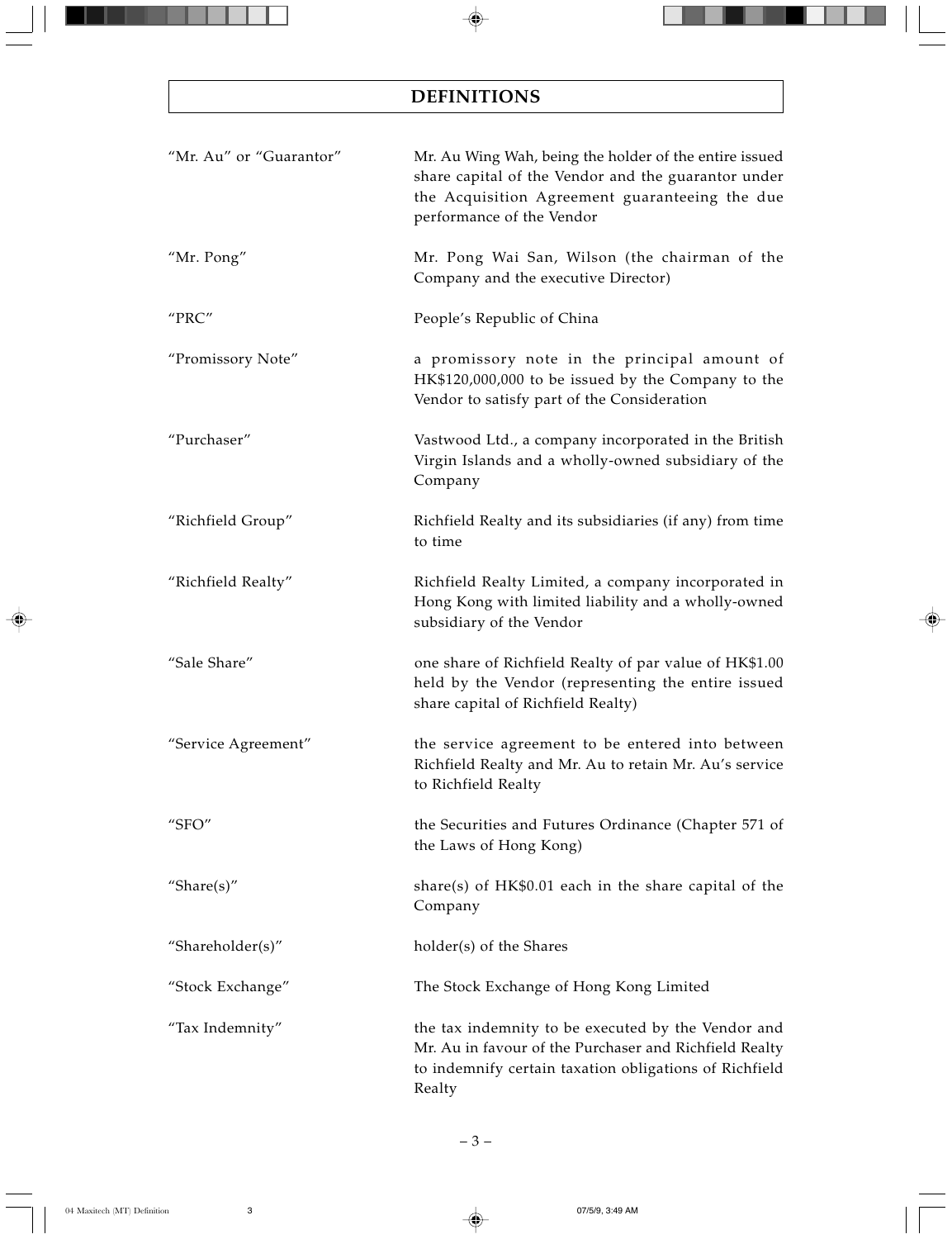# **DEFINITIONS**

| "Vendor"         | Richfield (Holdings) Limited, a company incorporated<br>in Marshall Islands and the existing sole shareholder<br>of Richfield Realty                          |
|------------------|---------------------------------------------------------------------------------------------------------------------------------------------------------------|
| "Virtue Partner" | Virtue Partner Group Limited, a company incorporated<br>in the British Virgin Islands with limited liability and<br>beneficially and wholly-owned by Mr. Pong |
| " $HKS"$         | Hong Kong dollar                                                                                                                                              |
| $\frac{110}{10}$ | per cent.                                                                                                                                                     |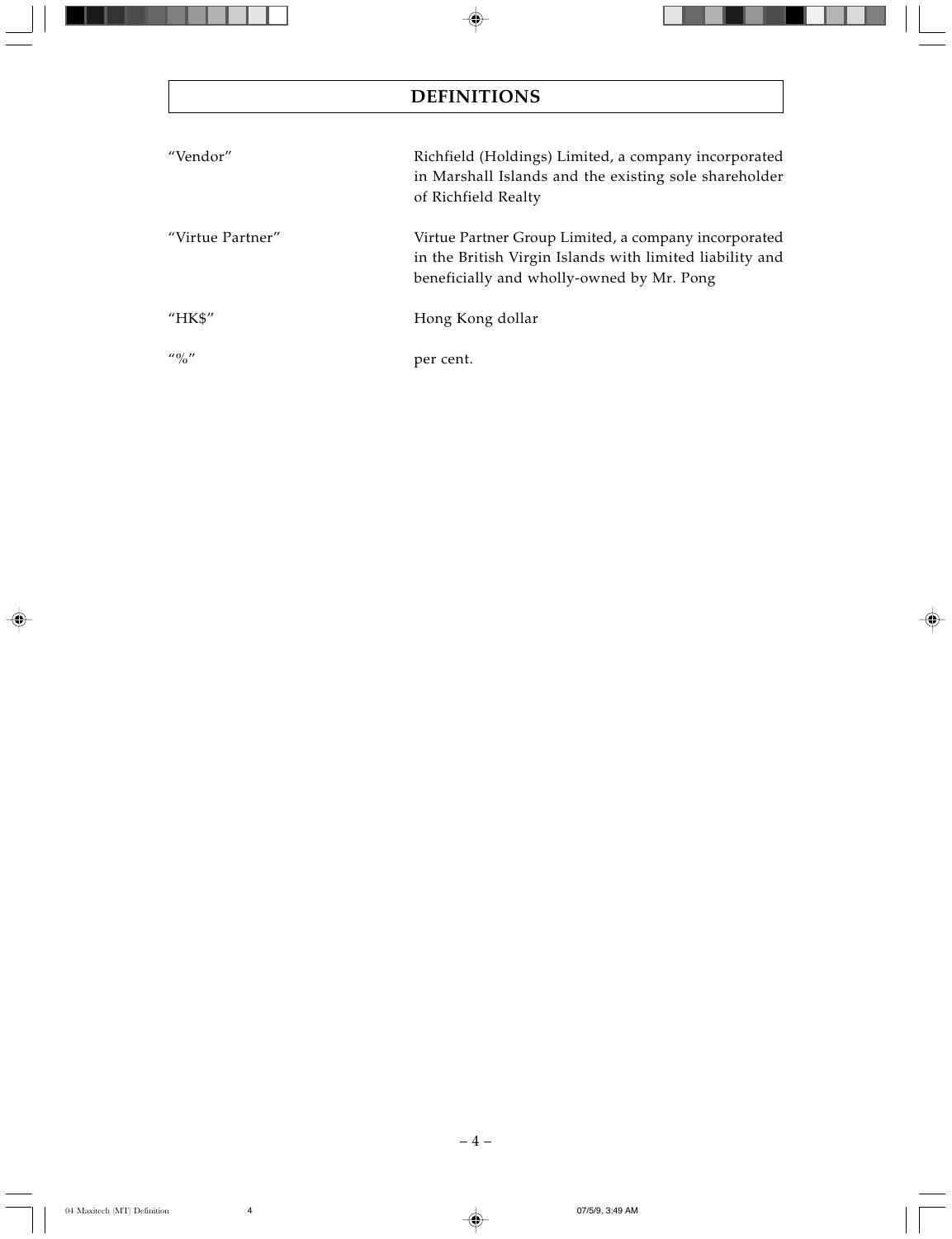

# **MAXITECH INTERNATIONAL HOLDINGS LIMITED**

**全美國際控股有限公司** \*

*(Incorporated in the Cayman Islands with limited liability)* **(Stock Code: 8136)**

*Executive Director: Registered office:* Mr. Pong Wai San, Wilson *(Chairman)* Cricket Square

*Non-executive Director:* P.O. Box 2681

*Independent non-executive Directors:* Mr. Koo Fook Sun, Louis *Head office and principal place* Mr. Henry Lai Hing Wing *of business in Hong Kong:* Mr. Lung Hung Cheuk **Room 806B**, 8th Floor

Hutchins Drive Mr. Li Chi Chung Grand Cayman KY1-1111 Cayman Islands

> Nanyang Plaza 57 Hung To Road Kwun Tong Kowloon, Hong Kong

10 May 2007

*To the Shareholders*

Dear Sir or Madam,

# **MAJOR TRANSACTION ACQUISITION OF RICHFIELD REALTY LIMITED**

## **INTRODUCTION**

On 18 April 2007, the Board announced that on 10 April 2007, the Purchaser (a wholly-owned subsidiary of the Company) entered into the Acquisition Agreement with the Vendor and the Guarantor in relation to the Acquisition.

The Acquisition constitutes a major transaction for the Company, which requires the approval by the Shareholders at a general meeting, under the GEM Listing Rules. Since written approval has been obtained from the relevant Shareholders pursuant to Rule 19.44 of the GEM Listing Rules approving the transactions contemplated under the Acquisition Agreement, no such meeting will be held.

*\* for identification purpose only*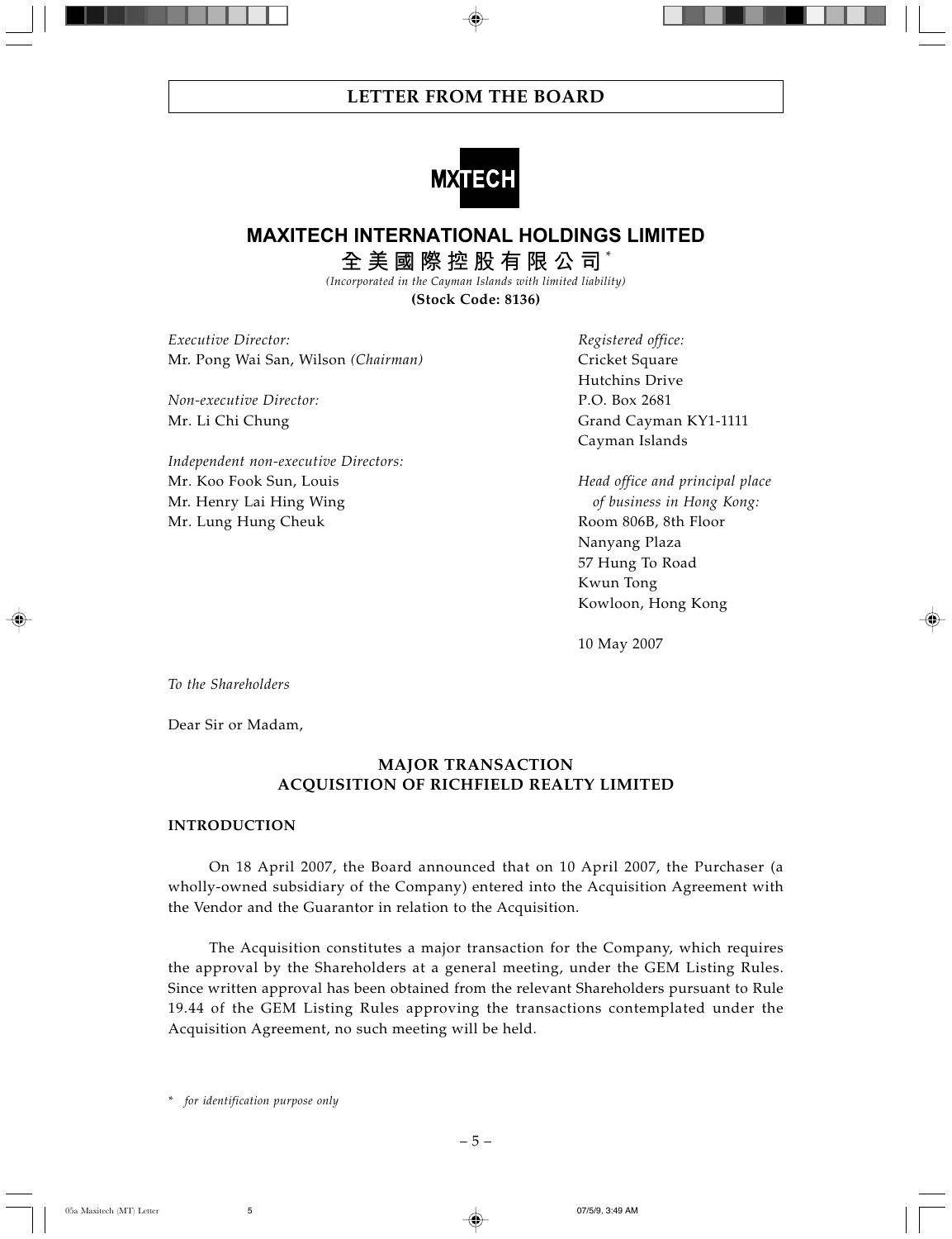The purpose of this circular is to provide you with, among other things, further details of the Acquisition, financial information relating to the Group and Richfield Realty, pro forma financial information and other information as required under the GEM Listing Rules.

## **ACQUISITION AGREEMENT**

| Date       | 10 April 2007                                                                                                                                                                                                                                                                                                                                                                                                    |
|------------|------------------------------------------------------------------------------------------------------------------------------------------------------------------------------------------------------------------------------------------------------------------------------------------------------------------------------------------------------------------------------------------------------------------|
| Parties    |                                                                                                                                                                                                                                                                                                                                                                                                                  |
| Vendor:    | Richfield (Holdings) Limited, a company beneficially and<br>wholly-owned by Mr. Au.                                                                                                                                                                                                                                                                                                                              |
|            | Save for being a party to the Acquisition Agreement, the<br>Tax Indemnity and the Service Agreement, to the best of the<br>Directors' knowledge, information and belief after having<br>made all reasonable enquiries, the Vendor and Mr. Au (being<br>the ultimate beneficial owner of the Vendor) as at the date<br>of the Acquisition Agreement were independent of the<br>Company and its connected persons. |
| Purchaser: | Vastwood Ltd., a wholly-owned subsidiary of the Company.                                                                                                                                                                                                                                                                                                                                                         |
| Guarantor: | Mr. Au, who will guarantee in favour of the Purchaser the<br>due performance of the obligations of the Vendor under the<br>Acquisition Agreement.                                                                                                                                                                                                                                                                |

## **Asset to be acquired**

The Sale Share, being one share of HK\$1.00 in the issued share capital of Richfield Realty and representing the entire issued share capital of Richfield Realty.

## **Consideration and payment terms**

The Consideration of HK\$597,000,000 shall be satisfied upon Completion:

- (a) as to HK\$456,000,000 by the Purchaser procuring the Company to issue the Convertible Bonds in the principal amount of HK\$456,000,000 to the Vendor (or its nominee(s));
- (b) as to HK\$120,000,000 by the Purchaser procuring the Company to issue the Promissory Note in the principal amount of HK\$120,000,000 to the Vendor; and
- (c) as to the balance of HK\$21,000,000 to be paid by the Purchaser in cash to the Vendor.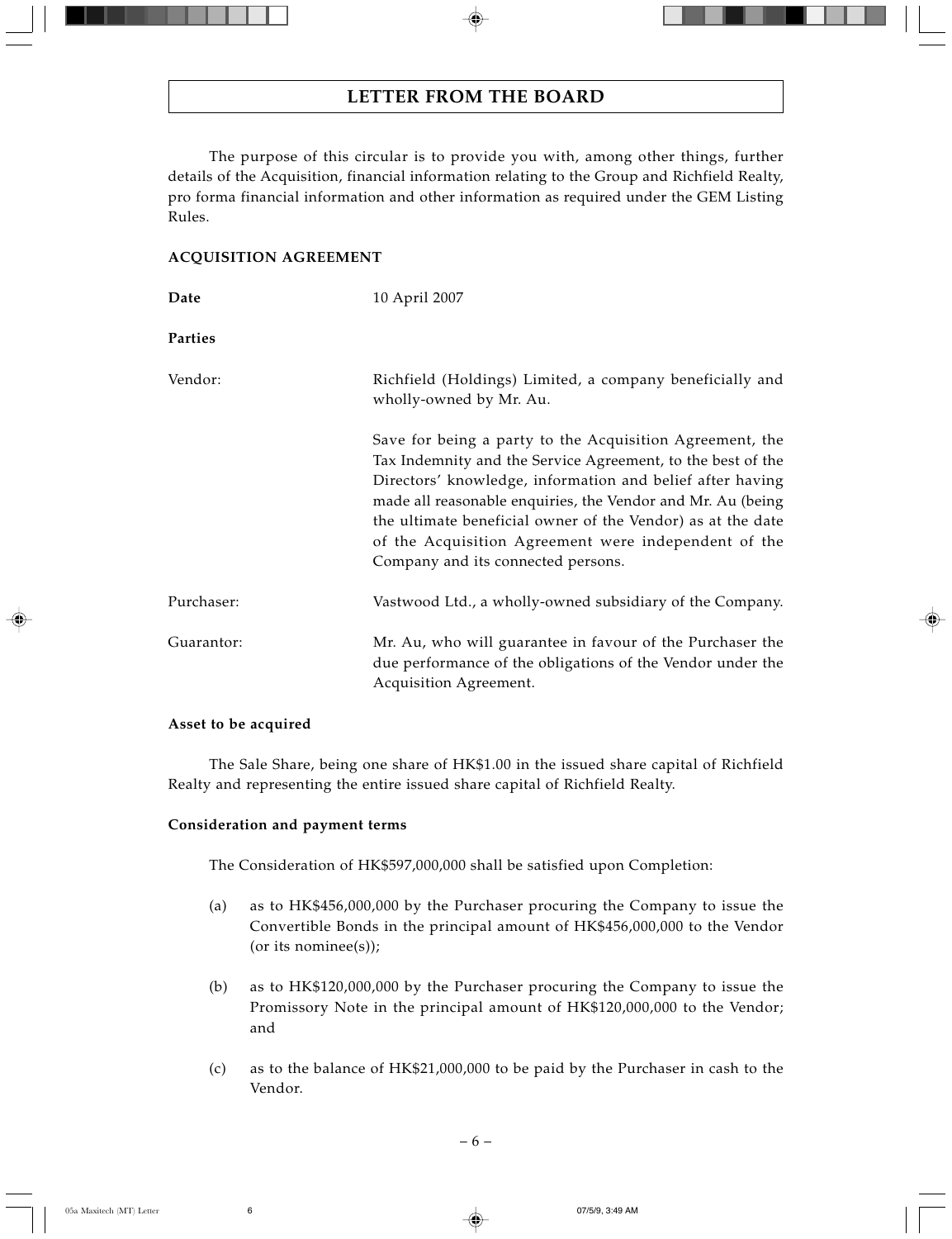The Consideration was determined after arm's length negotiations among the parties to the Acquisition Agreement taking into account the Base Profit. The Consideration represents a price earnings multiple of 3.98 times the Base Profit. The Base Profit has been determined taking into consideration the potential profitability of the projects on hand engaged by Richfield Realty, the progress of the projects for the next 12 months, the probability of success of the projects, the anticipated selling price of the properties successfully consolidated and the business expansion in terms of the number of projects in progress and the number of staff employed. Whilst the amount of the Actual Profit may not be ascertained at the current stage, which may turn out to be at loss, the Directors are confident that the Base Profit will be achieved, taking into account the urban redevelopment projects undertaken by Richfield Realty.

The Board considers that the Consideration is fair and reasonable and represents a significant discount to the valuation of a company listed on the Stock Exchange engaged in property development, property investment and real estate agency and brokerage services, which business the Shareholders and investors should note is similar to, but not the same as, that of Richfield Realty.

### **Adjustment mechanism for the Consideration**

## *As regards net profit:*

If the Actual Profit is less than the Base Profit, then the Vendor shall set off against the face value of the Promissory Note for the time being outstanding in an amount calculated as follows:

 $A =$  (Base Profit – Actual Profit) x 3.98

where A is the face value of the Promissory Note for the time being outstanding to be set off (the "**PN Set Off Amount**"). Should Richfield Realty record a negative Actual Profit (i.e. a loss), the Actual Profit shall be treated as zero and A shall be equal to the Base Profit times 3.98.

If the PN Set Off Amount exceeds the face value of the Promissory Note for the time being outstanding, the Vendor shall set off the exceeding amount (the "**Convertible Bond Set Off Amount**") against the face value of the Convertible Bonds for the time being outstanding provided that the aggregate of the PN Set Off Amount and the Convertible Bond Set Off Amount shall not exceed HK\$597,000,000, being the Consideration.

If the PN Set Off Amount and the Convertible Bond Set Off Amount together exceed the aggregate of the face value of the Promissory Note and the Convertible Bonds for the time being outstanding, the Vendor shall pay to the Purchaser in cash an amount equal to the difference between (a) the aggregate of the PN Set Off Amount and the Convertible Bond Set Off Amount; and (b) the aggregate of the face value of the Promissory Note and the Convertible Bonds for the time being outstanding, provided that the total amount to be set off and payable by the Vendor shall not exceed HK\$597,000,000, being the Consideration.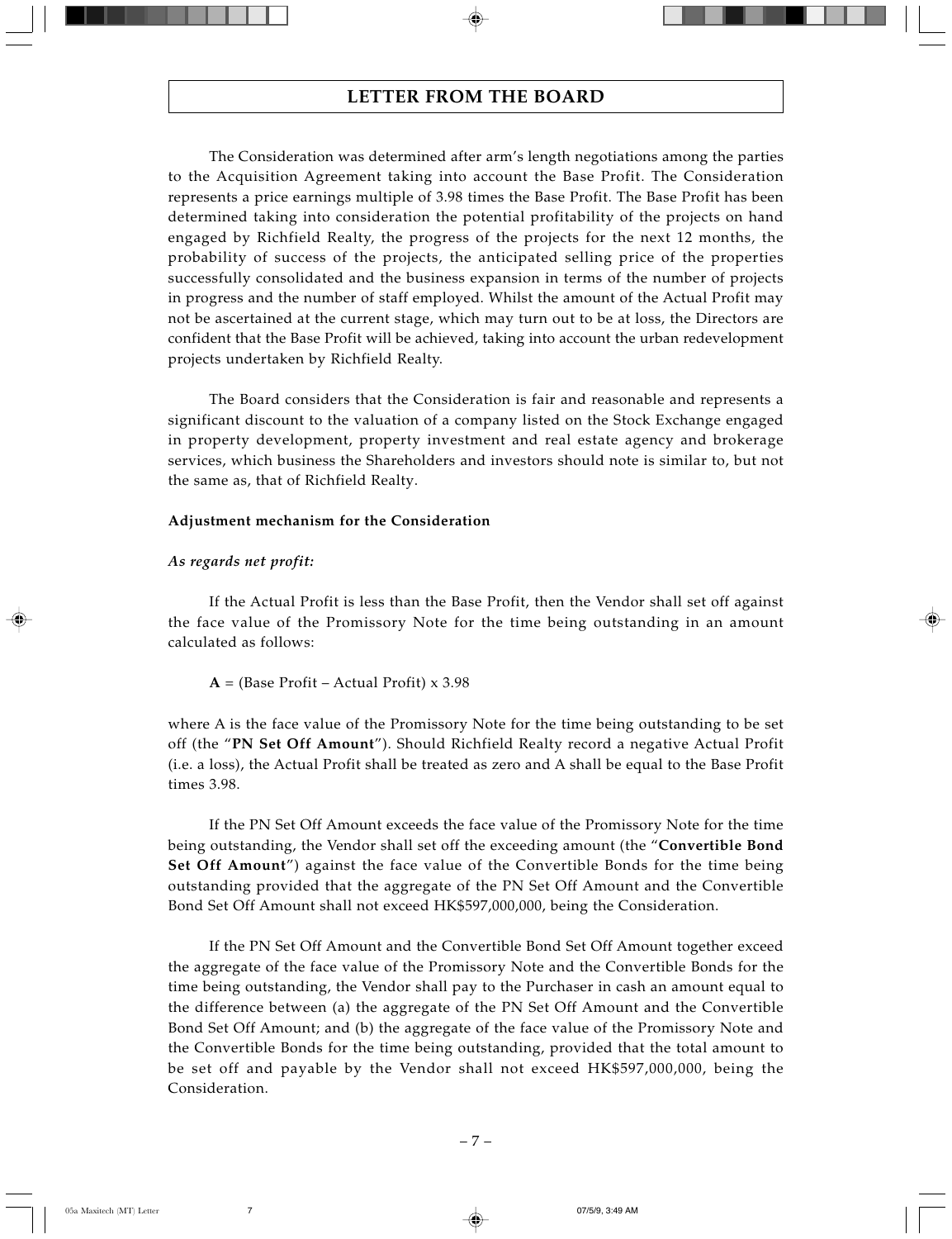## *As regards net tangible assets:*

If the actual audited net tangible asset value of Richfield Realty as at the Completion Date (the "**Actual NTAV**") is less than HK\$3,000,000 (the "**Base NTAV**"), then the Vendor shall pay to the Purchaser an amount calculated as follows:

**B** = (Base NTAV – Actual NTAV)

where B is the amount to be payable by the Vendor to the Purchaser under this mechanism. Should Richfield Realty record a net liability position as at the Completion Date, B shall be equal to the aggregate of HK\$3,000,000 and the amount of the net liability of Richfield Realty (expressed in absolute value). The amount of the Base NTAV represents a significant discount to the net assets of Richfield Realty as the amount of the Base NTAV has been quantified taking into account the potential amount of the pre-acquisition dividend (as detailed below).

Pursuant to the Acquisition Agreement, the audited financial statements of Richfield Realty made up to the Completion Date (the "**Audited Completion Accounts**") and the financial statements of the Richfield Group for the 12-month period commencing from the Completion Date shall be audited by the auditors of the Company for the then time being.

## **Conditions precedent**

Completion is conditional upon:

- (a) the Purchaser being satisfied with the results of the due diligence review to be conducted on the assets, liabilities, operations and affairs of Richfield Realty;
- (b) all approvals, consents, authorisations and licences (so far as necessary) required to be obtained on the part of the Vendor, the Purchaser or the Guarantor in relation to the transactions contemplated under the Acquisition Agreement having been obtained;
- (c) the warranties regarding assets, liabilities (including contingent liabilities), taxation, legal and accounting compliance matters and the operations of Richfield Realty contained in the Acquisition Agreement remaining true and accurate in all respects;
- (d) the passing by the Shareholders at a general meeting of the Company to be convened and held of an ordinary resolution to approve the Acquisition Agreement and the transactions contemplated thereunder, including but not limited to (i) the issue of the Convertible Bonds to the Vendor; and (ii) the issue of the Promissory Note to the Vendor, or (if acceptable to the Stock Exchange) in lieu of holding such general meeting, a written Shareholders' approval from a Shareholder or a closely allied group of Shareholders who together hold more than 50% in nominal value of the Shares in a manner as required under the GEM Listing Rules; and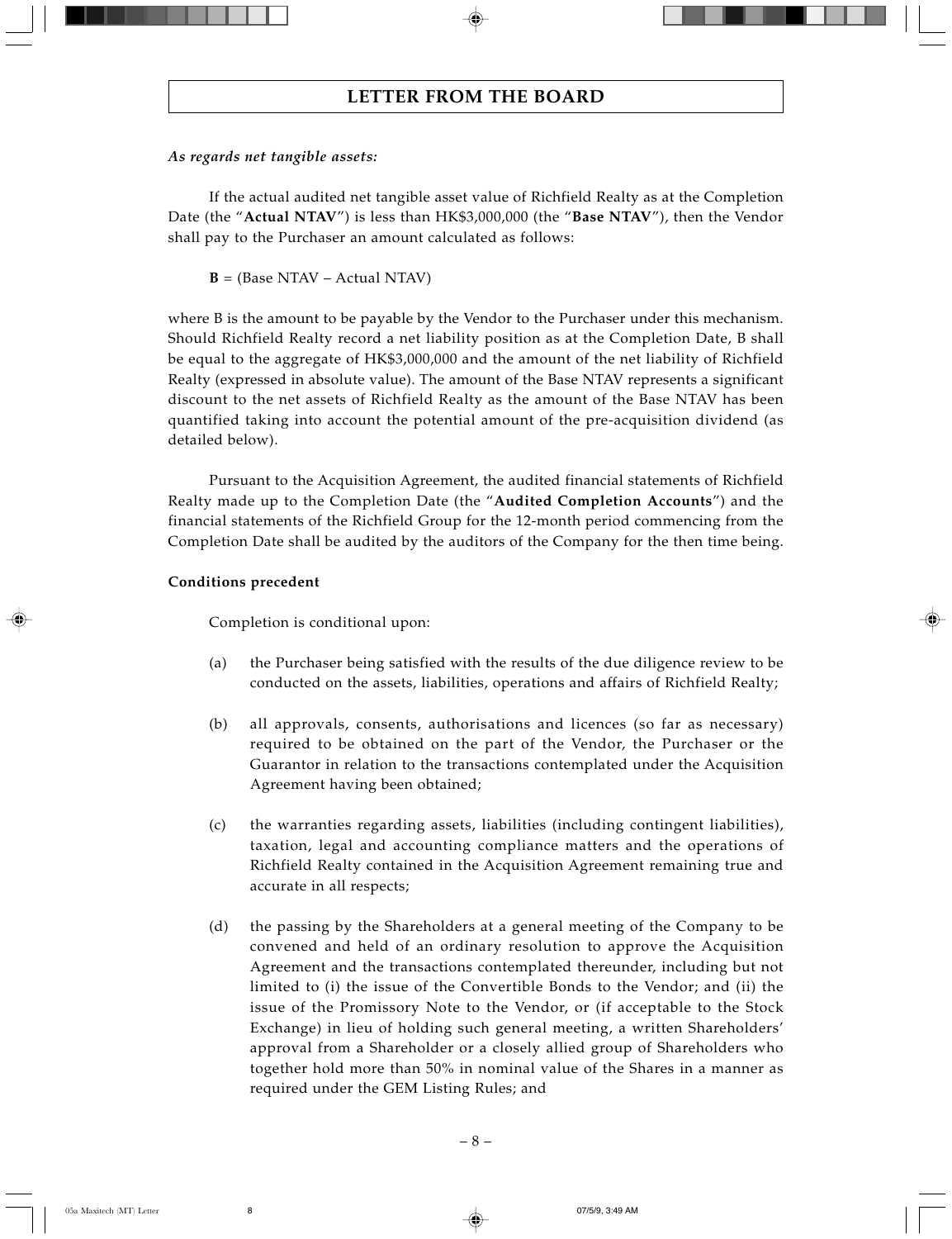(e) the GEM Listing Committee of the Stock Exchange granting listing of and permission to deal in the Conversion Shares.

The Purchaser may at any time by notice in writing to the Vendor waive any of the conditions (a) and (c) above. If any of the conditions is not satisfied (or, as the case may be, waived by the Purchaser) on or before 30 June 2007 or such later date as the Vendor and the Purchaser may agree, the Acquisition Agreement shall cease and determine (save and except for clauses relating to confidentiality, notices, costs and governing laws which shall continue to have full force and effect) and neither party thereto shall have any obligations and liabilities thereunder save for any antecedent breaches of the terms thereof.

As at the Latest Practicable Date, none of the above conditions precedent (other than condition (d) where written approval had been obtained from the relevant Shareholders pursuant to Rule 19.44 of the GEM Listing Rules approving the transactions contemplated under the Acquisition Agreement) had been fulfilled or waived (as the case may be).

#### **Completion**

Subject to fulfilment or waiver (as the case may be) of the above waivable conditions precedent, Completion shall take place on the Completion Date.

#### **Pre-acquisition dividend**

The Vendor and the Purchaser have agreed that they shall jointly procure that all net profits available for distribution by Richfield Realty as shown in the Audited Completion Accounts, minus the guaranteed net tangible asset value of HK\$3,000,000, shall be distributed by way of distribution as dividend to the shareholder of Richfield Realty (being the Vendor), and that such dividend shall firstly be applied to set off against the current account with such shareholder as at the Completion Date and the balance of such dividend shall be paid to the Vendor within one year after the delivery of the Audited Completion Accounts.

The Directors consider that the arrangement to pay the pre-acquisition dividend is fair and reasonable as such dividend shall eliminate any outstanding balance between Richfield Realty and the Vendor and such dividend relates to earnings achieved by Richfield Realty for the period before Completion. The Directors further consider that the adjustment mechanism for the Consideration (as detailed above) will ensure that the Group's interest in Richfield Realty's future earnings will not be adversely affected by the payment of the pre-acquisition dividend.

#### **TAX INDEMNITY**

On Completion, the Vendor and Mr. Au shall execute the Tax Indemnity in favour of the Purchaser and Richfield Realty. Pursuant to the Tax Indemnity, the Vendor and Mr. Au will indemnify and guarantee in favour of the Purchaser and Richfield Realty and at all times keep them and each of them indemnified and guaranteed against any depletion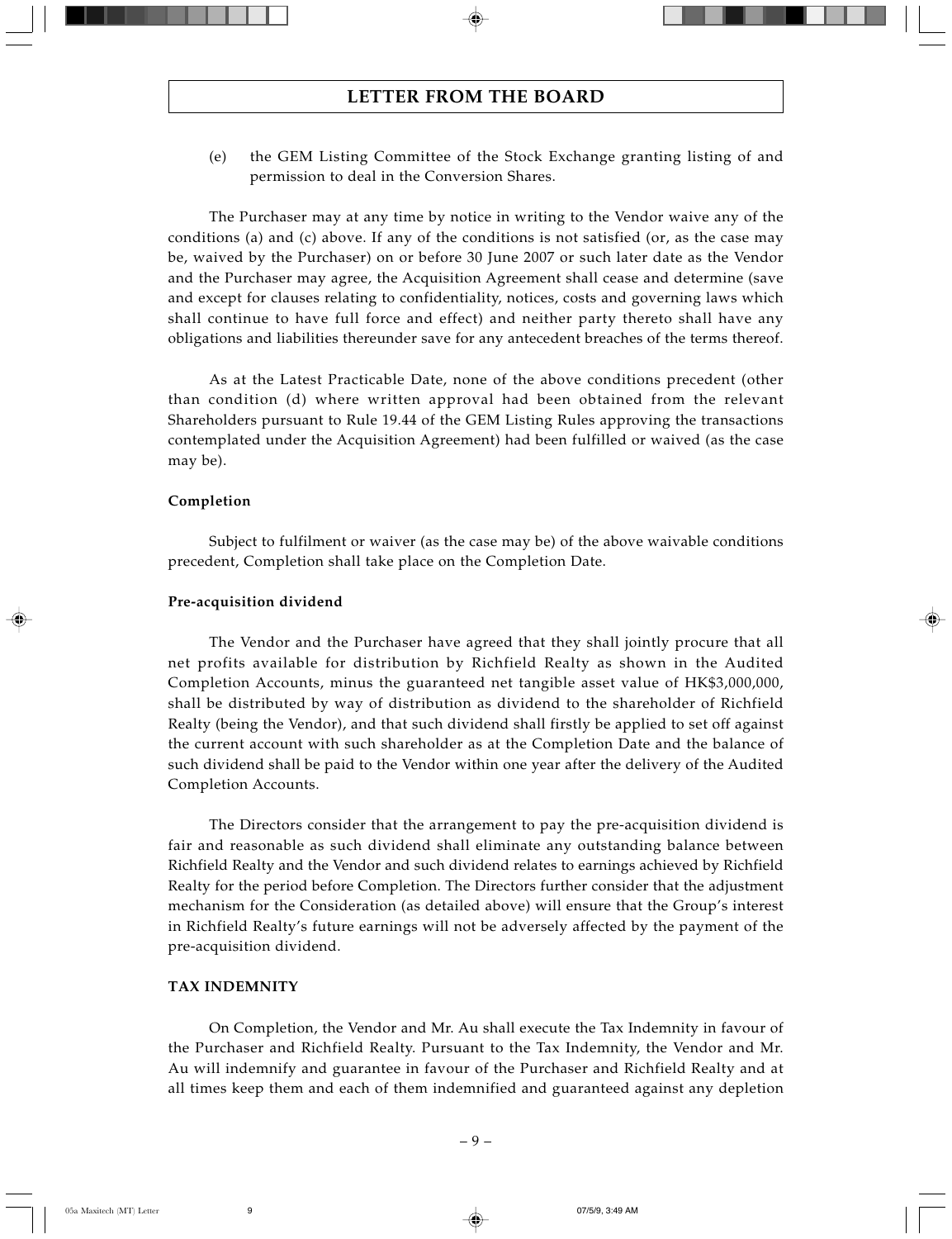in or reduction in value of their respective assets as a consequence of, and in respect of any amount which the Purchaser and Richfield Realty may become liable to pay, (a) certain items of estate duty; and (b) taxation falling on Richfield Realty resulting from or by reference to any income, profits or gains earned, accrued or received on or before the Completion Date or any event or transaction on or before the Completion Date whether alone or in conjunction with any circumstances whenever occurring. The pre-acquisition dividend will not be covered by the Tax Indemnity.

#### **SERVICE AGREEMENT**

In recognition of the expertise and knowledge of Mr. Au as the founder and chief executive of Richfield Realty in the areas of property consolidation, assembly and redevelopments, Richfield Realty will enter into the Service Agreement with Mr. Au whereby Mr. Au will provide service as director of Richfield Realty for an initial fixed period of one year which will automatically be renewed for successive terms of one year each with right of termination by serving not less than three months' notice. Mr. Au shall be responsible for the overall strategic management of Richfield Realty, human resources management, maintaining close supervision of the pricing of the property consolidation projects and maintaining close connections with major property developer clients of Richfield Realty.

Mr. Au shall be entitled to a nominal salary of HK\$1.00 per month and a management bonus in respect of each financial year of Richfield Realty in an amount to be determined by the board of Richfield Realty in its absolute discretion, and confirmed and approved by the shareholder(s) of Richfield Realty, provided that the total amount of bonus payable to Mr. Au shall not exceed 10% of the combined or, as the case may be, audited consolidated net profit of the Richfield Group (after taxation and minority interests but before extraordinary items and payment of such bonus and the taxation attributable to such extraordinary items and bonus) for that financial year. Since Mr. Au (being the ultimate beneficial owner of Richfield Realty prior to Completion) has not been receiving any bonus from Richfield Realty, given the expertise and knowledge of Mr. Au for the development of Richfield Realty and the nominal basic remuneration, the Directors consider that the bonus of 10% which was negotiated on an arm's length basis represents an appropriate remuneration to give incentive to Mr. Au to contribute towards the continuous performance and business development of Richfield Realty.

Mr. Au shall not be engaged, concerned or interested directly or indirectly in any other business, trade or occupation other than that of Richfield Realty without the consent of Richfield Realty.

#### **CONVERTIBLE BONDS**

To satisfy part of the Consideration, the Company will issue to the Vendor (or its nominee(s)) the Convertible Bonds in the principal amount of HK\$456,000,000. The Company shall enter into an instrument by way of deed poll constituting the Convertible Bonds. The following is a summary of the principal terms of the Convertible Bonds: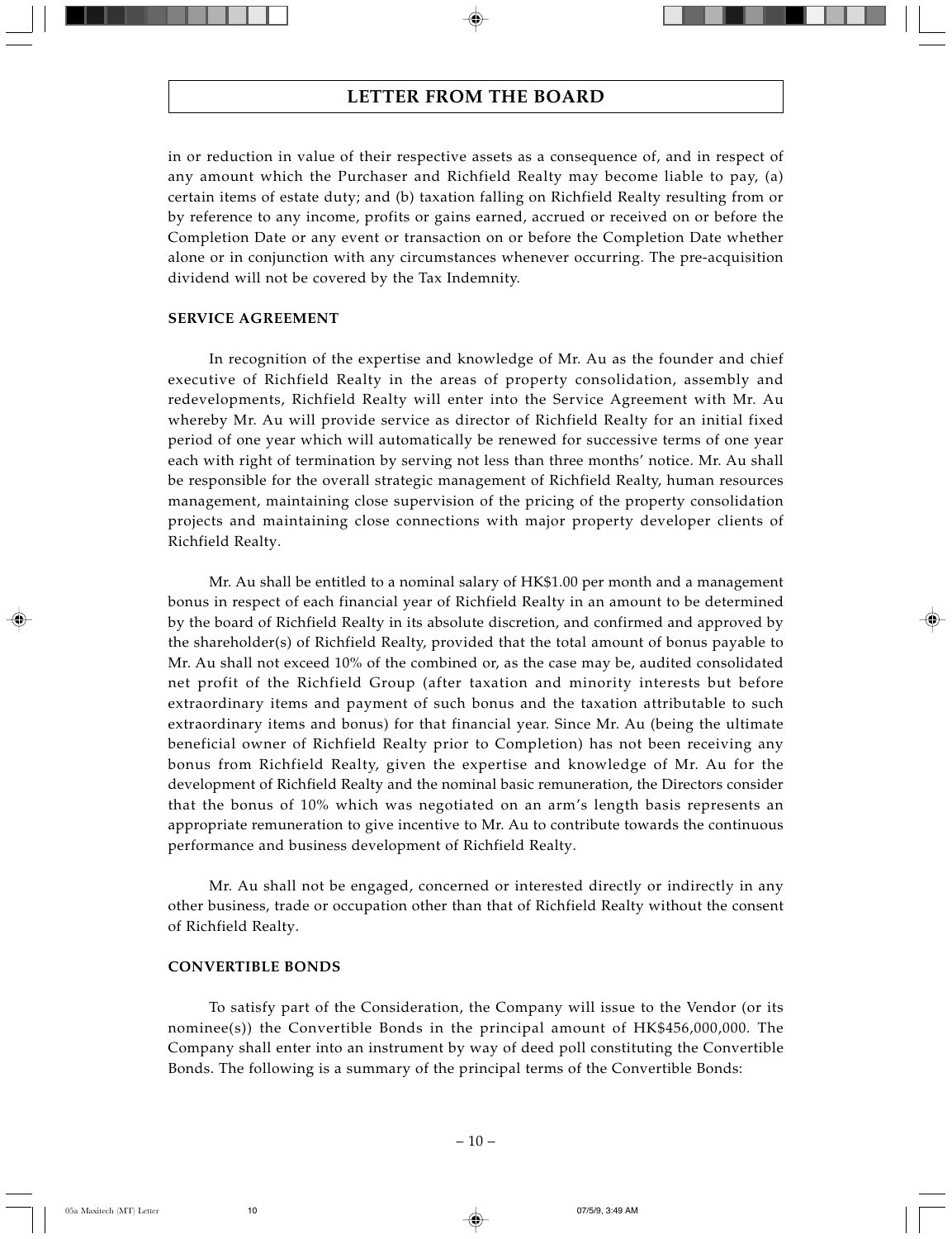| Issuer:                          | The Company                                                                                                                                                                                                                                                                                                                                                                                                |
|----------------------------------|------------------------------------------------------------------------------------------------------------------------------------------------------------------------------------------------------------------------------------------------------------------------------------------------------------------------------------------------------------------------------------------------------------|
| Subscriber(s):                   | The Vendor or its nominee(s)                                                                                                                                                                                                                                                                                                                                                                               |
| Aggregate principal amount:      | HK\$456,000,000                                                                                                                                                                                                                                                                                                                                                                                            |
| <b>Initial Conversion Price:</b> | HK\$0.60 per Conversion Share, subject to usual anti-<br>dilution adjustments in certain events such as share<br>consolidation, share subdivision, capitalisation issue,<br>capital distribution, rights issue and other equity or<br>equity derivatives issues. Such adjustments will be<br>certified by an independent approved merchant bank<br>or the auditors of the Company for the then time being. |
|                                  | The Initial Conversion Price of HK\$0.60 per<br>Conversion Share represents:                                                                                                                                                                                                                                                                                                                               |
|                                  | a discount of approximately 22.1% to the closing<br>price of HK\$0.77 per Share as quoted on the<br>Stock Exchange as at the Latest Practicable Date;                                                                                                                                                                                                                                                      |
|                                  | a premium of approximately 11.1% over the<br>closing price of HK\$0.54 per Share as quoted on<br>the Stock Exchange on 4 April 2007, being the<br>last trading day immediately before trading in<br>the Shares was suspended pending release of<br>the Announcement (the "Last Trading Day");<br>and                                                                                                       |
|                                  | a premium of approximately 17.8% over the<br>average of the closing prices of HK\$0.5095 per<br>Share for the last 10 trading days up to and<br>including the Last Trading Day.                                                                                                                                                                                                                            |
|                                  | The Initial Conversion Price was determined after<br>arm's length negotiations among the Purchaser, the<br>Vendor and the Company with reference to the<br>prevailing market price of the Shares.                                                                                                                                                                                                          |
| Interest rate:                   | $1\%$ per annum                                                                                                                                                                                                                                                                                                                                                                                            |
| Maturity:                        | The fifth anniversary from the date of issue of the<br>Convertible Bonds.                                                                                                                                                                                                                                                                                                                                  |
| Redemption:                      | Unless previously converted or lapsed or redeemed<br>by the Company, the Company will redeem the<br>Convertible Bonds on the Maturity Date. The Company                                                                                                                                                                                                                                                    |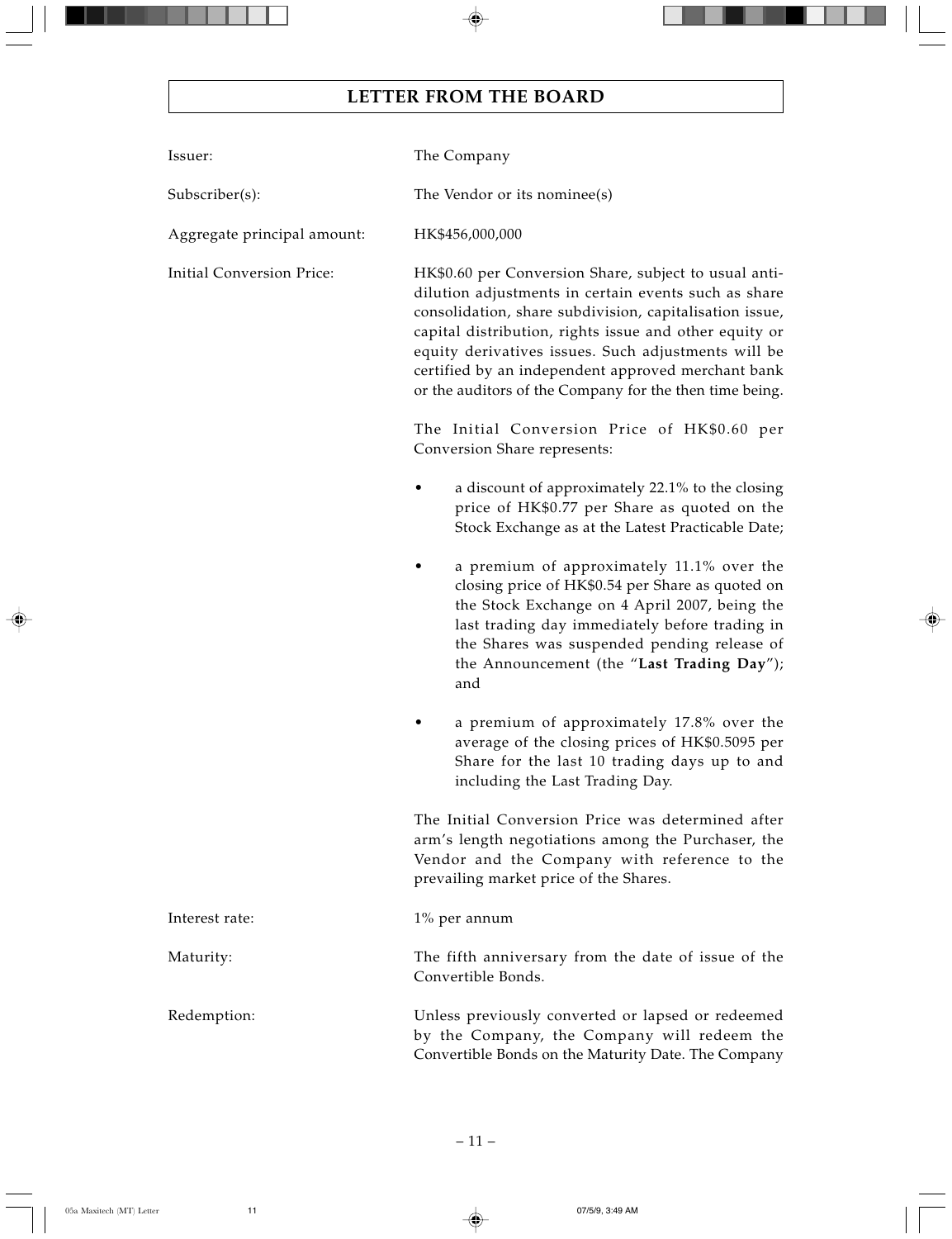|                           | may at any time before the Maturity Date by serving<br>at least seven (7) days' prior written notice on the<br>Bondholder(s) with the total amount proposed to be<br>redeemed from the Bondholder(s) specified therein,<br>redeem the Convertible Bonds (in whole or in part) at<br>par.                                                                                                                                                                                                                                                                                                                                                                                                                                                                        |
|---------------------------|-----------------------------------------------------------------------------------------------------------------------------------------------------------------------------------------------------------------------------------------------------------------------------------------------------------------------------------------------------------------------------------------------------------------------------------------------------------------------------------------------------------------------------------------------------------------------------------------------------------------------------------------------------------------------------------------------------------------------------------------------------------------|
| Transferability:          | The Bondholder(s) may only assign or transfer the<br>Convertible Bonds to the transferee subject to the<br>consent of the Company and provided that the<br>Bondholder(s) has(have) discharged in full of its(their)<br>obligations under the adjustment mechanism relating<br>to the Consideration (as detailed above).                                                                                                                                                                                                                                                                                                                                                                                                                                         |
| Conversion period:        | Provided that (a) any conversion of the Convertible<br>Bonds does not trigger a mandatory offer obligation<br>under Rule 26 of the Hong Kong Code on Takeovers<br>and Mergers on the part of the Bondholder(s) which<br>exercised the conversion right, and (b) the public float<br>of the Shares shall not be less than 25% (or any given<br>percentage as required by the GEM Listing Rules) of<br>the issued shares of the Company at any one time in<br>compliance with the GEM Listing Rules, the<br>Bondholder(s) shall have the right to convert, up to<br>and including the Maturity Date, the whole or any<br>part (in an amount or integral multiple of<br>HK\$5,000,000) of the principal amount of the<br>Convertible Bonds into Conversion Shares. |
| <b>Conversion Shares:</b> | Upon full conversion of the Convertible Bonds at the<br>Initial Conversion Price, an aggregate of 760,000,000<br>Conversion Shares will be issued by the Company<br>(representing approximately 42.2% of the existing<br>issued share capital of the Company and<br>approximately 29.7% of the issued share capital of the<br>Company as enlarged by the issue of the Conversion<br>Shares).                                                                                                                                                                                                                                                                                                                                                                    |
| Voting:                   | A Bondholder will not be entitled to receive notice of,<br>attend or vote, at any general meeting of the Company<br>by reason only of it being a Bondholder.                                                                                                                                                                                                                                                                                                                                                                                                                                                                                                                                                                                                    |
| Listing:                  | No application will be made for the listing of the<br>Convertible Bonds on the Stock Exchange or any other<br>stock exchange.                                                                                                                                                                                                                                                                                                                                                                                                                                                                                                                                                                                                                                   |
| Ranking:                  | The Convertible Bonds will rank pari passu with all<br>other present and future unsecured and un-<br>subordinated obligations of the Company.                                                                                                                                                                                                                                                                                                                                                                                                                                                                                                                                                                                                                   |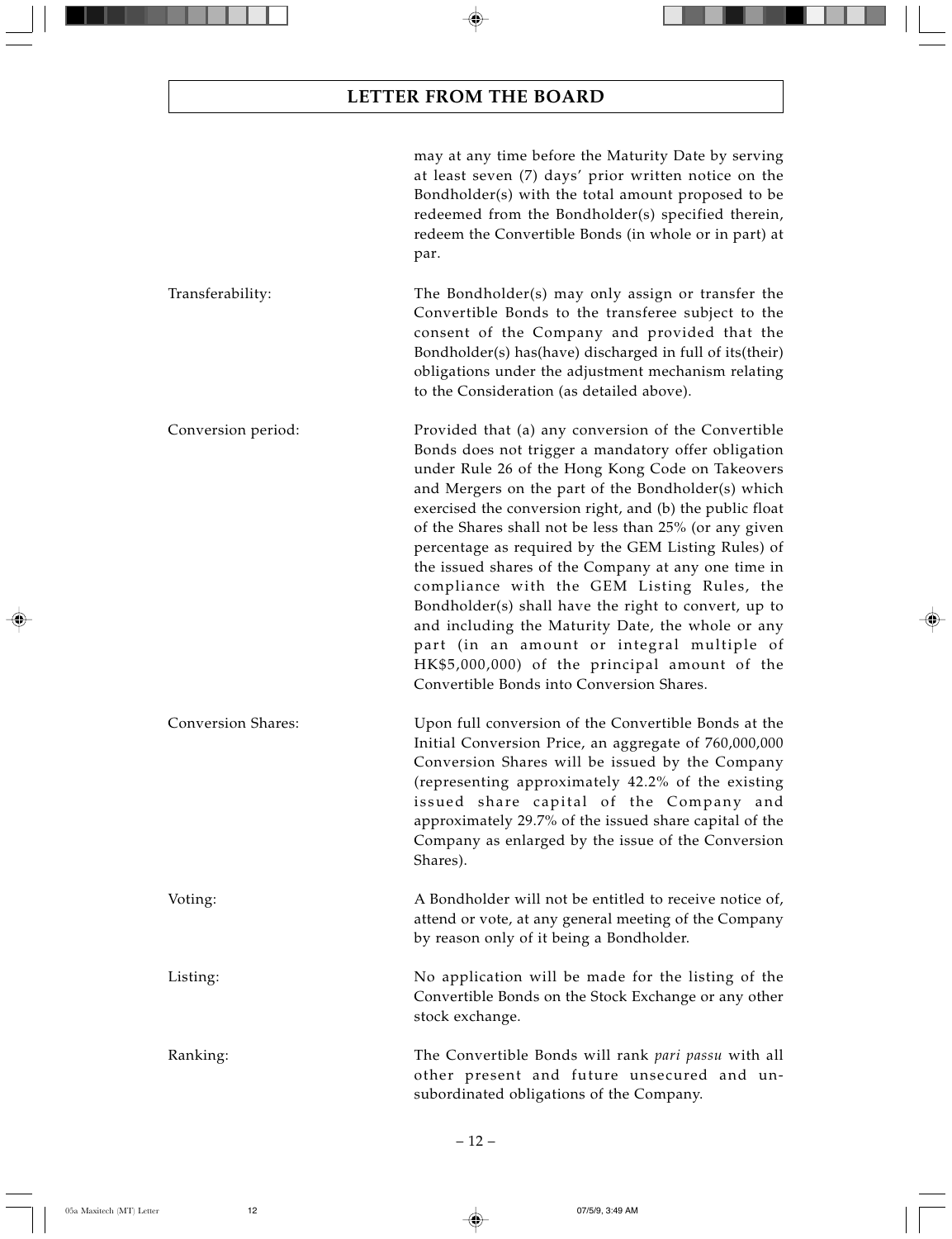The Conversion Shares to be issued as a result of the exercise of the conversion rights attached to the Convertible Bonds will rank *pari passu* in all respects with all other Shares in issue at the date on which the conversion rights attached to the Convertible Bonds are exercised. An application has been made by the Company for the listing of and permission to deal in the Conversion Shares to be allotted and issued as a result of the exercise of the conversion rights attached to the Convertible Bonds.

The Company shall inform the Stock Exchange in the event that there is any dealing in the Convertible Bonds by any connected person of the Company.

### **PROMISSORY NOTE**

The Promissory Note in the amount of HK\$120,000,000 is repayable in one lump sum at maturity of five years. The Promissory Note bears interest at 1% per annum and is payable in one lump sum amount at maturity of five years. In the event the Company defaults on repayment, the amount outstanding shall bear interest at the rate of 7% per annum. The Company has the right to redeem the Promissory Note prior to its maturity. The Promissory Note may, with prior consent of the Company, be freely transferable and assignable by the Vendor to any party other than a connected person of the Company provided that the Vendor has discharged in full its obligations under the adjustment mechanism relating to the Consideration (as detailed above).

# **SUMMARY OF EQUITY FUND RAISING ACTIVITIES IN THE PAST 12 MONTHS OF THE COMPANY**

On 12 January 2007, the Company entered into a subscription agreement with Virtue Partner to raise approximately HK\$10.4 million by issuing 1,036,794,000 Shares at the price of HK\$0.01 per Share. The proceeds of the issue were intended to be used as general working capital of the Group and for the future investments of the Company. It is expected that such proceeds will be used to satisfy partially the cash portion of the Consideration.

On 7 July 2006, the Company implemented an open offer on the basis of one new Share for every two Shares then held raising an aggregate of approximately HK\$15.0 million by issuing 249,302,000 Shares at HK\$0.06 per Share. The net proceeds of the issue of HK\$13.5 million were intended to be used as to approximately HK\$12.5 million for investments in suitable opportunities and as to approximately HK\$1.0 million as general working capital of the Group. The proceeds were used as to approximately HK\$5.7 million for acquisition of computer business and as to approximately HK\$2.8 million for general working capital of the Group. The remaining balance will be used to satisfy partially the cash portion of the Consideration.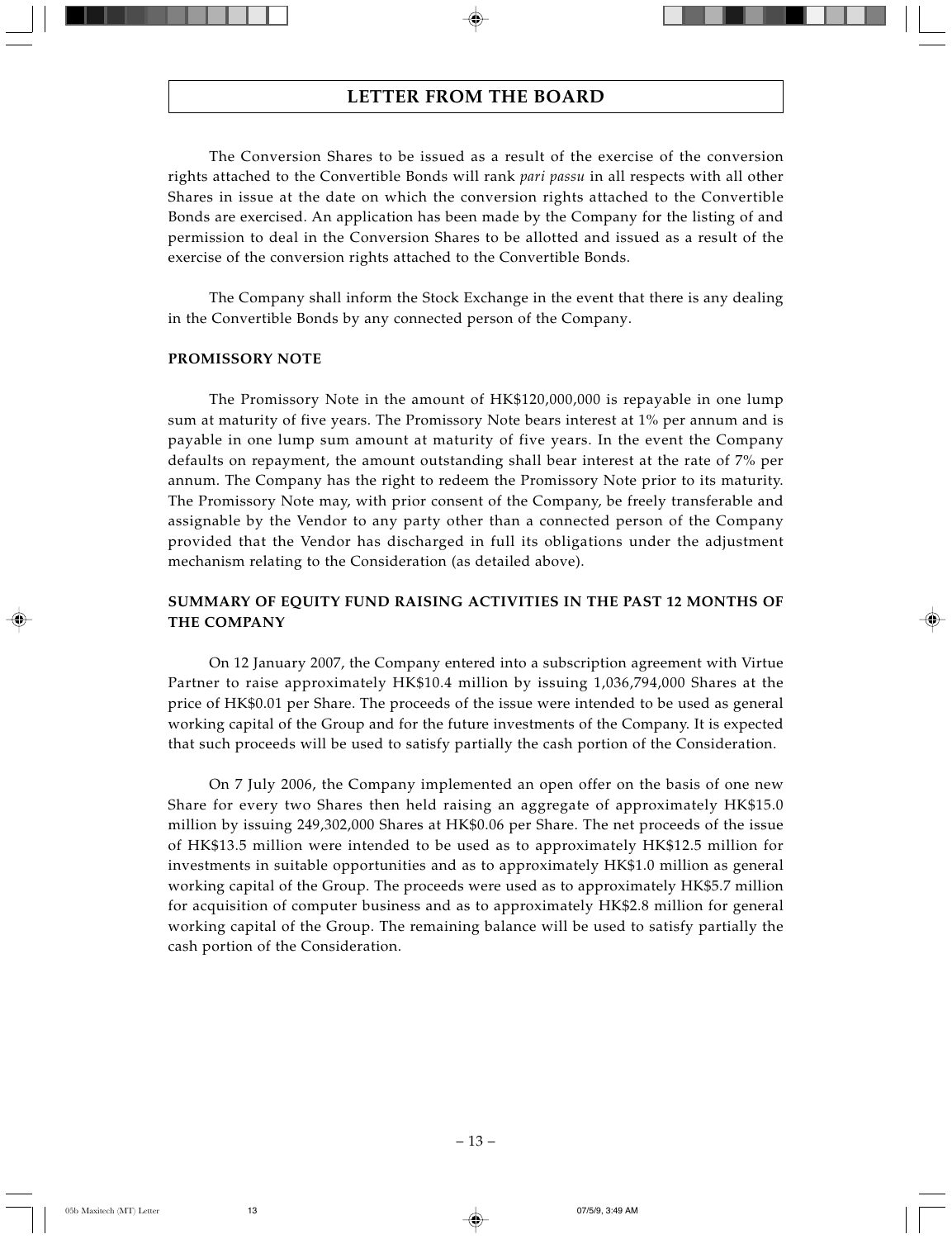#### **INFORMATION ON RICHFIELD REALTY AND MR. AU**

Founded by Mr. Au, Richfield Realty is principally engaged in the provision of property brokerage services, carrying out schemes for property consolidation, assembly and redevelopments and property trading in Hong Kong. It has established a profitable business by implementing consolidation schemes for old and run down buildings in urban districts for reconstruction, which not only improves the outlook of some old districts in Hong Kong, but also provides a cosy, safe and healthy living condition for all inhabitants in those districts.

Richfield Realty is currently engaged in consolidation schemes for a number of development projects. Richfield Realty has an aggregate of about 25 registered real estate agents and over 20 registered external consultants who are engaged in carrying out negotiations for the consolidation of aged buildings.

Richfield Realty collaborates with major property developers in the implementation of consolidation schemes. Richfield Realty approaches individual property owners to implement a consolidation scheme and, upon successful consolidation of a whole block of a building, negotiates with property developers who would acquire such block. Richfield Realty earns fees on providing such facilitation services. On average, a successful consolidation scheme takes about three to eight months to implement.

The key management team of Richfield Realty comprises Mr. Au and two other persons. The management team (including Mr. Au) has over 15 years of property consolidation experience from other companies in the industry and its key strengths are the ability to professionally price the purchase and sale of the relevant properties, and the familiarity with the location of sites and buildings and the market demand for properties in different urban districts.

Prior to the entering into of the Acquisition Agreement, Mr. Pong and Mr. Au did not have any business relationship.

Set out below is the audited financial information of Richfield Realty since 25 May 2006 (being the date of incorporation) to 31 March 2007 (the "**Period**") prepared in accordance with HK GAAP:

|                        | Period from 25 May 2006 |
|------------------------|-------------------------|
|                        | to 31 March 2007        |
|                        | HK\$'000                |
|                        |                         |
| Turnover               | 16,853                  |
| Profit before taxation | 12,713                  |
| Profit after taxation  | 10,496                  |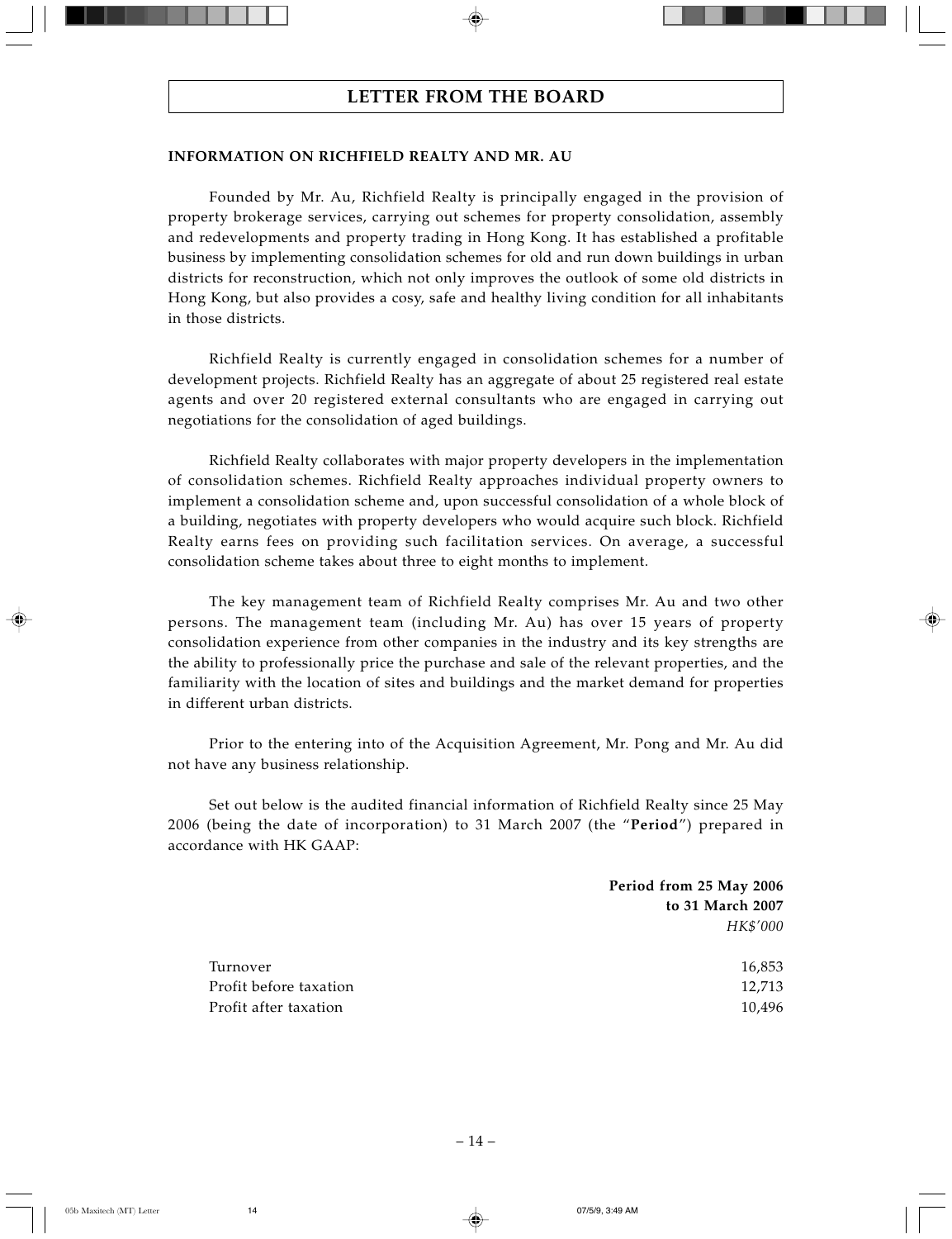**As at 31 March 2007** *HK\$'000*

Total assets 13,389 Net assets 10,496

Turnover for the Period mainly represented property agency services income which amounted to HK\$5.3 million (approximately 31.4% of total turnover) and property assembly and consolidation bonus which amounted to HK\$11.6 million (approximately 68.6% of total turnover). During the Period, Richfield Realty completed property assembly and consolidation schemes for about 15 buildings, which are all situated on Hong Kong Island.

During the Period, there was no management bonus paid to Mr. Au and the other two key management members.

Mr. Au, aged 51, is the founder and director and ultimate beneficial owner of Richfield Realty. He holds a Hong Kong estate agency licence and has over 15 years of experience in property assembly and redevelopments in Hong Kong. During the 80's, Mr. Au commenced the businesses of catering, import and export, clothing wholesaler in Hong Kong. In 1992, in view of the rapid development of the property market in Hong Kong, he expanded his business to the provision of property brokerage services, carrying out schemes for property consolidation, assembly and redevelopments, and property trading in Hong Kong. In early 00's, during the economic turmoil and the outbreak of severe acute respiratory syndrome in Hong Kong, causing extremely poor property market sentiment in the Hong Kong, he ceased all his businesses in Hong Kong and started new businesses overseas. In view of the recovery of the property market in Hong Kong since 2005 and the introduction of some new regulations by the Hong Kong Government, e.g. revision of the compulsory acquisition rule to 90% in Land (Compulsory Sales for Redevelopment) Ordinance (Chapter 545 of the Laws of Hong Kong), Mr. Au restarted his property assembly business in Hong Kong and has incorporated Richfield Realty for the purposes of property assembly and redevelopments and property agency business. After Completion, Mr. Au will remain as director of Richfield Realty and will be responsible for formulating and implementation of the overall corporate direction, corporate strategies and the day to day management of Richfield Realty.

#### **REASONS FOR THE ACQUISITION**

The Group is principally engaged in the retail and wholesale of bags and accessories and trading of used computers.

The Directors have observed that the consolidation, assembly and redevelopment of properties and development sites in urban districts of Hong Kong has ample market potential and consider that the Acquisition offers the Group a good business opportunity in view of the growing trend of the property market and the shortage of supply of land in urban districts in Hong Kong. The Directors further consider that the Acquisition would provide a steady income stream to the Group and make a positive contribution to the profitability of the Group.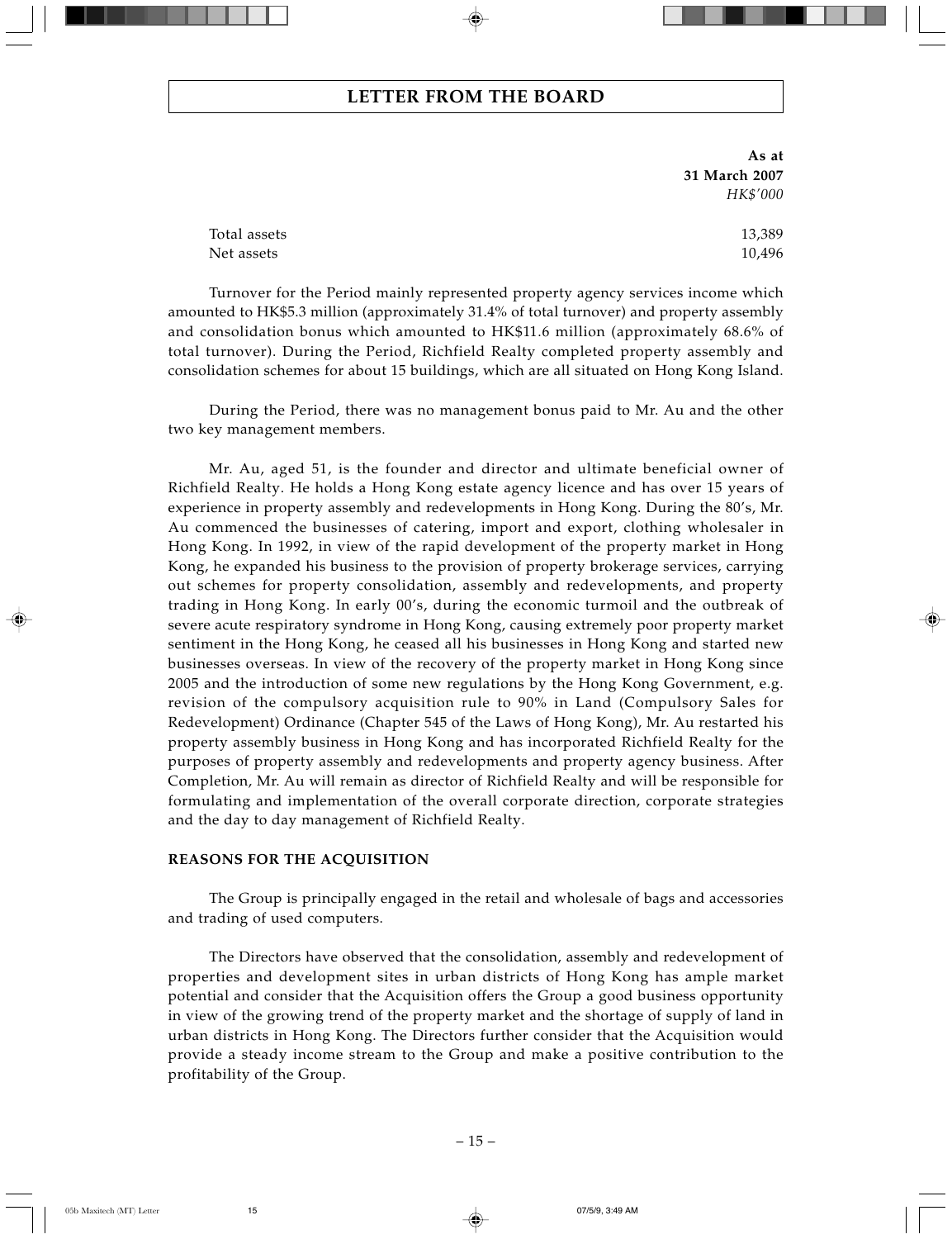The Acquisition represents an attractive opportunity for the Group to diversify into the property market in Hong Kong and to have an interest in a well-experienced and quality management team specialising in the areas of property consolidation, assembly and redevelopments. In considering the Acquisition, the Board has taken into account the prospering property market in Hong Kong, the market demand for consultancy services in relation to property consolidation, assembly and redevelopments, the potential profitability of the projects on hand engaged by Richfield Realty, the progress of the projects for the next 12 months, the probability of success of the projects, the anticipated selling price of the properties successfully consolidated and the business expansion in terms of the number of projects in progress and the number of staff employed.

In view of the above, the Board considers that the entering into of the Acquisition Agreement is in the interest of the Company and the Shareholders as a whole and that the terms of the Acquisition Agreement are fair and reasonable.

## **SHAREHOLDING STRUCTURE**

Set out below is a table showing the shareholding structure of the Company as at the Latest Practicable Date, and upon Completion and assuming that the Convertible Bonds are fully converted at the Initial Conversion Price.

|                     | As at the<br>Latest Practicable Date |             | Upon Completion and<br>assuming full conversion<br>of the Convertible Bonds<br>(Note (i)) |       |
|---------------------|--------------------------------------|-------------|-------------------------------------------------------------------------------------------|-------|
|                     |                                      | Approximate | Approximate                                                                               |       |
|                     | <b>Shares</b>                        | $\%$        | <i><b>Shares</b></i>                                                                      | $\%$  |
| Mr. Pong            | 306,000,000                          | 17.0        | 306,000,000                                                                               | 11.9  |
| Virtue Partner      | 936,794,000                          | 52.0        | 936,794,000                                                                               | 36.6  |
|                     | 1,242,794,000                        | 69.0        | 1,242,794,000                                                                             | 48.5  |
| The Vendor          |                                      | 0.0         | 760,000,000                                                                               | 29.7  |
| Public Shareholders | 557,206,000                          | 31.0        | 557,206,000                                                                               | 21.8  |
| Total               | 1,800,000,000                        | 100.0       | 2,560,000,000                                                                             | 100.0 |

*Notes:*

- (i) With the conditions of conversion of the Convertible Bonds, which have been disclosed under the heading "Convertible Bonds" above, conversion of the Convertible Bonds should not happen at all if the public float of the Shares will become less than 25% (or any given percentage as required by the GEM Listing Rules) of the issued shares of the Company at any one time.
- (ii) Based on the above table, it is expected that the Acquisition will not result in any change of control of the Company.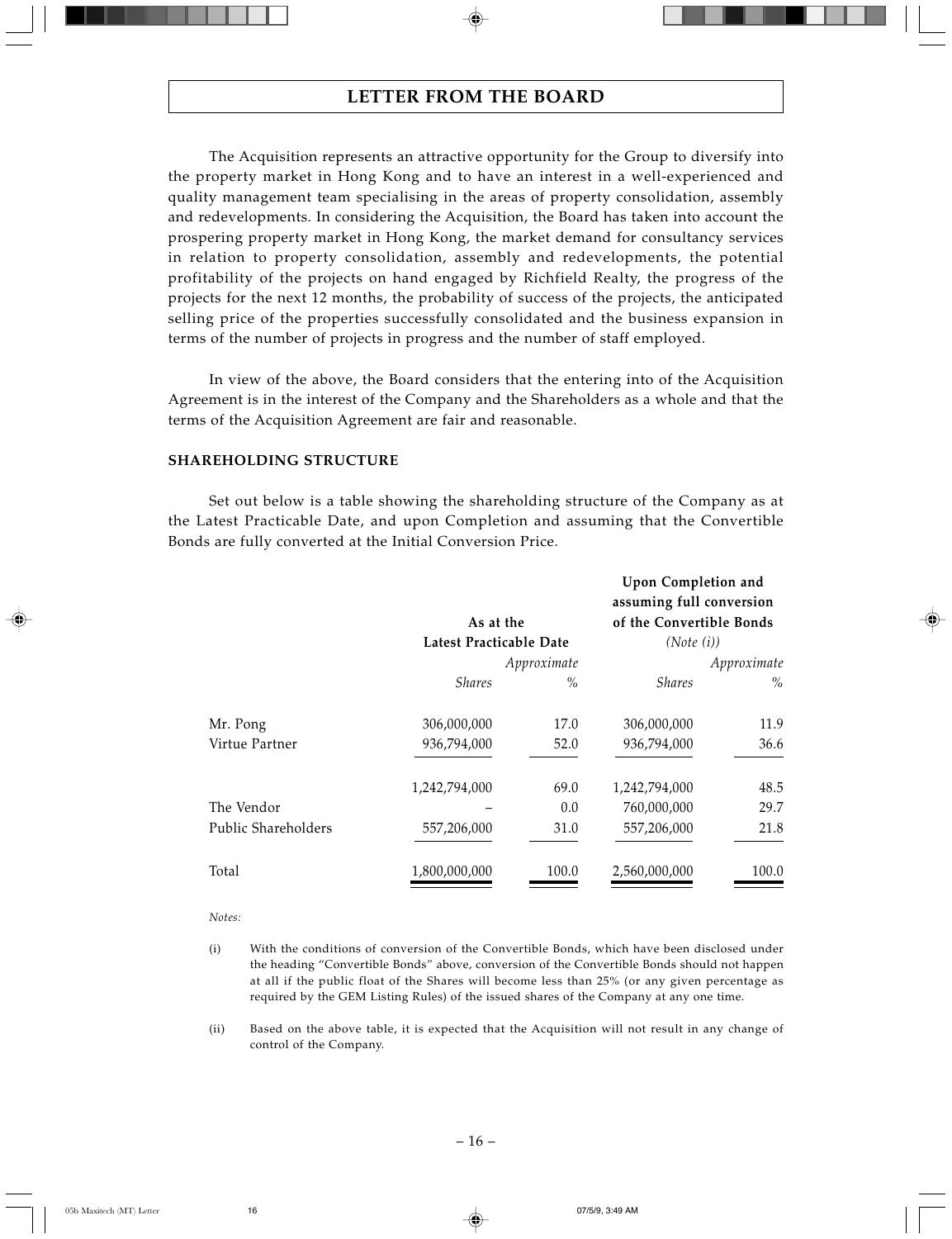Save for the Service Agreement, the Vendor does not have any current intention nor does the Acquisition Agreement confer any right to the Vendor to nominate Mr. Au or any representative onto the Board or participate in the management of the Company as a result of the Acquisition.

**The Stock Exchange has stated that if, at the date of conversion of the Convertible Bonds, less than 25% of the Shares are held by the public or if the Stock Exchange believes that:**

- **a false market exists or may exist in the trading in the Shares; or**
- **there are too few Shares in public hands to maintain an orderly market,**

**then it will consider exercising its discretion to suspend trading in the Shares until a sufficient public float is attained.**

## **FINANCIAL EFFECTS OF THE ACQUISITION**

Set out in Appendix III to this circular is the unaudited pro forma financial information which illustrates the financial effects of the Acquisition on the assets and liabilities of the Group, assuming the Acquisition had been completed as at 30 September 2006.

As a result of the Acquisition, goodwill of HK\$594.0 million would be generated, which represents the excess of the Consideration over the Group's interest in the estimated fair value of the net identifiable assets and liabilities of Richfield Realty. Such amount will be maintained as an intangible asset in the consolidated balance sheet of the Enlarged Group and subject to impairment test annually as stipulated under HK GAAP. The unaudited pro forma consolidated net assets of the Enlarged Group would be approximately HK\$216.7 million, representing an increase of about 708.6% from the unaudited consolidated net assets of the Group of approximately HK\$26.8 million as at 30 September 2006.

Upon Completion, Richfield Realty will become a wholly-owned subsidiary of the Group, the results of which will be consolidated into the Group's financial statements. The Directors believe that the Acquisition will contribute to the earnings base of the Group but the quantification of such impact will depend on the future performance of Richfield Realty.

## **GEM LISTING RULES IMPLICATIONS**

The Acquisition constitutes a major transaction for the Company under the GEM Listing Rules, which requires the approval by the Shareholders at a general meeting or if accepted by the Stock Exchange, the approval by a Shareholder or a closely allied group of Shareholders who together hold more than 50% in nominal value of the Shares.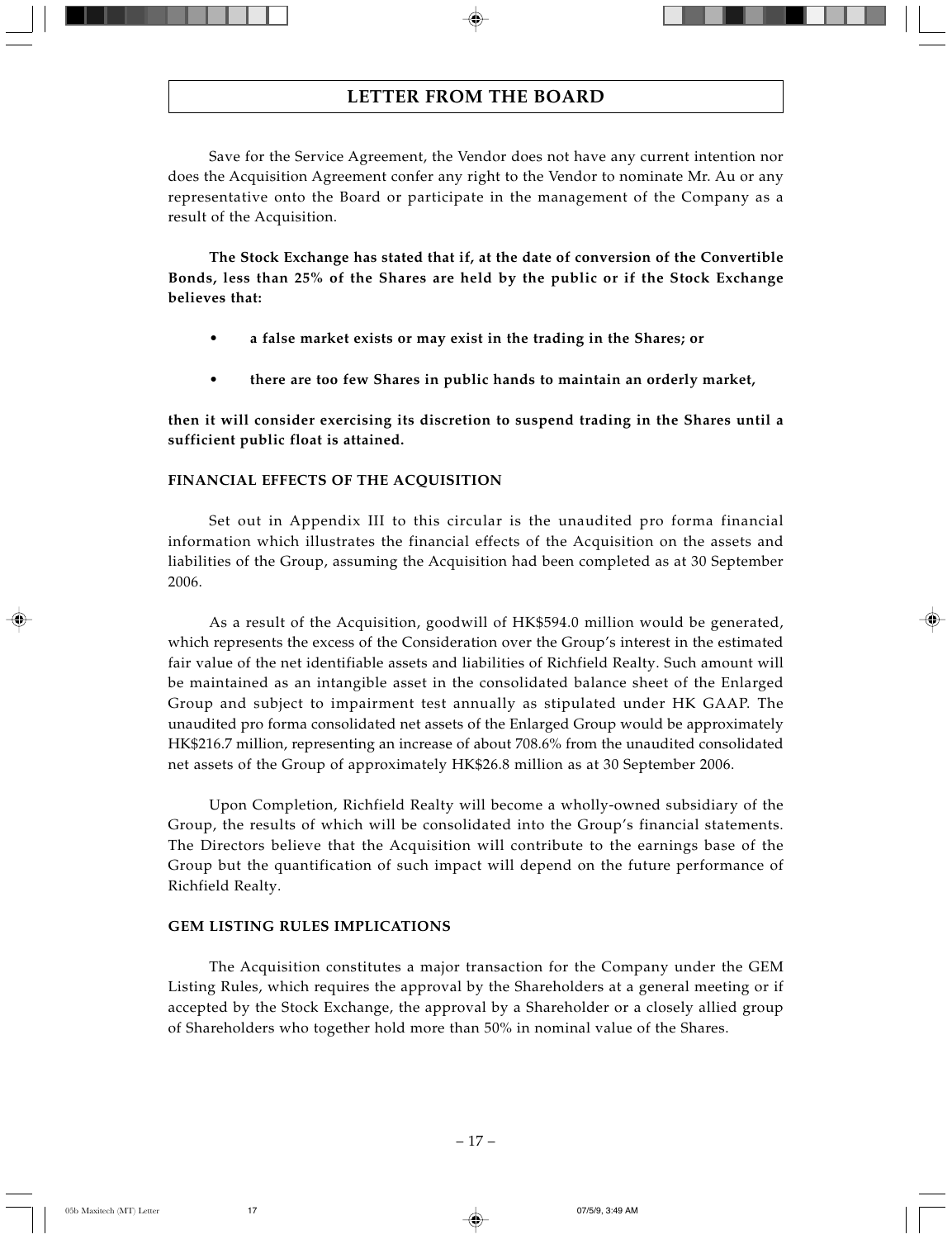Since (a) there are no Shareholders required to abstain from voting, (b) the accountants' report on Richfield Realty set out in Appendix II to this circular contains an unqualified opinion thereon, and (c) written approval has been obtained from Mr. Pong and Virtue Partner, who together hold 1,242,794,000 Shares (representing approximately 69.0% of the issued share capital of the Company), the Company has applied to the Stock Exchange to accept, and the Stock Exchange has accepted, such written approval in lieu of holding a general meeting for the approval of the Acquisition.

Pursuant to note 3 to Rule  $20.13(1)(b)(i)$  of the GEM Listing Rules, as the conditions prescribed thereunder are met, the Acquisition Agreement does not constitute a connected transaction for the Company under the GEM Listing Rules.

## **ADDITIONAL INFORMATION**

Your attention is drawn to the additional information contained in the appendices to this circular.

> Yours faithfully, For and on behalf of the Board **Maxitech International Holdings Limited Pong Wai San, Wilson** *Chairman*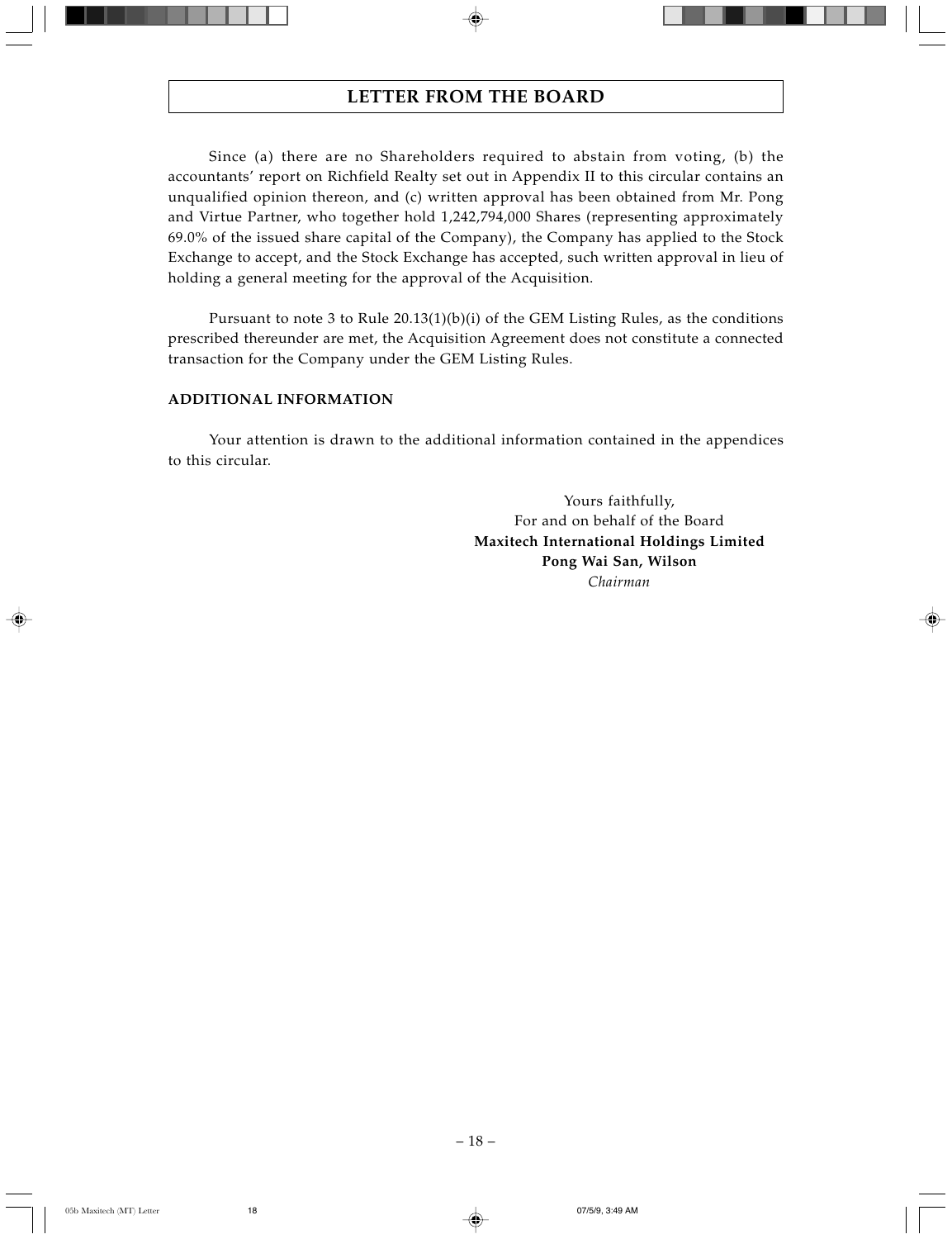## **FINANCIAL SUMMARY**

*Set out below is a financial summary of the Group extracted from the relevant quarterly, interim and annual reports of the Company:*

## **RESULTS**

| Nine months<br>ended<br>31 December |           |                          |                           |
|-------------------------------------|-----------|--------------------------|---------------------------|
|                                     |           | Year ended 31 March      |                           |
| 2006                                | 2006      | 2005                     | 2004                      |
| (unaudited)                         | (audited) | (audited)                | (audited)                 |
| HK\$'000                            | HK\$'000  | HK\$'000                 | HK\$'000                  |
| 45,679                              | 70,913    | 69,893                   | 65,847                    |
| (1,980)                             | (5,300)   | (9,728)                  | 644                       |
|                                     | (100)     | (223)                    | (281)                     |
| (1,980)                             | (5,400)   | (9,951)                  | 363                       |
|                                     |           |                          |                           |
| (1,900)                             | (5,359)   |                          | 751                       |
| (80)                                | (41)      | 94                       | (388)                     |
| (1,980)                             | (5,400)   | (9,951)                  | 363                       |
|                                     |           |                          |                           |
|                                     |           |                          |                           |
| (HK0.29 cent)                       |           | $(HK2.51 \text{ cents})$ | HK0.19 cent               |
| N/A                                 | N/A       | N/A                      | N/A                       |
|                                     |           |                          | (10,045)<br>(HK1.3 cents) |

## **ASSETS AND LIABILITIES**

|                    | As at        |           |                |           |
|--------------------|--------------|-----------|----------------|-----------|
|                    | 30 September |           | As at 31 March |           |
|                    | 2006         | 2006      | 2005           | 2004      |
|                    | (unaudited)  | (audited) | (audited)      | (audited) |
|                    | HK\$'000     | HK\$'000  | HK\$'000       | HK\$'000  |
| Total assets       | 35,374       | 14,851    | 26,568         | 37,327    |
| Total liabilities  | (8,558)      | (6,503)   | (14,640)       | (15, 448) |
| Minority interests |              | (80)      | (121)          | (27)      |
|                    | 26,816       | 8,268     | 11,807         | 21,852    |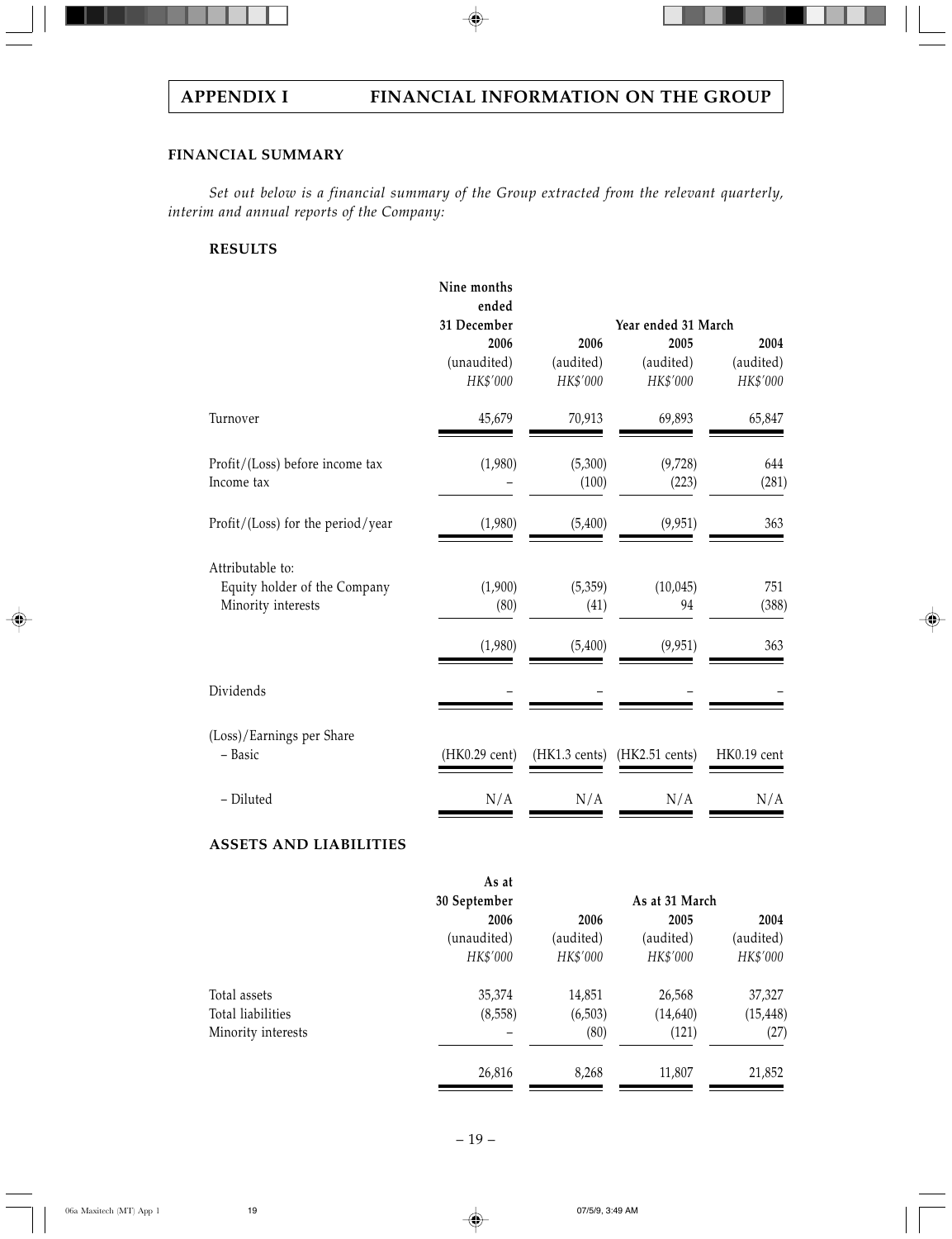# **AUDITED FINANCIAL INFORMATION**

*The following is a reproduction of the full text of the audited consolidated financial statements of the Group together with the accompanying notes contained on pages 26 to 54 of the annual report of the Company for the year ended 31 March 2006:*

# **Consolidated Income Statement**

*For the year ended 31 March 2006*

|                                |                | 2006          | 2005           |
|--------------------------------|----------------|---------------|----------------|
|                                | Notes          | HK\$'000      | HK\$'000       |
| <b>TURNOVER</b>                | $\sqrt{5}$     | 70,913        | 69,893         |
| Cost of sales                  |                | (38, 576)     | (36, 628)      |
| Gross profit                   |                | 32,337        | 33,265         |
| Other revenue                  | $\sqrt{5}$     | 2,179         | 681            |
| Selling and distribution costs |                | (23, 031)     | (23, 596)      |
| Administrative expenses        |                | (16, 277)     | (19, 494)      |
| <b>LOSS FROM OPERATIONS</b>    | 6              | (4,792)       | (9, 144)       |
| Finance costs                  | $\overline{7}$ | (508)         | (584)          |
| <b>LOSS BEFORE INCOME TAX</b>  |                | (5,300)       | (9,728)        |
| Income tax                     | 10             | (100)         | (223)          |
| <b>LOSS FOR THE YEAR</b>       |                | (5,400)       | (9,951)        |
| Attributable to:               |                |               |                |
| Equity holders of the Company  | 11             | (5,359)       | (10, 045)      |
| Minority interests             |                | (41)          | 94             |
|                                |                | (5,400)       | (9,951)        |
| <b>DIVIDENDS</b>               | 12             |               |                |
| <b>LOSS PER SHARE</b>          | 13             |               |                |
| - Basic                        |                | (HK1.3 cents) | (HK2.51 cents) |
| - Diluted                      |                | N/A           | N/A            |
|                                |                |               |                |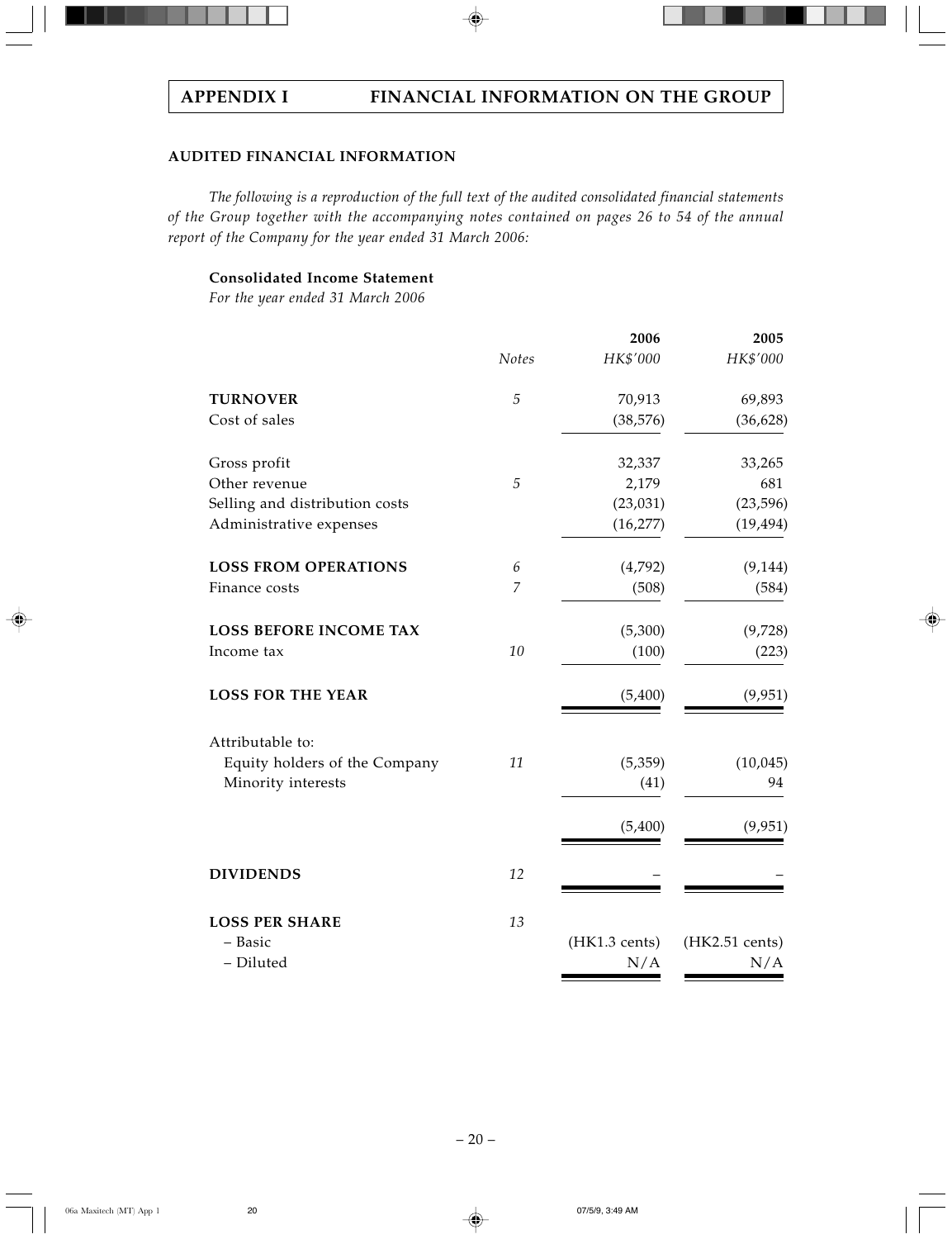## **Consolidated Balance Sheet**

*As at 31 March 2006*

|                                     |       | 2006     | 2005     |
|-------------------------------------|-------|----------|----------|
|                                     | Notes | HK\$'000 | HK\$'000 |
| <b>NON-CURRENT ASSETS</b>           |       |          |          |
| Fixed assets                        | 14    | 1,210    | 6,166    |
| Long-term investments               |       |          | 830      |
| Rental and sundry deposits          |       | 2,132    | 1,723    |
|                                     |       | 3,342    | 8,719    |
| <b>CURRENT ASSETS</b>               |       |          |          |
| Short-term investments              |       |          | 1,434    |
| Inventories                         | 16    | 1,788    | 3,023    |
| Accounts receivable                 | 17    | 3,521    | 6,591    |
| Prepayments, deposits and other     |       |          |          |
| receivables                         |       | 1,876    | 2,144    |
| Due from a minority shareholder     | 18    | 360      | 360      |
| Taxes refundable                    |       | 2        | 28       |
| Pledged bank deposits               |       |          | 2,742    |
| Cash and bank balances              |       | 3,962    | 1,527    |
|                                     |       |          |          |
|                                     |       | 11,509   | 17,849   |
| <b>CURRENT LIABILITIES</b>          |       |          |          |
| Accounts payable                    | 19    | 3,680    | 3,418    |
| Accrued expenses and other payables |       | 1,279    | 1,317    |
| Taxes payable                       |       | 131      | 167      |
| Amount due to a shareholder         | 20    | 453      |          |
| Bills payable - secured             | 21    |          | 4,381    |
| Bank overdrafts - secured           | 21    |          | 3,810    |
| Short-term bank loans - secured     | 21    | 377      | 600      |
| Current portion of long-term        |       |          |          |
| bank loans - secured                | 21    |          | 947      |
| Current portion of other long-term  |       |          |          |
| loan - secured                      | 22    | 500      |          |
|                                     |       | 6,420    | 14,640   |
| NET CURRENT ASSETS                  |       | 5,089    | 3,209    |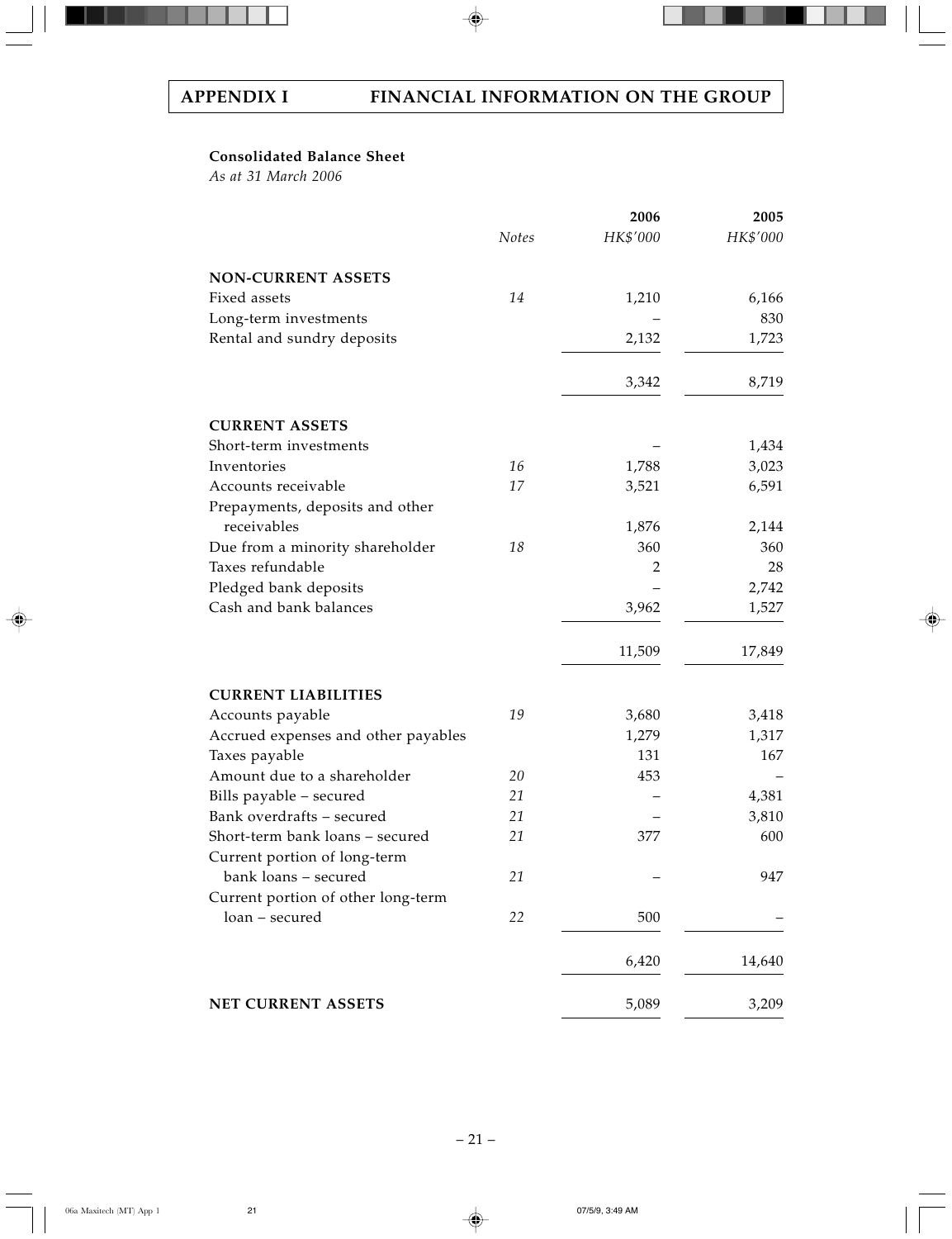# **APPENDIX I FINANCIAL INFORMATION ON THE GROUP**

|                                                                   | <b>Notes</b> | 2006<br>HK\$'000 | 2005<br>HK\$'000 |
|-------------------------------------------------------------------|--------------|------------------|------------------|
| <b>TOTAL ASSETS LESS CURRENT</b><br><b>LIABILITIES</b>            |              | 8,431            | 11,928           |
| <b>NON-CURRENT LIABILITIES</b><br>Other long-term loans - secured | 22           | 83               |                  |
| <b>NET ASSETS</b>                                                 |              | 8,348            | 11,928           |
| <b>FINANCED BY</b>                                                |              |                  |                  |
| Share capital                                                     | 23           | 4,605            | 4,000            |
| Reserves                                                          | 25           | 3,663            | 7,807            |
| EQUITY ATTRIBUTABLE TO EQUITY<br><b>HOLDERS OF THE COMPANY</b>    |              | 8,268            | 11,807           |
| <b>MINORITY INTERESTS</b>                                         |              | 80               | 121              |
|                                                                   |              | 8,348            | 11,928           |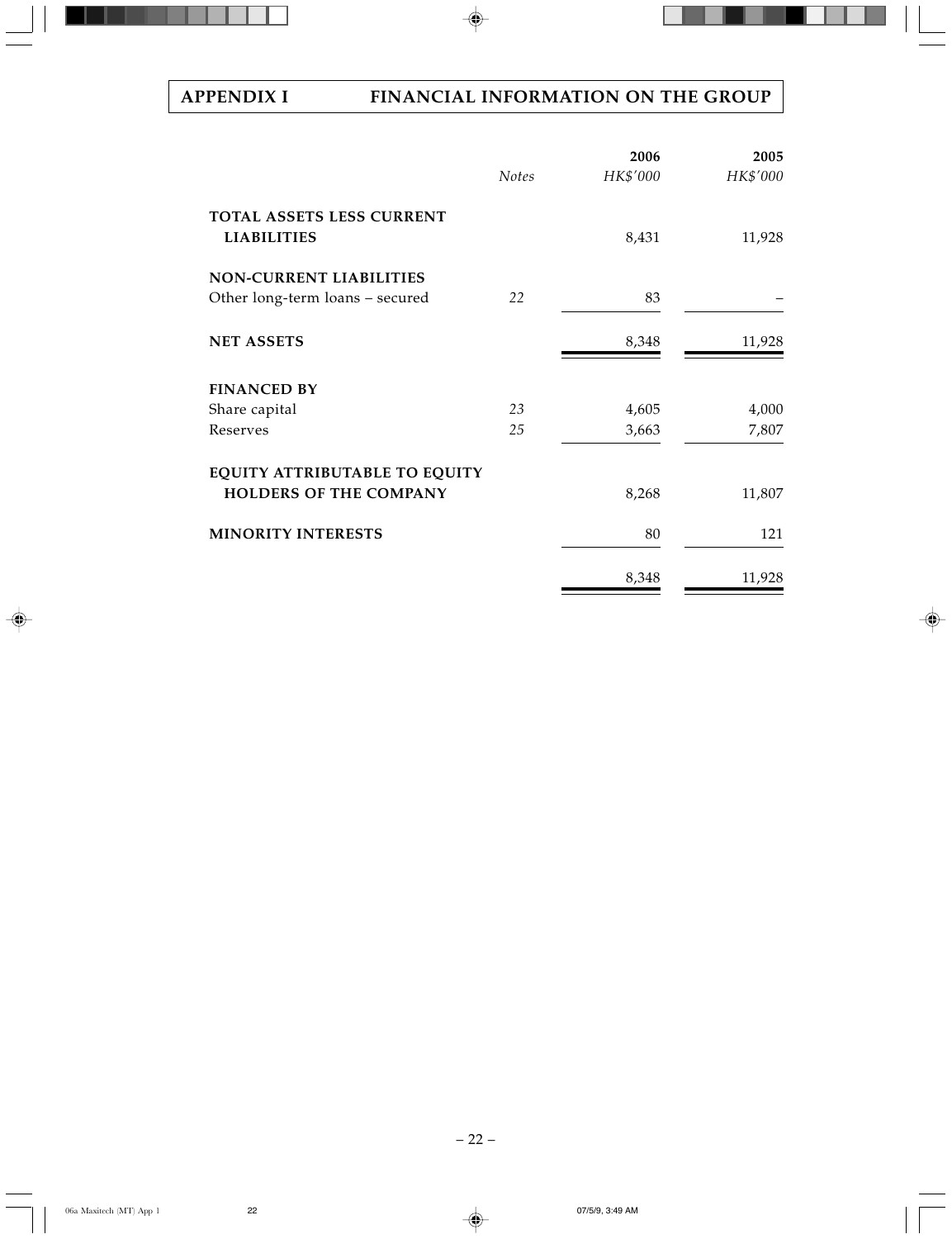## **Balance Sheet**

*As at 31 March 2006*

|                                     |       | 2006     | 2005     |
|-------------------------------------|-------|----------|----------|
|                                     | Notes | HK\$'000 | HK\$'000 |
| <b>NON-CURRENT ASSETS</b>           |       |          |          |
| Investments in subsidiaries         | 15    | 147      | 17,820   |
| <b>CURRENT ASSETS</b>               |       |          |          |
| Cash and bank balances              |       | 3,661    | 2        |
| Taxes refundable                    |       |          | 26       |
|                                     |       | 3,661    | 28       |
| <b>CURRENT LIABILITIES</b>          |       |          |          |
| Accrued expenses and other payables |       | 332      | 100      |
| Amount due to a shareholder         | 20    | 453      |          |
|                                     |       | 785      | 100      |
| NET CURRENT ASSETS/(LIABILITIES)    |       | 2,876    | (72)     |
| <b>NET ASSETS</b>                   |       | 3,023    | 17,748   |
| <b>FINANCED BY</b>                  |       |          |          |
| Share capital                       | 23    | 4,605    | 4,000    |
| Reserves                            | 25    | (1,582)  | 13,748   |
| <b>TOTAL EQUITY</b>                 |       | 3,023    | 17,748   |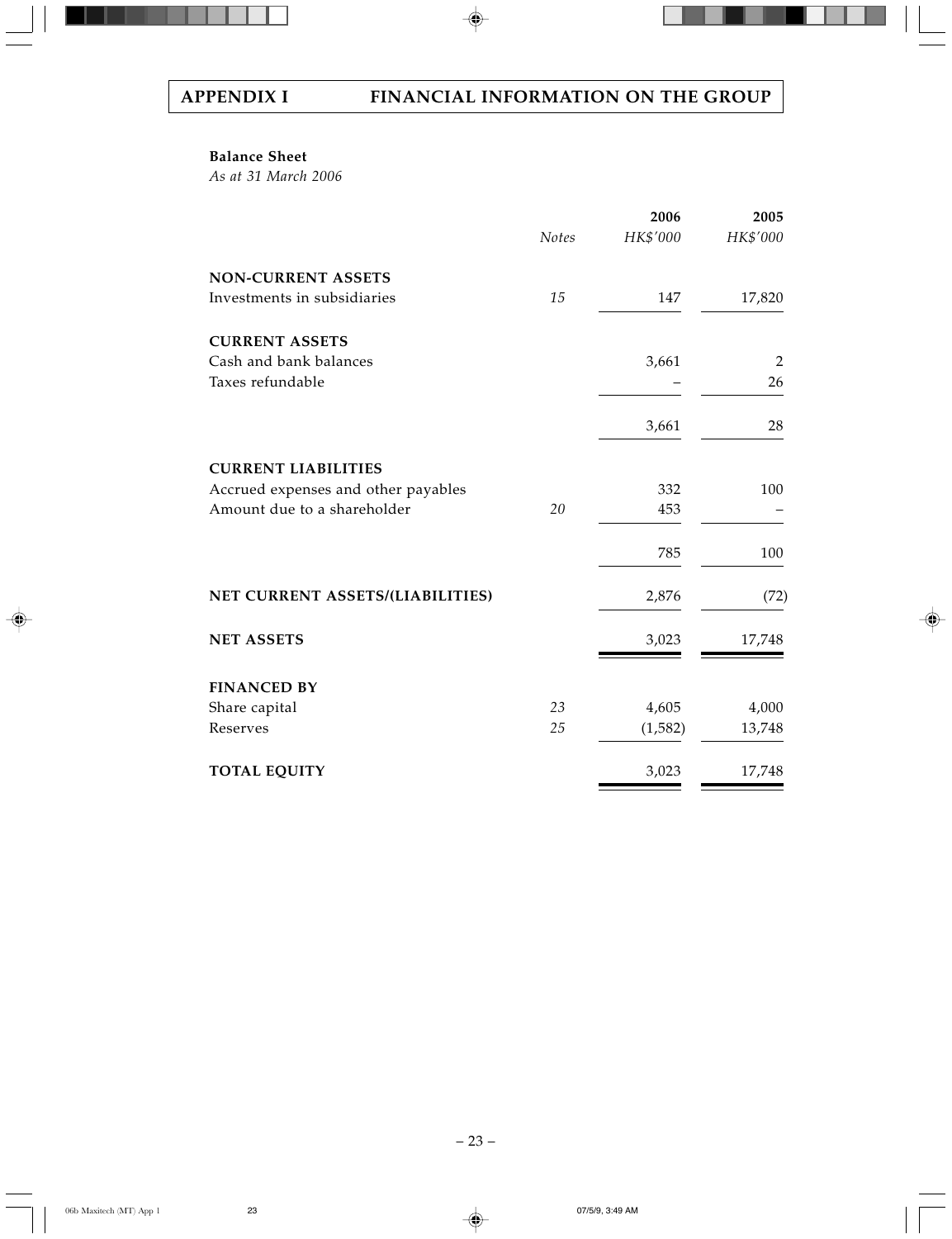# **Statement of Changes in Equity of the Group and the Company**

*For the year ended 31 March 2006*

# **Group**

|                          |          |          | Retained           |          |          |          |
|--------------------------|----------|----------|--------------------|----------|----------|----------|
|                          | Issued   |          | earnings/          |          |          |          |
|                          | share    |          | Share (Accumulated |          | Minority |          |
|                          | capital  | premium  | losses)            | Total    | interest | Total    |
|                          | HK\$'000 | HK\$'000 | HK\$'000           | HK\$'000 | HK\$'000 | HK\$'000 |
| Balance at 1 April 2004  | 4,000    | 13,703   | 4,149              | 21,852   | 27       | 21,879   |
| Net loss for the year    |          |          | (10,045)           | (10,045) | 94       | (9,951)  |
| Balance at 1 April 2005  | 4,000    | 13,703   | (5,896)            | 11,807   | 121      | 11,928   |
| Issue of new shares      | 605      | 1,392    |                    | 1,997    |          | 1,997    |
| Issuing cost             |          | (177)    |                    | (177)    |          | (177)    |
| Net loss for the year    |          |          | (5,359)            | (5,359)  | (41)     | (5,400)  |
| Balance at 31 March 2006 | 4,605    | 14,918   | (11, 255)          | 8,268    | 80       | 8,348    |

## **Company**

|               |          | Retained     |           |
|---------------|----------|--------------|-----------|
| <b>Issued</b> |          | earnings/    |           |
| share         | Share    | (Accumulated |           |
| capital       | premium  | losses)      | Total     |
| HK\$'000      | HK\$'000 | HK\$'000     | HK\$'000  |
| 4,000         | 13,703   | 104          | 17,807    |
|               |          | (59)         | (59)      |
| 4,000         | 13,703   | 45           | 17,748    |
| 605           | 1,392    |              | 1,997     |
|               | (177)    |              | (177)     |
|               |          | (16, 545)    | (16, 545) |
| 4,605         | 14,918   | (16,500)     | 3,023     |
|               |          |              |           |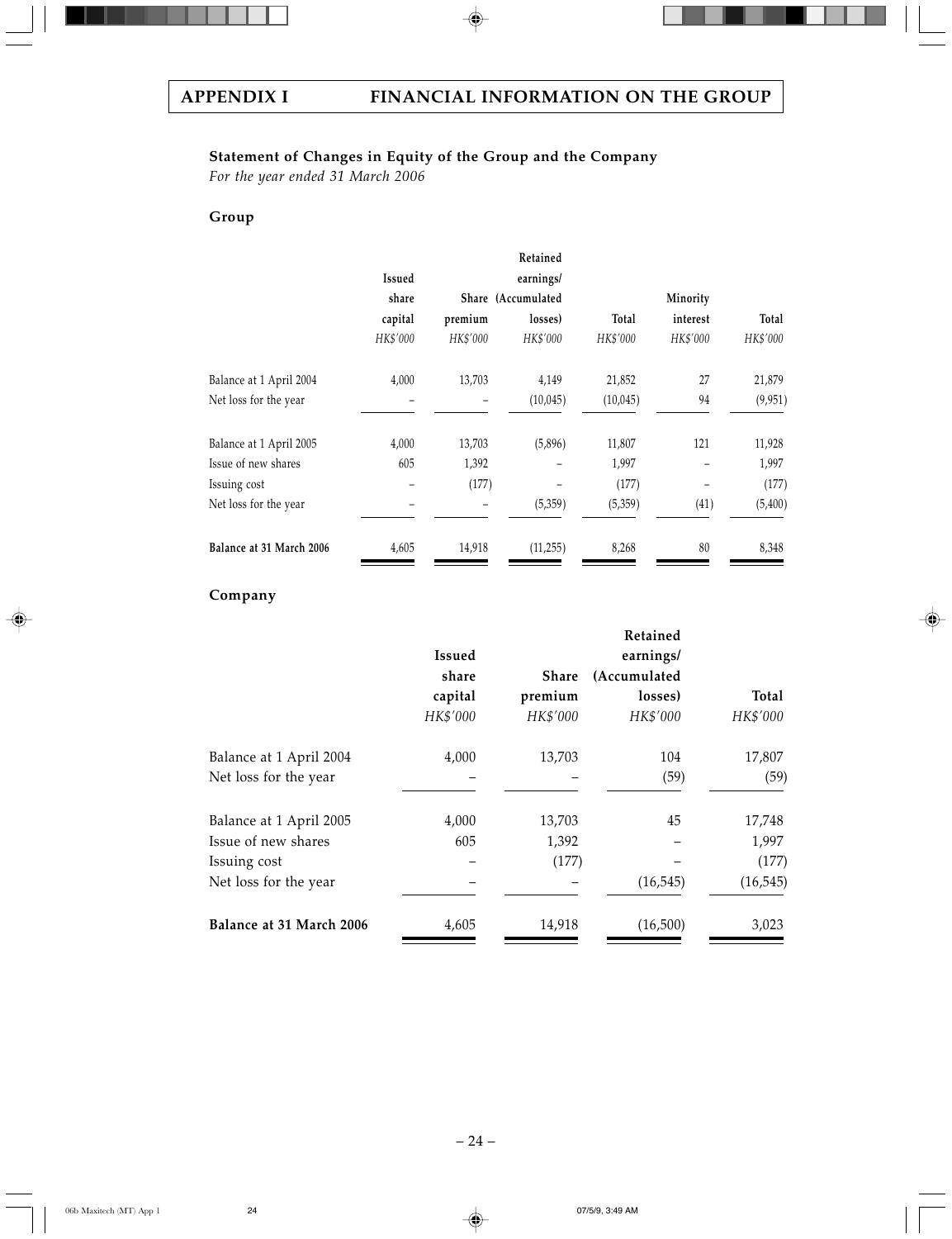## **Consolidated Cash Flow Statement**

*For the year ended 31 March 2006*

|                                                    | 2006<br>HK\$'000 | 2005<br>HK\$'000 |
|----------------------------------------------------|------------------|------------------|
| Loss before income tax                             | (5,300)          | (9,728)          |
| Adjustments for:                                   |                  |                  |
| Depreciation                                       | 1,737            | 1,742            |
| Provision for impairment loss of other investments |                  | 3,500            |
| Provision for impairment of fixed assets           | 3,500            |                  |
| Interest income                                    | (152)            | (58)             |
| Interest expenses                                  | 508              | 584              |
| Loss on disposals of fixed assets                  |                  | 1,041            |
| Operating cash flows before movements              |                  |                  |
| in working capital                                 | 293              | (2,919)          |
| Decrease/(Increase) in inventories                 | 1,235            | (355)            |
| Decrease in accounts receivable                    | 3,070            | 1,153            |
| Decrease in prepayments, deposits and              |                  |                  |
| other receivables                                  | 793              | 1,099            |
| Increase/(Decrease) in accounts payable            | 262              | (489)            |
| Increase in amount due to a shareholder            | 453              |                  |
| (Decrease)/Increase in bills payable               | (4,381)          | 825              |
| Decrease in accrued expenses and other payables    | (38)             | (1)              |
| Cash generated from/(used in) operations           | 1,687            | (687)            |
| Interest income received                           | 152              | 58               |
| Interest paid                                      | (508)            | (584)            |
| Tax paid                                           | (110)            | (699)            |
| NET CASH INFLOW/(OUTFLOW)                          |                  |                  |
| <b>FROM OPERATING ACTIVITIES</b>                   | 1,221            | (1, 912)         |
| <b>INVESTING ACTIVITIES</b>                        |                  |                  |
| Proceeds from disposals of other investments       | 1,330            |                  |
| Withdrawals of pledged bank deposits               | 2,742            | 825              |
| Purchases of other investments                     |                  | (830)            |
| Sales proceeds of disposals of fixed assets        |                  | 1,038            |
| Purchases of fixed assets                          | (281)            | (3,789)          |
| <b>NET CASH INFLOW/(OUTFLOW)</b>                   |                  |                  |
| FROM INVESTING ACTIVITIES                          | 3,791            | (2,756)          |
| <b>FINANCING ACTIVITIES</b>                        |                  |                  |
| Proceeds from issue of new shares                  | 1,997            |                  |
| Share issue expenses                               | (177)            |                  |
| New other loans raised                             | 583              |                  |
| Repayments of bank loans                           | (1,170)          | (1,236)          |
| New bank loans raised                              |                  | 500              |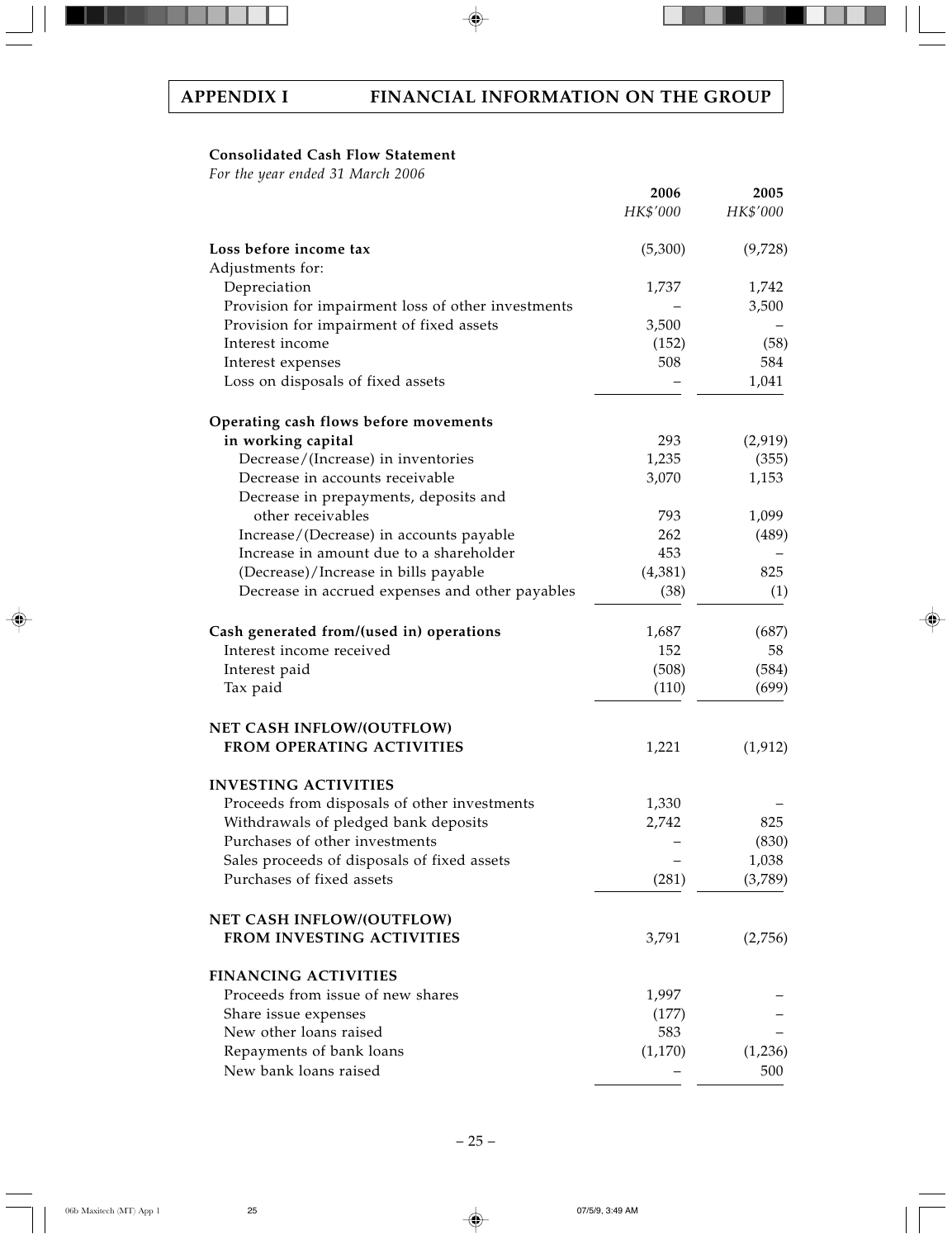# **APPENDIX I FINANCIAL INFORMATION ON THE GROUP**

|                                                                    | 2006<br>HK\$'000 | 2005<br>HK\$'000 |
|--------------------------------------------------------------------|------------------|------------------|
| NET CASH (OUTFLOW)/INFLOW                                          |                  |                  |
| <b>FROM FINANCING ACTIVITIES</b>                                   | 1,233            | (736)            |
| NET INCREASE/(DECREASE) IN CASH AND                                |                  |                  |
| <b>CASH EQUIVALENTS</b>                                            | 6,245            | (5, 404)         |
| CASH AND CASH EQUIVALENTS AT                                       |                  |                  |
| <b>BEGINNING OF YEAR</b>                                           | (2,283)          | 3,121            |
| CASH AND CASH EQUIVALENTS                                          |                  |                  |
| <b>AT END OF YEAR</b>                                              | 3,962            | (2,283)          |
| <b>ANALYSIS OF BALANCES OF CASH AND</b><br><b>CASH EQUIVALENTS</b> |                  |                  |
| Cash and bank balances                                             | 3,962            | 1,527            |
| Bank overdrafts                                                    |                  | (3, 810)         |
|                                                                    | 3,962            | (2,283)          |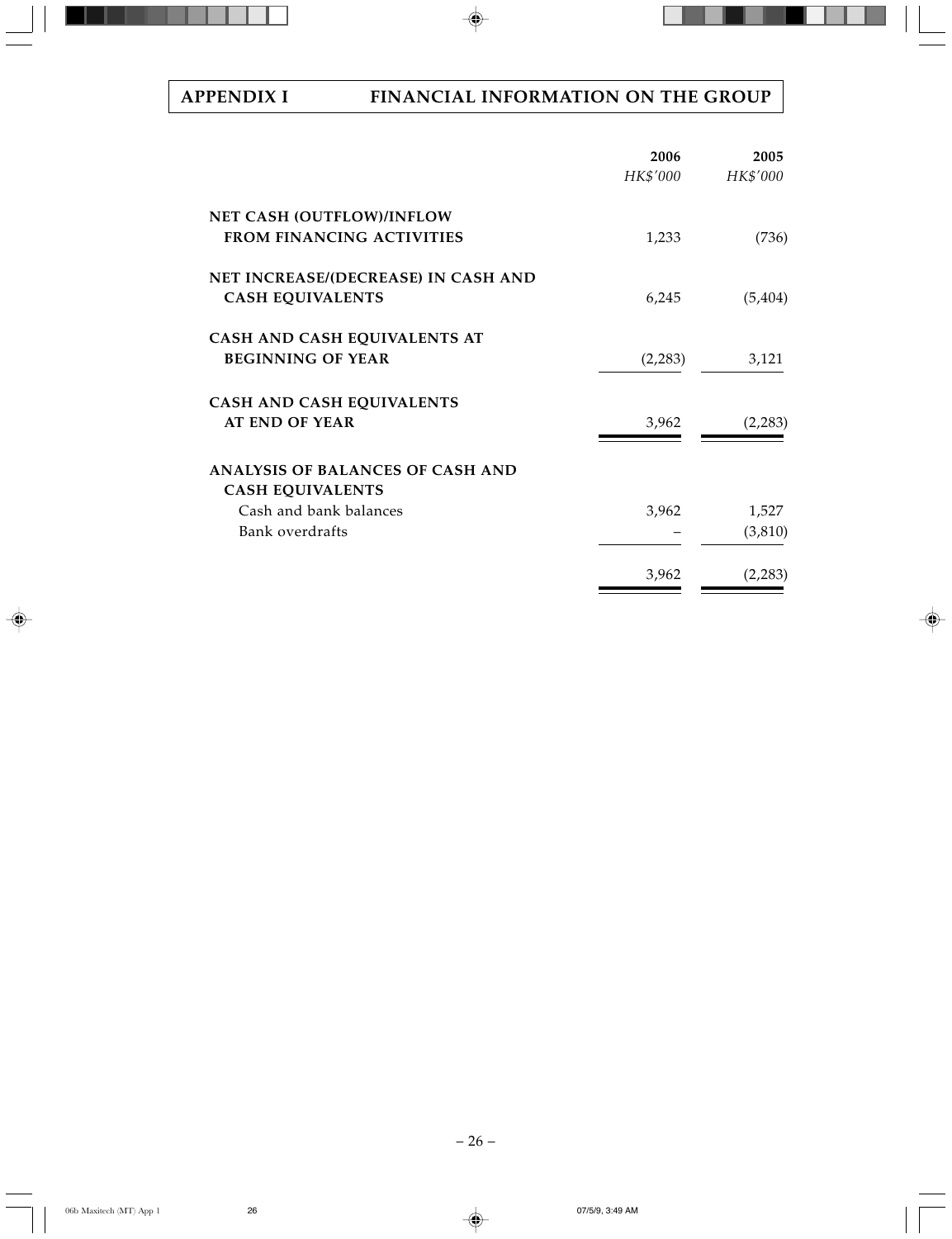### **Notes to the Financial Statements**

*For the year ended 31 March 2006*

#### **1. GENERAL INFORMATION**

The Company was incorporated in the Cayman Islands on 10 January 2002 as an exempted company with limited liability under the Companies Law (2001 Second Revision) of the Cayman Islands. The address of its registered office is Century Yard, Cricket Square, Hutchins Drive, P.O. Box 2681GT, George Town, Grand Cayman, Cayman Islands, British West Indies.

The principal activity of the Company is investment holding. The subsidiaries are principally engaged in the retail and wholesale of bags and accessories. The bags sold by the Group consist principally of business bags, sports bags, backpacks, handbags and wallets. The accessories sold by the Group include belts, watches, spectacles and umbrellas. There were no significant changes in the nature of the Group's principal activities during the year.

#### **2. BASIS OF PRESENTATION AND ADOPTION OF NEW HONG KONG FINANCIAL REPORTING STANDARDS**

The financial statements have been prepared in accordance with Hong Kong Financial Reporting Standards ("HKFRSs"), which also include all Hong Kong Accounting Standards ("HKASs") (Collectively referred to as the "New HKFRSs") issued by the Hong Kong Institute of Certified Public Accountants (the "HKICPA"), the disclosure requirements of the Hong Kong Company Ordinance and the Rules Governing the Listing of Securities on the Growth Enterprise Market of The Stock Exchange of Hong Kong Limited (the "GEM Listing Rules").

The accounting policies and method computation used in the preparation of these financial statements are consistent with those used in the annual accounts of the Group for the year ended 31 March 2005, except that the Group has changed certain of its presentation of the accounts following the adoption of the New HKFRSs which have become effective for accounting periods beginning on or after 1 January 2005, and which have not been early adopted by the Group for the preparation of the annual accounts of the Group for the year ended 31 March 2005.

Except for adoption of HKAS 1 and HKAS 27, which result in changes to the presentation of the accounts on minority interests, the adoption of all other New HKFRSs did not result in substantial changes to the accounting policies and their methods of computation used in the Group's accounts for the year ended 31 March 2006.

In the prior periods, minority interests at the balance sheet date were presented in the consolidated balance sheet separately from liabilities and as deduction from net assets. Minority interests in the results of the Group for the year were also separately presented in the consolidated income statement as a deduction before arriving at the profit attributable to shareholders.

With effect from 1 April 2005, in order to comply with HKAS 1 and HKAS 27, minority interests at the balance sheet date are presented in the consolidated balance sheet within equity, separately from the equity attributable to equity holders of the Company, and minority interests in the results of the Group for the year are presented on the face of the consolidated income statement as an allocation of the total profit or loss for the period between the minority interests and the equity holders of the Company.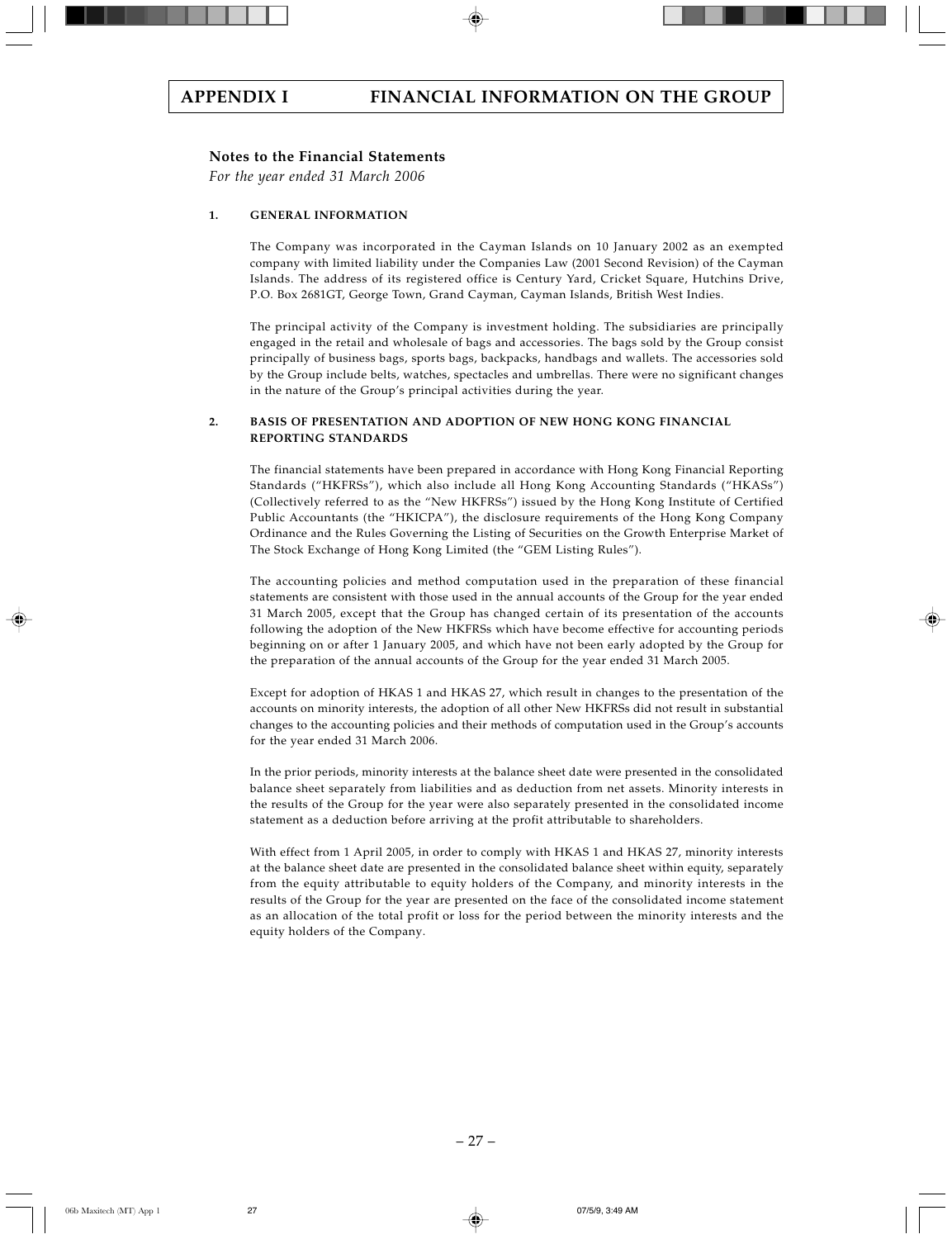At the date of this report, the following standards and interpretations were in issue but not yet effective:

| HKAS 1 (Amendment)  | (Note a) | Capital disclosures                                         |
|---------------------|----------|-------------------------------------------------------------|
| HKAS 19 (Amendment) | (Note b) | Employee benefits - Actuarial gains and losses, group       |
|                     |          | plans and disclosures                                       |
| HKAS 21 (Amendment) | (Note b) | The effect of changes in foreign exchange rates - Net       |
|                     |          | investment in a foreign operation                           |
| HKAS 39 (Amendment) | (Note b) | Cash flow hedges of forecast intragroup transactions        |
| HKAS 39 (Amendment) | (Note b) | The fair value option                                       |
| HKAS 39 and HKFRS 4 | (Note b) | Financial instruments: Recognition and measurement          |
| (Amendments)        |          | and insurance contracts – Financial guarantee contracts     |
| <b>HKFRS 6</b>      | (Note b) | Exploration for and evaluation of mineral resources         |
| <b>HKFRS 7</b>      | (Note a) | Financial instruments: Disclosures                          |
| HKFRS - Int 4       | (Note b) | Determining whether an arrangement contains a lease         |
| HKFRS - Int 5       | (Note b) | Rights to interests arising from decommissioning,           |
|                     |          | restoration and environmental rehabilitation funds          |
| $HK(IFRIC) - Int 6$ | (Note c) | Liabilities arising from participating in a specific market |
|                     |          | - Waste electrical and electronic equipment                 |
| $HK(IFRIC) - Int 7$ | (Note d) | Applying the restatement approach under HKAS 29 -           |
|                     |          | Financial reporting in hyperinflationery economies          |
| $HK(IFRIC) - Int 8$ | (Notee)  | Scope of HKFRS 2                                            |
| $HK(IFRIC) - Int 9$ | (Note f) | Reassessment of embedded derivatives                        |
|                     |          |                                                             |

*Note a:* effective for annual periods beginning on or after 1 January 2007

*Note b:* effective for annual periods beginning on or after 1 January 2006

*Note c:* effective for annual periods beginning on or after 1 December 2005

*Note d:* effective for annual periods beginning on or after 1 March 2006

*Note e:* effective for annual periods beginning on or after 1 May 2006

*Note f:* effective for annual periods beginning on or after 1 June 2006

The Group has commenced considering the potential impact of the above new HKFRS but is not yet in a position to determine whether these HKFRS would have a significant impact on how its results of operations and financial position are prepared and presented. These HKFRS may result in changes in the future as to how the results and financial position are prepared and presented.

#### **3. PRINCIPAL ACCOUNTING POLICIES**

The financial statements have been prepared under the historical cost convention. The principal accounting policies adopted in the preparation of these financial statements are set out below:

#### **(a) Consolidation**

The consolidated financial statements include the financial statements of the Company and its subsidiaries made up to 31 March 2006.

Subsidiaries are those entities in which the Company, directly or indirectly, controls more than one half of the voting power; has the power to govern the financial and operating policies; to appoint or remove the members of the board of directors; or to cast majority of votes at the meeting of the board of directors.

The results of subsidiaries acquired or disposed of during the year are included in the consolidated income statement from the effective date of acquisition or up to the effective date of disposal, as appropriate.

All significant inter-company transactions and balances within the Group are eliminated on consolidation.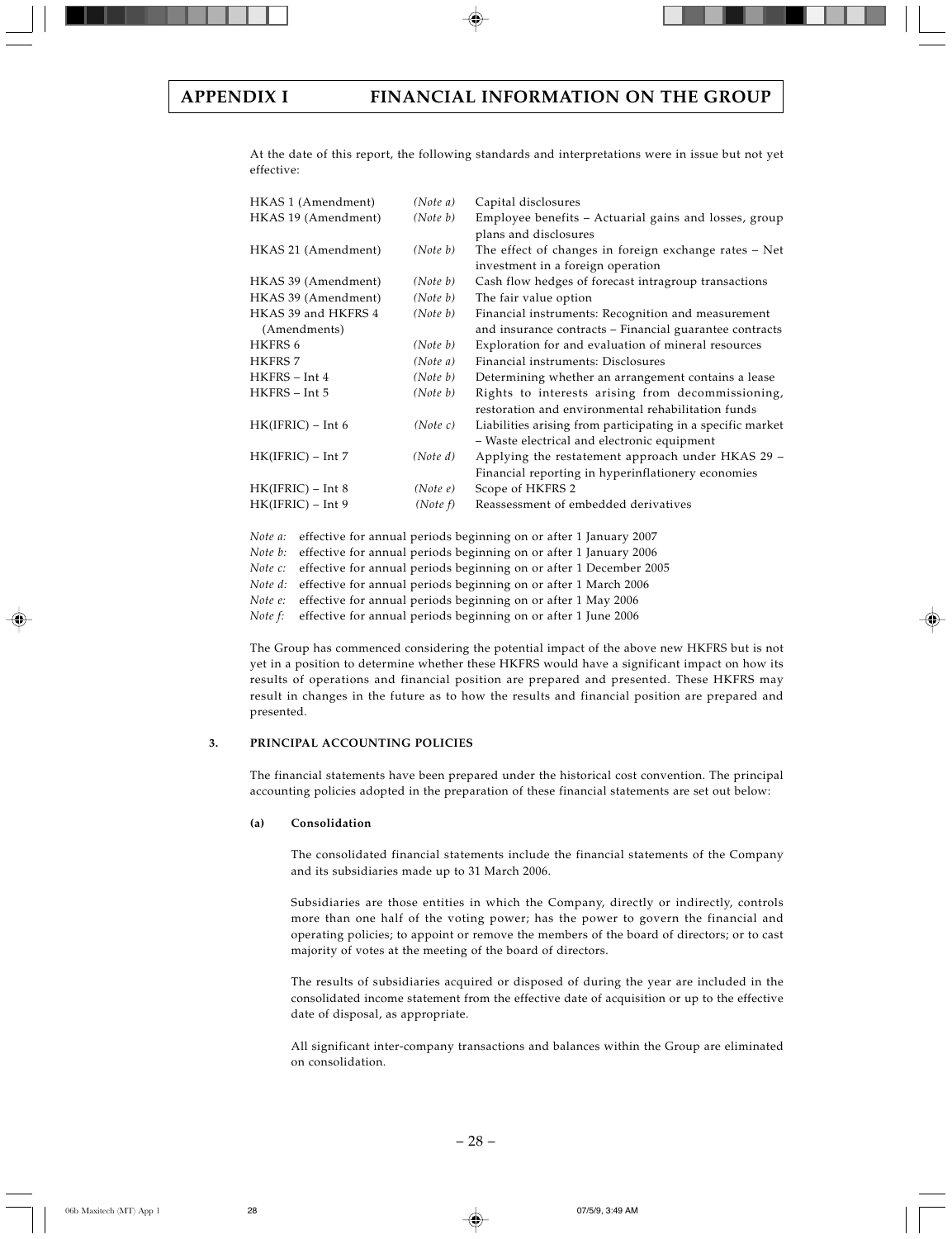The gain or loss on the disposal of a subsidiary represents the difference between the proceeds of the sale and the Group's share of its net assets together with any unamortised goodwill or goodwill taken to reserves and which was not previously charged or recognised in the consolidated income statement.

Minority interests represent the interests of outside shareholders in the operating results and net assets of subsidiaries.

In the Company's balance sheet, the investments in subsidiaries are stated at cost less provision for impairment losses. The results of subsidiaries are accounted for by the Company on the basis of dividends received and receivable.

#### **(b) Translation of foreign currencies**

Items included in the financial statements of each of the Group's entities are measured using the currency of the primary economic environment in which the entity operates ("the functional currency"). The consolidated financial statement are presented in Hong Kong dollars, which is the Company's functional and presentation currency.

Foreign currency transactions are translated at the applicable rates of exchange ruling at the transaction dates. Monetary assets and liabilities denominated in foreign currencies at the balance sheet date are translated at the applicable rates of exchange ruling at that date. Exchange differences are dealt with in the income statement.

The Group's branch in Taiwan maintains its records in New Taiwan dollars. In order to present the consolidated financial position of the Group in Hong Kong dollars, monetary assets and liabilities of the branch are translated at the applicable rate of exchange ruling at the balance sheet date. Income and expenses are translated at the exchange rates ruling at the transaction dates. Exchange differences are dealt with in the income statement.

On consolidation, the balance sheet of overseas subsidiaries are translated into Hong Kong dollars at the applicable rates of exchange ruling at the balance sheet date whilst the profit and loss account is translated at an weighted average exchange rate. The resulting transaction differences are included in the exchange fluctuation reserves.

#### **(c) Related parties**

Parties are considered to be related if one party has the ability, directly or indirectly, to control the other party or exercise significant influence over the other party in making financial and operating decisions. Parties are also considered to be related if they are subject to common control or common significant influence. Related parties may be individuals or corporate entities.

#### **(d) Fixed assets**

Fixed assets are stated at cost less accumulated depreciation and any impairment losses. The cost of an asset comprises its purchase price and any directly attributable costs of bringing the asset to its working condition and location for its intended use. Expenditure incurred after fixed assets have been put into operation, such as repairs and maintenance, is normally charged to the income statement in the period in which it is incurred. In situations where it can be clearly demonstrated that the expenditure results in an increase in the future economic benefits expected to be obtained from the use of the fixed asset, the expenditure is capitalised as an additional cost of that asset.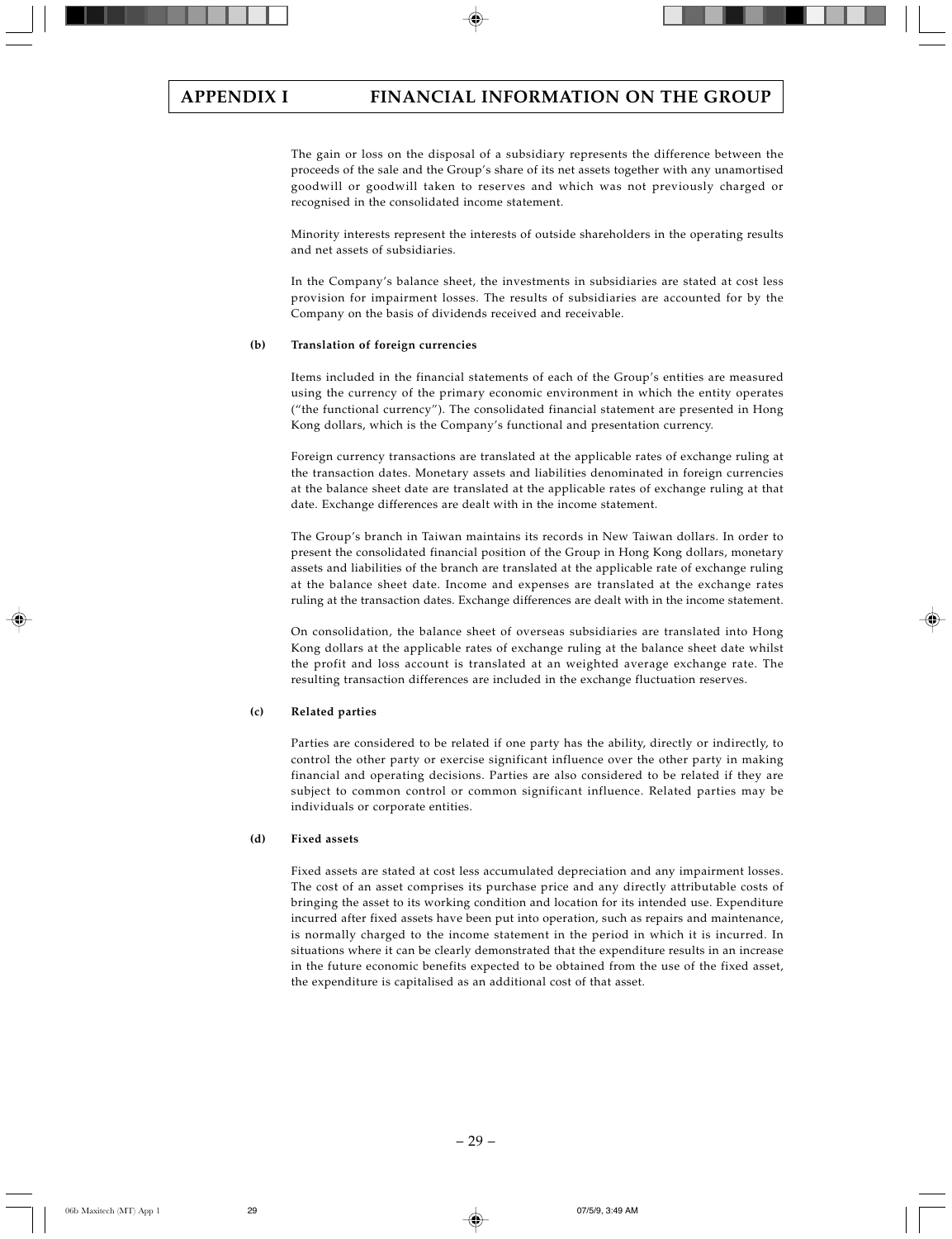# **APPENDIX I FINANCIAL INFORMATION ON THE GROUP**

Depreciation is calculated to write off the cost of each asset over its estimated useful life on the straight-line basis at the following. The principal annual rates used are as follows:

Plant and machinery 10% and the state of the state of the state of the state of the state of the state of the state of the state of the state of the state of the state of the state of the state of the state of the state of Furniture, fixtures and equipment 20%–30% Leasehold improvements 20% or over the lease terms

The gain or loss on disposals or retirement of a fixed asset recognised in the income statement is the difference between the net sales proceeds and the carrying amount of the relevant asset.

#### **(e) Inventories**

Inventories, which represent finished goods held for resale, are stated at the lower of cost and net realisable value. Cost is determined on the first-in, first-out basis and includes all costs of purchases, cost of conversion, and other costs incurred in bringing the inventories to their present location and condition. Net realisable value is based on estimated selling prices less any estimated costs necessary to make the sale.

#### **(f) Impairment of assets**

Assets that have an indefinite useful life are not subject to amortization, which are at least tested annually for impairment and are reviewed for impairment whenever events or changes in circumstances indicate that the carrying amount may not be recoverable. Assets that are subject to amortization are reviewed for impairment whenever events or changes in circumstances indicate that the carrying amount may not be recoverable. An impairment loss is recognized for the amount by which the asset's carrying amount exceeds its recoverable amount. The recoverable amount is the higher of an asset's fair value less costs to sell and value in use. For the purpose of assessing impairment, assets are grouped at the lowest levels for which there are separately identifiable cashflows (cash-generating units).

#### **(g) Trade and other receivables**

Trade and other receivables are recognized initially at fair value and subsequently measured at amortised cost using the effective interest method, less provision for impairment. A provision for impairment of trade and other receivables is established when there is objective evidence that the Group will not be able to collect all amounts due according to the original terms of receivables. The amount of the provision is the difference between the asset's carrying amount and the present value of estimated future cash flows, discounted at the effective interest rate. The amount of the provision is recognized in the income statement.

#### **(h) Cash and cash equivalents**

Cash and cash equivalents are carried in the balance sheet at cost. For the purposes of the cash flow statement, cash and cash equivalents comprises cash on hand and deposits held at call with banks and short term highly liquid investments which are readily convertible into known amounts of cash and which are subject to an insignificant risk of changes in value, and have a short maturity of generally within three months when acquired, less bank overdrafts which are repayable on demand and form an integral part of the Group's cash management.

For the purpose of the balance sheet, cash and bank balances comprise cash on hand and at banks, including term deposits, which are not restricted as to use.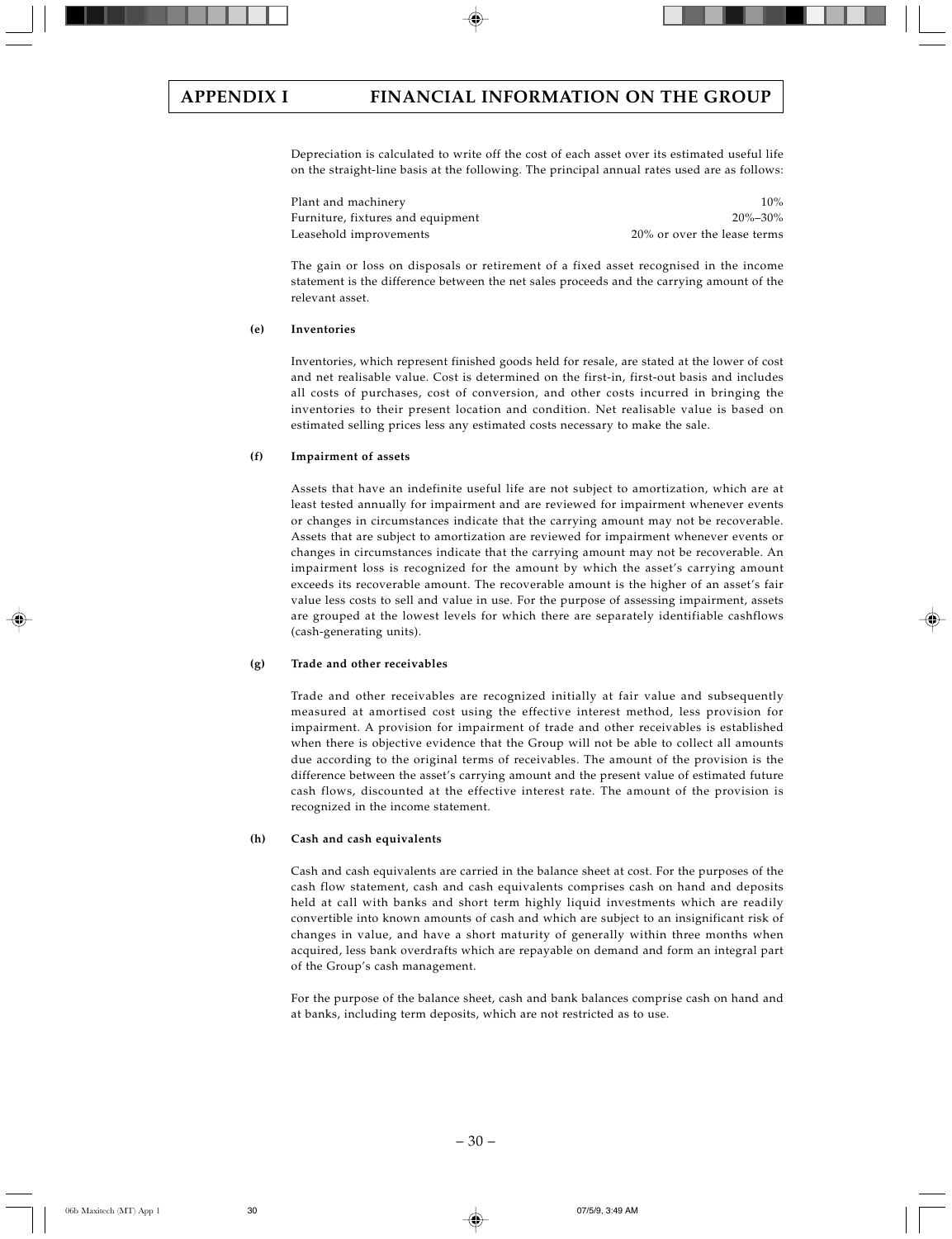#### **(i) Provisions**

Provisions are recognised when the Group has a present legal or constructive obligation as a result of past events, it is probable that an outflow of resources will be required to settle the obligation, and a reliable estimate of the amount can be made. Where the Group expects a provision to be reimbursed, the reimbursement is recognised as a separate asset but only when the reimbursement is virtually certain.

#### **(j) Contingencies**

A contingent liability is a possible obligation that arises from past events and whose existence will only be confirmed by the occurrence or non-occurrence of one or more uncertain future events not wholly within the control of the Group. It can also be a present obligation arising from past event that is not recognised because it is not probable that outflow of economic resources will be required or the amount of obligation cannot be measured reliably.

A contingent liability is not recognised but is disclosed in the notes to the financial statements. When a change in the probability of an outflow occurs so that outflow is probable, they will then be recognised as a provision.

A contingent asset is a possible asset that arises from past events and whose existence will be confirmed only by the occurrence or non-occurrence of one or more uncertain events not wholly within the control of the Group.

Contingent assets are not recognised but are disclosed in the notes to the financial statements when an inflow of economic benefits is probable. When inflow is virtually certain, an asset is recognised.

#### **(k) Revenue recognition**

Revenue is measured at the fair value of the consideration received and receivable and represent amounts receivable for services provided in the normal course of business, net of discount and sales related taxes. Revenue is recognised when it is probable that the economic benefits, will flow to the Group and when the revenue can be measured reliably, on the following bases:

- (i) from the sale of goods, when the significant risks and rewards of ownership have been transferred to the buyer, provided that the Group maintains neither managerial involvement to the degree usually associated with ownership, nor effective control over the goods sold; and
- (ii) interest income, on a time proportion basis, taking into account the effective yield on the asset.
- (iii) Management fee income is recognized pro-rata over the duration of the underlying agreement.
- (iv) Machine rental income is accounted for on a straight-line basis over the period of the relevant leases.

#### **(l) Operating leases**

Leases where substantially all the risks and rewards of ownership of assets remain with the lessor are accounted for as operating leases. Rentals payable under the operating leases are charged to the income statement on the straight-line basis over the lease terms.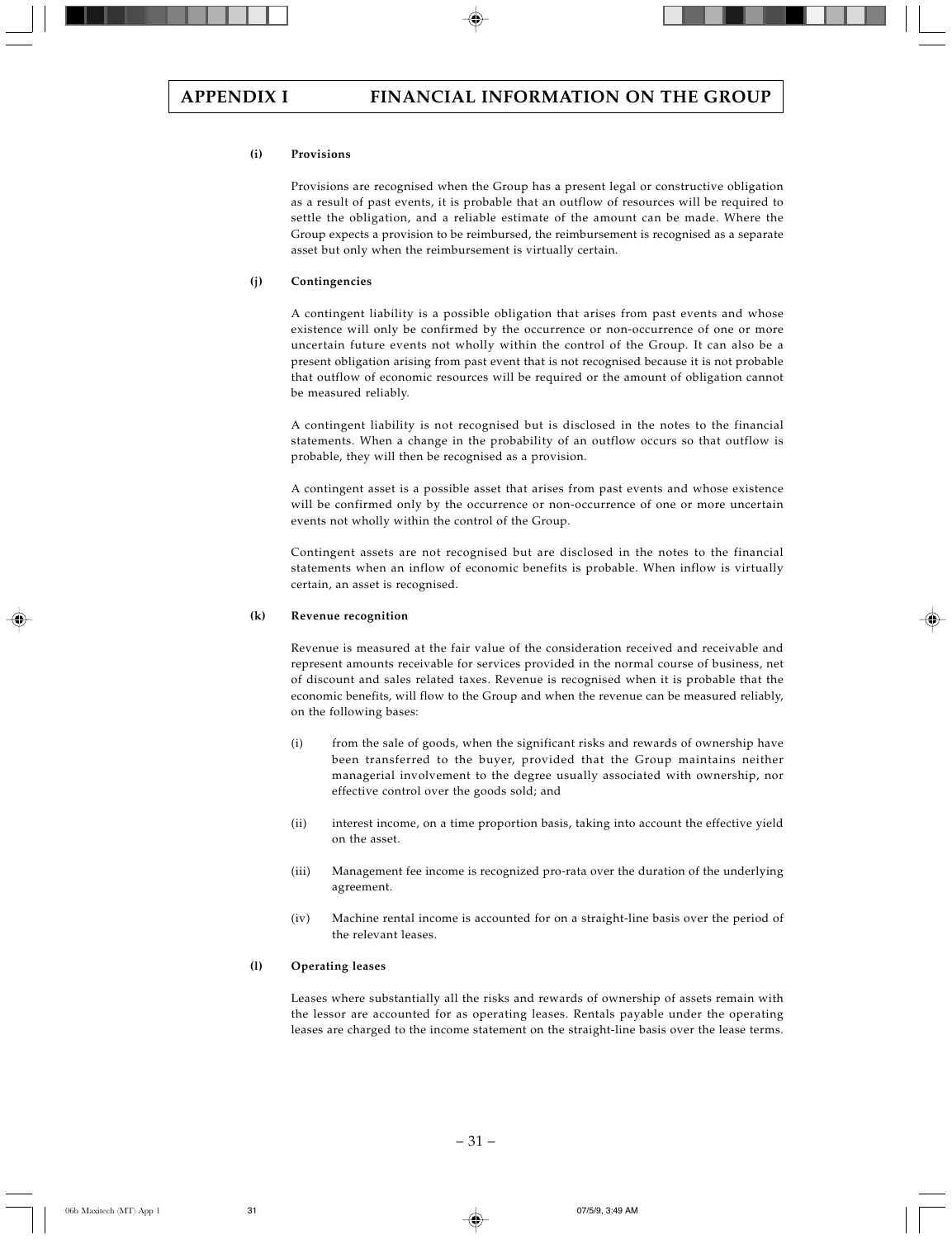#### **(m) Taxation**

The charge for taxation is based on the results for the year as adjusted for items, which are non-assessable or disallowable. Deferred taxation is provided in full, using the liability method, on temporary differences arising between the tax bases of assets and liabilities and their carrying amounts in the financial statements. Taxation rates enacted or substantively enacted by the balance sheet date is used to determine deferred taxation.

Deferred tax assets are recognized to the extent that it is probable that future taxable profit will be available against which the temporary differences can be utilized.

Deferred tax assets is provided on temporary differences arising on investments in subsidiary companies, except where the timing of the reversal of the temporary difference can be controlled and it is probable that the temporary difference will not reverse in the foreseeable future.

#### **(n) Borrowing costs**

All borrowing costs are charged to the income statement in the year in which they are incurred.

#### **(o) Employee benefits**

#### *(i) Pension scheme*

The Group operates a defined contribution Mandatory Provident Fund retirement benefits scheme (the "MPF Scheme") under the Mandatory Provident Fund Schemes Ordinance, for all of its employees in Hong Kong. The MPF Scheme has operated since 1 December 2000. Contributions are made based on a percentage of the employees' basic salaries and are charged to the profit and loss account as they become payable in accordance with rules of the MPF Scheme. The assets of the MPF Scheme are held separately from those of the Group in an independently administered fund. The Group's employer contributions vest fully with the employees when contributed to the MPF Scheme except for the Group's employer voluntary contributions, which are refunded to the Group when the employee leaves employment prior to the contributions vesting fully, in accordance with the rules of the MPF Scheme.

In addition, retirement benefits are paid by the Group's branch in Taiwan to its employees who contribute to the retirement benefit plans managed by the relevant authorities in Taiwan. The retirement benefits paid by the Taiwan's branch are based on certain percentage of the Taiwan employees' basic salaries in accordance with the relevant regulations in Taiwan and are charged to the profit and loss account as incurred. The Group discharges its retirement obligations upon payment of the retirement benefits to the employees in Taiwan.

#### *(ii) Share-based compensation*

No compensation cost is recognised in the income statement in connection with share options granted. When share options are granted, the fair value of the employee services received in exchange for the grant of the options is recognized as an expenses. The total amount to be expensed over the vesting period is determined by reference to the fair value of the options granted. The proceeds received net of any transaction costs are credited to share capital (nominal value) and share premium when the options are exercised.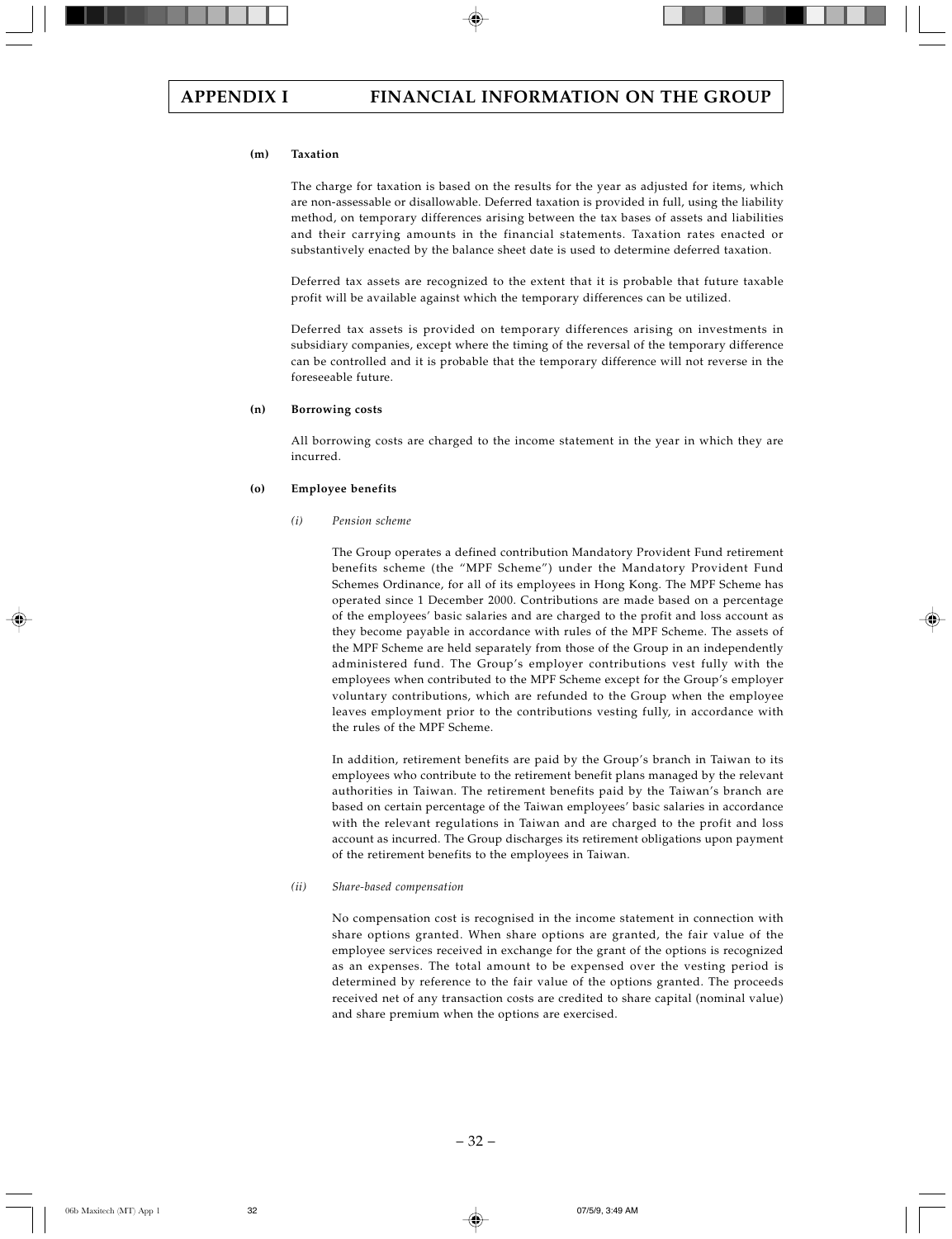#### **(p) Segment reporting**

In accordance with the Group's internal financial reporting, the Group has determined that business segments are presented as the primary reporting format and geographical segments are presented as the secondary reporting format.

Segment assets consist primarily of fixed assets, other investments, inventories, trade and other receivables, tax refundable and operating bank balances and cash exclude corporate cash funds. Segment liabilities consist primarily of trade payables, tax payable and accrued charges and other payables. Capital expenditure comprises additions to fixed assets.

In respect of geographical segment reporting, sales are based on the region where the customer is located. Total assets and capital expenditure are based on where the assets are located.

#### **4. SEGMENT INFORMATION**

The Group's operating businesses are structured and managed separately, according to the nature of their operations and the products and services they provided. Each of the Group's business segments represents a strategic business unit that offers products and services which are subject to risks and returns that are different from those of other business segments. Details of the business segments are summarised as follows:

- (a) the retail segment represents the selling of bags and accessories via retail shops and department store counters;
- (b) the wholesale segment represents the selling of bags and accessories via overseas agents and distributors; and
- (c) the corporate segment represents investment holding.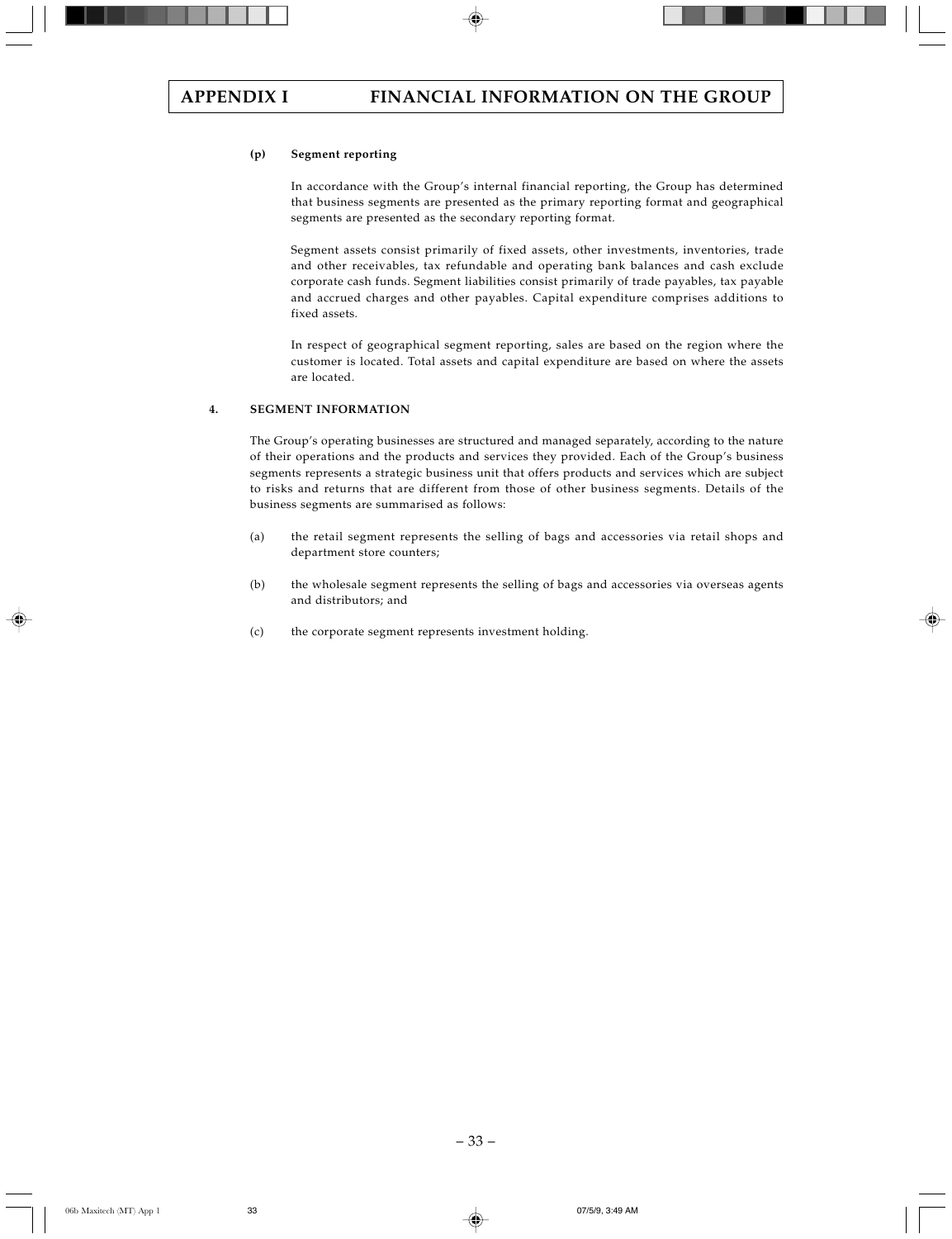# **(i) Business segments**

The following tables present revenue, results and certain assets, liabilities and expenditure information for the Group's business segments:

|                                                                      | Retail           |                  |                  | Wholesale        | Corporate        |                  | Consolidated     |                  |
|----------------------------------------------------------------------|------------------|------------------|------------------|------------------|------------------|------------------|------------------|------------------|
|                                                                      | 2006<br>HK\$'000 | 2005<br>HK\$'000 | 2006<br>HK\$'000 | 2005<br>HK\$'000 | 2006<br>HK\$'000 | 2005<br>HK\$'000 | 2006<br>HK\$'000 | 2005<br>HK\$'000 |
| Segment revenue:                                                     |                  |                  |                  |                  |                  |                  |                  |                  |
| Sales to external<br>customers                                       | 39,715           | 45,028           | 31,198           | 24,865           |                  |                  | 70,913           | 69,893           |
| Segment results                                                      | 3,761            | 7,637            | 1,219            | (3, 457)         | (9,772)          | (13, 324)        | (4,792)          | (9, 144)         |
| Finance costs                                                        |                  |                  |                  |                  |                  |                  | (508)            | (584)            |
| Loss before income tax<br>Income tax                                 |                  |                  |                  |                  |                  |                  | (5,300)<br>(100) | (9,728)<br>(223) |
| Loss for the year                                                    |                  |                  |                  |                  |                  |                  | (5,400)          | (9,951)          |
| <b>BALANCE SHEET</b>                                                 |                  |                  |                  |                  |                  |                  |                  |                  |
| <b>ASSETS</b><br>Segment assets<br>Unallocated assets                | 4,172            | 8,547            | 4,806            | 10,504           | 5,873            | 7,517            | 14,851           | 26,568           |
| Total assets                                                         |                  |                  |                  |                  |                  |                  | 14,851           | 26,568           |
| <b>LIABILITIES</b><br>Segment liabilities<br>Unallocated liabilities |                  | 66               | 103              | $27\,$           | 6,400            | 14,547           | 6,503            | 14,640           |
| Total liabilities                                                    |                  |                  |                  |                  |                  |                  | 6,503            | 14,640           |
| Other segment<br>information:<br>Depreciation                        | 644              | 635              | 962              | 911              | 131              | 196              | 1,737            | 1,742            |
| Capital<br>expenditure                                               | 208              | 941              |                  | 527              | $73\,$           | 242              | 281              | 1,710            |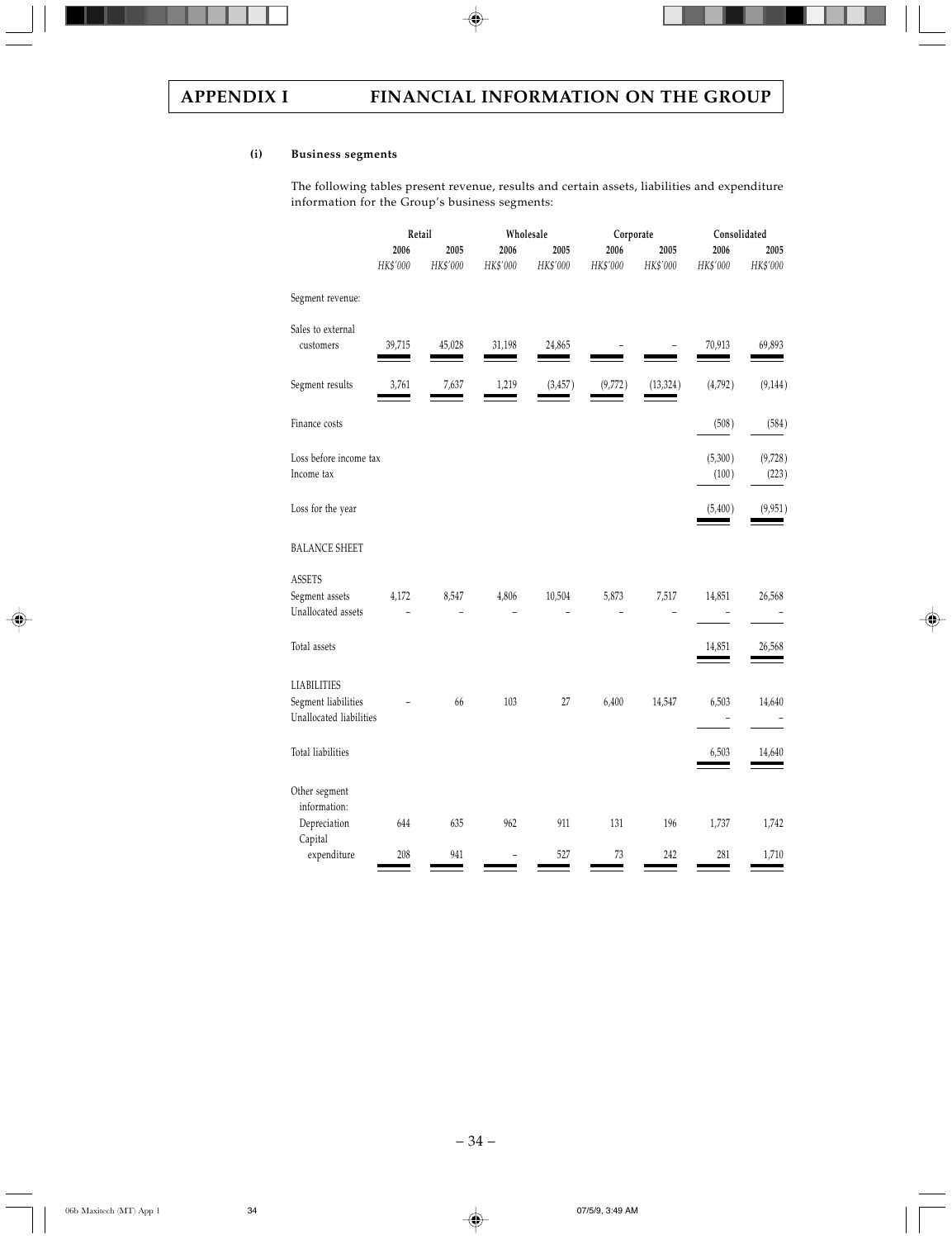# **(ii) Geographical segments**

The following table presents revenue, certain assets and expenditure information for the Group's geographical segments.

|                             |          |                |          | PRC (not including |                          |          |           |          |          |          |              |          |
|-----------------------------|----------|----------------|----------|--------------------|--------------------------|----------|-----------|----------|----------|----------|--------------|----------|
|                             |          | Hong Kong, SAR |          | Hong Kong, SAR)    | Taiwan                   |          | Singapore |          |          | Others   | Consolidated |          |
|                             | 2006     | 2005           | 2006     | 2005               | 2006                     | 2005     | 2006      | 2005     | 2006     | 2005     | 2006         | 2005     |
|                             | HK\$'000 | HK\$'000       | HK\$'000 | HK\$'000           | HK\$'000                 | HK\$'000 | HK\$'000  | HK\$'000 | HK\$'000 | HK\$'000 | HK\$'000     | HK\$'000 |
| Segment revenue:            |          |                |          |                    |                          |          |           |          |          |          |              |          |
| Sales to external customers | 53,664   | 51.660         | 5,617    | 3,087              | 9,393                    | 12.442   | 1.744     | 1,876    | 495      | 828      | 70,913       | 69,893   |
|                             |          |                |          |                    |                          |          |           |          |          |          |              |          |
| Other segment information:  |          |                |          |                    |                          |          |           |          |          |          |              |          |
| Segment assets              | 13,145   | 16.015         | 673      | 7.019              | 1,030                    | 3,442    | -         | 92       | 3        | -        | 14,851       | 26,568   |
| Capital expenditure         | 281      | 935            | -        | 527                | $\overline{\phantom{0}}$ | 248      | -         |          |          | -        | 281          | 1,710    |
|                             |          |                |          |                    |                          |          |           |          |          |          |              |          |

### **5. TURNOVER AND REVENUE**

Turnover represents the net invoiced value of goods sold after allowances for returns and trade discounts. All significant transactions amongst the companies comprising the Group have been eliminated on consolidation.

| 2006<br>HK\$'000 | 2005<br>HK\$'000 |
|------------------|------------------|
|                  |                  |
| 70,913           | 69,893           |
|                  |                  |
| 152              | 58               |
|                  | 216              |
| 900              |                  |
| 600              |                  |
| 527              | 407              |
| 2,179            | 681              |
| 73,092           | 70,574           |
|                  |                  |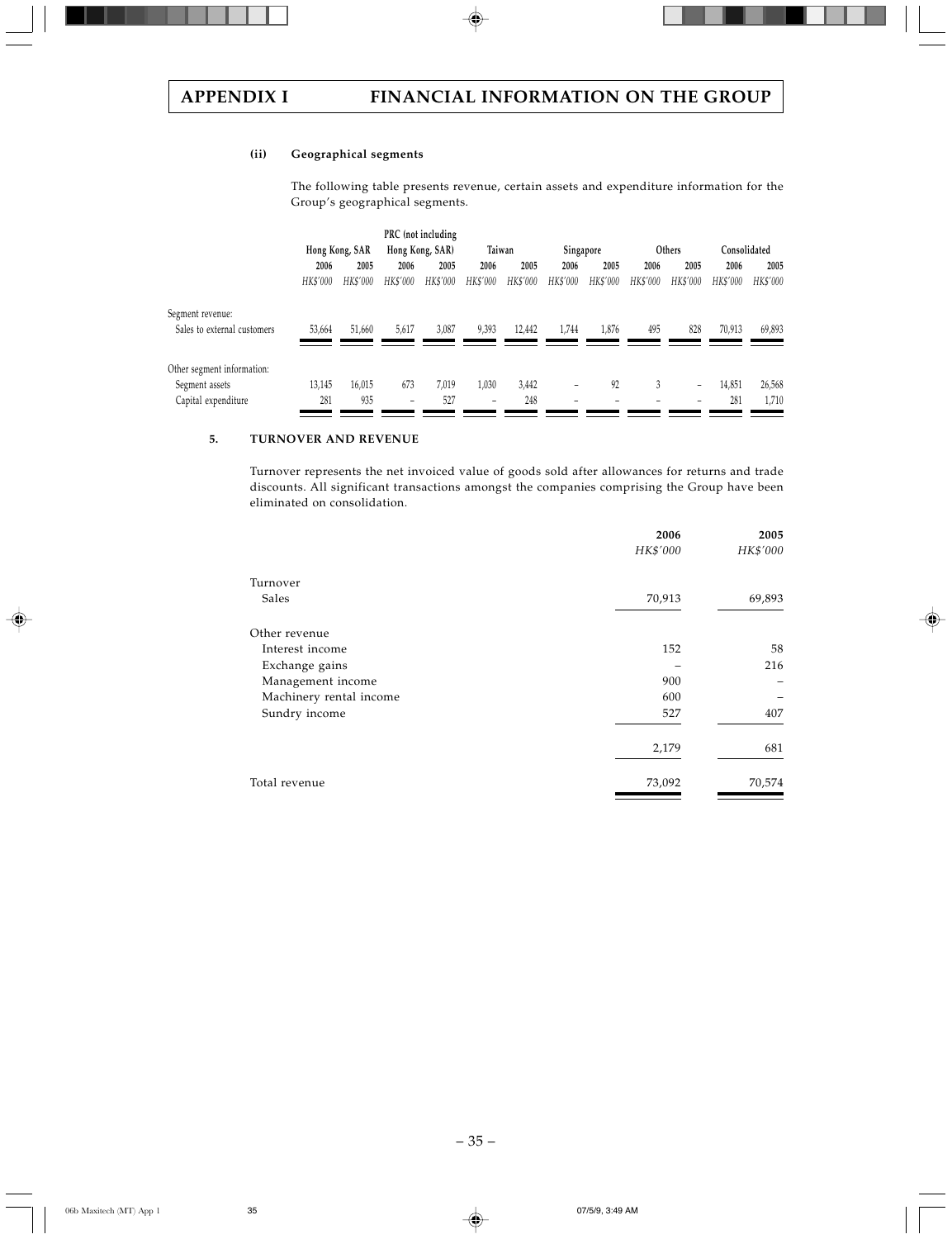# **6. LOSS FROM OPERATIONS**

The Group's loss from operations is arrived at after crediting and charging the following:

|                                                           | 2006<br>HK\$'000 | 2005<br>HK\$'000 |
|-----------------------------------------------------------|------------------|------------------|
| Crediting:                                                |                  |                  |
| Interest income                                           | 152              | 58               |
| Recovery of bad debts                                     |                  | 249              |
| Exchange gains                                            |                  | 216              |
| Charging:                                                 |                  |                  |
| Auditors' remuneration                                    | 250              | 230              |
| Bad debts written off                                     | 1,495            | 2,190            |
| Cost of inventories sold                                  | 38,576           | 36,628           |
| Depreciation                                              | 1,737            | 1,742            |
| Directors' remuneration (note (8))                        | 909              | 1,044            |
| Exchange losses                                           | 32               |                  |
| Provision for impairment of fixed assets                  | 3,500            |                  |
| Provision for impairment loss of other investments        |                  | 3,500            |
| Loss on disposal of other investments                     | 260              |                  |
| Loss on disposals of fixed assets                         |                  | 1,041            |
| Minimum lease payments under operating lease rentals      |                  |                  |
| for land and buildings                                    | 11,319           | 10,822           |
| Staff costs (excluding directors' remuneration, note (8)) |                  |                  |
| Salaries                                                  | 10,573           | 11,362           |
| Pension scheme contributions                              | 366              | 340              |

# **7. FINANCE COSTS**

|                                              | Group    |          |  |
|----------------------------------------------|----------|----------|--|
|                                              | 2006     | 2005     |  |
|                                              | HK\$'000 | HK\$'000 |  |
| Interest on bank loans and overdrafts wholly |          |          |  |
| repayable within five years                  | 508      | 584      |  |
|                                              |          |          |  |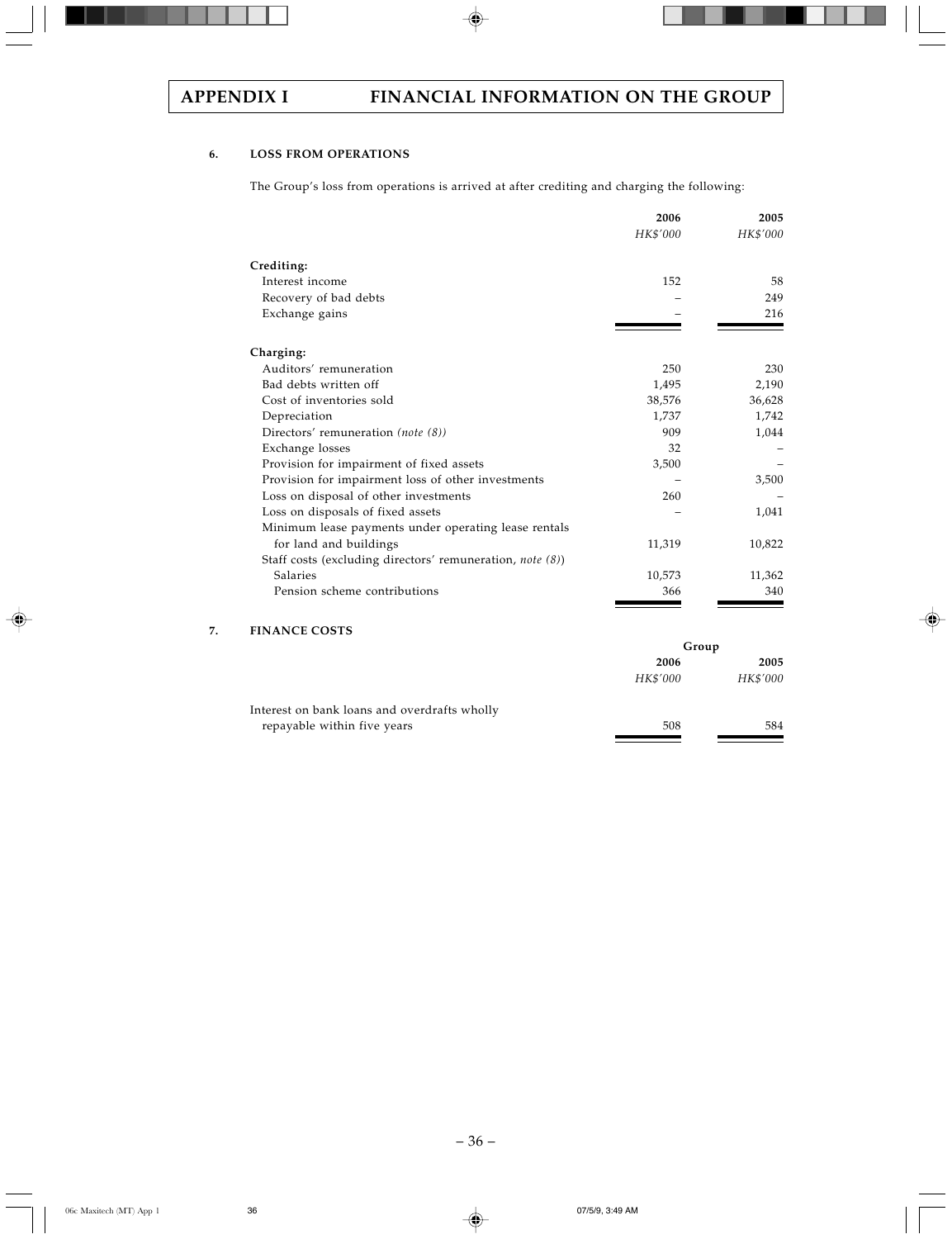# **8. DIRECTORS' REMUNERATIONS**

Details of directors' remunerations of the Group disclosed pursuant to the Rules Governing the Listing of Securities on GEM and Section 161 of the Hong Kong Companies Ordinance, are as follows:

|                  |                                                                 |                                                |                                 | 2005                            |
|------------------|-----------------------------------------------------------------|------------------------------------------------|---------------------------------|---------------------------------|
| Fees<br>HK\$'000 | <b>Basic</b><br>salaries,<br>allowance<br>and bonus<br>HK\$'000 | Pension<br>scheme<br>contributions<br>HK\$'000 | Total<br>emoluments<br>HK\$'000 | Total<br>emoluments<br>HK\$'000 |
|                  |                                                                 |                                                |                                 |                                 |
|                  |                                                                 |                                                |                                 |                                 |
|                  | 313                                                             |                                                | 313                             | 594                             |
|                  |                                                                 |                                                |                                 |                                 |
|                  | 327                                                             | 11                                             | 338                             | 450                             |
|                  |                                                                 |                                                |                                 |                                 |
| 100              |                                                                 |                                                | 100                             |                                 |
|                  |                                                                 |                                                |                                 |                                 |
| 20               |                                                                 |                                                | 20                              |                                 |
|                  |                                                                 |                                                |                                 |                                 |
|                  |                                                                 |                                                |                                 |                                 |
| 47               |                                                                 |                                                | 47                              |                                 |
|                  |                                                                 |                                                |                                 |                                 |
| 47               |                                                                 |                                                | 47                              |                                 |
|                  |                                                                 |                                                |                                 |                                 |
| 44               |                                                                 |                                                | 44                              |                                 |
|                  |                                                                 |                                                |                                 | 1,044                           |
|                  | 258                                                             | 640                                            | 2006<br>11                      | 909                             |

Except for the above, no emolument has been paid to other directors of the Company for the year (2005: Nil).

|                                                    | Group            |                  |
|----------------------------------------------------|------------------|------------------|
|                                                    | 2006<br>HK\$'000 | 2005<br>HK\$'000 |
| Fees:                                              |                  |                  |
| Executive directors                                | 120              |                  |
| Independent non-executive directors                | 138              |                  |
| Other emoluments of executive directors:           |                  |                  |
| Basic salaries, housing benefits, other allowances |                  |                  |
| and benefits in kind                               | 640              | 1,032            |
| Pension scheme contributions                       | 11               | 12               |
|                                                    | 909              | 1,044            |
|                                                    |                  |                  |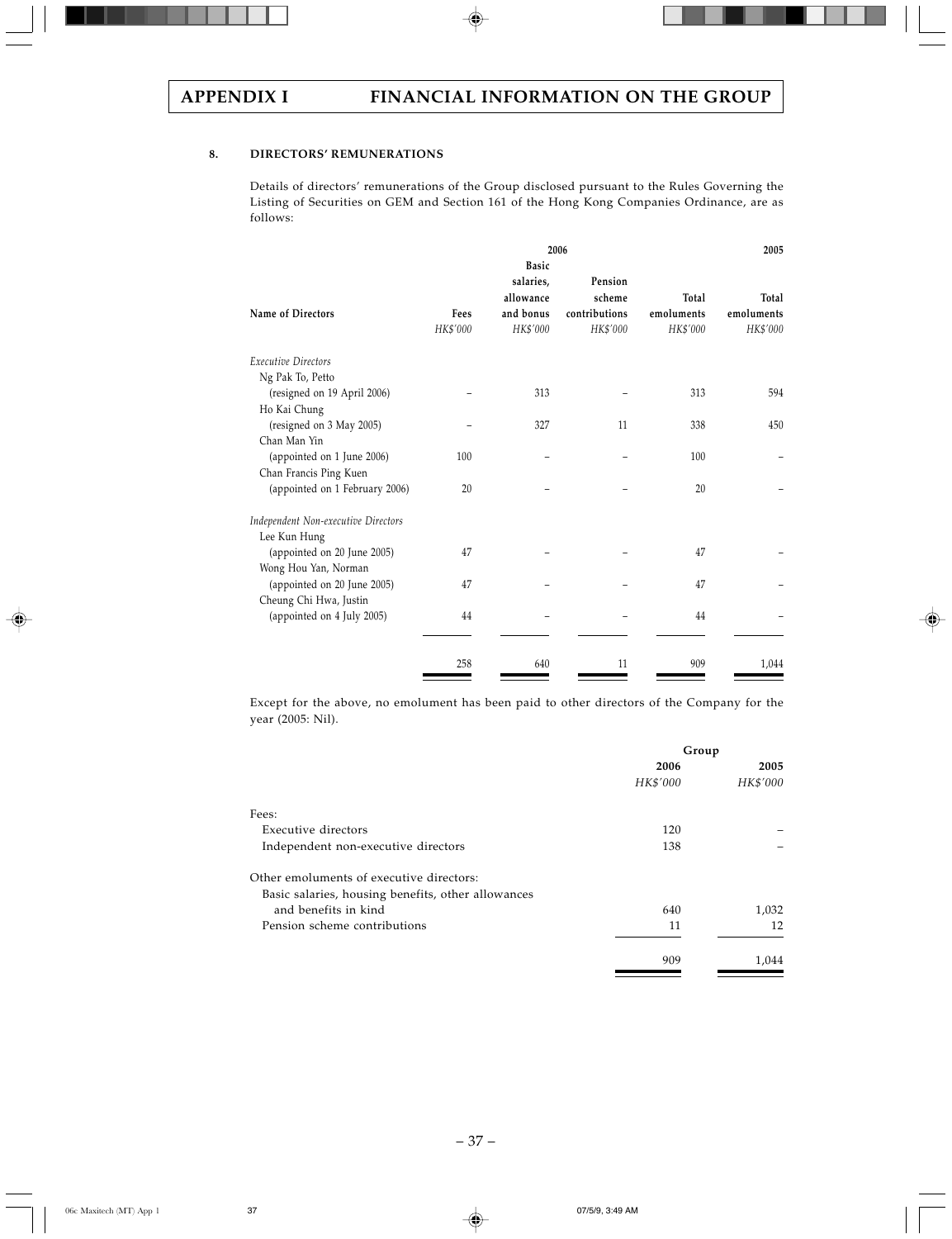The emoluments of the Directors of the Company fell within the following bands:

|                      |      | Number of directors |
|----------------------|------|---------------------|
| Emolument bands      | 2006 | 2005                |
| Nil to HK\$1,000,000 | 7    |                     |

There was no arrangement under which a director waived or agreed to waive any remuneration during the year (2005: Nil).

### **9. FIVE HIGHEST PAID EMPLOYEES**

The five highest paid employees during the year included two (2005: two) executive directors, details of whose emoluments are set out in note 8 above. Details of the emoluments of the remaining three (2005: three) employees are set out as follows:

|                                                    | Group    |          |
|----------------------------------------------------|----------|----------|
|                                                    | 2006     | 2005     |
|                                                    | HK\$'000 | HK\$'000 |
| Basic salaries, housing benefits, other allowances |          |          |
| and benefits in kind                               | 795      | 874      |
| Pension scheme contributions                       | 35       | 36       |
|                                                    | 830      | 910      |
|                                                    |          |          |

The emoluments of each of the above remaining employees fall within the HK\$Nil - HK\$1,000,000 band.

During the year, no emoluments were paid by the Group to any of the directors or the highest paid employees as an inducement to join or upon joining the Group, or as compensation for loss of office (2005: Nil).

There was no arrangement under which any of the five highest paid employees waived or agreed to waive any remuneration during the year (2005: Nil).

### **10. INCOME TAX**

Hong Kong profits tax has been provided at the rate of 17.5% (2005: 17.5%) on the estimated assessable profits arising in Hong Kong during the year. Taxes on profits assessable in other jurisdictions have been calculated at the rates of tax prevailing in the countries in which the Group operates, based on existing legislation, interpretation and practices in respect thereof.

(a) The amount of income tax in the consolidated income statement represents:

|                                       | Group    |          |  |
|---------------------------------------|----------|----------|--|
|                                       | 2006     | 2005     |  |
|                                       | HK\$'000 | HK\$'000 |  |
| Hong Kong                             |          |          |  |
| Current year                          | 110      | 150      |  |
| (Over)/Under provision in prior years | (10)     | 73       |  |
| Other jurisdictions                   |          |          |  |
| Tax charge for the year               | 100      | 223      |  |
|                                       |          |          |  |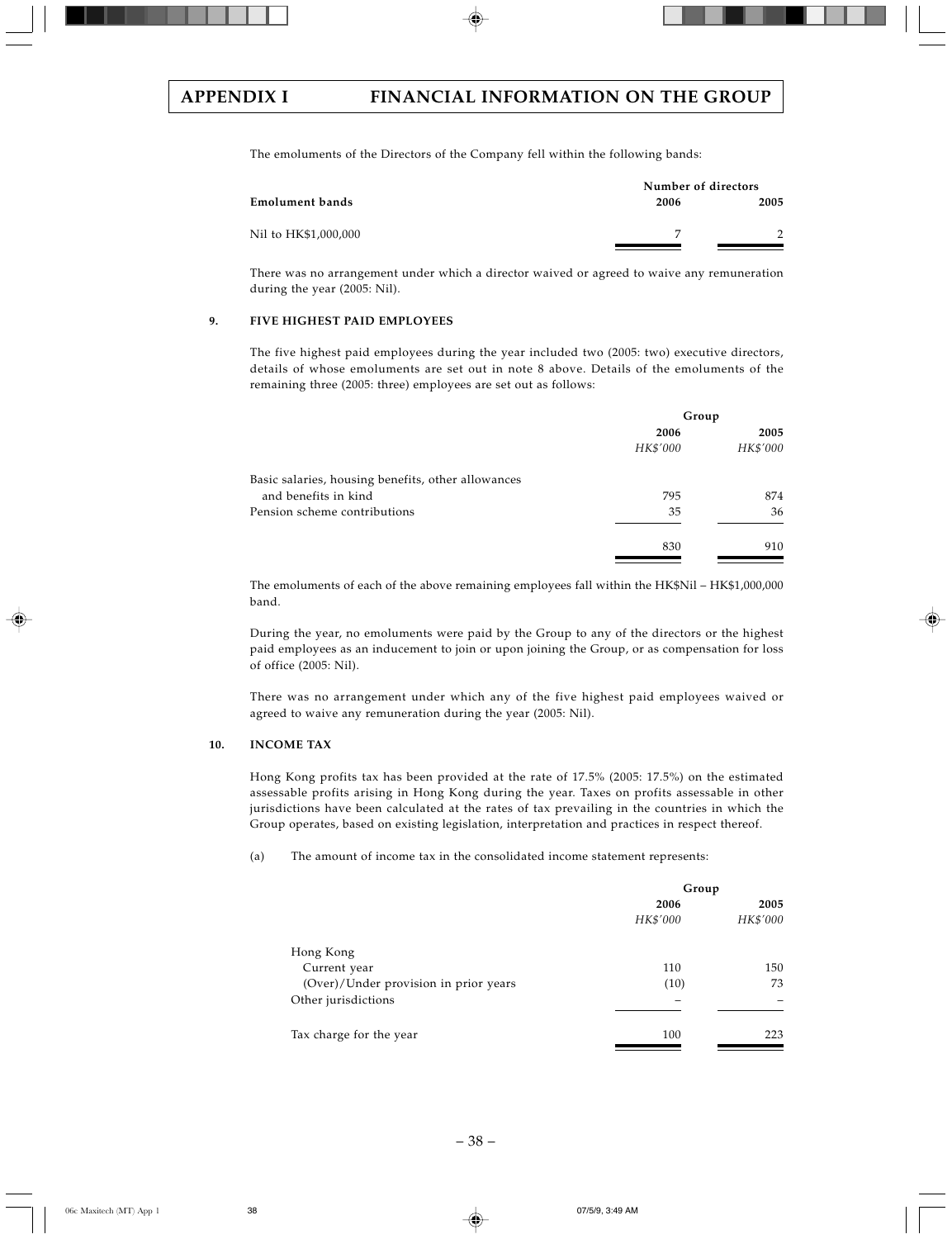The provision for the year can be reconciled from taxation based on the loss per income statement as follows:

|                                                          | Group            |                  |
|----------------------------------------------------------|------------------|------------------|
|                                                          | 2006<br>HK\$'000 | 2005<br>HK\$'000 |
| Loss before income tax                                   | (5,300)          | (9,728)          |
| Tax at the domestic tax rate of $17.5\%$ (2005: 17.5%)   | (927)            | (1,702)          |
| Tax effect on non-deductible expenses                    | 851              | 965              |
| Tax effect on non-taxable revenue                        | (27)             | (170)            |
| Tax effect on accelerated depreciation allowance         | 100              | 78               |
| Tax effect on prior year's tax losses utilised this year | (82)             | (41)             |
| Tax effect on unused tax losses not recognized           | 195              | 1,020            |
| (Over)/Under provision in prior years                    | (10)             | 73               |
| Tax charge for the year                                  | 100              | 223              |

(b) Details of deferred taxation of the Group are set out in note 26.

# **11. NET LOSS ATTRIBUTABLE TO SHAREHOLDERS**

Net loss attributable to shareholders for the year ended 31 March 2006 dealt with in the financial statements of the Company was HK\$16,545,000 (2005: HK\$59,000).

## **12. DIVIDENDS**

No dividends have been paid or declared by the Company during the year (2005: Nil).

## **13. LOSS PER SHARE**

Basic loss per share is calculated based on the loss attributable to shareholders of HK\$5,359,000 (2005: HK\$10,045,000) and on the weighted average number of 421,549,370 shares in issue during the year (2005: 400,000,000 shares).

Diluted earnings per share is not presented as there are no diluting events during the year.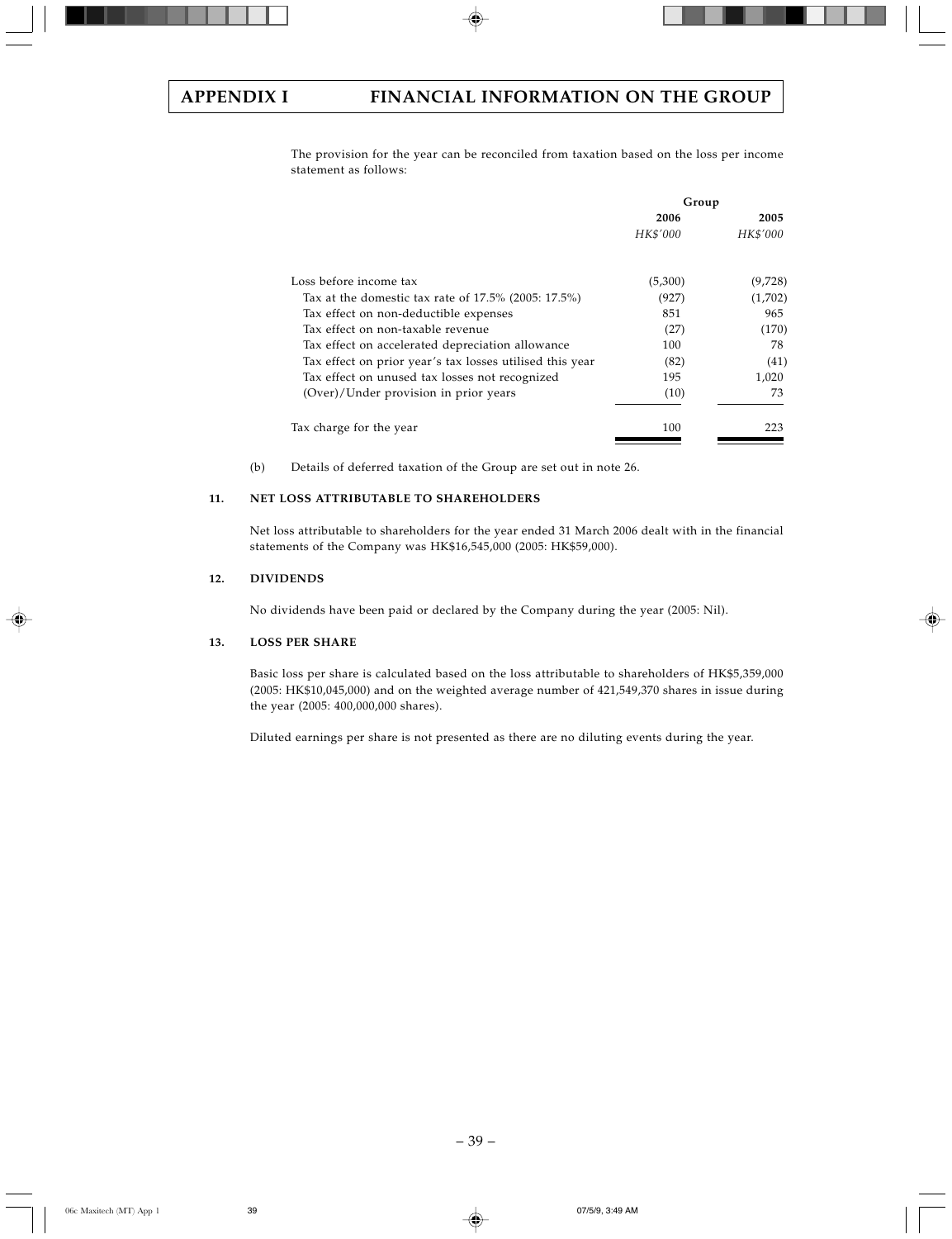# **14. FIXED ASSETS**

### **Group**

|                          |           | Furniture,   |              |          |
|--------------------------|-----------|--------------|--------------|----------|
|                          | Plant and | fixtures and | Leasehold    |          |
|                          | machinery | equipment    | improvements | Total    |
|                          | HK\$'000  | HK\$'000     | HK\$'000     | HK\$'000 |
| Cost                     |           |              |              |          |
| At 1 April 2004          | 5,010     | 3,067        | 2,643        | 10,720   |
| Additions                | 2,130     | 242          | 1,417        | 3,789    |
| Disposals                | (2,079)   |              | (91)         | (2,170)  |
| At 1 April 2005          | 5,061     | 3,309        | 3,969        | 12,339   |
| Additions                |           | 73           | 208          | 281      |
| Impairment loss          | (2,841)   |              | (659)        | (3,500)  |
| At 31 March 2006         | 2,220     | 3,382        | 3,518        | 9,120    |
| Accumulated depreciation |           |              |              |          |
| At 1 April 2004          | 752       | 2,260        | 1,510        | 4,522    |
| Charge for the year      | 503       | 361          | 878          | 1,742    |
| Eliminated on disposals  |           |              | (91)         | (91)     |
| At 1 April 2005          | 1,255     | 2,621        | 2,297        | 6,173    |
| Charge for the year      | 506       | 317          | 914          | 1,737    |
| At 31 March 2006         | 1,761     | 2,938        | 3,211        | 7,910    |
| Net book value           |           |              |              |          |
| At 31 March 2006         | 459       | 444          | 307          | 1,210    |
| At 31 March 2005         | 3,806     | 688          | 1,672        | 6,166    |
| At 31 March 2004         | 4,258     | 807          | 1,133        | 6,198    |

As at 31 March 2006, plant and machinery of net book value amounting to approximately HKD459,000 were leased to the third party (2005: Nil).

# **15. INVESTMENTS IN SUBSIDIARIES**

|                          | Company  |          |  |
|--------------------------|----------|----------|--|
|                          | 2006     | 2005     |  |
|                          | HK\$'000 | HK\$'000 |  |
| Unlisted shares, at cost | 64       | 64       |  |
| Due from subsidiaries    | 83       | 17,756   |  |
|                          | 147      | 17,820   |  |
|                          |          |          |  |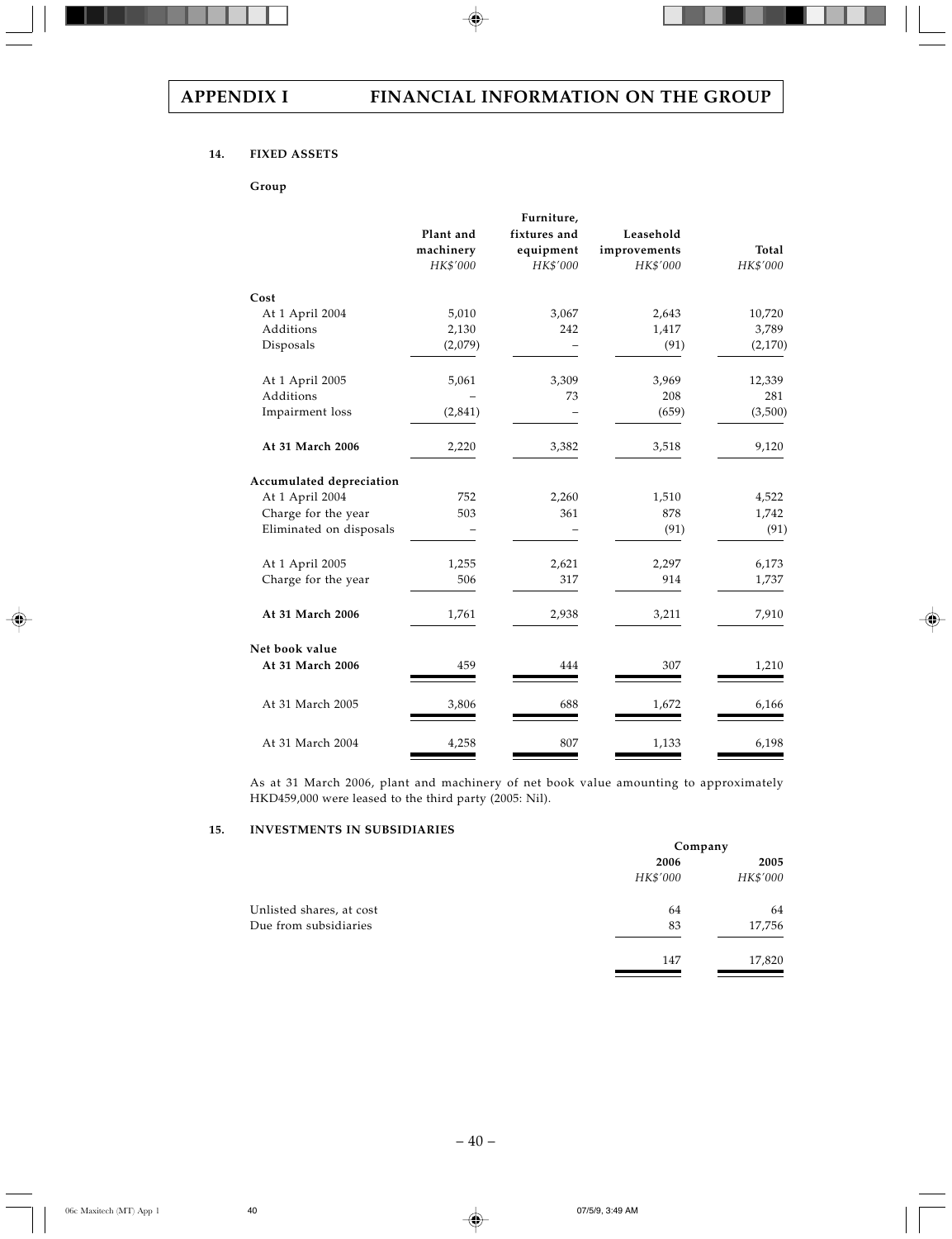Amounts due are unsecured, interest free and repayable on demand. Details of subsidiaries are as follows:

| Company                                          | Place of<br>incorporation/<br>registration and<br>operations | Nominal<br>value<br>of issued<br>share capital | Direct                   | Percentage of<br>equity<br>attributable to<br>the Company<br>Indirect | Principal activities               |
|--------------------------------------------------|--------------------------------------------------------------|------------------------------------------------|--------------------------|-----------------------------------------------------------------------|------------------------------------|
|                                                  |                                                              |                                                |                          |                                                                       |                                    |
| Resource Base Enterprises<br>Limited             | British Virgin Islands                                       | Ordinary<br><b>US\$100</b>                     | 100                      | $\overline{\phantom{0}}$                                              | Investment holding                 |
| Multi Merchant Investments<br>Limited            | British Virgin Islands                                       | Ordinary<br>US\$1,000                          | 100                      | $\overline{\phantom{0}}$                                              | Investment holding                 |
| FX Creations International<br>Limited            | Hong Kong                                                    | Ordinary<br>HK\$500,000                        |                          | 100                                                                   | Retail and distribution<br>of bags |
| FX International Limited                         | Hong Kong                                                    | Ordinary<br>HK\$1,000,000                      |                          | 100                                                                   | Trading of bags<br>and accessories |
| Solid Wealth Limited                             | British Virgin Islands                                       | Ordinary<br>US\$1,000                          |                          | 100                                                                   | Letting of plant<br>and equipment  |
| Million Hero Investments<br>Limited              | British Virgin Islands                                       | Ordinary<br>US\$1,000                          |                          | 100                                                                   | Investment holding                 |
| Easy Jet Limited                                 | British Virgin Islands                                       | Ordinary<br>US\$50,000                         |                          | 100                                                                   | Investment holding                 |
| Join Forever Limited                             | British Virgin Islands                                       | Ordinary<br>US\$1,000                          | $\overline{\phantom{0}}$ | 100                                                                   | Dormant                            |
| Fresh Design Group Limited                       | British Virgin Islands                                       | Ordinary<br>US\$1,000                          |                          | 100                                                                   | Dormant                            |
| FX Wealthmark International Hong Kong<br>Limited |                                                              | Ordinary<br>HK\$1,000,000                      |                          | 60                                                                    | Business not<br>yet commenced      |
| Hugo Point International<br>Limited              | Hong Kong                                                    | Ordinary<br><b>HK\$100</b>                     |                          | 100                                                                   | Dormant                            |

### **16. INVENTORIES**

All inventories held at year end are finished goods. At 31 March 2006, no inventories were stated at net realizable value (2005: Nil).

# **17. ACCOUNTS RECEIVABLE**

The Group's trading terms with its customers are mainly on credit, which generally have credit terms of up to 90 days (2005: 90 days). Each customer has a maximum credit limit. The Group seeks to maintain strict controls over its outstanding receivables to minimise credit risk. Overdue balances are reviewed by senior management on a regular basis.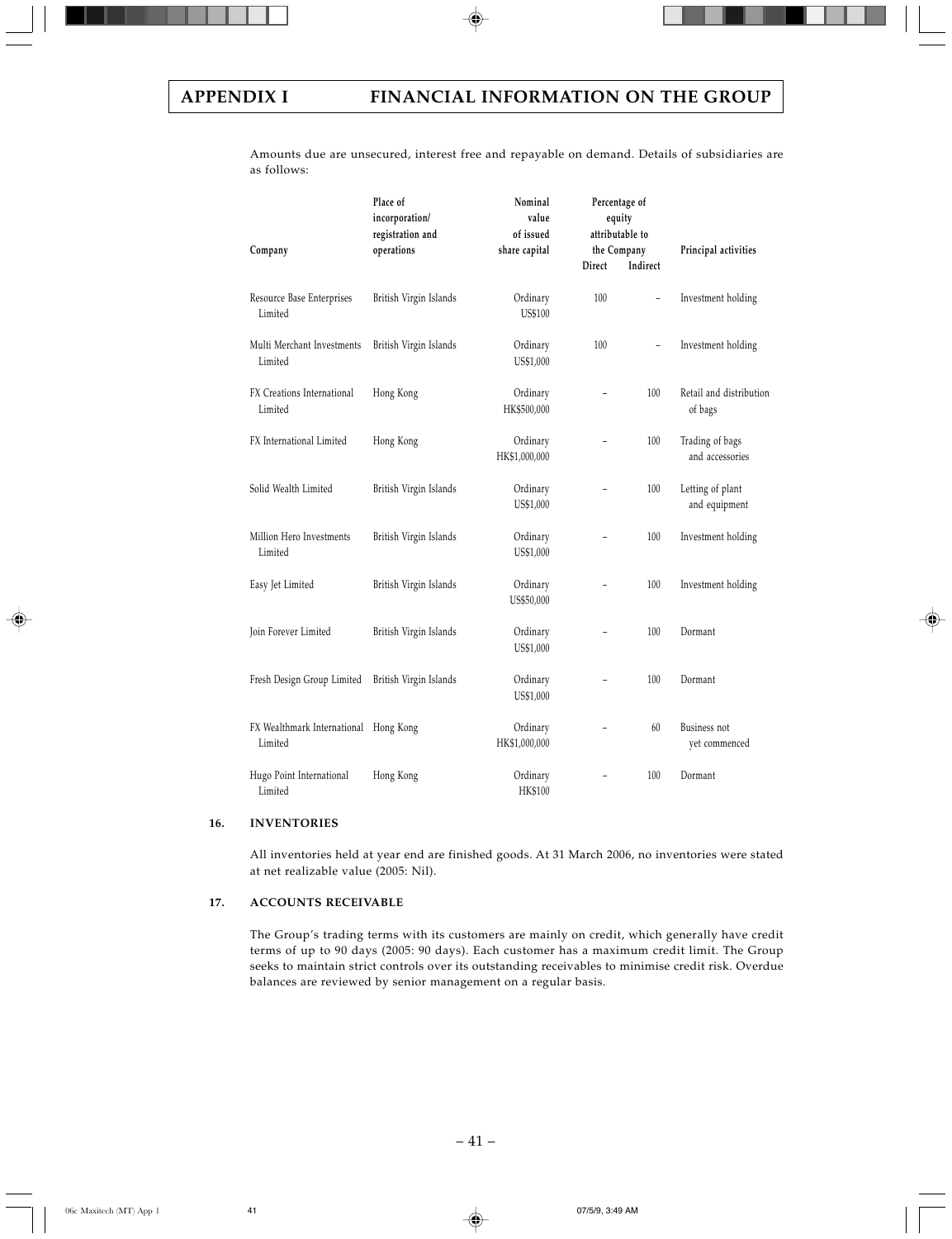Ageing analysis of the Group's accounts receivable as at the balance sheet date based on the goods delivery date is as follows:

|                  | Group    |                |  |
|------------------|----------|----------------|--|
|                  | 2006     | 2005           |  |
|                  | HK\$'000 | HK\$'000       |  |
| Within 90 days   | 3,485    | 5,570          |  |
| $91 - 180$ days  |          | 1,013          |  |
| $181 - 365$ days |          | 4              |  |
| Over 1 year      | 36       | $\overline{4}$ |  |
|                  | 3,521    | 6,591          |  |

# **18. DUE FROM A MINORITY SHAREHOLDER**

Amounts due are unsecured, interest free and repayable on demand.

### **19. ACCOUNTS PAYABLE**

Ageing analysis of the Group's accounts payable as at the balance sheet date based on the goods receipt date is as follows:

|                              | Group    |          |  |
|------------------------------|----------|----------|--|
|                              | 2006     | 2005     |  |
|                              | HK\$'000 | HK\$'000 |  |
| Within 90 days               | 3,229    | 2,748    |  |
| $91 - 180$ days              | 400      | 190      |  |
| $181 - 365$ days             | 51       |          |  |
| Over 1 year                  |          | 480      |  |
|                              | 3,680    | 3,418    |  |
|                              | Group    |          |  |
|                              | 2006     | 2005     |  |
|                              | HK\$'000 | HK\$'000 |  |
| Represented by:              |          |          |  |
| Payable to a related company |          | 480      |  |
| Payable to third parties     | 3,680    | 2,938    |  |
|                              | 3,680    | 3,418    |  |
|                              |          |          |  |

The related company is a subsidiary of the minority shareholder of a subsidiary within the Group.

## **20. AMOUNT DUE TO A SHAREHOLDER**

Amounts due are unsecured, interest free and repayable on demand.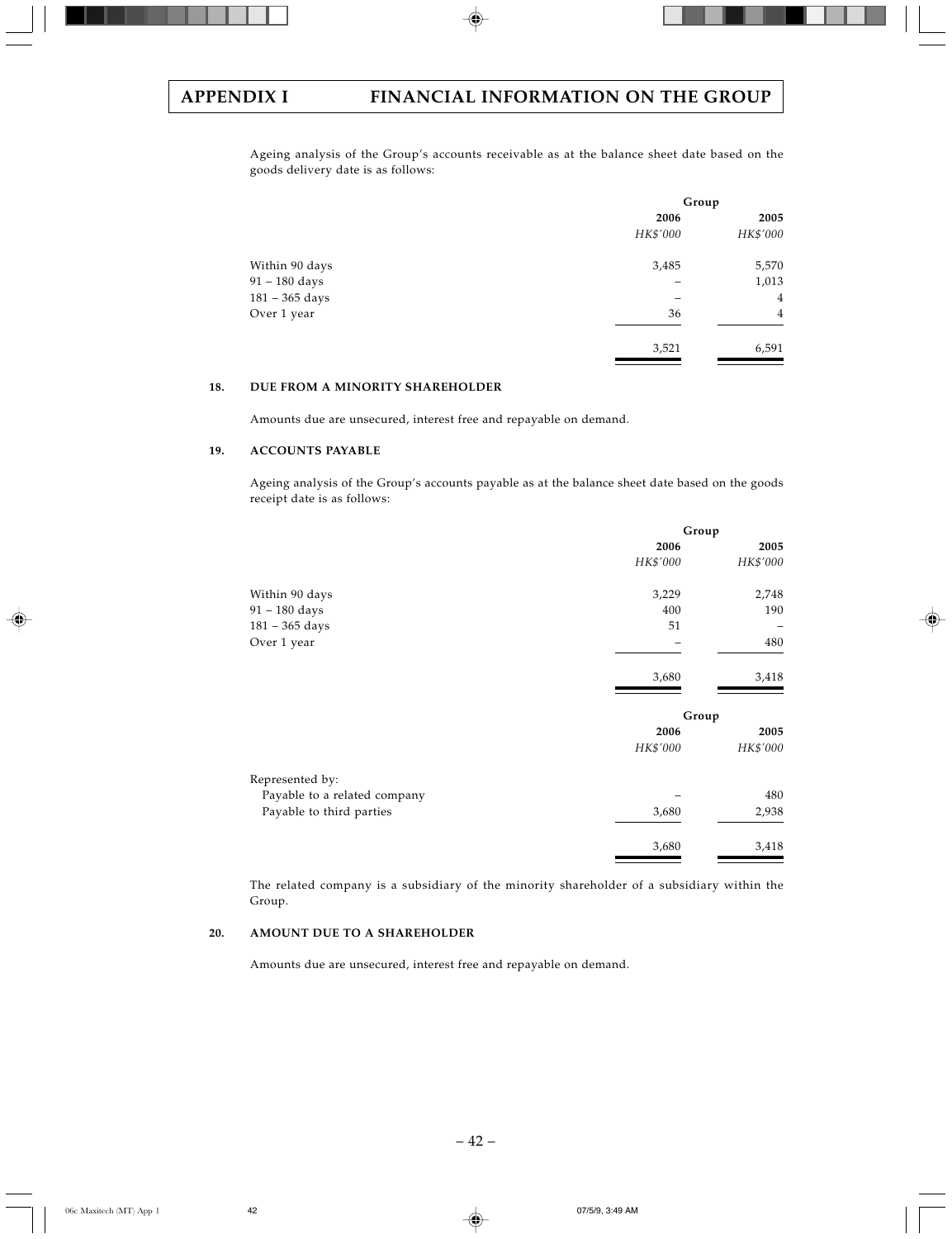# **21. BANK BORROWINGS**

|                                                       | Group    |          |  |
|-------------------------------------------------------|----------|----------|--|
|                                                       | 2006     | 2005     |  |
|                                                       | HK\$'000 | HK\$'000 |  |
| Bills payable, secured                                |          | 4,381    |  |
| Bank overdrafts, secured                              |          | 3,810    |  |
| Short-term bank loans, secured                        | 377      | 600      |  |
| Long term bank loans, secured                         |          |          |  |
| Wholly repayable within five years                    |          | 947      |  |
| Less: Current portion included in current liabilities |          | (947)    |  |
| Long-term portion                                     |          |          |  |
|                                                       |          |          |  |

The above bank borrowings as at 31 March 2006 are secured by personal guarantee given by Mr. Ng Pak To, Petto (Resigned on 19 April 2006), Ms Ho Pui Lai and Mr. Ho Kai Chung, David (Resigned on 3 May 2005).

## **22. OTHER LONG-TERM LOANS – SECURED**

| Group    |          |  |
|----------|----------|--|
| 2006     | 2005     |  |
| HK\$'000 | HK\$'000 |  |
| 583      |          |  |
| (500)    |          |  |
| 83       |          |  |
|          |          |  |

The loan is secured by a personal guarantee from the director, Mr. Ng Pak To, Petto (Resigned on 19 April 2006), and bears interest at 10% per annum. The loan is repaid through monthly instalments up to 9 May 2007.

# **23. SHARE CAPITAL**

|                                        |                | Number of shares | Value    |          |
|----------------------------------------|----------------|------------------|----------|----------|
|                                        | 2006           | 2005             | 2006     | 2005     |
|                                        |                |                  | HK\$'000 | HK\$'000 |
| Authorised:<br>10,000,000,000 ordinary |                |                  |          |          |
| shares of HK\$0.01 each                | 10,000,000,000 | 10,000,000,000   | 100,000  | 100,000  |
| Issued and fully paid:                 |                |                  |          |          |
| At beginning of the year               | 400,000,000    | 400,000,000      | 4,000    | 4,000    |
| Issue of new shares                    | 60,504,000     |                  | 605      |          |
| At end of the year                     | 460,504,000    | 400,000,000      | 4,605    | 4,000    |

During the year, the Company allotted and issued 60,504,000 of new shares.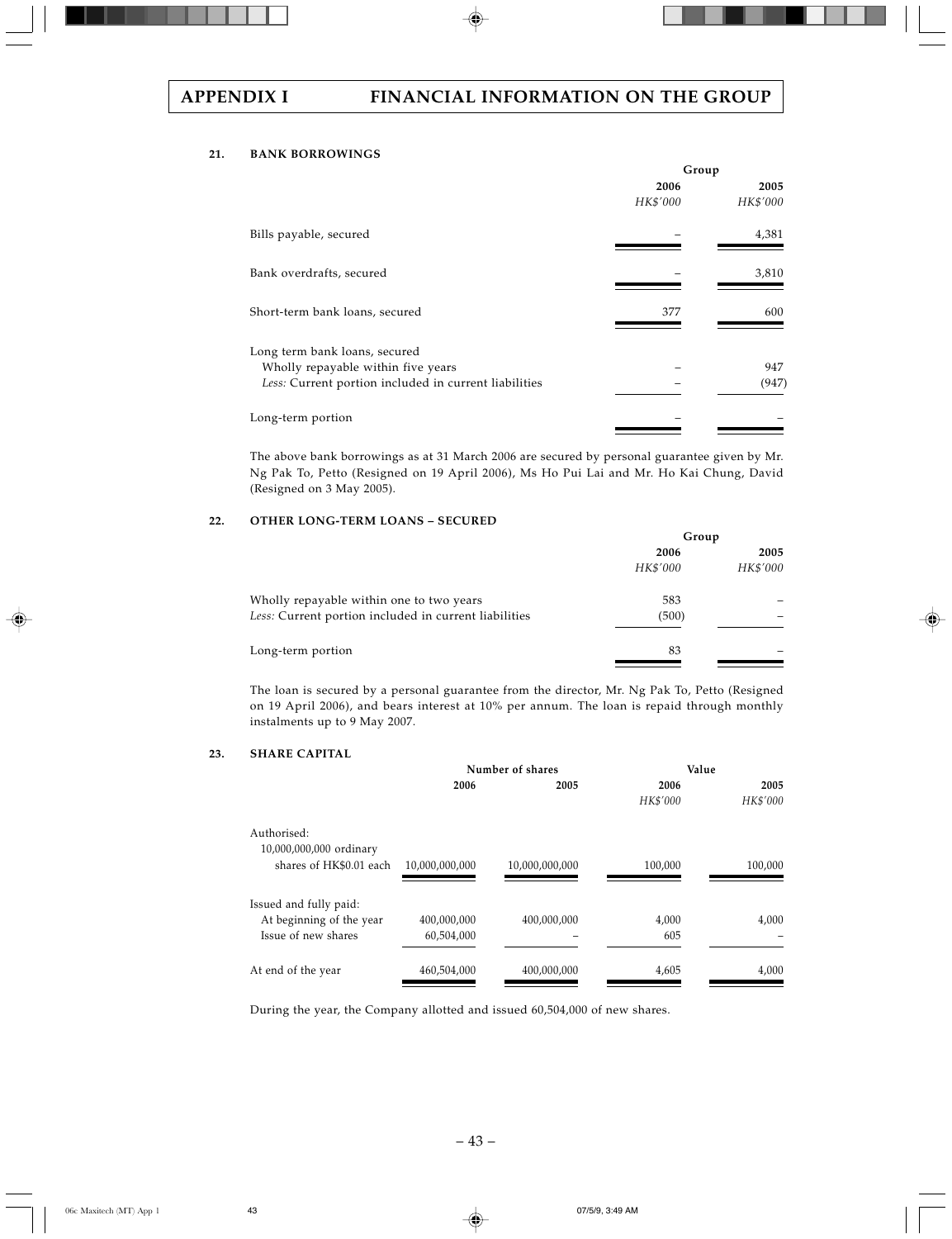### **24. SHARE OPTION SCHEME**

The Company operates a share option scheme (the "Scheme") for the main purpose of recognising significant contributions of the employees of the Group to the growth of the Group, by rewarding them with opportunities to obtain an ownership interest in the Company and to further motivate and give an incentive to these persons to continue to contribute to the Group's long terms success and prosperity.

Eligible participants of the Scheme include any employees, consultants, advisers, suppliers or customers of the Company and its subsidiaries, including any directors of the Company and its subsidiaries. The Scheme became effective on 21 May 2002 and, unless otherwise cancelled or amended, will remain in force for ten years from that date.

The maximum number of unexercised share options currently permitted to be granted under the Scheme is an amount equivalent, upon their exercise, to 10% of the shares of the Company in issue at any time. The maximum number of shares issuable under share options to each eligible participant in the Scheme within any 12-month period up to the date of grant, is limited to 1% of the shares of the Company in issue at the date of grant. Any further grant of share options in excess of this limit is subject to shareholders' approval in a general meeting.

The offer of a grant of share options may be accepted in writing within 21 days from the date of the offer, upon payment of a nominal consideration of HK\$1 in total by the grantee. The exercise period of the share options granted shall be determined by the board of directors and notified to the relevant grantee, but must not be more than ten years from the date of grant of the share options.

The exercise price of the share options is determinable by the board of directors, but may not be less than the highest of (i) the closing price of the Company's share as stated in the Stock Exchange's daily quotations sheet on the date of offer of the option, which must be a business day, (ii) the average of the closing prices of the Company's shares as stated in the Stock Exchange's daily quotations sheets for the five business days immediately preceding the date of offer of the option, or (iii) the nominal value of the Company's shares on the date of offer.

Since the Scheme became effective and for the year ended 31 March 2006, no share options have been granted pursuant to the Scheme.

### **25. RESERVES**

Movements of reserves of the Group and Company are set out under the statement of changes in equity.

Under the Companies Law of the Cayman Islands, the share premium is available for paying distributions or dividends to shareholders subject to the provisions of its Memorandum or Articles of Association and provided that immediately following the distribution of dividends, the Company is also able to pay its debts as they fall due in the ordinary course of business. In accordance with the Articles of Association of the Company, with the sanction of an ordinary resolution, dividends may also be declared and paid out of the share premium.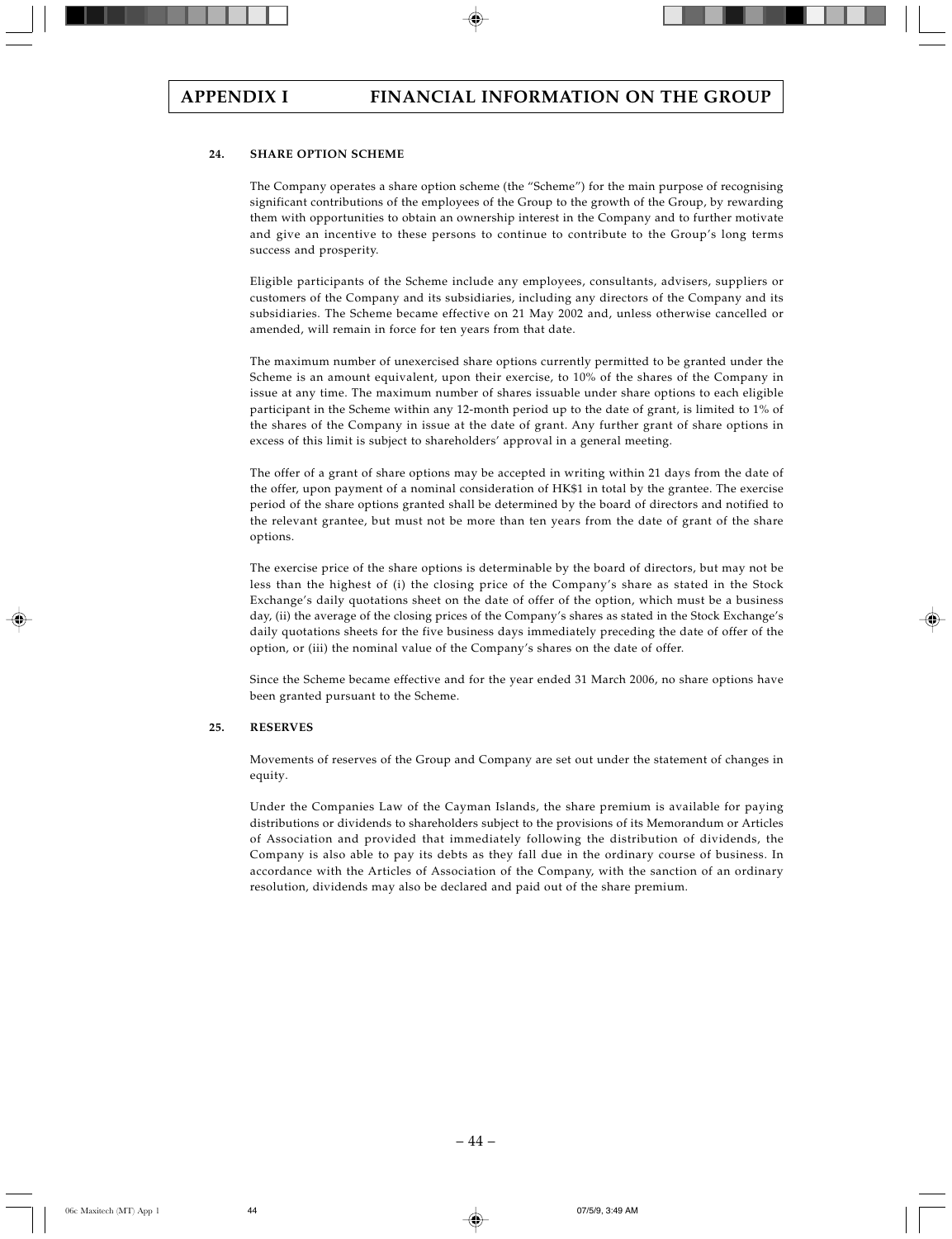# **26. UNRECOGNISED DEFERRED TAXATION**

At the balance sheet date, the Group had unrecognised deferred taxation assets as follows:

|                                                                                                                                 | Group    |          |
|---------------------------------------------------------------------------------------------------------------------------------|----------|----------|
|                                                                                                                                 | 2006     | 2005     |
|                                                                                                                                 | HK\$'000 | HK\$'000 |
| Taxation effect of temporary differences arising as a result of:                                                                |          |          |
| Tax losses available to set off against future assessable profits<br>Excess of depreciation charged in the financial statements | 299      | 1.149    |
| over depreciation allowance claimed for tax purposes                                                                            | 461      | 397      |
|                                                                                                                                 | 760      | 1.546    |

No provision for deferred taxation has been recognised in respect of the tax losses as this has not yet been all agreed with the Inland Revenue Department and it is not certain that they can be utilised in the foreseeable future.

No provision for deferred taxation has been recognised as the amount is insignificant. The amount of unrecognised deferred taxation credit for the year is as follows:

|                                                                                                                            | Group    |          |
|----------------------------------------------------------------------------------------------------------------------------|----------|----------|
|                                                                                                                            | 2006     | 2005     |
|                                                                                                                            | HK\$'000 | HK\$'000 |
| Taxation effect of temporary differences arising as a result of:                                                           |          |          |
| Tax losses available to set off against future assessable profits                                                          | 299      | 1.149    |
| Taxation effect of timing differences arising as a result of<br>excess of depreciation charged in the financial statements |          |          |
| over depreciation allowance claimed for tax purposes                                                                       | 152      | 88       |
|                                                                                                                            | 451      | 1,237    |
|                                                                                                                            |          |          |

The Company had no significant unrecognised deferred taxation at the balance sheet date.

### **27. CONTINGENT LIABILITIES**

|                              | Group    |          | Company  |          |  |
|------------------------------|----------|----------|----------|----------|--|
|                              | 2006     | 2005     |          | 2005     |  |
|                              | HK\$'000 | HK\$'000 | HK\$'000 | HK\$'000 |  |
| Guarantees given on          |          |          |          |          |  |
| the banking facilities       |          |          |          |          |  |
| granted and utilised         |          |          |          |          |  |
| by subsidiaries              |          |          |          | 9,738    |  |
| Bills discount with recourse |          | 76       |          |          |  |
|                              |          |          |          |          |  |
|                              |          | 76       |          | 9,738    |  |
|                              |          |          |          |          |  |

# **28. OPERATING LEASE COMMITMENTS**

The Group leases certain of its office premises, warehouses, retail shops and department store counters under non-cancellable operating lease arrangements with lease terms ranging from one to three years.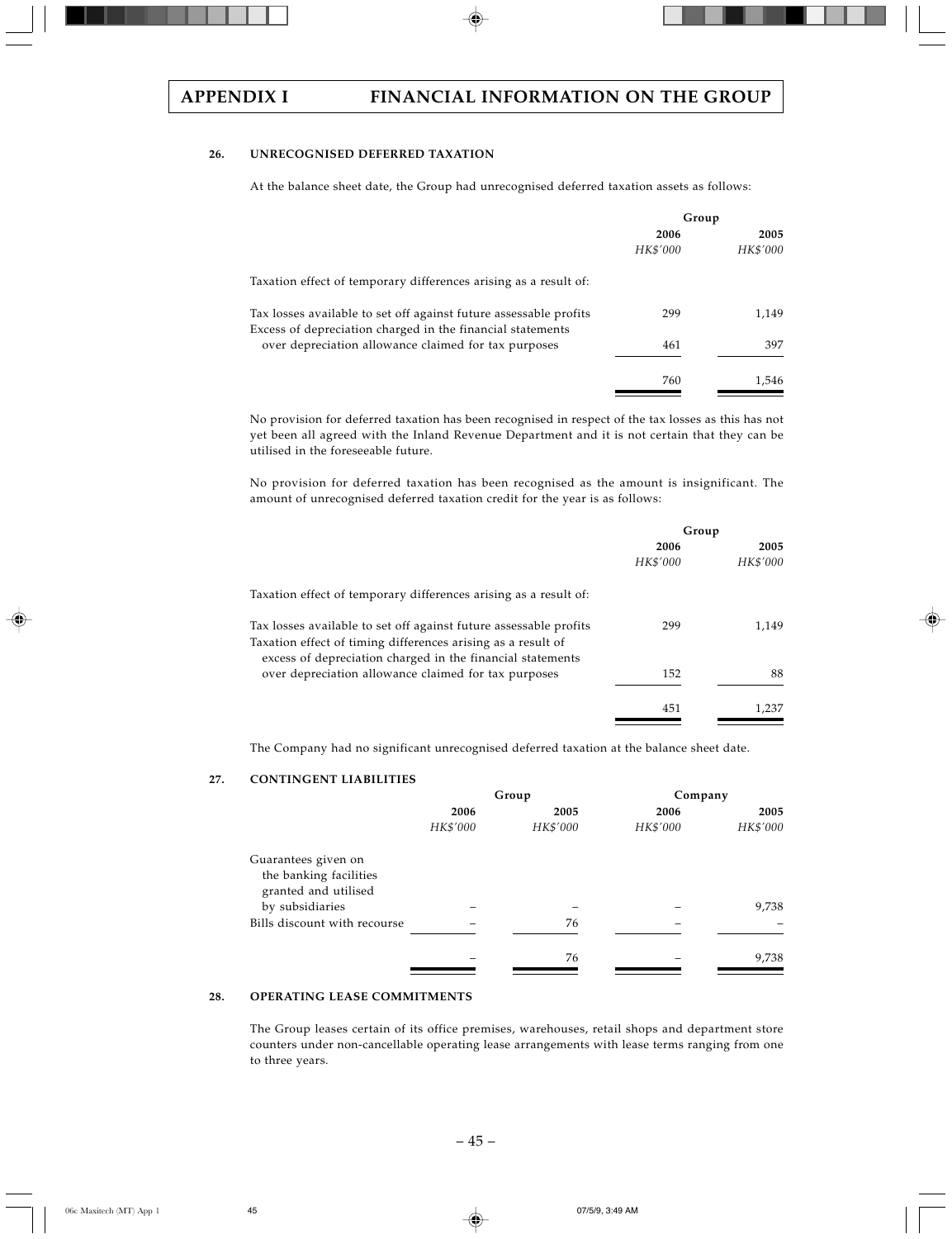At 31 March 2006, the Group had total future minimum lease payments in respect of noncancellable operating leases for land and buildings falling due as follows:

|                                         | Group    |          |  |
|-----------------------------------------|----------|----------|--|
|                                         | 2006     | 2005     |  |
|                                         | HK\$'000 | HK\$'000 |  |
| Within one year                         | 6,165    | 8,498    |  |
| In the second to fifth years, inclusive | 3,905    | 3,582    |  |
|                                         | 10,070   | 12,080   |  |

### **29. SIGNIFICANT SUBSEQUENT EVENTS**

On 25 May 2006, the Company announced and proposed to raise approximately HK\$14.96 million before expenses, by way of an open offer of the new shares, of is not less than 232,552,000 offer shares and not more than 249,302,000 at a price of HK\$0.06 per offer share on the basis of one offer share for every two existing shares. Details of this proposal have been set out in the announcement of the Company dated 25 May 2006.

On 2 June 2006, the Company announced that the Company entered in the memorandum of understanding with Richport Assets and Mr. Lui Shu Kwan ("Mr. Lui"), the ultimate beneficial owner of the Richport Assets in relation to the proposed acquisition of the whole or part of the equity interest held by Mr. Lui and Richport Assets by the Company.

Richport Assets has secured an exclusive distribution rights in relation to the sale and distribution of funeral products and services on a world wide basis.

An amount of HK\$6,000,000 was paid by the Company to Richport Assets as earnest money, if no legally binding formal agreement has been entered into or before 30 September, 2006, the sum will be refundable to the Company in full without interest within three business days.

Details of this proposal have been set out in the announcement of the Company dated 2 June 2006.

## **30. APPROVAL OF THE FINANCIAL STATEMENTS**

The financial statements were approved and authorised for issue by the board of directors on 27 June 2006.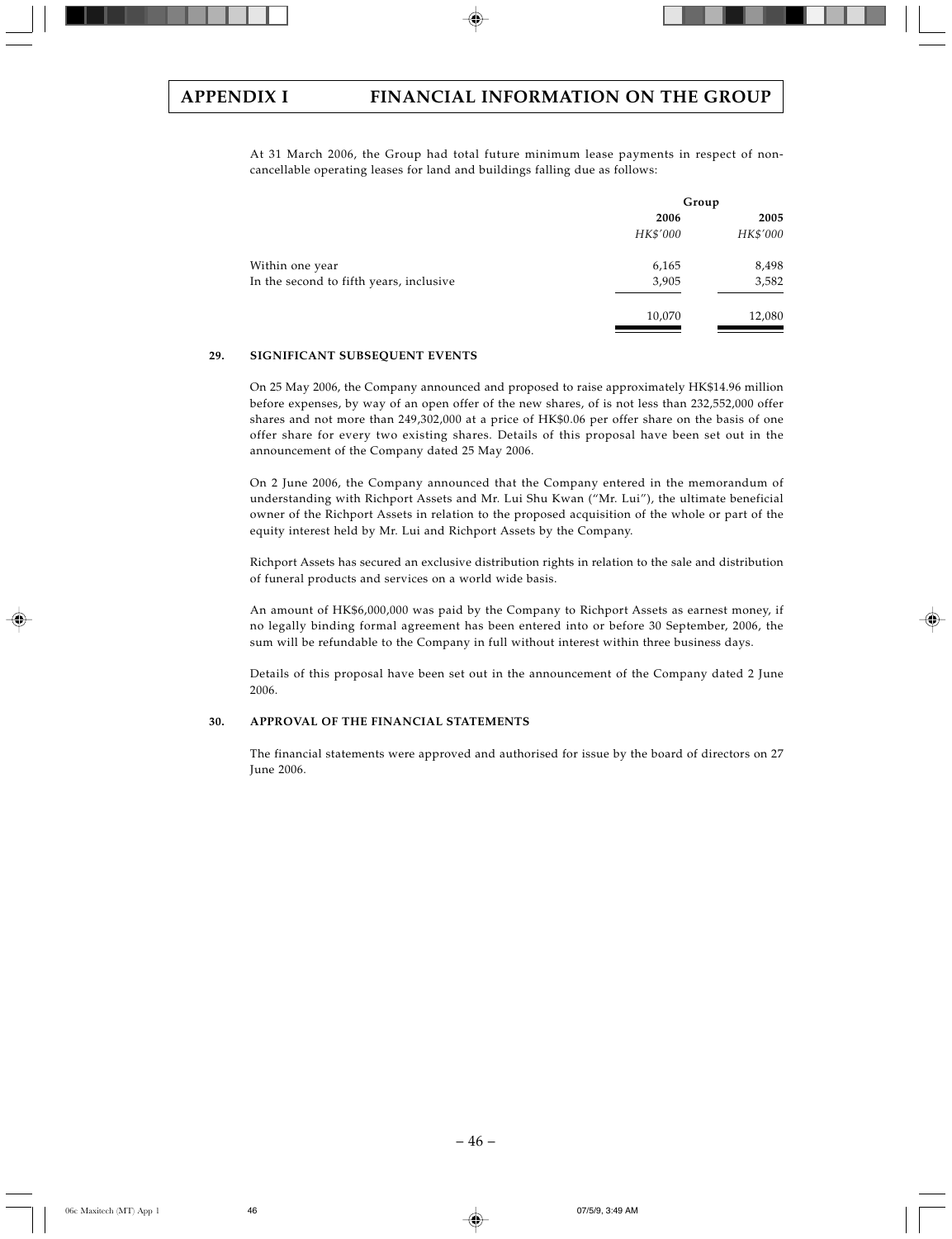# **UNAUDITED INTERIM FINANCIAL INFORMATION**

*The following is a reproduction of the full text of the unaudited condensed consolidated financial statements of the Group together with the accompanying notes contained on pages 2 to 10 of the interim report of the Company for the six months ended 30 September 2006:*

**Unaudited Condensed Consolidated Income Statement**

*For the three months and six months ended 30 September 2006*

|                                                     |                  | Six months ended |             | Three months ended |             |  |
|-----------------------------------------------------|------------------|------------------|-------------|--------------------|-------------|--|
|                                                     |                  | 30 September     |             | 30 September       |             |  |
|                                                     |                  | 2006             | 2005        | 2006               | 2005        |  |
|                                                     |                  | (Unaudited)      | (Unaudited) | (Unaudited)        | (Unaudited) |  |
|                                                     | Notes            | HK\$'000         | HK\$'000    | HK\$'000           | HK\$'000    |  |
| <b>TURNOVER</b>                                     | $\overline{4}$   | 25,193           | 35,780      | 13,220             | 18,406      |  |
| Cost of sales                                       |                  | (13,209)         | (18, 400)   | (7,210)            | (9,908)     |  |
| Gross profit                                        |                  | 11,984           | 17,380      | 6,010              | 8,498       |  |
| Other revenue                                       |                  | 991              | 1,187       | 833                | 928         |  |
| Selling and distribution costs                      |                  | (8, 851)         | (12, 227)   | (4,501)            | (6,027)     |  |
| Administrative expenses                             |                  | (5,633)          | (6, 106)    | (2,928)            | (3,307)     |  |
| PROFIT/(LOSS) FROM OPERATIONS                       |                  | (1,509)          | 234         | (586)              | 92          |  |
| Finance costs                                       |                  | (38)             | (291)       | (16)               | (149)       |  |
| LOSS BEFORE INCOME TAX                              | 5                | (1,547)          | (57)        | (602)              | (57)        |  |
| Income tax                                          | $\boldsymbol{6}$ |                  |             |                    |             |  |
| LOSS FOR THE PERIOD                                 |                  | (1, 547)         | (57)        | (602)              | (57)        |  |
| Attributable to:                                    |                  |                  |             |                    |             |  |
|                                                     |                  |                  |             |                    |             |  |
| Equity holders of the Company<br>Minority interests |                  | (1, 467)<br>(80) | (57)        | (522)<br>(80)      | (57)        |  |
|                                                     |                  | (1, 547)         | (57)        | (602)              | (57)        |  |
| <b>DIVIDEND</b>                                     | 8                |                  |             |                    |             |  |
|                                                     |                  |                  |             |                    |             |  |
| <b>LOSS PER SHARE</b>                               | $\overline{7}$   |                  |             |                    |             |  |
| Basic                                               |                  | HK0.25 cent      | HK0.01 cent | HK0.07 cent        | HK0.01 cent |  |
| Diluted                                             |                  | N/A              | N/A         | N/A                | N/A         |  |
|                                                     |                  |                  |             |                    |             |  |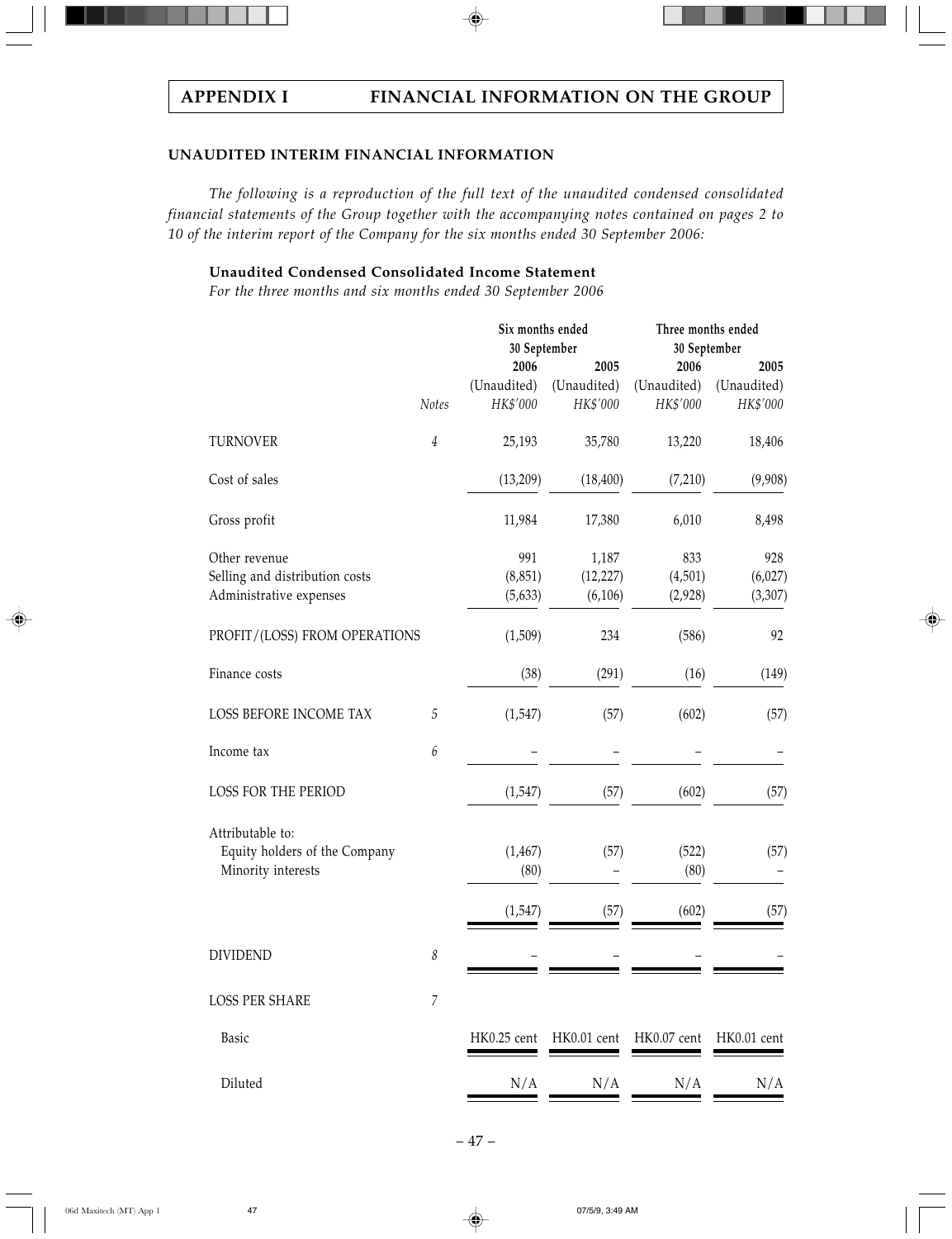# **Unaudited Condensed Consolidated Balance Sheet**

*As at 30 September 2006*

|                                                        |                                                           | As at          | As at     |
|--------------------------------------------------------|-----------------------------------------------------------|----------------|-----------|
|                                                        |                                                           | 30 September   | 31 March  |
|                                                        |                                                           | 2006           | 2006      |
|                                                        |                                                           | (Unaudited)    | (Audited) |
|                                                        | Notes                                                     | HK\$'000       | HK\$'000  |
| NON-CURRENT ASSETS                                     |                                                           |                |           |
| Fixed assets                                           |                                                           | 597            | 1,210     |
| Available-for-sale investments                         |                                                           | 195            |           |
| Rental and sundry deposits                             |                                                           | 1,225          | 2,132     |
|                                                        |                                                           | 2,017          | 3,342     |
|                                                        |                                                           |                |           |
| <b>CURRENT ASSETS</b>                                  |                                                           |                |           |
| Inventories                                            |                                                           | 1,914          | 1,788     |
| Accounts receivable<br>Prepayments, deposits and other | $\mathcal{G}% _{M_{1},M_{2}}^{\alpha,\beta}(\mathcal{G})$ | 3,676          | 3,521     |
| receivables                                            |                                                           | 13,505         | 1,876     |
| Due from a minority shareholder                        |                                                           |                | 360       |
| Taxes refundable                                       |                                                           | $\overline{2}$ | 2         |
| Bank deposits                                          |                                                           | 13,000         |           |
| Cash and bank balances                                 |                                                           | 1,260          | 3,962     |
|                                                        |                                                           | 33,357         | 11,509    |
| <b>CURRENT LIABILITIES</b>                             |                                                           |                |           |
| Accounts payable                                       | 10                                                        | 6,023          | 3,680     |
| Accrued expenses and other payables                    |                                                           | 1,497          | 1,279     |
| Taxes payable                                          |                                                           | 98             | 131       |
| Amount due to a shareholder                            |                                                           | 453            | 453       |
| Short-term bank loans - secured                        |                                                           | 154            | 377       |
| Current portion of other long-term loans               |                                                           |                |           |
| - secured                                              |                                                           | 333            | 500       |
|                                                        |                                                           | 8,558          | 6,420     |
| NET CURRENT ASSETS                                     |                                                           | 24,799         | 5,089     |
| TOTAL ASSETS LESS CURRENT                              |                                                           |                |           |
| <b>LIABILITIES</b>                                     |                                                           | 26,816         | 8,431     |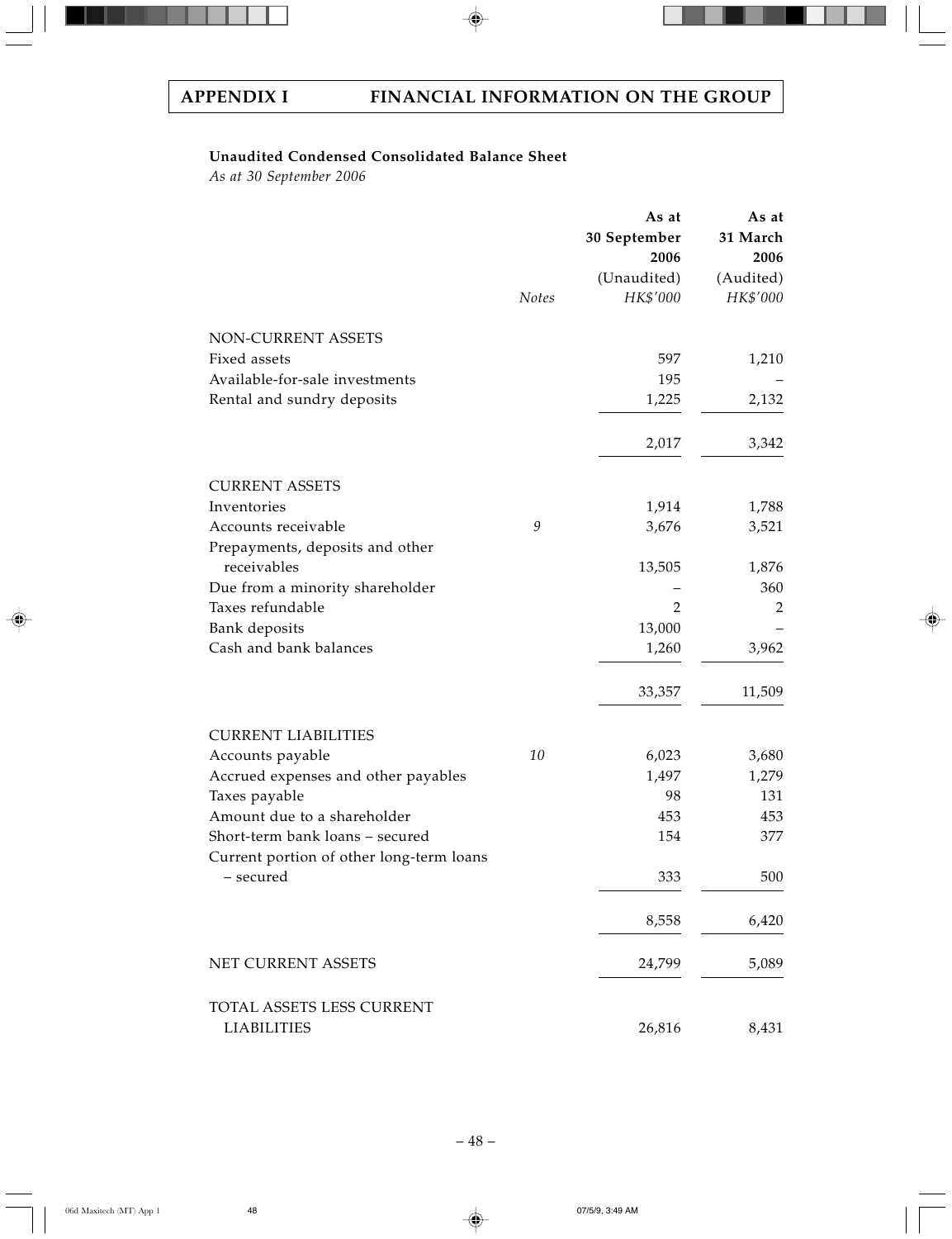|                                                            | <b>Notes</b> | As at<br>30 September<br>2006<br>(Unaudited)<br>HK\$'000 | As at<br>31 March<br>2006<br>(Audited)<br>HK\$'000 |
|------------------------------------------------------------|--------------|----------------------------------------------------------|----------------------------------------------------|
| NON-CURRENT LIABILITIES<br>Other long-term loans - secured |              |                                                          | 83                                                 |
|                                                            |              | 26,816                                                   | 8,348                                              |
| <b>FINANCED BY</b>                                         |              |                                                          |                                                    |
| Share capital                                              | 11           | 7,479                                                    | 4,605                                              |
| Reserves                                                   |              | 19,337                                                   | 3,663                                              |
| EQUITY ATTRIBUTABLE TO EQUITY                              |              |                                                          |                                                    |
| HOLDERS OF THE COMPANY                                     |              | 26,816                                                   | 8,268                                              |
| MINORITY INTERESTS                                         |              |                                                          | 80                                                 |
| <b>TOTAL EQUITY</b>                                        |              | 26,816                                                   | 8,348                                              |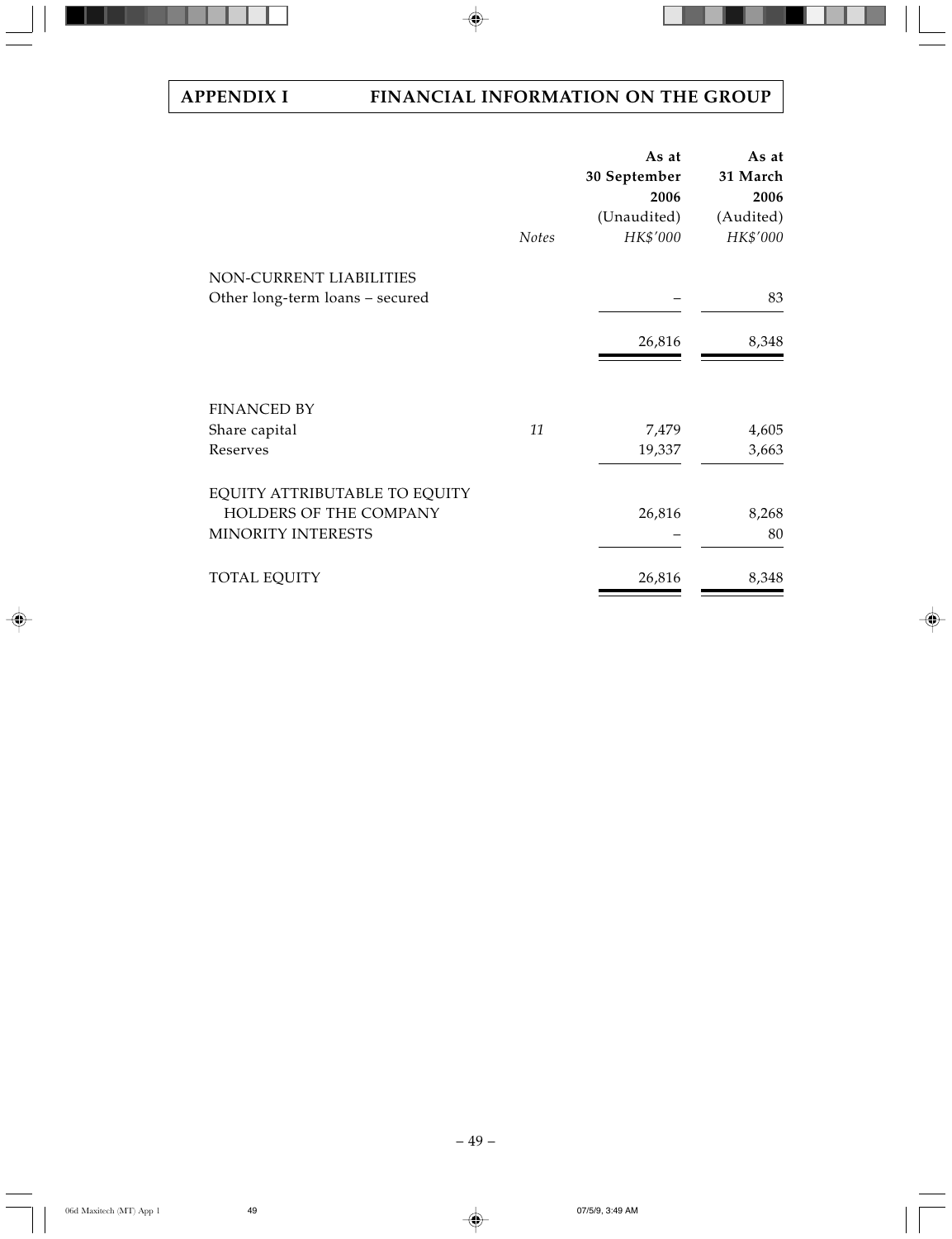# **Unaudited Condensed Consolidated Cash Flow Statement**

|                                                                                                          | Six months<br>ended<br>30 September<br>2006<br>(Unaudited)<br>HK\$'000 | Six months<br>ended<br>30 September<br>2005<br>(Unaudited)<br>HK\$'000 |
|----------------------------------------------------------------------------------------------------------|------------------------------------------------------------------------|------------------------------------------------------------------------|
| Net cash outflow from operating activities                                                               | (8,787)                                                                | (393)                                                                  |
| Net cash outflow from investing activities                                                               | (457)                                                                  | (534)                                                                  |
| Net cash inflow from financing activities                                                                | 19,542                                                                 | 63                                                                     |
| NET INCREASE/(DECREASE) IN CASH AND<br><b>CASH EQUIVALENTS</b>                                           | 10,298                                                                 | (864)                                                                  |
| Cash and cash equivalents at beginning of period                                                         | 3,962                                                                  | (2,283)                                                                |
| CASH AND CASH EQUIVALENTS<br>AT END OF PERIOD                                                            | 14,260                                                                 | (3, 147)                                                               |
| ANALYSIS OF BALANCES OF CASH AND<br><b>CASH EQUIVALENTS</b><br>Cash and bank balances<br>Bank overdrafts | 14,260                                                                 | 532<br>(3,679)                                                         |
|                                                                                                          | 14,260                                                                 | (3, 147)                                                               |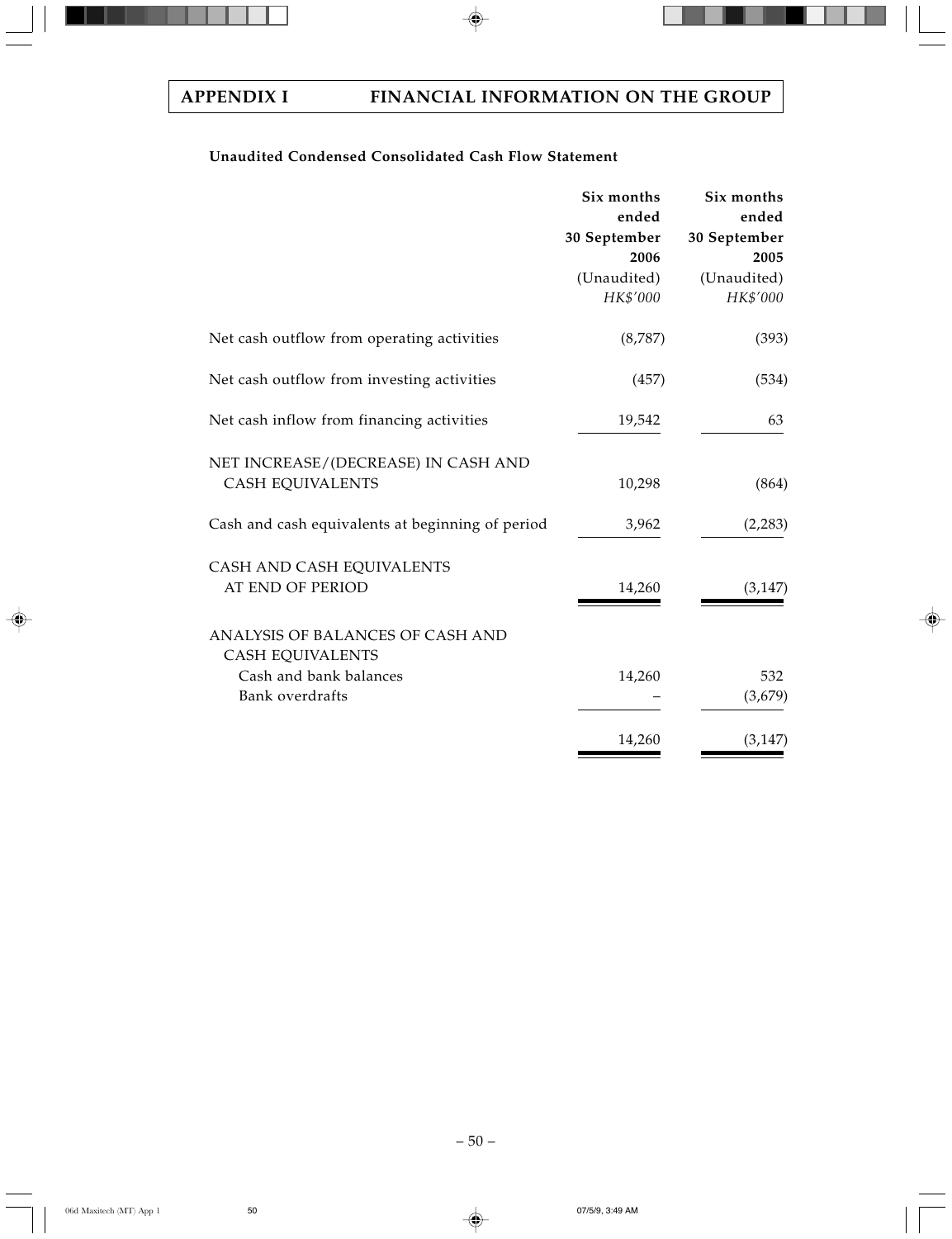# **Unaudited Consolidated Statement of Changes in Equity**

*For the six months ended 30 September 2006*

|                         | Issued share            | Share                   | Accumulated             |                         | Minority                |                         |
|-------------------------|-------------------------|-------------------------|-------------------------|-------------------------|-------------------------|-------------------------|
|                         | capital                 | premium                 | losses                  | Total                   | interests               | Total                   |
|                         | (Unaudited)<br>HK\$'000 | (Unaudited)<br>HK\$'000 | (Unaudited)<br>HK\$'000 | (Unaudited)<br>HK\$'000 | (Unaudited)<br>HK\$'000 | (Unaudited)<br>HK\$'000 |
| At 1 April 2005         | 4,000                   | 13,703                  | (5,896)                 | 11,807                  |                         | 11,807                  |
| Net loss for the period |                         |                         | (57)                    | (57)                    |                         | (57)                    |
| At 30 September 2005    | 4,000                   | 13,703                  | (5,953)                 | 11,750                  |                         | 11,750                  |

|                           | <b>Issued share</b>      | Share       | Accumulated |             | Minority    |             |
|---------------------------|--------------------------|-------------|-------------|-------------|-------------|-------------|
|                           | capital                  | premium     | losses      | Total       | interest    | Total       |
|                           | (Unaudited)              | (Unaudited) | (Unaudited) | (Unaudited) | (Unaudited) | (Unaudited) |
|                           | HK\$'000                 | HK\$'000    | HK\$'000    | HK\$'000    | HK\$'000    | HK\$'000    |
| At 1 April 2006           | 4,605                    | 14,918      | (11,255)    | 8,268       | 80          | 8,348       |
| Issue of new shares       | 2,493                    | 12,465      |             | 14,958      |             | 14,958      |
| Issuing costs             |                          | (1, 153)    |             | (1,153)     |             | (1, 153)    |
| Exercise of share options | 381                      | 5,829       |             | 6,210       |             | 6,210       |
| Net loss for the period   | $\overline{\phantom{0}}$ |             | (1, 467)    | (1, 467)    | (80)        | (1, 547)    |
| At 30 September 2006      | 7,479                    | 32,059      | (12, 722)   | 26,816      |             | 26,816      |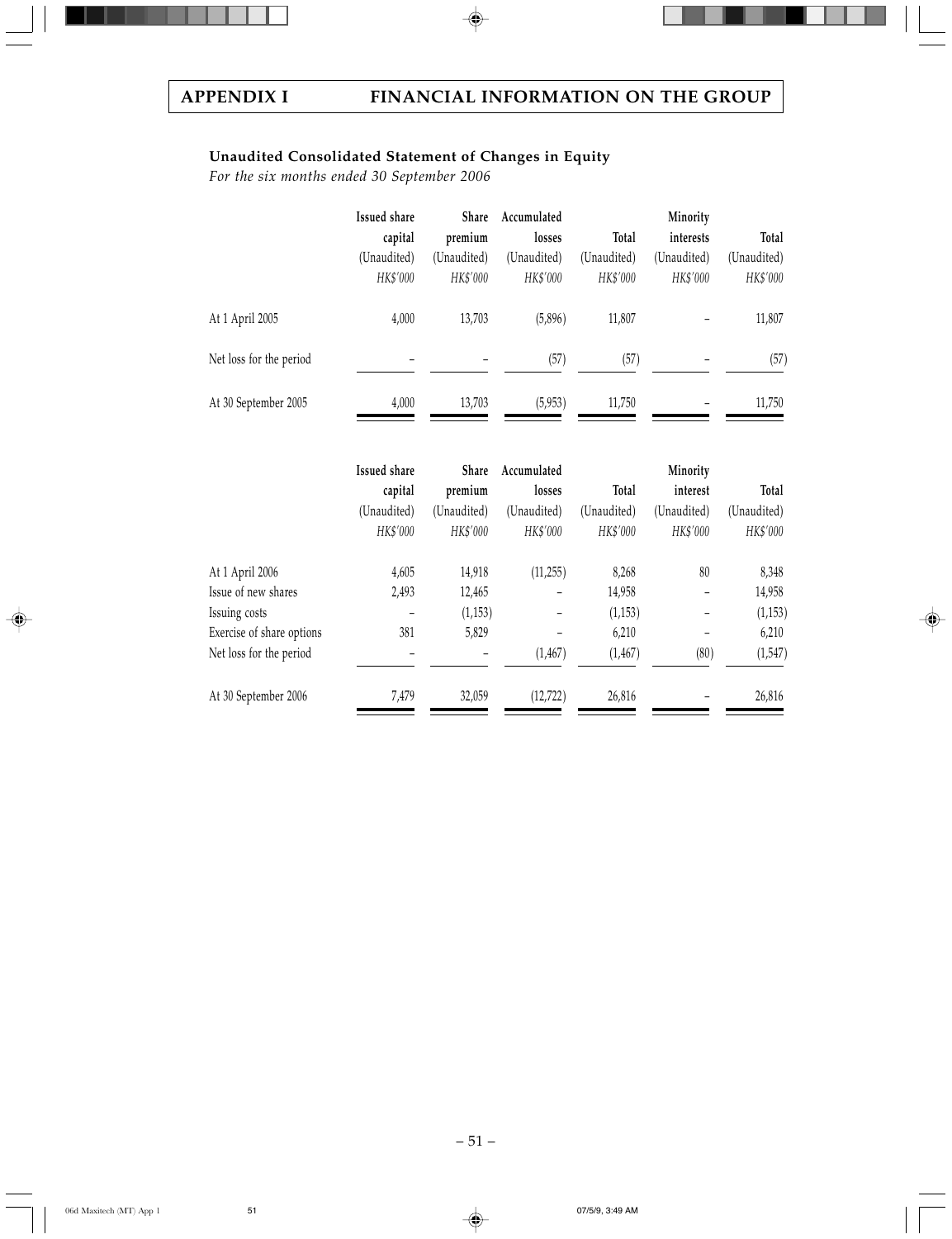# *Notes:*

# **1. GENERAL INFORMATION**

The Company was incorporated in the Cayman Islands on 10 January 2002 as an exempted company with limited liability under the Companies Law (2001 Second Revision) of the Cayman Islands. The address of its registered office is Cricket Square, Hutchins Drive, P.O. Box 2681, Grand Cayman KY 1-1111, Cayman Islands.

The principal activity of the Company is investment holding. The subsidiaries are principally engaged in the retail and wholesale of bags and accessories. The bags sold by the Group consist principally of business bags, sports bags, backpacks, handbags and wallets. The accessories sold by the Group include belts, watches, spectacles and umbrellas. There were no significant changes in the nature of the Group's principal activities during the period.

## **2. BASIS OF PREPARATION**

The unaudited condensed consolidated financial statements have been prepared under the historical cost convention and in accordance with the Hong Kong Accounting Standard 34 (HKAS 34) "Interim Financial Reporting" by the Hong Kong Institute of Certified Public Accountants (the "HKICPA"), the accounting principles generally accepted in Hong Kong, the disclosure requirements of the Hong Kong Companies Ordinance and the Rules Governing the Listing of Securities on the Growth Enterprise Market of the Stock Exchange of Hong Kong Limited. The accounting policies adopted in preparation of the unaudited results are consistent with those used in the annual financial statements of the Group for the year ended 31 March 2006.

All significant transactions and balances within the Group have been eliminated on consolidation.

## **3. PRINCIPAL ACCOUNTING POLICIES**

The condensed consolidated financial statements have been prepared under the historical cost basis except for certain properties and financial instruments which are measured at fair value, as appropriate.

The accounting policies used in the condensed consolidated financial statements are consistent with those followed in the preparation of the Company's audited annual financial statements for the year ended 31 March 2006.

In the current interim period, the Company has applied, for the first time, a number of new standards, amendments and interpretations (new "HKFRSs") issued by the HKICPA, which are effective for accounting periods beginning either on or after 1 December 2005 or 1 January 2006. The adoption of the new HKFRSs had no material effect on how the results for the current or prior accounting periods have been prepared and presented. Accordingly, no prior period adjustment has been required.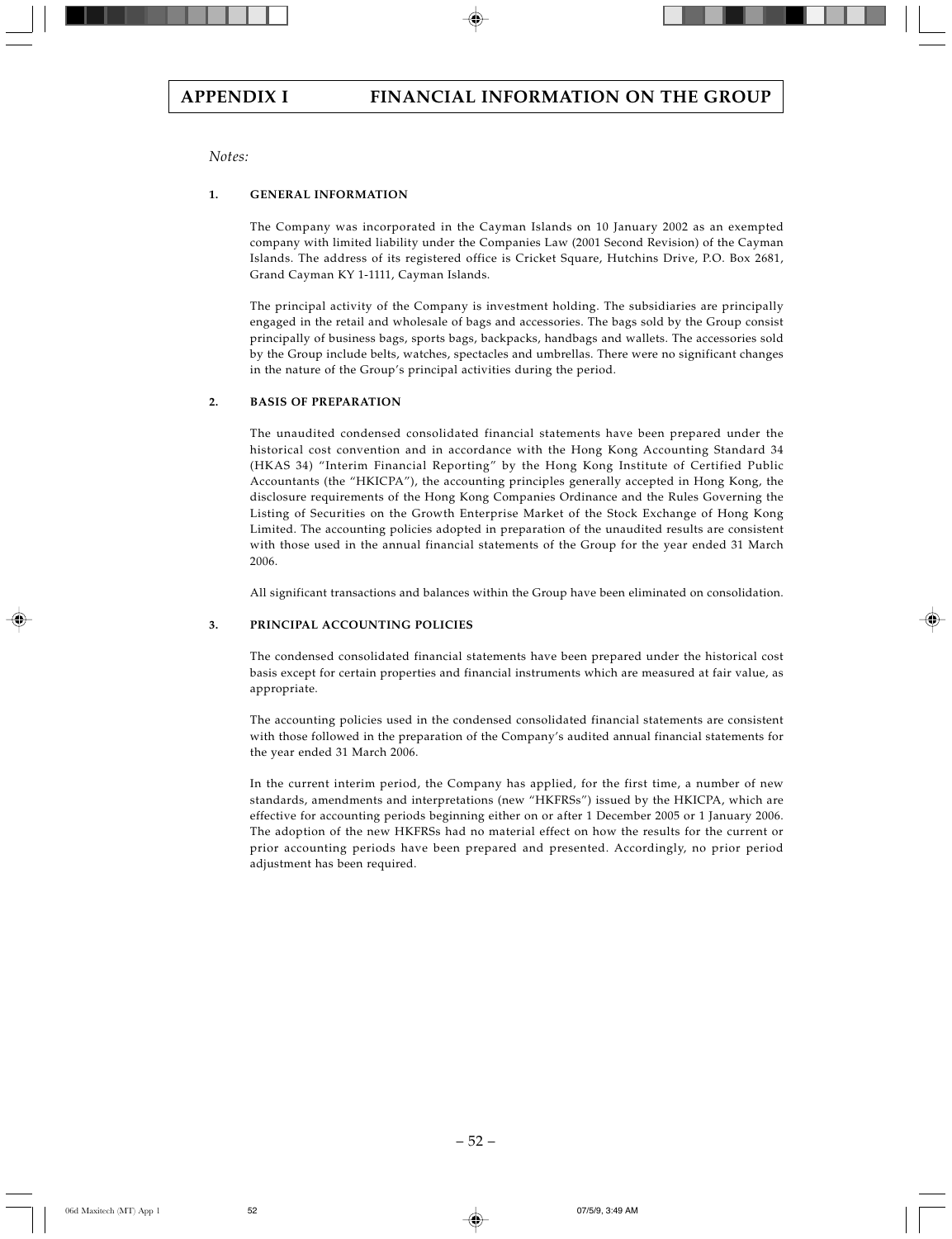The Company has not early applied the following new standards, amendments and interpretations that have been issued. The Group has commenced considering the potential impact of the new HKFRS but is not yet in a position to determine whether these HKFRS would have a significant impact on how its results of operations and financial position are prepared and presented. These HKFRS may result in changes in the future as to how the results and financial position are prepared and presented.

| HKAS 1 (Amendment) | Capital disclosures <sup>1</sup>                                  |
|--------------------|-------------------------------------------------------------------|
| HKFRS 7            | Financial instruments: Disclosures <sup>1</sup>                   |
| HK(IFRIC)-INT 7    | Applying the restatement approach under HKAS 29                   |
|                    | "Financial Reporting in Hyperinflationary Economies" <sup>2</sup> |
| HK(IFRIC)-INT 8    | Scope of HKFRS 2 <sup>3</sup>                                     |
| HK(IFRIC)-INT 9    | Reassessment of Embedded Derivatives <sup>4</sup>                 |
|                    |                                                                   |

<sup>1</sup><br>Effective for annual periods beginning on or after 1 January 2007.<br>
Effective for annual periods beginning on or after 1 Marsh 2006.

<sup>2</sup> Effective for annual periods beginning on or after 1 March 2006.

<sup>3</sup> Effective for annual periods beginning on or after 1 May 2006.

<sup>4</sup> Effective for annual periods beginning on or after 1 June 2006.

## **4. TURNOVER AND SEGMENT INFORMATION**

Turnover represents the aggregate of the net invoiced value of goods sold, after allowances for returns and trade discounts.

The Group's operating businesses are structured and managed separately, according to the nature of their operations and the products and services they provided. Each of the Group's business segments represents a strategic business unit that offers products and services which are subject to risks and returns that are different from those of other business segments. Details of the business segments are summarised as follows:

- (a) the retail segment represents the selling of bags and accessories via retail shops and department store counters;
- (b) the wholesale segment represents the selling of bags and accessories via agents and distributors; and
- (c) the corporate segment represents investment holding.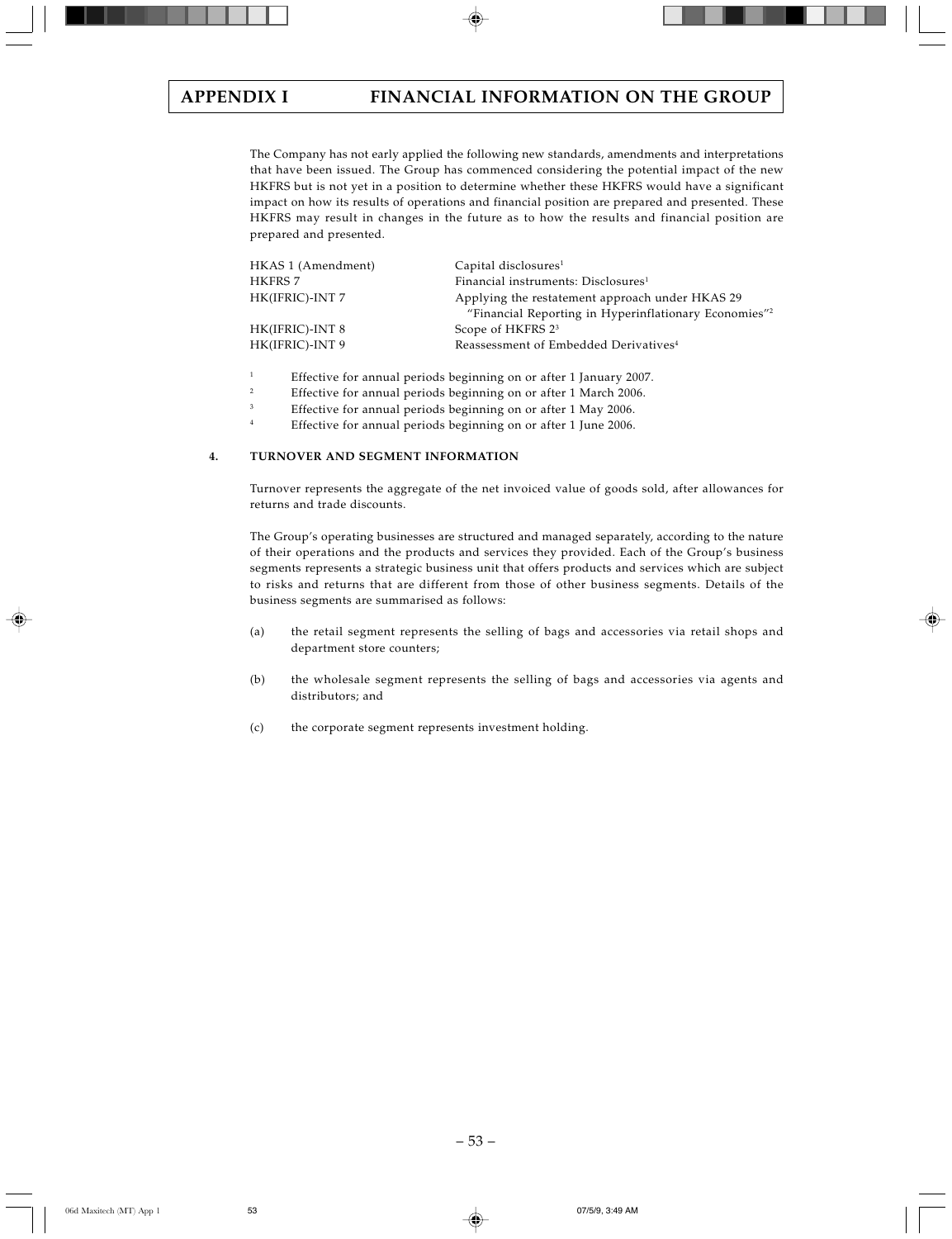# **(a) Business segments**

The following tables present revenue, results and certain assets, liabilities and expenditure information for the Group's business segments.

|                                       |             |             | Six months ended 30 September |             |             |             |              |             |
|---------------------------------------|-------------|-------------|-------------------------------|-------------|-------------|-------------|--------------|-------------|
|                                       | Retail      |             |                               | Wholesale   | Corporate   |             | Consolidated |             |
|                                       | 2006        | 2005        | 2006                          | 2005        | 2006        | 2005        | 2006         | 2005        |
|                                       | (Unaudited) | (Unaudited) | (Unaudited)                   | (Unaudited) | (Unaudited) | (Unaudited) | (Unaudited)  | (Unaudited) |
|                                       | HK\$'000    | HK\$'000    | HK\$'000                      | HK\$'000    | HK\$'000    | HK\$'000    | HK\$'000     | HK\$'000    |
| Segment revenue:<br>Sales to external |             |             |                               |             |             |             |              |             |
| customers                             | 15,348      | 21,490      | 9,845                         | 14,290      |             |             | 25,193       | 35,780      |
| Segment results                       | 1,161       | 3,421       | 1,486                         | 1,649       | (4, 156)    | (4,836)     | (1,509)      | 234         |
| Finance costs                         |             |             |                               |             |             |             | (38)         | (291)       |
| Loss before income tax<br>Income tax  |             |             |                               |             |             |             | (1,547)      | (57)        |
| Loss for the period                   |             |             |                               |             |             |             | (1,547)      | (57)        |
| <b>BALANCE SHEET</b>                  |             |             |                               |             |             |             |              |             |
| <b>ASSETS</b>                         |             |             |                               |             |             |             |              |             |
| Segment assets                        | 735         | 7,381       | 6,253                         | 12,785      | 28,386      | 5,405       | 35,374       | 25,571      |
| Unallocated assets                    |             |             |                               |             |             |             |              |             |
| Total assets                          |             |             |                               |             |             |             | 35,374       | 25,571      |
| <b>LIABILITIES</b>                    |             |             |                               |             |             |             |              |             |
| Segment liabilities                   |             | 2,578       | 6,023                         | 1,451       | 2,535       | 9,671       | 8,558        | 13,700      |
| Unallocated liabilities               |             |             |                               |             |             |             |              |             |
| Total liabilities                     |             |             |                               |             |             |             | 8,558        | 13,700      |
| Other segment<br>information:         |             |             |                               |             |             |             |              |             |
| Depreciation                          | 280         | 325         | 240                           | 481         | 2           | 76          | 522          | 882         |
| Capital                               |             |             |                               |             |             |             |              |             |
| expenditure                           | 329         | 6           |                               |             |             | 71          | 329          | 77          |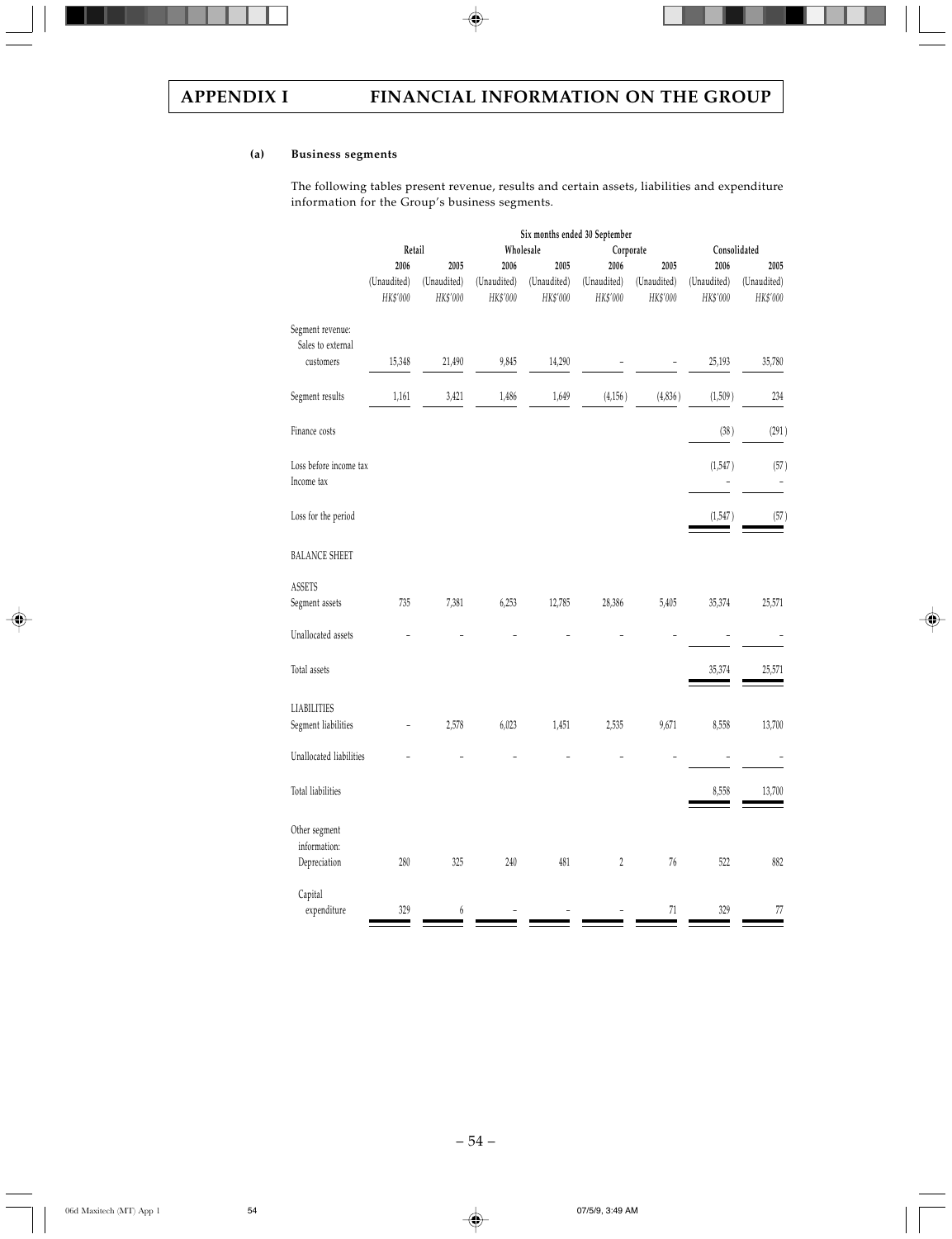### **(b) Geographical segments**

The following table presents revenue, certain assets and expenditure information for the Group's geographical segments.



## **5. LOSS BEFORE INCOME TAX**

The Group's loss before income tax is arrived at after charging the following:

|                                       | Six months ended | 30 September | Three months ended<br>30 September |             |  |
|---------------------------------------|------------------|--------------|------------------------------------|-------------|--|
|                                       | 2006<br>2005     |              | 2006                               | 2005        |  |
|                                       | (Unaudited)      | (Unaudited)  | (Unaudited)                        | (Unaudited) |  |
|                                       | HK\$'000         | HK\$'000     | HK\$'000                           | HK\$'000    |  |
| Interest on overdrafts and bank loans | 38               | 291          | 16                                 | 149         |  |
| Depreciation                          | 522              | 882          | 132                                | 456         |  |

# **6. INCOME TAX**

No provision for income tax has been made (three and six months ended 30 September 2005: Nil) as the Group has an estimated loss for Hong Kong income tax purposes in the current periods. Taxes on profits assessable in other jurisdictions have been calculated at the rates of tax prevailing in the places in which the Group operates, based on existing legislation, interpretation and practices in respect thereof.

Deferred tax had not been provided for the Group because the Group had no significant temporary differences at the balance sheet date (30 September 2005: Nil).

### **7. LOSS PER SHARE**

The calculations of basic loss per share for the three and six months ended 30 September 2006 are based on the unaudited consolidated net loss attributable to equity holders for the three and six months ended 30 September 2006 of approximately HK\$522,000 and HK\$1,467,000 respectively (three and six months ended 30 September 2005: net loss attributable to equity holders of approximately HK\$57,000 and HK\$57,000 respectively) and on the weighted average number of 718,098,152 and 597,499,967 shares during the three and six months ended 30 September 2006 (three and six months ended 30 September 2005: 400,000,000 shares).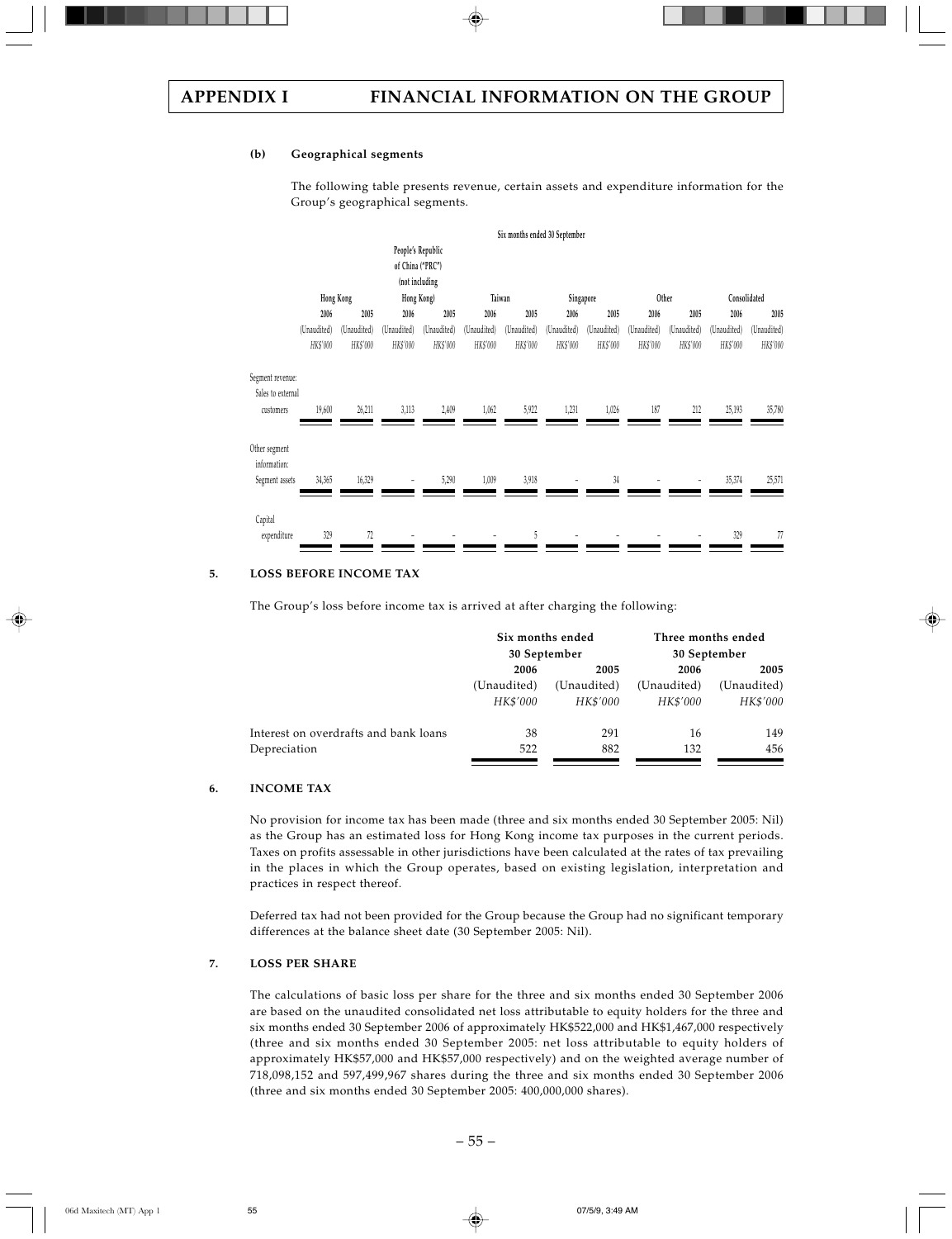Diluted loss per share for the three and six months ended 30 September 2006 and the corresponding periods in 2005 have not been disclosed as no dilutive events existed during those periods.

# **8. DIVIDEND**

The Board does not recommend the payment of an interim dividend for the six months ended 30 September 2006 (six months ended 30 September 2005: Nil).

## **9. ACCOUNTS RECEIVABLE**

The Group's trading terms with its customers are mainly on credit, which generally have credit terms of up to 90 days (six months ended 30 September 2005: 90 days). The Group seeks to maintain strict control over its outstanding receivables to minimise credit risk. Overdue balances are reviewed regularly by senior management.

Aged analysis of the Group's accounts receivable as at the balance sheet dates based on the goods delivery date is as follows:

|                  | 30 September<br>2006 | 31 March<br>2006 |
|------------------|----------------------|------------------|
|                  | (Unaudited)          | (Audited)        |
|                  | HK\$'000             | HK\$'000         |
| Within 90 days   | 2,401                | 3,485            |
| 91 - 180 days    | 1,254                |                  |
| $181 - 365$ days |                      | -                |
| Over 1 year      | 21                   | 36               |
|                  | 3,676                | 3,521            |
|                  |                      |                  |

# **10. ACCOUNTS PAYABLE**

Aged analysis of the Group's accounts payable as at the balance sheet dates based on the goods receipt date is as follows:

|                  | 30 September<br>2006 | 31 March<br>2006 |
|------------------|----------------------|------------------|
|                  | (Unaudited)          | (Audited)        |
|                  | HK\$'000             | HK\$'000         |
| Within 90 days   | 3,981                | 3,229            |
| $91 - 180$ days  | 2,042                | 400              |
| $181 - 365$ days |                      | -                |
| Over 1 year      |                      | 51               |
|                  | 6,023                | 3,680            |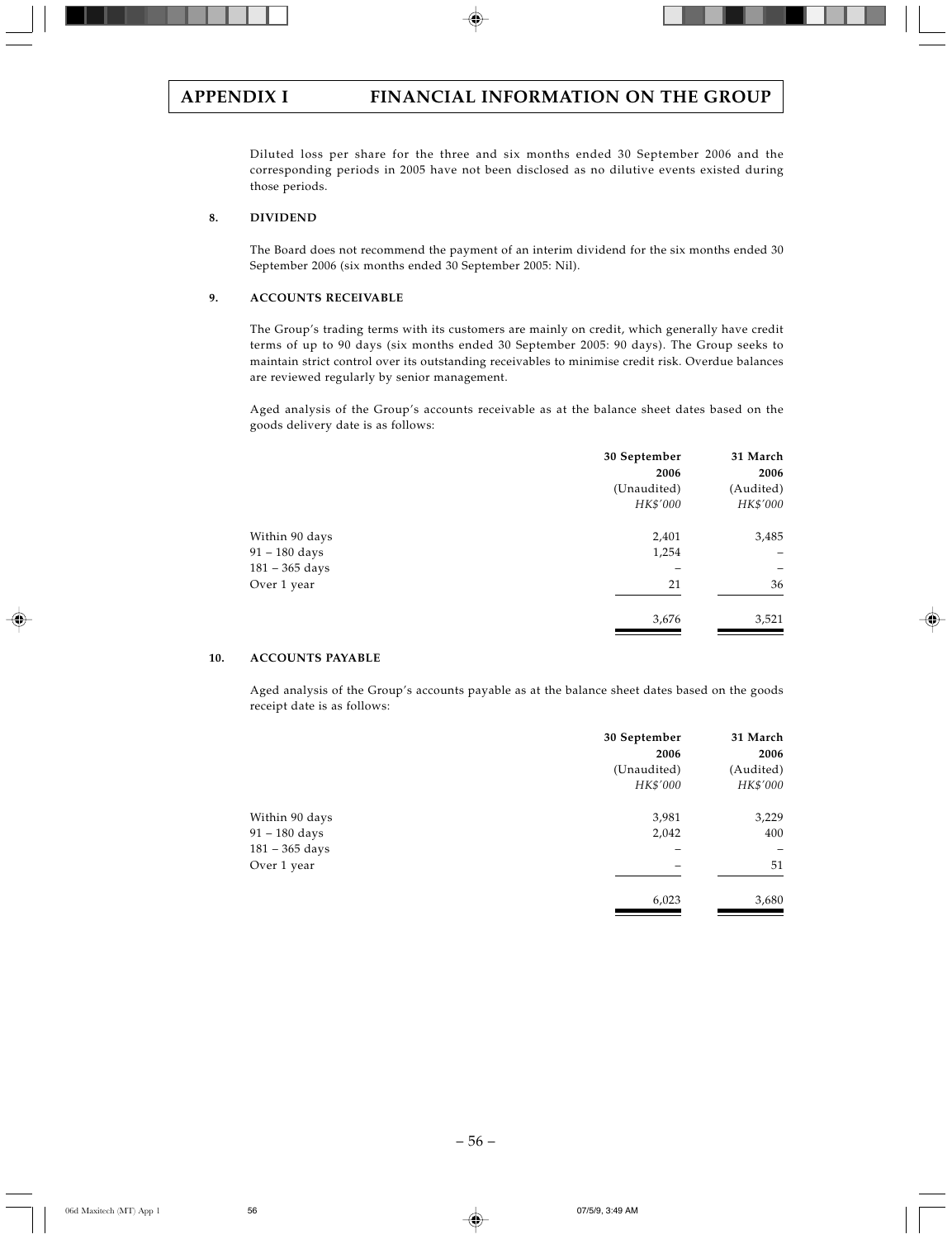# **11. SHARE CAPITAL**

|                                                      | Number of shares | Value<br>30 September<br>2006<br>(Unaudited)<br><b>HK'000</b> |
|------------------------------------------------------|------------------|---------------------------------------------------------------|
| Authorised                                           |                  |                                                               |
| 10,000,000,000 ordinary shares of HK\$0.01 each      | 10,000,000,000   | 100,000                                                       |
| Issued and fully paid                                |                  |                                                               |
| At 1 April 2006                                      | 460,504,000      | 4,605                                                         |
| Issue of new shares on exercise of the share options | 38,100,000       | 381                                                           |
| Issue of new shares on the open offer                | 249,302,000      | 2,493                                                         |
|                                                      | 747,906,000      | 7,479                                                         |
|                                                      |                  |                                                               |

The Company has a share option scheme for Directors and eligible employees and consultants of the Group. There were no outstanding share options at the beginning and end of the period.

During the period, 38,100,000 share options were granted and exercised.

As a result of the exercise of the Company's share options and the open offer of new shares on the basis of one offer share for every two existing shares, additional 287,402,000 new ordinary shares were allotted and issued by the Company during six months ended 30 September 2006.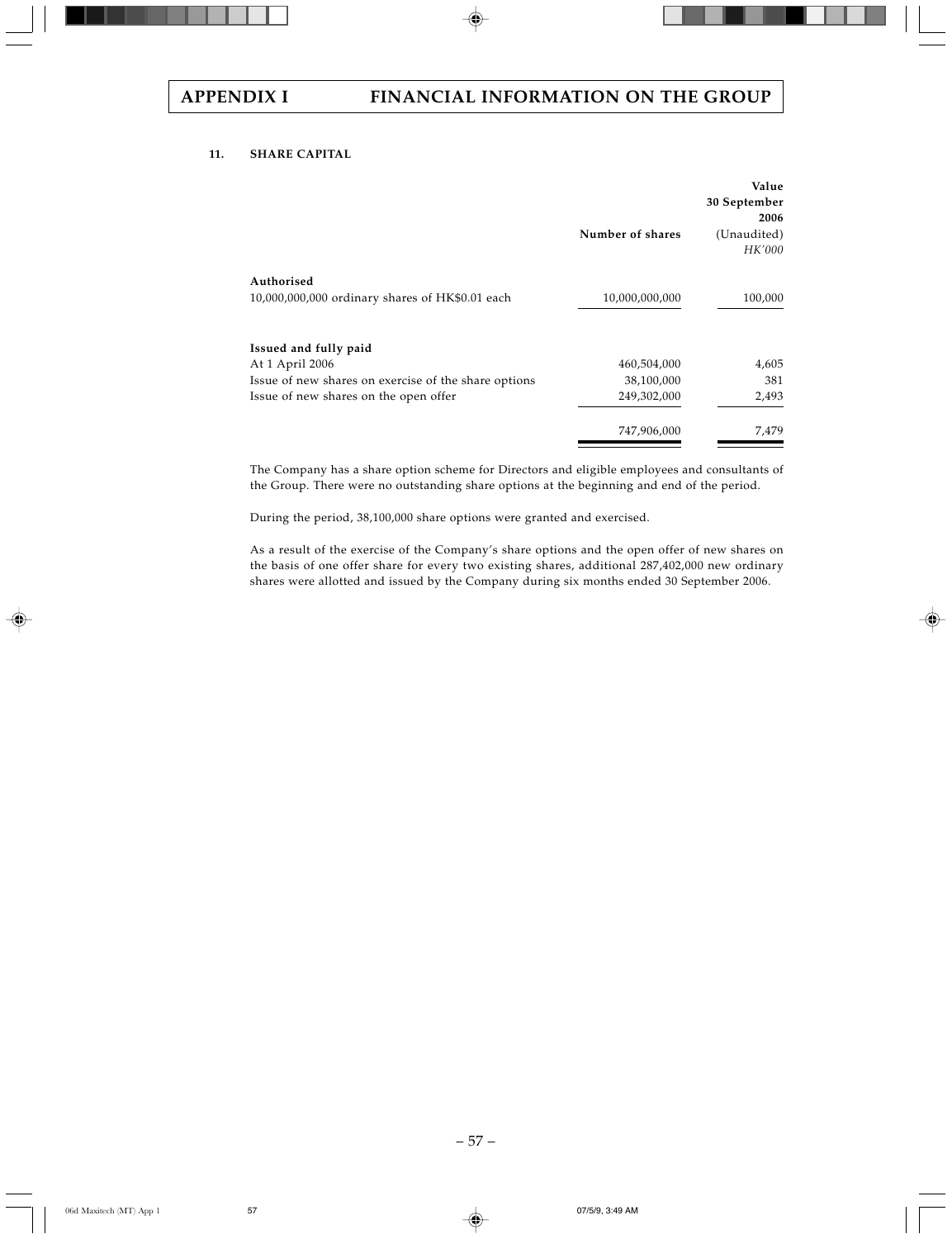# **UNAUDITED QUARTERLY FINANCIAL INFORMATION**

*The following is a reproduction of the full text of the unaudited consolidated results of the Group for the nine months ended 31 December 2006 together with accompanying notes contained on pages 2 to 4 of the third quarterly report 2006/2007 of the Company:*

# **Unaudited Consolidated Income Statement**

*For the three months and nine months ended 31 December 2006*

|                                                                            |                  | Nine months ended<br>31 December | Three months ended<br>31 December |                                 |                                 |
|----------------------------------------------------------------------------|------------------|----------------------------------|-----------------------------------|---------------------------------|---------------------------------|
|                                                                            | Notes            | 2006<br>(unaudited)<br>HK\$'000  | 2005<br>(unaudited)<br>HK\$'000   | 2006<br>(unaudited)<br>HK\$'000 | 2005<br>(unaudited)<br>HK\$'000 |
| TURNOVER                                                                   | $\mathfrak z$    | 45,679                           | 54,154                            | 20,486                          | 18,374                          |
| Cost of sales                                                              |                  | (26,982)                         | (28,968)                          | (13, 773)                       | (10, 568)                       |
| Gross profit                                                               |                  | 18,697                           | 25,186                            | 6,713                           | 7,806                           |
| Other revenue<br>Selling and distribution costs<br>Administrative expenses |                  | 2,147<br>(14, 928)<br>(7, 834)   | 1,432<br>(17, 754)<br>(8,710)     | 1,156<br>(6,077)<br>(2,201)     | 245<br>(5,527)<br>(2,604)       |
| PROFIT/(LOSS) FROM OPERATIONS                                              |                  | (1,918)                          | 154                               | (409)                           | (80)                            |
| Finance costs                                                              |                  | (62)                             | (435)                             | (24)                            | (144)                           |
| LOSS BEFORE INCOME TAX                                                     |                  | (1,980)                          | (281)                             | (433)                           | (224)                           |
| Income tax                                                                 | $\it 4$          |                                  | (4)                               |                                 | (4)                             |
| LOSS FOR THE PERIOD                                                        |                  | (1,980)                          | (285)                             | (433)                           | (228)                           |
| Attributable to:<br>Equity holders of the Company<br>Minority interests    |                  | (1,900)<br>(80)                  | (285)                             | (433)                           | (228)                           |
|                                                                            |                  | (1,980)                          | (285)                             | (433)                           | (228)                           |
| <b>DIVIDEND</b>                                                            | $\boldsymbol{6}$ |                                  |                                   |                                 |                                 |
| <b>LOSS PER SHARE</b>                                                      |                  |                                  |                                   |                                 |                                 |
| Basic                                                                      | $\sqrt{5}$       | $HK(0.29)$ cent                  | $HK(0.07)$ cent                   | $HK(0.06)$ cent                 | $HK(0.06)$ cent                 |
| Diluted                                                                    |                  | N/A                              | N/A                               | N/A                             | N/A                             |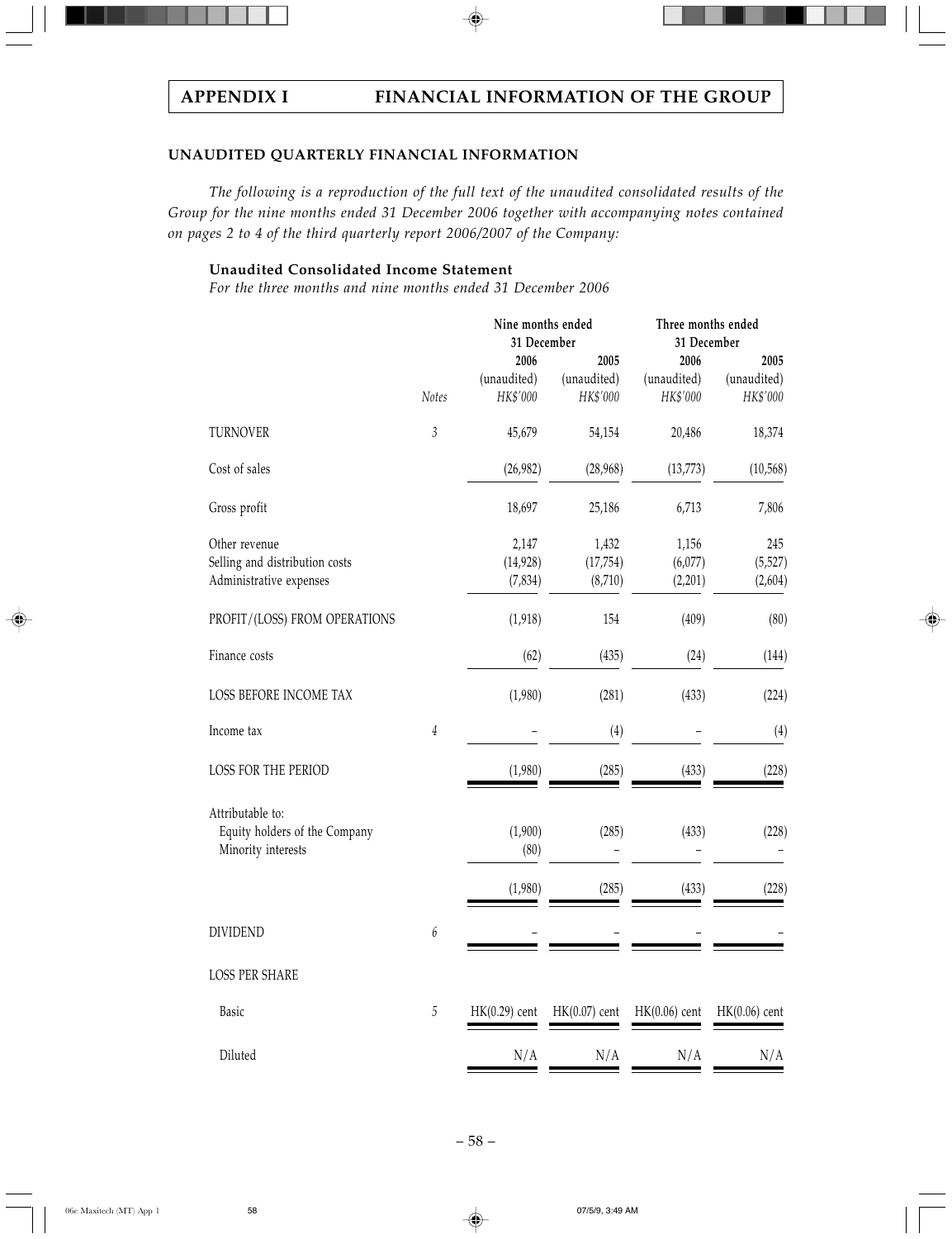*Notes:*

### **1. GENERAL INFORMATION**

The Company was incorporated in the Cayman Islands on 10 January 2002 as an exempted company with limited liability under the Companies Law (2001 Second Revision) of the Cayman Islands. The address of its registered office is Cricket Square, Hutchins Drive, P.O. Box 2681, Grand Cayman KY 1-1111, Cayman Islands.

The principal activity of the Company is investment holding. The subsidiaries are principally engaged in the retail and wholesale of bags and accessories and trading of used computers. The bags sold by the Group consist principally of business bags, sports bags, backpacks, handbags and wallets. The accessories sold by the Group include belts, watches, spectacles and umbrellas. The trading of used computers by the Group includes PCs, laptops and computer parts (such as RAM modules, LCD panels, hard disks, DVDROMs, plastic covers, and keyboards etc.).

### **2. BASIS OF PREPARATION**

The unaudited consolidated income statement has been prepared under the historical cost convention and in accordance with the Hong Kong Financial Reporting Standards and Hong Kong Accounting Standards issued by the Hong Kong Institute of Certified Public Accountants, the accounting principles generally accepted in Hong Kong, the disclosure requirements of the Hong Kong Companies Ordinance and the Rules Governing the Listing of Securities on the Growth Enterprise Market of the Stock Exchange of Hong Kong Limited. The accounting policies adopted in preparation of the unaudited results are consistent with those used in the annual financial statements of the Group for the year ended 31 March 2006.

All significant transactions and balances within the Group have been eliminated on consolidation.

### **3. TURNOVER**

Turnover represents the aggregate of the net invoiced value of goods sold, after allowances for returns and trade discounts.

|                                   | Nine months ended<br>31 December |             | Three months ended<br>31 December |             |
|-----------------------------------|----------------------------------|-------------|-----------------------------------|-------------|
|                                   | 2006                             | 2005        | 2006                              | 2005        |
|                                   | (unaudited)                      | (unaudited) | (unaudited)                       | (unaudited) |
|                                   | HK\$'000                         | HK\$'000    | HK\$'000                          | HK\$'000    |
| Turnover                          |                                  |             |                                   |             |
| Retail of bags and accessories    | 24,322                           | 29,638      | 8.974                             | 8,148       |
| Wholesale of bags and accessories | 14,591                           | 24.516      | 4,746                             | 10,226      |
| Trading of used computers         | 6,766                            |             | 6,766                             |             |
|                                   | 45.679                           | 54.154      | 20,486                            | 18,374      |

### **4. INCOME TAX**

No provision for income tax has been made (three and nine months ended 31 December 2005: 17.5%) as the Group has an estimated loss for Hong Kong income tax purposes in the current periods. Taxes on profits assessable in other jurisdictions have been calculated at the rates of tax prevailing in the places in which the Group operates, based on existing legislations, interpretations and practices in respect thereof.

Deferred tax had not been provided for the Group because the Group had no significant temporary differences at the balance sheet date (31 December 2005: Nil).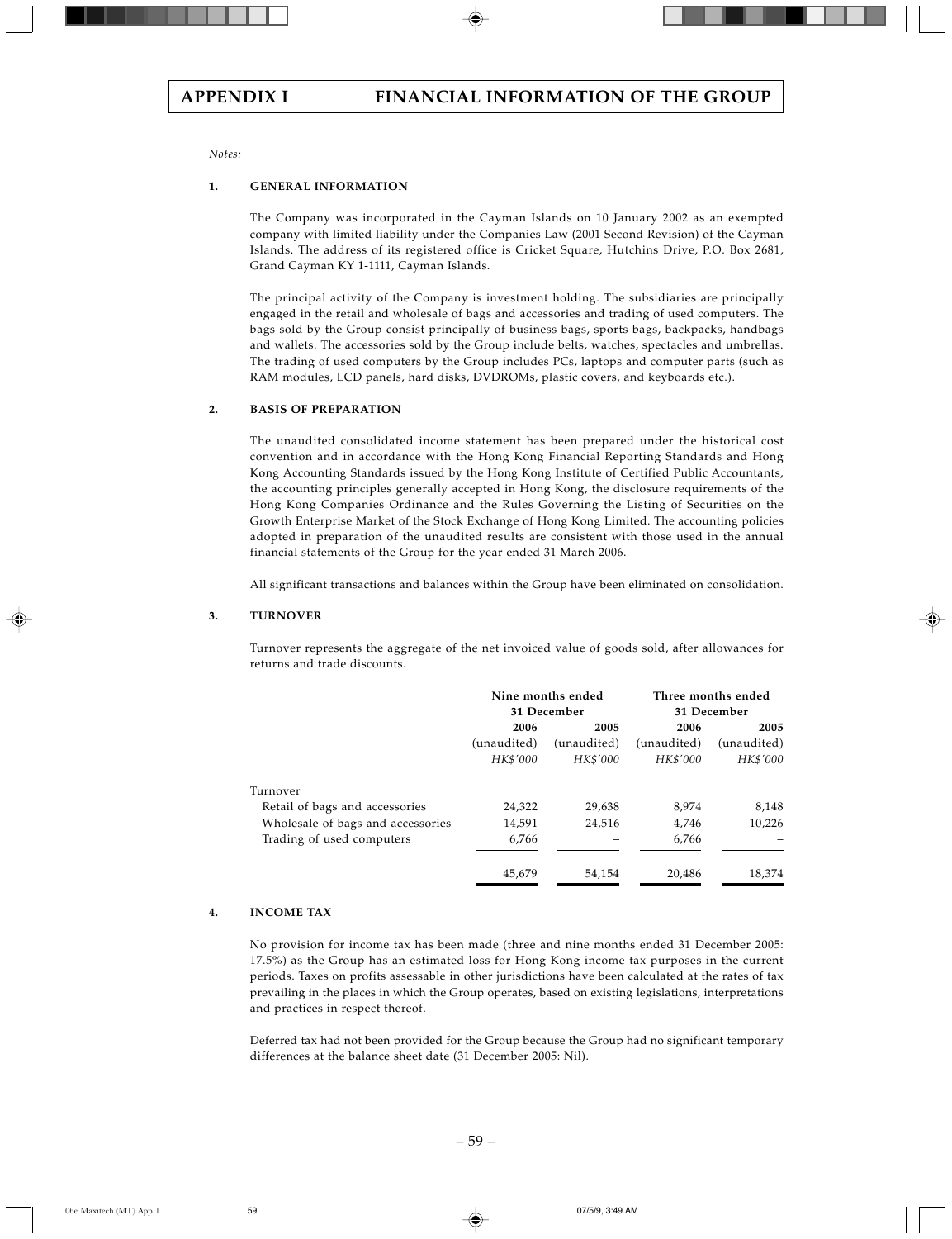## **5. LOSS PER SHARE**

The calculations of basic loss per share for the three months and nine months ended 31 December 2006 are based on the unaudited consolidated net loss attributable to equity holders of the Company for the three months and nine months ended 31 December 2006 of approximately HK\$433,000 and HK\$1,900,000 respectively (three months and nine months ended 31 December 2005: net loss of approximately HK\$228,000 and HK\$285,000 respectively) and the weighted average of 757,551,652 and 650,278,879 shares respectively in issue during the three months and nine months ended 31 December 2006 (three months and nine months ended 31 December 2005: 401,265,084 and 405,060,335 shares in issue respectively).

Diluted loss per share for the three months and nine months ended 31 December 2005 and 2006 have not been disclosed as no diluting events existed during those periods.

## **6. DIVIDEND**

The Board does not recommend the payment of a dividend for the three months and nine months ended 31 December 2006 (three months and nine months ended 31 December 2005: Nil).

# **UNAUDITED CONSOLIDATED STATEMENT OF CHANGES IN EQUITY**

*For the nine months ended 31 December 2006*

|                         | <b>Issued share</b> |             | Share Accumulated |             | Minority    |             |
|-------------------------|---------------------|-------------|-------------------|-------------|-------------|-------------|
|                         | capital             | premium     | losses            | Total       | interests   | Total       |
|                         | (Unaudited)         | (Unaudited) | (Unaudited)       | (Unaudited) | (Unaudited) | (Unaudited) |
|                         | HK\$'000            | HK\$'000    | HK\$'000          | HK\$'000    | HK\$'000    | HK\$'000    |
| At 1 April 2005         | 4,000               | 13,703      | (5,896)           | 11,807      |             | 11,807      |
| Placing of new shares   | 605                 | 1,215       |                   | 1,820       |             | 1,820       |
| Net loss for the period |                     |             | (285)             | (285)       |             | (285)       |
| At 31 December 2005     | 4,605               | 14,918      | (6, 181)          | (13, 342)   |             | (13, 342)   |

|                                                               | Issued share |             | Share Accumulated |             | Minority    |             |
|---------------------------------------------------------------|--------------|-------------|-------------------|-------------|-------------|-------------|
|                                                               | capital      | premium     | losses            | Total       | interests   | Total       |
|                                                               | (Unaudited)  | (Unaudited) | (Unaudited)       | (Unaudited) | (Unaudited) | (Unaudited) |
|                                                               | HK\$'000     | HK\$'000    | HK\$'000          | HK\$'000    | HK\$'000    | HK\$'000    |
| At 1 April 2006                                               | 4,605        | 14,918      | (11,255)          | 8,268       | 80          | 8,348       |
| Issue of new shares for the open offer                        | 2,493        | 12,465      |                   | 14,958      |             | 14,958      |
| Issuing costs                                                 |              | (1, 153)    |                   | (1, 153)    |             | (1, 153)    |
| Issue of new shares for the<br>acquisition of Maxitech System |              |             |                   |             |             |             |
| Company Limited                                               | 153          | 2,601       |                   | 2,754       |             | 2,754       |
| Issuing costs                                                 |              | (162)       |                   | (162)       |             | (162)       |
| Exercise of share options                                     | 381          | 5,829       |                   | 6,210       |             | 6,210       |
| Net loss for the period                                       |              |             | (1,900)           | (1,900)     | (80)        | (1,980)     |
| At 31 December 2006                                           | 7,632        | 34,498      | (13, 155)         | (28, 975)   |             | (28, 975)   |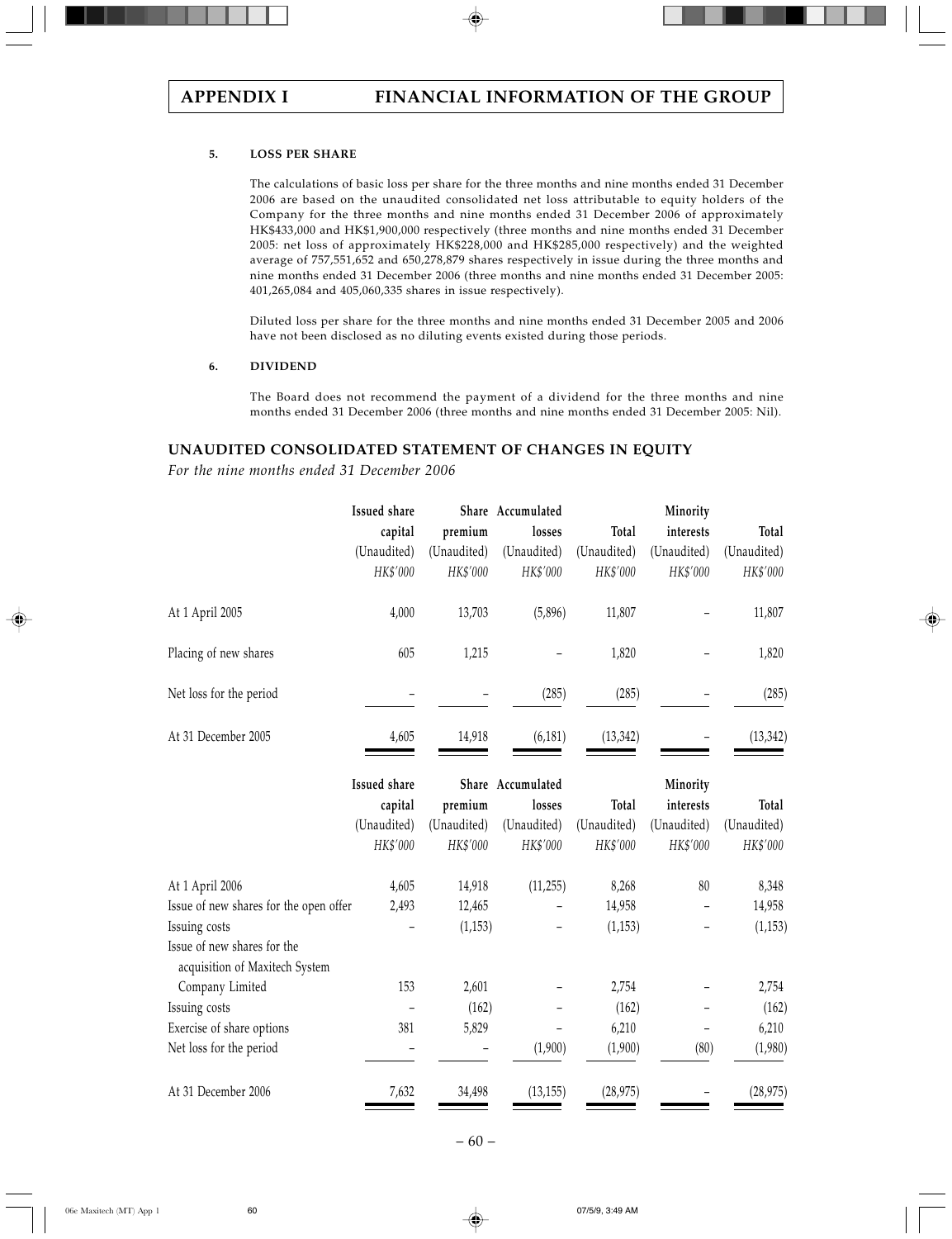# **ACCOUNTANTS' REPORT**

*The following is the full text of a report, prepared for the sole purpose of inclusion in this circular, received from the reporting accountants, Grant Thornton, Certified Public Accountants, Hong Kong:*

**Certified Public Accountants** Member of Grant Thornton International Grant Thornton  $\bar{\mathbf{\sigma}}$ 

均富會計師行

10 May 2007

The Directors Maxitech International Holdings Limited Room 806B, 8/F Nanyang Plaza 57 Hung To Road Kwun Tong Hong Kong

*Dear Sirs,*

We set out below our report on the financial information of Richfield Realty Limited ("Richfield Realty"), in Sections I and II, including the balance sheet as at 31 March 2007, income statement, cash flow statement, statement of changes in equity and the notes thereto for the period from 25 May 2006 (date of incorporation) to 31 March 2007 (the "Relevant Period") (collectively referred to as the "Financial Information"), prepared for inclusion in the circular of Maxitech International Holdings Limited (the "Company") dated 10 May 2007 (the "Circular") in connection with the proposed acquisition of the entire issued share capital of Richfield Realty by Vastwood Limited, a wholly-owned subsidiary of the Company.

Richfield Realty was incorporated in Hong Kong on 25 May 2006 with limited liability. It has an authorised share capital of HK\$10,000 divided into 10,000 shares of HK\$1 each, of which 1 share has been issued and fully paid up. Richfield Realty is principally engaged in the provision of property brokerage services, carrying out schemes for property consolidation, assembly and redevelopments and property trading in Hong Kong. The address of Richfield Realty's registered office and principal place of business is Unit 1209, 12/F, Silvercord Tower 2, 30 Canton Road, Tsim Sha Tsui, Hong Kong.

Richfield Realty has adopted 31 March as its financial year end date. Up to the date of this report, no audited financial statements have been prepared for Richfield Realty.

For the propose of this report, the directors of Richfield Realty have prepared the financial statements of Richfield Realty for the Relevant Period (the "Underlying Financial Statements") in accordance with Hong Kong Financial Reporting Standards ("HKFRSs"), which collective term includes all applicable individual Hong Kong Financial Reporting Standards, Hong Kong Accounting Standards ("HKASs") and Interpretations issued by the Hong Kong Institute of Certified Public Accountants (the "HKICPA"). For the purpose of this report, we have performed independent audit procedures on the Underlying Financial Statements in accordance with Hong Kong Standards on Auditing issued by the HKICPA.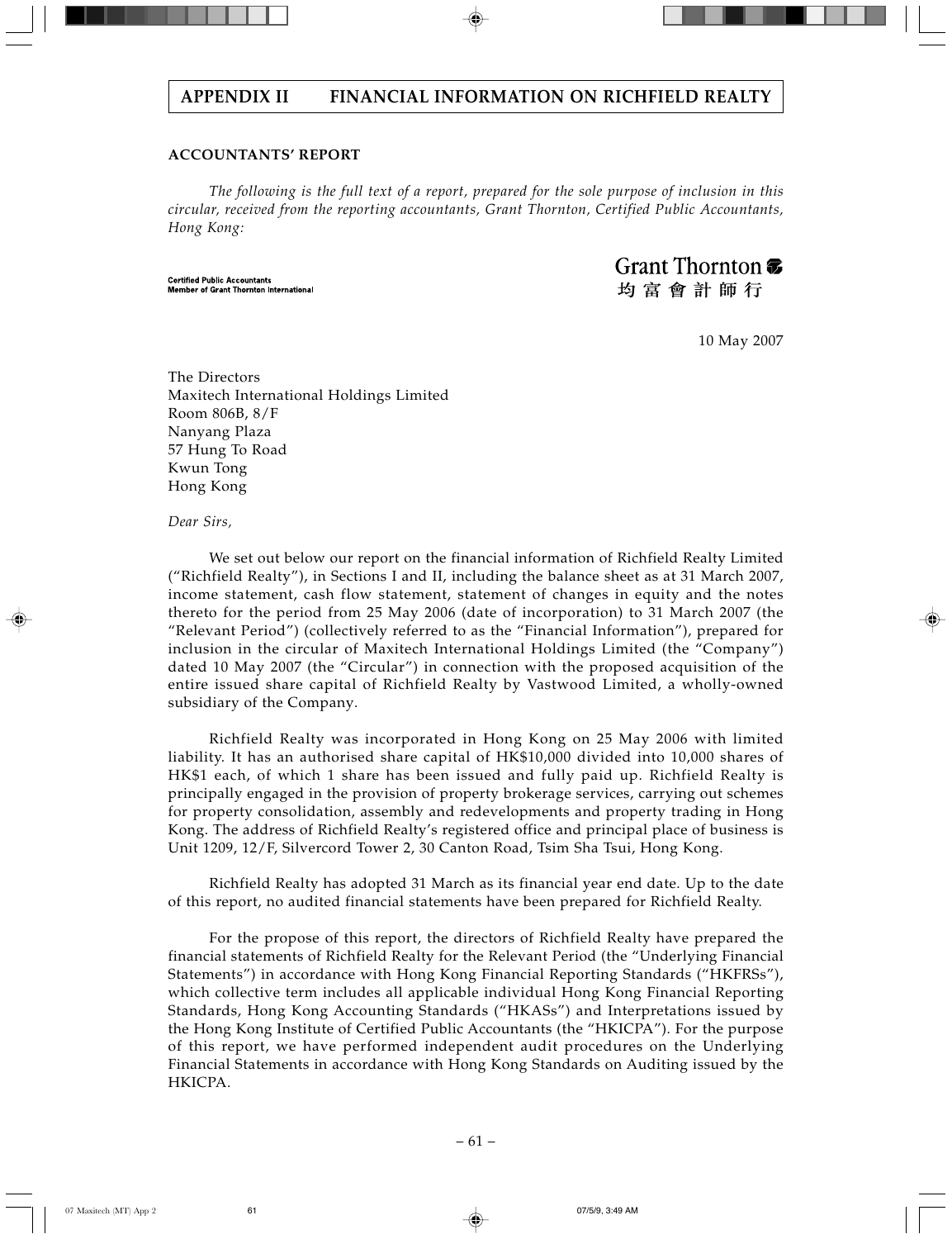The Financial Information prepared in accordance with the HKFRSs issued by the HKICPA for the Relevant Period set out in this report have been prepared by the directors of Richfield Realty based on the Underlying Financial Statements. For the purpose of this report, we have examined the Financial Information and carried out such additional procedures as are necessary in accordance with Auditing Guideline 3.340 "Prospectuses and the Reporting Accountant" issued by the HKICPA.

The preparation of the Underlying Financial Statements and the Financial Information which give a true and fair view is the responsibility of the directors of Richfield Realty. The directors of the Company are responsible for the contents of the Circular in which this report is included. In preparing the Financial Information which gives a true and fair view, it is fundamental that appropriate accounting policies are selected and applied consistently. It is our responsibility to form an independent opinion, based on our examination, on the Financial Information and to report our opinion to you.

In our opinion, the Financial Information gives, for the purpose of this report, a true and fair view of the state of affairs of Richfield Realty as at 31 March 2007 and of Richfield Realty's results and cash flows for the period from 25 May 2006 (date of incorporation) to 31 March 2007.

# **I. FINANCIAL INFORMATION**

# **A. INCOME STATEMENT**

|                               |                | Period from<br>25 May 2006<br>(date of |
|-------------------------------|----------------|----------------------------------------|
|                               |                | incorporation)<br>to 31 March 2007     |
|                               | Notes          | HK\$'000                               |
| Revenue                       | 5              | 16,853                                 |
| Direct costs                  |                | (2,512)                                |
| Gross profit                  |                | 14,341                                 |
| Other revenue                 | 5              | 4                                      |
| Less: Administrative expenses |                | (1,632)                                |
| Profit before income tax      | $\overline{7}$ | 12,713                                 |
| Income tax expense            | 8              | 2,217                                  |
| Profit for the period         |                | 10,496                                 |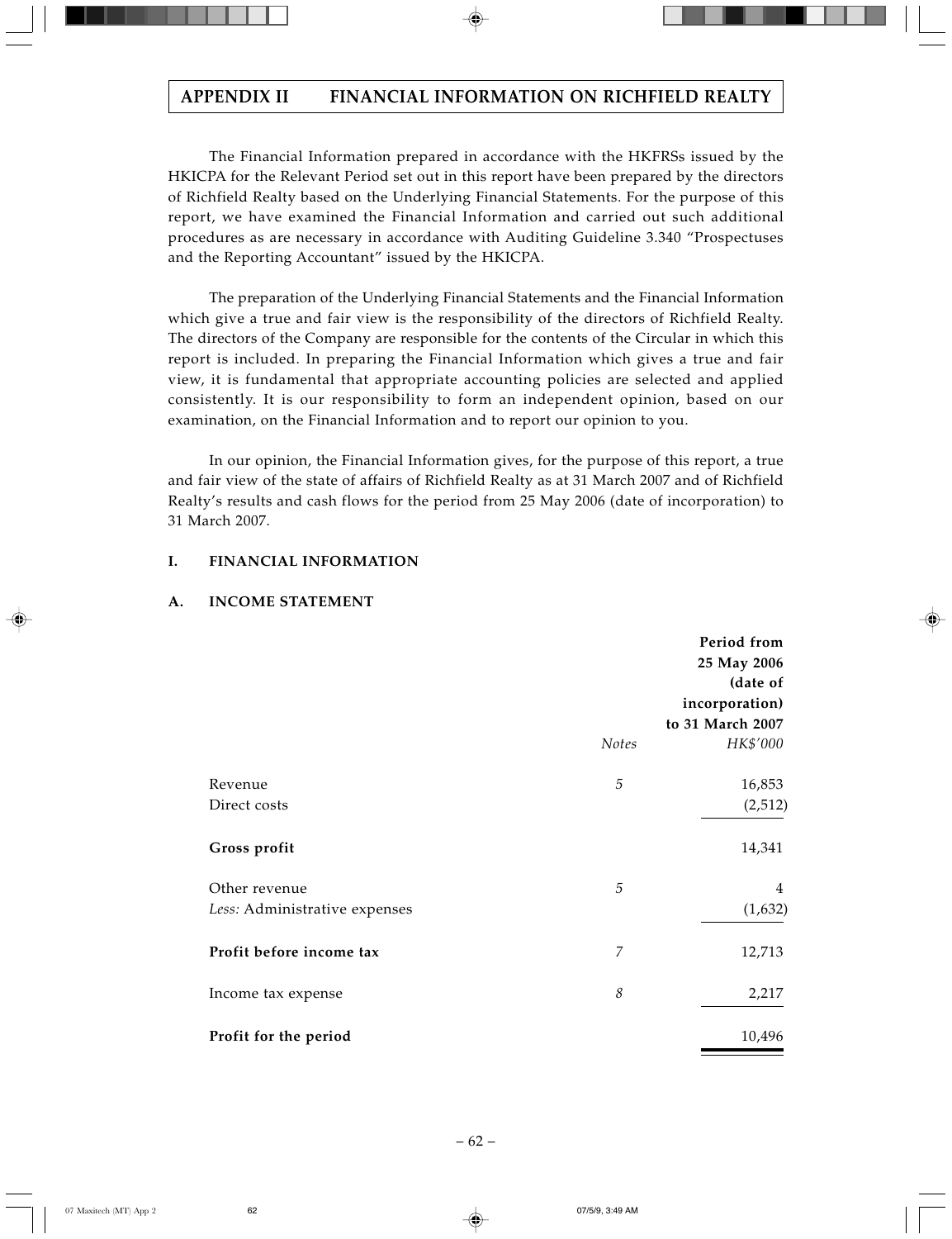# **B. BALANCE SHEET AS AT 31 MARCH 2007**

|                                                                     | Notes | HK\$'000 |
|---------------------------------------------------------------------|-------|----------|
| <b>ASSETS AND LIABILITIES</b>                                       |       |          |
| Non-current assets                                                  |       |          |
| Property, plant and equipment                                       | 11    | 193      |
| <b>Current assets</b>                                               |       |          |
| Trade receivables                                                   | 12    | 1,011    |
| Deposits and other receivables                                      |       | 687      |
| Amount due from a shareholder                                       | 13    | 8,075    |
| Bank and cash balances                                              | 14    | 3,423    |
|                                                                     |       | 13,196   |
| <b>Current liabilities</b>                                          |       |          |
| Accrued liabilities and other payables                              |       | 676      |
| Provision for tax                                                   |       | 2,217    |
|                                                                     |       | 2,893    |
| Net current assets                                                  |       | 10,303   |
| Net assets                                                          |       | 10,496   |
| <b>EQUITY</b>                                                       |       |          |
| Equity attributable to equity holders of<br><b>Richfield Realty</b> |       |          |
| Share capital                                                       | 15    |          |
| Reserves                                                            |       | 10,496   |
| Total equity                                                        |       | 10,496   |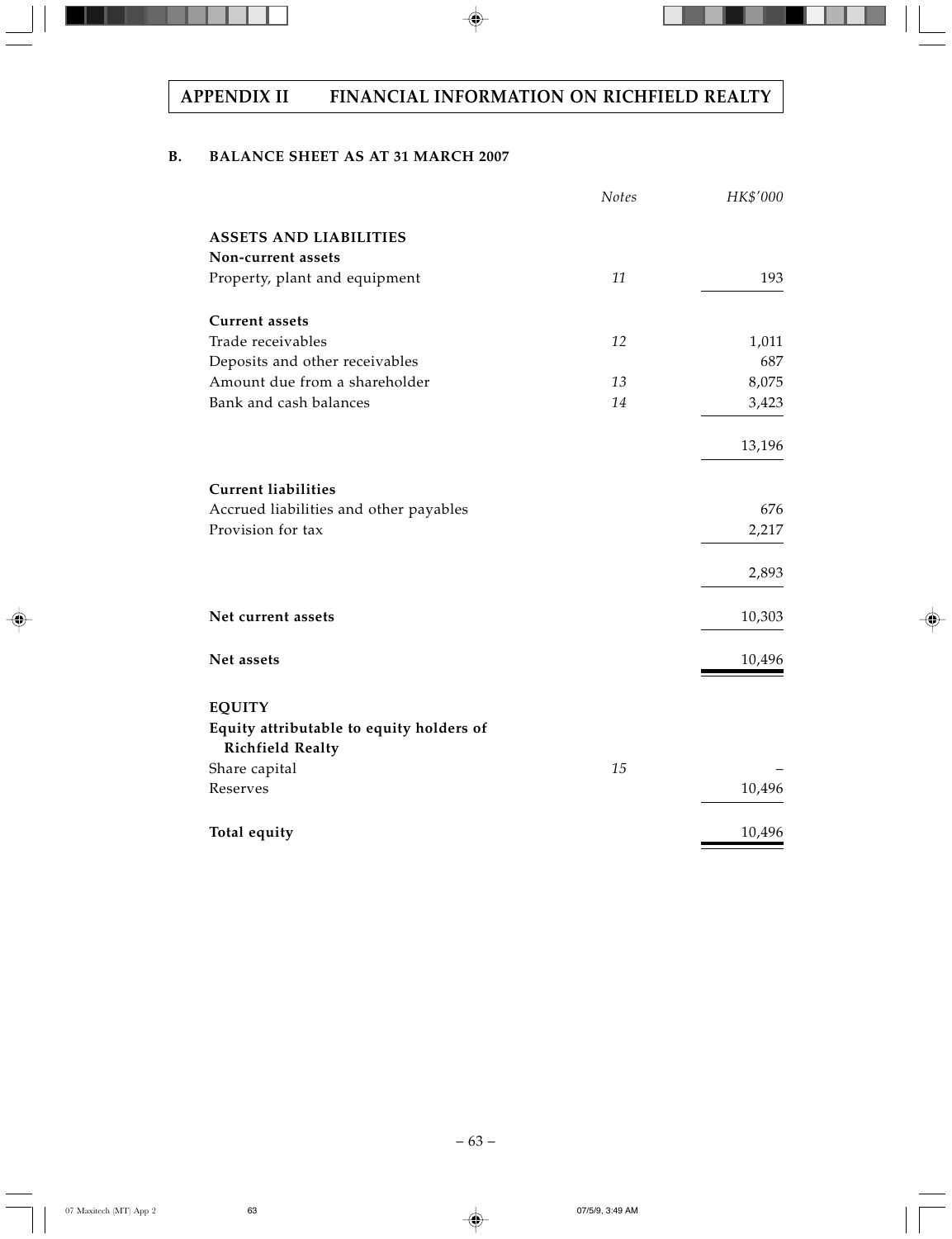# **C. CASH FLOW STATEMENT**

|                                                    | Period from<br>25 May 2006<br>(date of incorporation)<br>to 31 March 2007<br>HK\$'000 |
|----------------------------------------------------|---------------------------------------------------------------------------------------|
| Cash flows from operating activities               |                                                                                       |
| Profit before income tax                           | 12,713                                                                                |
| Adjustments for:<br>Interest income                |                                                                                       |
| Depreciation                                       | $\left(4\right)$<br>27                                                                |
| Operating profit before working capital changes    | 12,736                                                                                |
| Increase in trade receivables                      | (1,011)                                                                               |
| Increase in deposits and other receivables         | (687)                                                                                 |
| Increase in accrued liabilities and other payables | 676                                                                                   |
| Net cash generated from operations                 | 11,714                                                                                |
| Cash flows from investing activities               |                                                                                       |
| Interest received                                  | 4                                                                                     |
| Purchases of property, plant and equipment         | (220)                                                                                 |
| Net cash used in investing activities              | (216)                                                                                 |
| Cash flows from financing activities               |                                                                                       |
| Advances to a shareholder                          | (8,075)                                                                               |
| Proceeds from issuance of share capital            |                                                                                       |
| Net cash used in financing activities              | (8,075)                                                                               |
| Net increase in cash and cash equivalents          | 3,423                                                                                 |
| Cash and cash equivalents at beginning of period   |                                                                                       |
| Cash and cash equivalents at end of period         | 3,423                                                                                 |
| Analysis of cash and cash equivalents              |                                                                                       |
| Bank and cash balances                             | 3,423                                                                                 |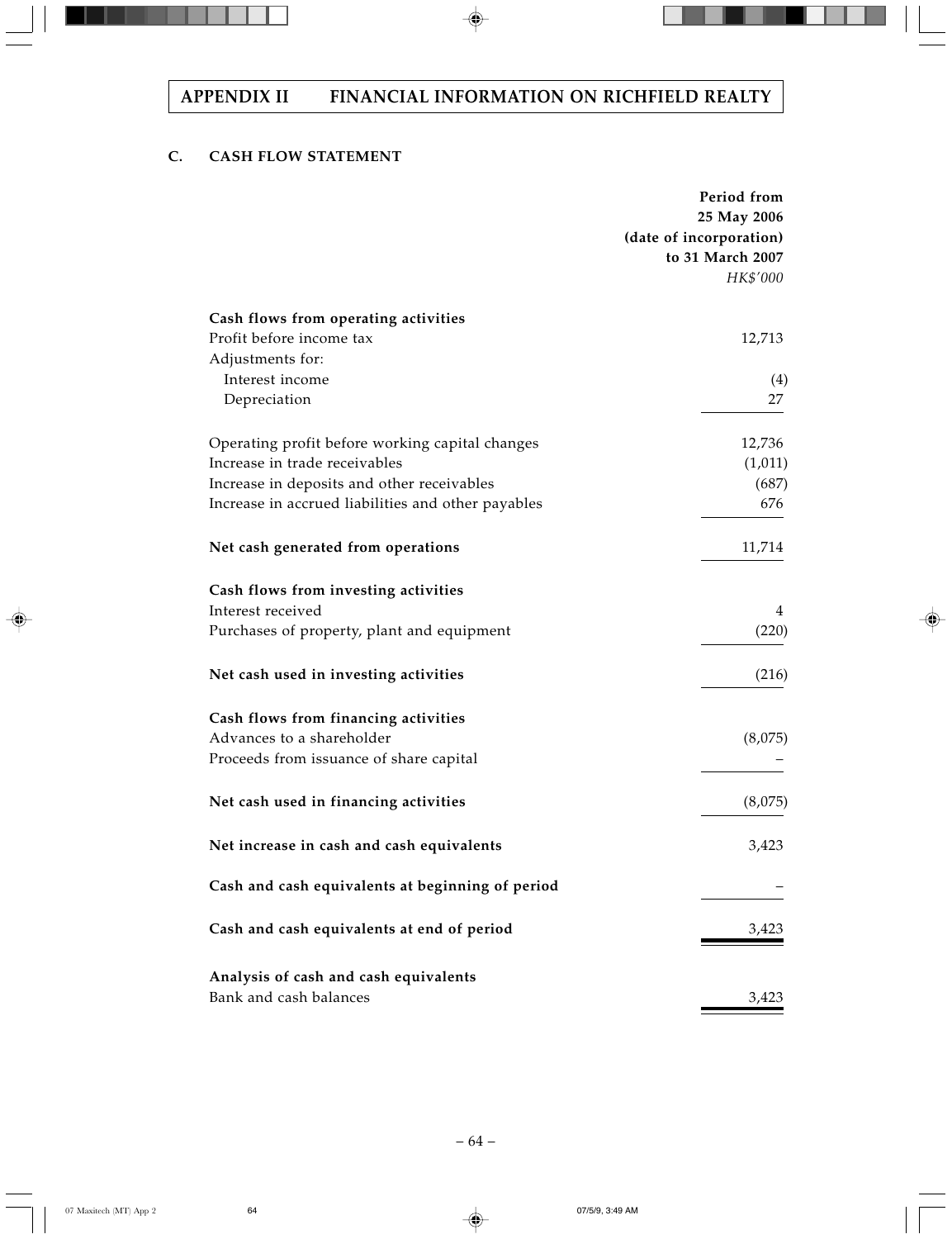# **D. STATEMENT OF CHANGES IN EQUITY**

|                                                                                  | <b>Share</b><br>capital<br>HK\$'000 | Retained<br>earnings<br>HK\$'000 | <b>Total</b><br>equity<br>HK\$'000 |
|----------------------------------------------------------------------------------|-------------------------------------|----------------------------------|------------------------------------|
| Issue of share upon incorporation                                                |                                     |                                  |                                    |
| Profit for the period, and total recognised<br>income and expense for the period |                                     | 10,496                           | 10,496                             |
| At 31 March 2007                                                                 |                                     | 10,496                           | 10,496                             |

# **II. NOTES TO THE FINANCIAL INFORMATION**

# **1. GENERAL INFORMATION**

Richfield Realty is a limited liability company incorporated in Hong Kong. The address of Richfield Realty's registered office and principal place of business is Unit 1209, 12/F, Silvercord Tower 2, 30 Canton Road, Tsim Sha Tsui, Hong Kong.

Richfield Realty is principally engaged in the provision of property brokerage services, carrying out schemes for property consolidation, assembly and redevelopments and property trading in Hong Kong.

The Financial Information has been prepared in accordance with Hong Kong Financial Reporting Standards ("HKFRSs"), which collective term include all applicable individual Hong Kong Financial Reporting Standards, Hong Kong Accounting Standards ("HKASs") and Interpretations ("INTs") issued by the Hong Kong Institute of Certified Public Accountants (the "HKICPA") and the requirements of the Hong Kong Companies Ordinance and have been consistently applied throughout the Relevant Period. The Financial Information also included the applicable disclosure requirements of the Rules Governing the Listing of Securities on the Growth Enterprise Market of The Stock Exchange of Hong Kong Limited.

# **2. ADOPTION OF NEW OR AMENDED HKFRSs**

Richfield Realty has not early adopted the following HKFRSs that have been issued but are not yet effective.

| HKAS 1 (Amendment)   | Capital Disclosures <sup>1</sup>                        |
|----------------------|---------------------------------------------------------|
| <b>HKFRS 7</b>       | Financial Instruments - Disclosures <sup>1</sup>        |
| HKFRS 8              | Operating segments <sup>2</sup>                         |
| $HK(IFRIC) - Int 9$  | Reassessment of Embedded Derivatives <sup>3</sup>       |
| $HK(IFRIC) - Int 10$ | Interim Financial Reporting and Impairment <sup>4</sup> |
| $HK(IFRIC) - Int 11$ | Group and Treasury Share Transactions <sup>5</sup>      |
| $HK(IFRIC) - Int 12$ | Service Concession Arrangements <sup>6</sup>            |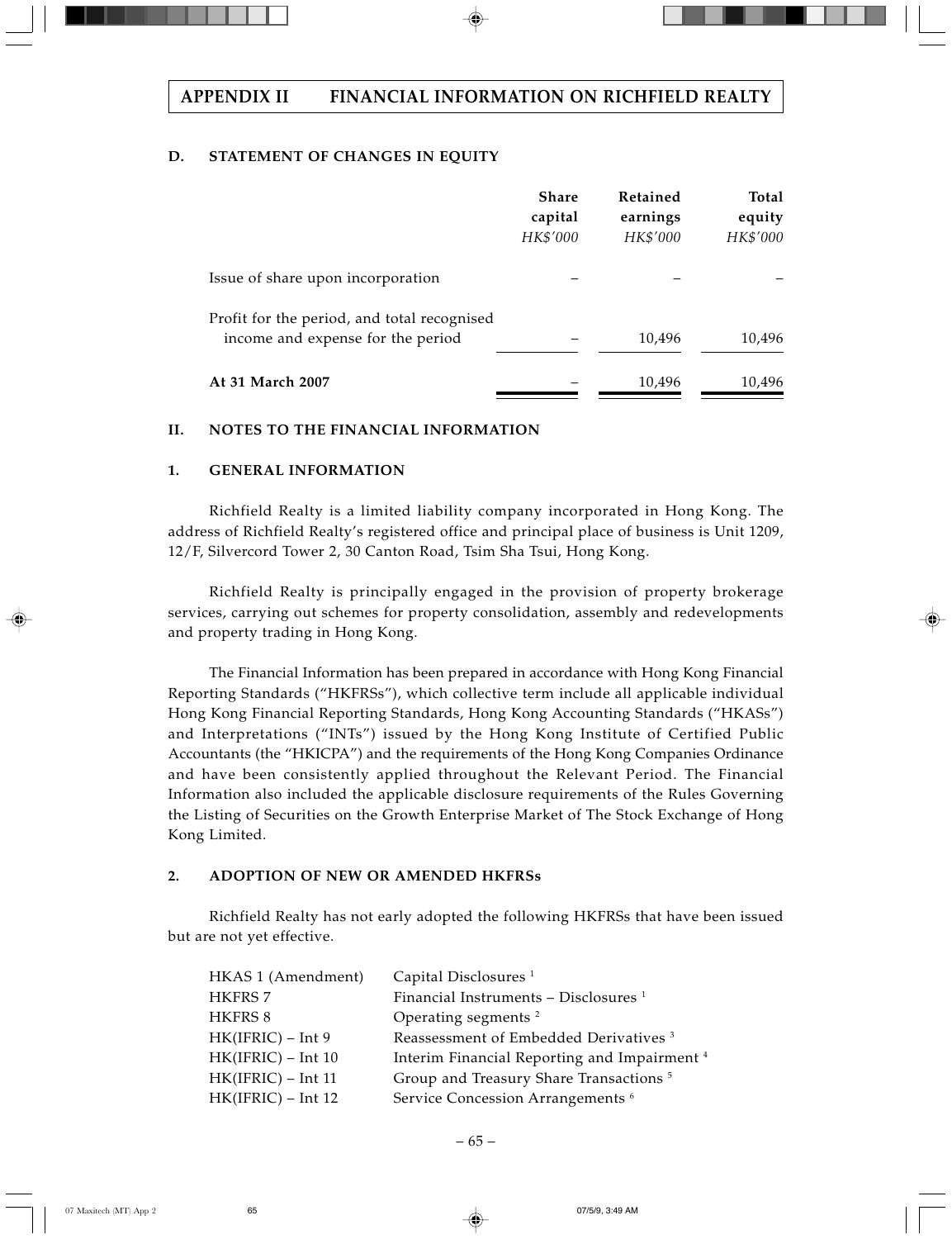*Notes:*

- <sup>1</sup> Effective for annual periods beginning on or after 1 January 2007
- <sup>2</sup> Effective for annual periods beginning on or after 1 January 2009
- <sup>3</sup> Effective for annual periods beginning on or after 1 June 2006
- <sup>4</sup> Effective for annual periods beginning on or after 1 November 2006
- <sup>5</sup> Effective for annual periods beginning on or after 1 March 2007
- <sup>6</sup> Effective for annual periods beginning on or after 1 January 2008

The directors of Richfield Realty are currently assessing the impact of these HKFRSs but are not yet in a position to state whether they would have material financial impact on Richfield Realty's financial statements.

# **3. SUMMARY OF SIGNIFICANT ACCOUNTING POLICIES**

### **(a) Basis of preparation**

The significant accounting policies that have been used in the preparation of the Financial Information are summarised below.

The Financial Information has been prepared on the historical cost convention.

It should be noted that accounting judgements, estimates and assumptions have been used in the preparation of the Financial Information. Although these estimates and assumptions are based on management's best knowledge and judgement of current events and actions, actual results may ultimately differ from those estimates and assumptions. The areas involving a higher degree of judgement or complexity, or areas where assumptions and estimates are significant to the financial statements, are disclosed in note 4.

## **(b) Income recognition**

Provided it is probable that the economic benefits will flow to Richfield Realty and the revenue and costs, if applicable, can be measured reliably, revenue is recognised as follows:

Revenue from services is recognised in the accounting period in which the services are rendered and Richfield Realty's entitlement to commission income becomes unconditional or irrevocable.

Interest income is recognised on a time proportion basis using effective interest method.

### **(c) Foreign currency translations**

The Financial Information are presented in Hong Kong Dollars ("HK\$"), which is also the functional currency of Richfield Realty.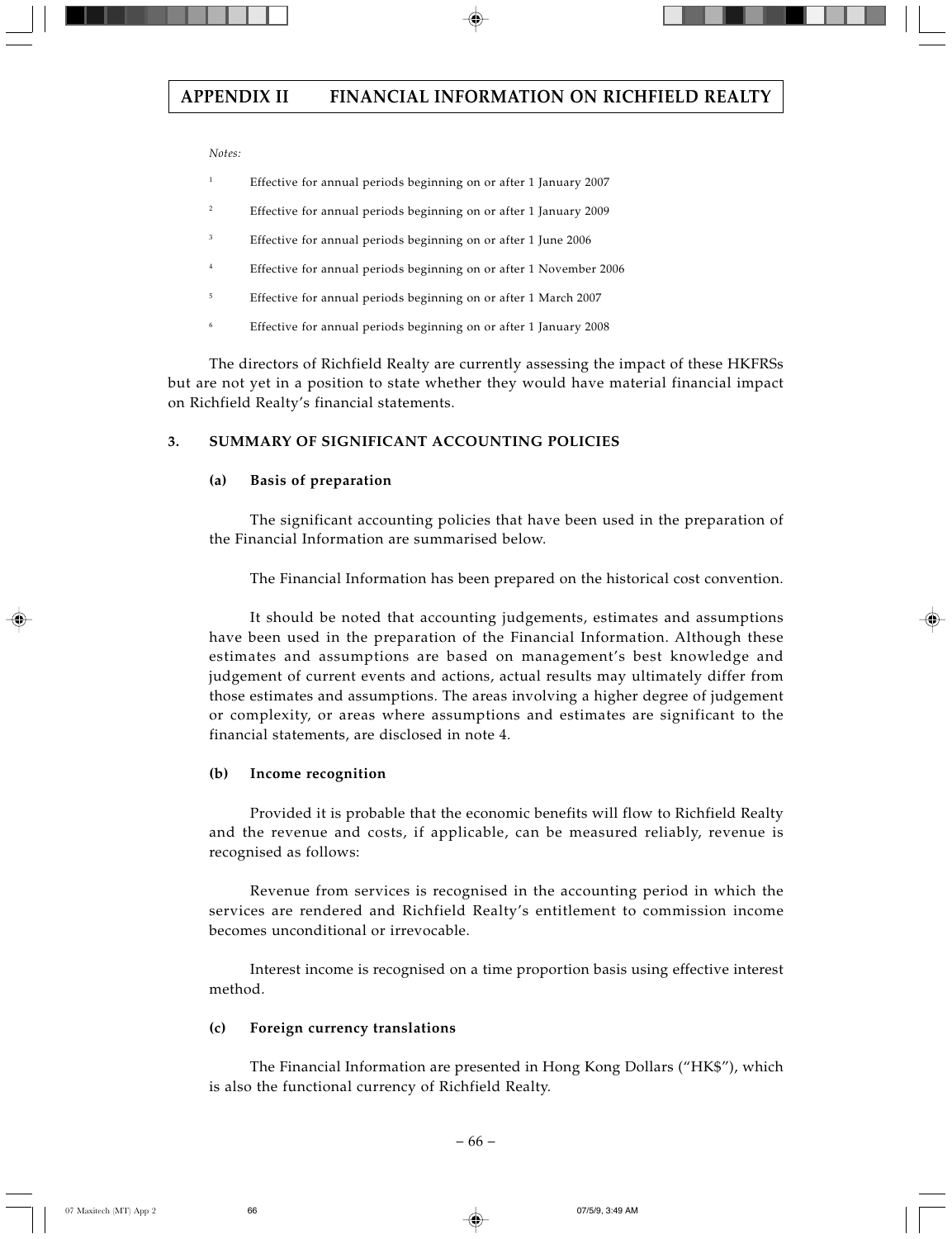Foreign currency transactions are translated into HK\$ at the rates of exchange ruling at the dates of the transactions. Foreign exchange gains and losses resulting from the translation of monetary assets and liabilities denominated in foreign currencies at year-end exchange rates are recognised in the income statement.

# **(d) Property, plant and equipment**

Property, plant and equipment are stated at acquisition cost less accumulated depreciation and accumulated impairment losses. The cost of asset comprises its purchase price and any directly attributable cost of bringing the asset to its working condition and location for its intended use. The gain or loss arising on retirement or disposal is determined as the difference between the sales proceeds and the carrying amount of the asset and is recognised in the income statement.

Subsequent costs are included in the asset's carrying amount or recognised as a separate asset, as appropriate, only when it is probable that future economic benefits associated with the item will flow to Richfield Realty and the cost of the item can be measured reliably. All other costs, such as repairs and maintenance are charged to the income statement during the financial period in which they are incurred.

Depreciation on property, plant and equipment is provided to write off the cost over their estimated useful lives, using the straight-line method, at the following rates per annum:

Computer equipment

The assets' useful lives are reviewed, and adjusted if appropriate, at each balance sheet date.

# **(e) Loans and receivables**

Loans and receivables are non-derivative financial assets with fixed or determinable payments that are not quoted in an active market. They are recognised when, and only when, Richfield Realty becomes a party to the contractual provisions of the instrument. They are initially measured at fair value and subsequently measured at amortised cost using the effective interest method, less any impairment losses. Amortised cost is calculated taking into account any discount or premium on acquisition and includes fees that are an integral part of the effective interest rate and transaction cost.

At each balance sheet date, loans and receivables are reviewed to assess whether there is objective evidence of impairment. If any such evidence exists, the amount of loss is measured as the difference between the asset's carrying amount and the present value of estimated future cash flows (excluding future credit losses that have not been incurred) discounted at the financial asset's original effective interest rate (i.e. the effective interest rate computed at initial recognition). The amount of the loss is recognised in income statement of the period in which the impairment occurs.

 $33^{1}/_{3}\%$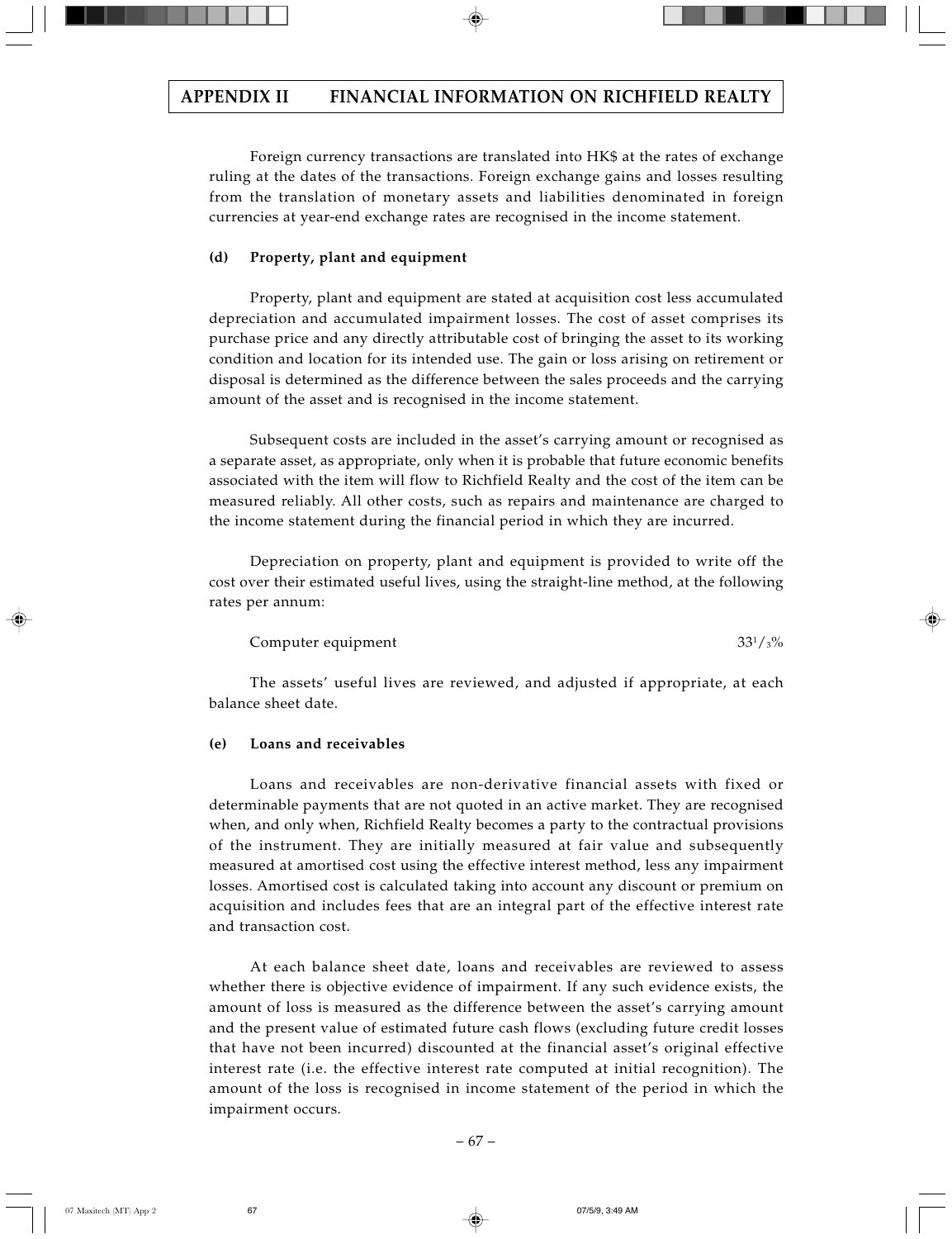If, in subsequent period, the amount of the impairment loss decreases and the decrease can be related objectively to an event occurring after the impairment was recognised, the previously recognised impairment loss is reversed to the extent that it does not result in a carrying amount of the financial asset exceeding what the amortised cost would have been had the impairment not been recognised at the date the impairment is reversed. The amount of the reversal is recognised in income statement of the period in which the reversal occurs.

# **(f) Cash and cash equivalents**

Cash and cash equivalents include cash at bank and in hand, demand deposits, excluding those pledged.

# **(g) Impairment of assets**

Property, plant and equipment are subject to impairment testing.

All assets are tested for impairment whenever there are indications that the asset's carrying amount may not be recoverable.

An impairment loss is recognised as an expense immediately for the amount by which the asset's carrying amount exceeds its recoverable amount. The recoverable amount is the higher of fair value, reflecting market conditions less costs to sell, and value in use. In assessing value in use, the estimated future cash flows are discounted to their present value using a pre-tax discount rate that reflects current market assessment of time value of money and the risk specific to the asset.

For the purposes of assessing impairment, where an asset does not generate cash inflows largely independent from those from other assets, the recoverable amount is determined for the smallest group of assets that generate cash inflows independently (i.e. a cash-generating unit). As a result, some assets are tested individually for impairment and some are tested at cash-generating unit level.

# **(h) Financial liabilities**

Richfield Realty's financial liabilities include accrued liabilities and other payables. Financial liabilities are recognised when Richfield Realty becomes a party to the contractual provisions of the instrument. All interest related charges are recognised as an expense in finance costs in the income statement.

Accrued liabilities and other payables are recognised initially at their fair value and subsequently measured at amortised cost, using the effective interest method.

A financial liability is derecognised when the obligation under the liability is discharged or cancelled or expires.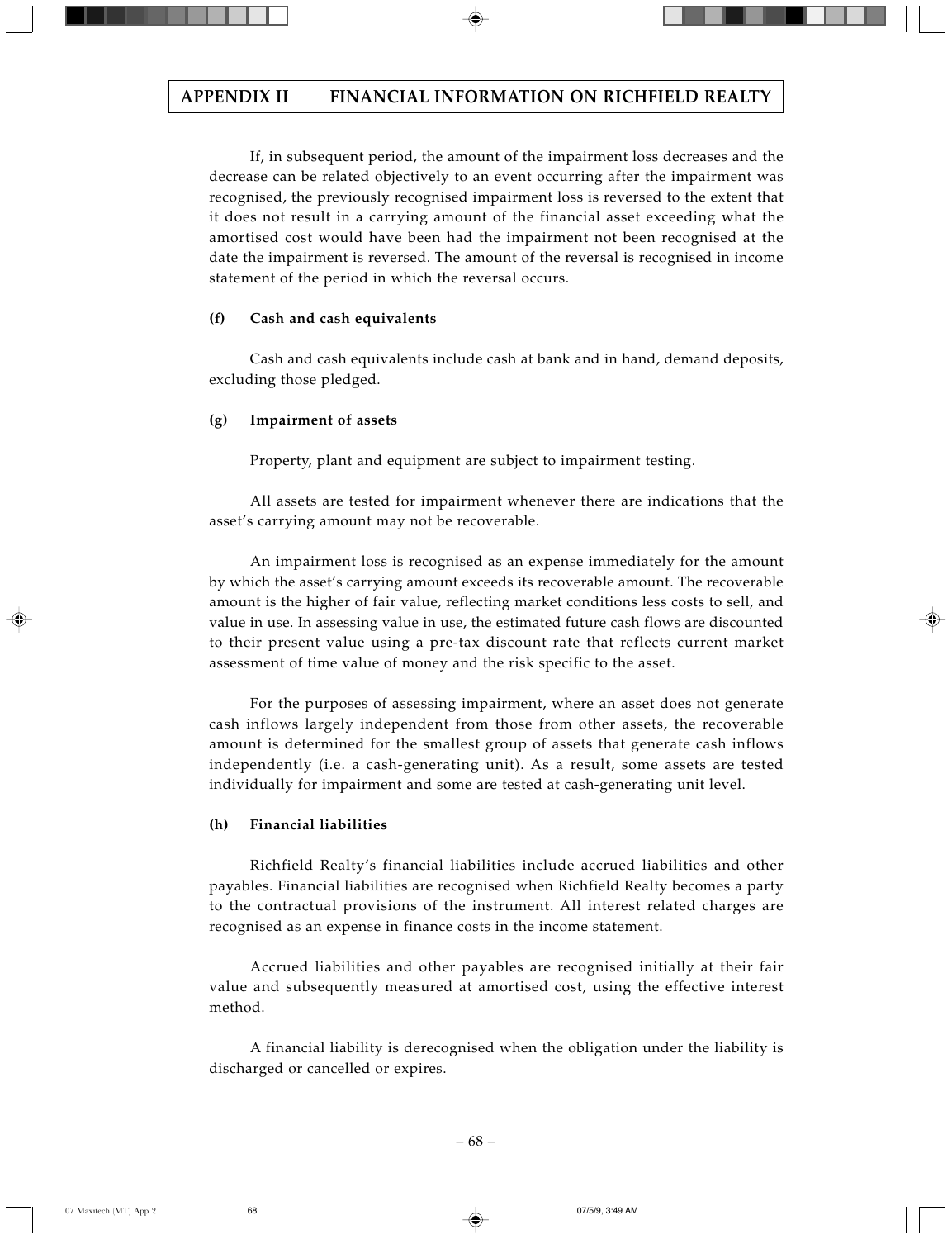# **(i) Accounting for income taxes**

Income tax comprises current tax and deferred tax.

Current income tax assets and/or liabilities comprise those obligations to, or claims from tax authorities relating to the current or prior reporting period, that are unpaid at the balance sheet date. They are calculated according to the tax rates and tax laws applicable to the periods to which they relate, based on the taxable profit for the period. All changes to current tax assets or liabilities are recognised as a component of income tax expense in the income statement.

Deferred tax is calculated using the liability method on temporary differences at the balance sheet date between the carrying amounts of assets and liabilities in the financial statements and their respective tax bases. Deferred tax liabilities are generally recognised for all taxable temporary differences. Deferred tax assets are recognised for all deductible temporary differences, tax losses available to be carried forward as well as other unused tax credits, to the extent that it is probable that taxable profit will be available against which the deductible temporary differences, unused tax losses and unused tax credits can be utilised.

Deferred tax is calculated, without discounting, at tax rates that are expected to apply in the period the liability is settled or the asset realised, provided they are enacted or substantively enacted at the balance sheet date.

Changes in deferred tax assets or liabilities are recognised in the income statement or in equity if they relate to items that are dealt with directly in equity.

## **(j) Share capital**

Ordinary shares are classified as equity. Share capital is determined using the nominal value of shares that have been issued.

# **(k) Operating leases**

Operating lease payments are recognised as an expense on a straight-line basis. Affiliated costs, such as maintenance and insurance, are expensed as incurred.

## **(l) Retirement benefit costs and short term employee benefits**

Retirement benefits to employees are provided through defined contribution plans.

## *Defined contribution plan*

Richfield Realty operates a defined contribution Mandatory Provident Fund retirement benefit scheme (the "MPF Scheme") under the Mandatory Provident Fund Schemes Ordinance, for all of its employees. Contributions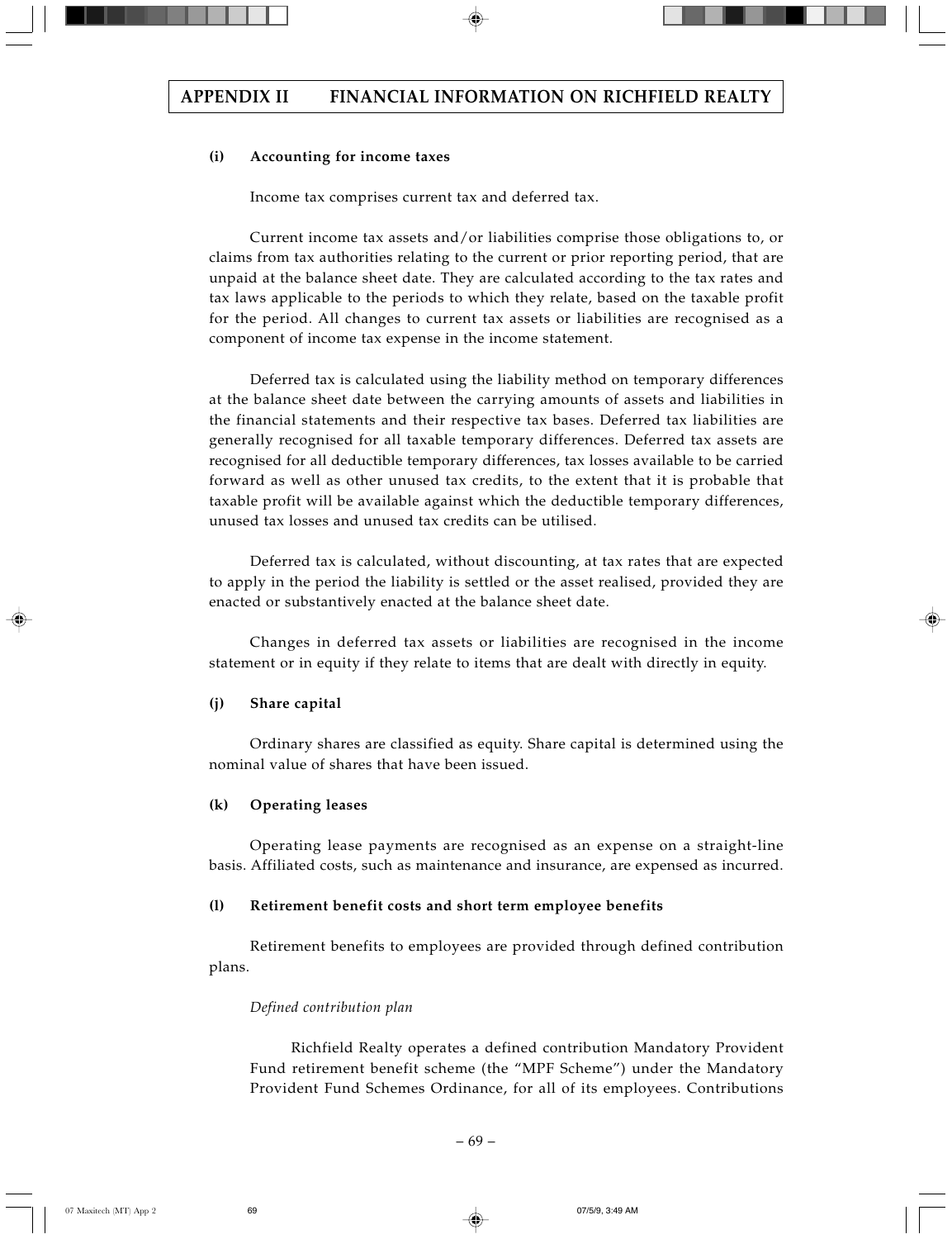are made based on a percentage of the employees' basic salaries and are charged to the income statement as they become payable in accordance with the rules of the MPF Scheme. The assets of the MPF Scheme are held separately from those of Richfield Realty in an independently administered fund. Richfield Realty's employer contributions vest fully with the employees when contributed into the MPF Scheme.

## *Short-term employee benefits*

Employee entitlements to annual leave are recognised when they accrue to employees. A provision is made for the estimated liability for annual leave as a result of services rendered by employees up to the balance sheet date.

Non-accumulating compensated absences such as sick leave and maternity leave are not recognised until the time of leave.

### **(m) Provision and contingent liabilities**

Provisions are recognised when Richfield Realty has a present obligation (legal or constructive) as a result of a past event, and it is probable that an outflow of economic benefits will be required to settle the obligation and a reliable estimate can be made. Where the time value of money is material, provisions are stated at the present value of the expenditure expected to settle the obligation.

All provisions are reviewed at each balance sheet date and adjusted to reflect the current best estimate.

Where it is not probable that an outflow of economic benefits will be required, or the amount cannot be estimated reliably, the obligation is disclosed as a contingent liability, unless the probability of outflow of economic benefits is remote. Possible obligations, whose existence will only be confirmed by the occurrence or nonoccurrence of one or more future events are also disclosed as contingent liabilities unless the probability of outflow of economic benefits is remote.

# **(n) Related parties**

Parties are considered to be related to Richfield Realty if:

- (i) directly, or indirectly through one or more intermediaries, the party:
	- controls, is controlled by, or is under common control with, Richfield Realty;
	- has an interest in Richfield Realty that gives it significant influence over Richfield Realty; or
	- has joint control over Richfield Realty;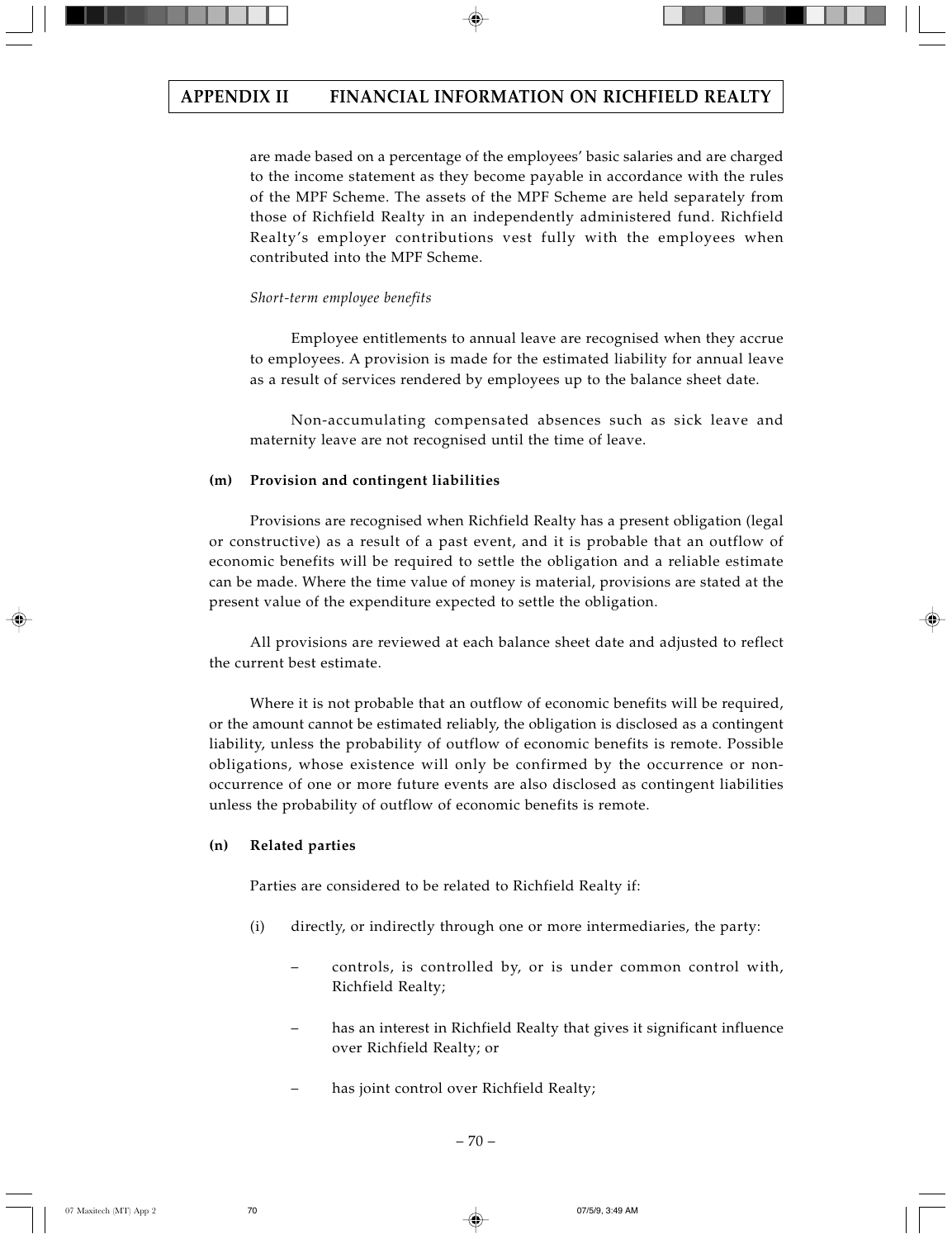- (ii) the party is an associate of Richfield Realty;
- (iii) the party is a jointly-controlled entity in which Richfield Realty has joint control;
- (iv) the party is a member of the key management personnel of Richfield Realty or its parent;
- (v) the party is a close member of the family of any individual referred to in (i) or (iv);
- (vi) the party is an entity that is controlled, jointly-controlled or significantly influenced by or for which significant voting power in such entity resides with, directly or indirectly, any individual referred to in (iv) or (v); or
- (vii) the party is a post-employment benefit plan for the benefit of employees of Richfield Realty, or of any entity that is a related party of Richfield Realty.

# **4. CRITICAL ACCOUNTING ESTIMATES AND JUDGEMENTS**

Estimates and judgements are continually evaluated and are based on historical experiences and other factors, including expectations of future events that are believed to be reasonable under the circumstances.

Richfield Realty makes estimates and assumptions concerning the future. The resulting accounting estimates will, by definition, seldom equal to the related actual results. The estimates and assumptions that have a significant risk of causing a material adjustment to the carrying amounts of assets and liabilities within the next financial period are discussed below.

# **(i) Depreciation**

Richfield Realty's depreciates the property, plant and equipment in accordance with the accounting policy stated in note 3(d). The estimated useful lives reflect the directors' estimate of the periods that Richfield Realty intends to derive future economic benefits from the use of Richfield Realty's property, plant and equipment.

# **(ii) Impairment of receivables**

Richfield Realty's management assesses impairment of receivables on a regular basis. This assessment is based on the credit history of its customers and current market conditions. The management of Richfield Realty reassesses the impairment of receivables at the balance sheet date.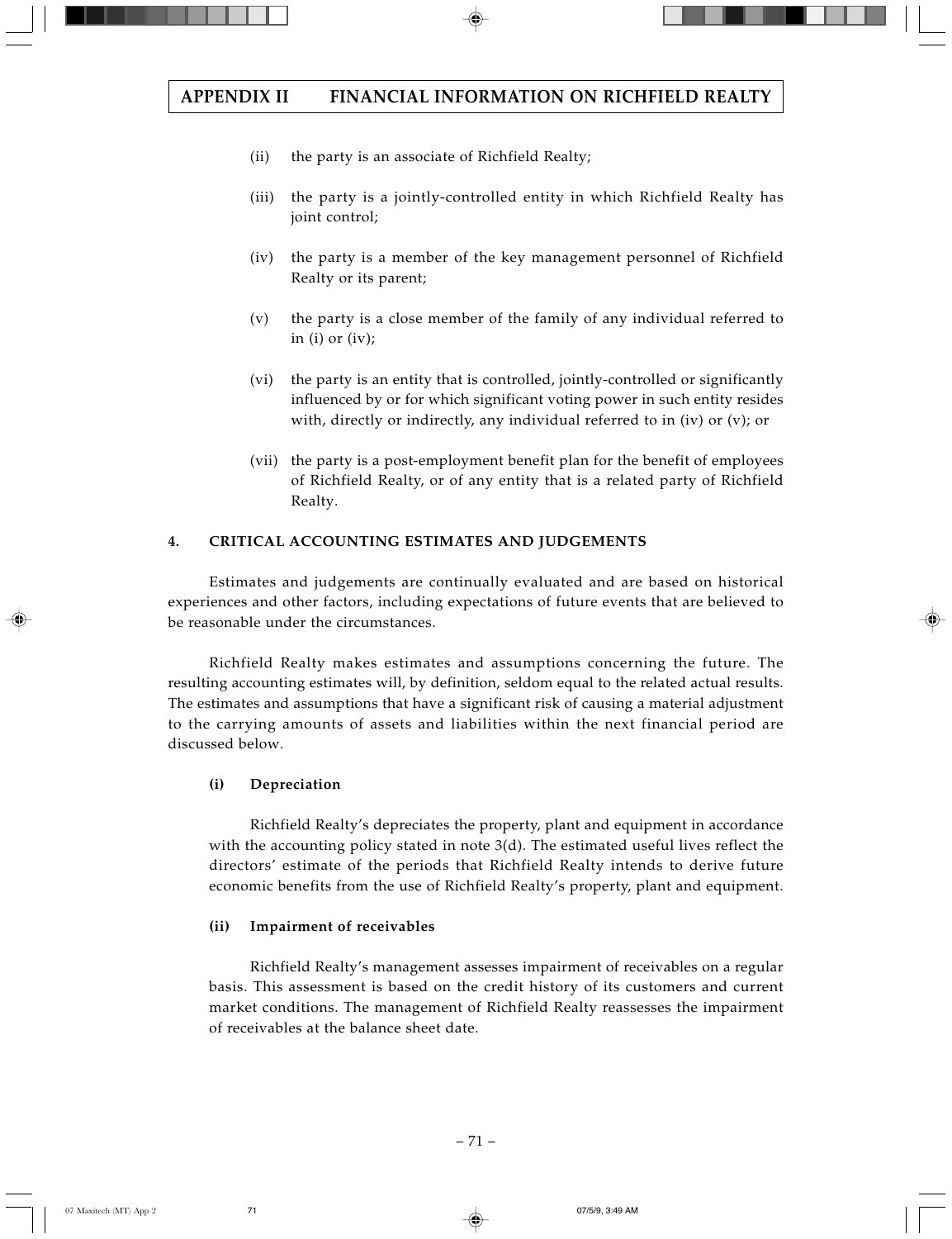### **(iii) Income taxes**

Richfield Realty is subject to profits tax in Hong Kong. Significant judgement is required in determining the provision of profits tax in Hong Kong. There are transactions and calculations for which the ultimate tax determination is uncertain during the ordinary course of business. Richfield Realty recognised the liabilities for potential tax exposures based on the estimates of whether additional taxes will be due. When the final tax outcome of these matters is different from the amounts that were initially recorded, such differences will impact the income tax and deferred tax provisions in the period in which such determination is made.

### **5. REVENUE AND OTHER INCOME**

Revenue, which is also Richfield Realty's turnover, represents the net invoiced value of services rendered. Revenue and other income recognised during the Relevant Period are as follows:

| Period from             |
|-------------------------|
| 25 May 2006             |
| (date of incorporation) |
| to 31 March 2007        |
| HK\$'000                |
|                         |
|                         |
| 16,853                  |
|                         |
| 4                       |
| 16,857                  |
|                         |

### **6. SEGMENT INFORMATION**

No business or geographical segment analysis is presented as all operations, assets and liabilities of Richfield Realty during the Relevant Period are related to the provisions of consultancy services and all assets and customers are located in Hong Kong.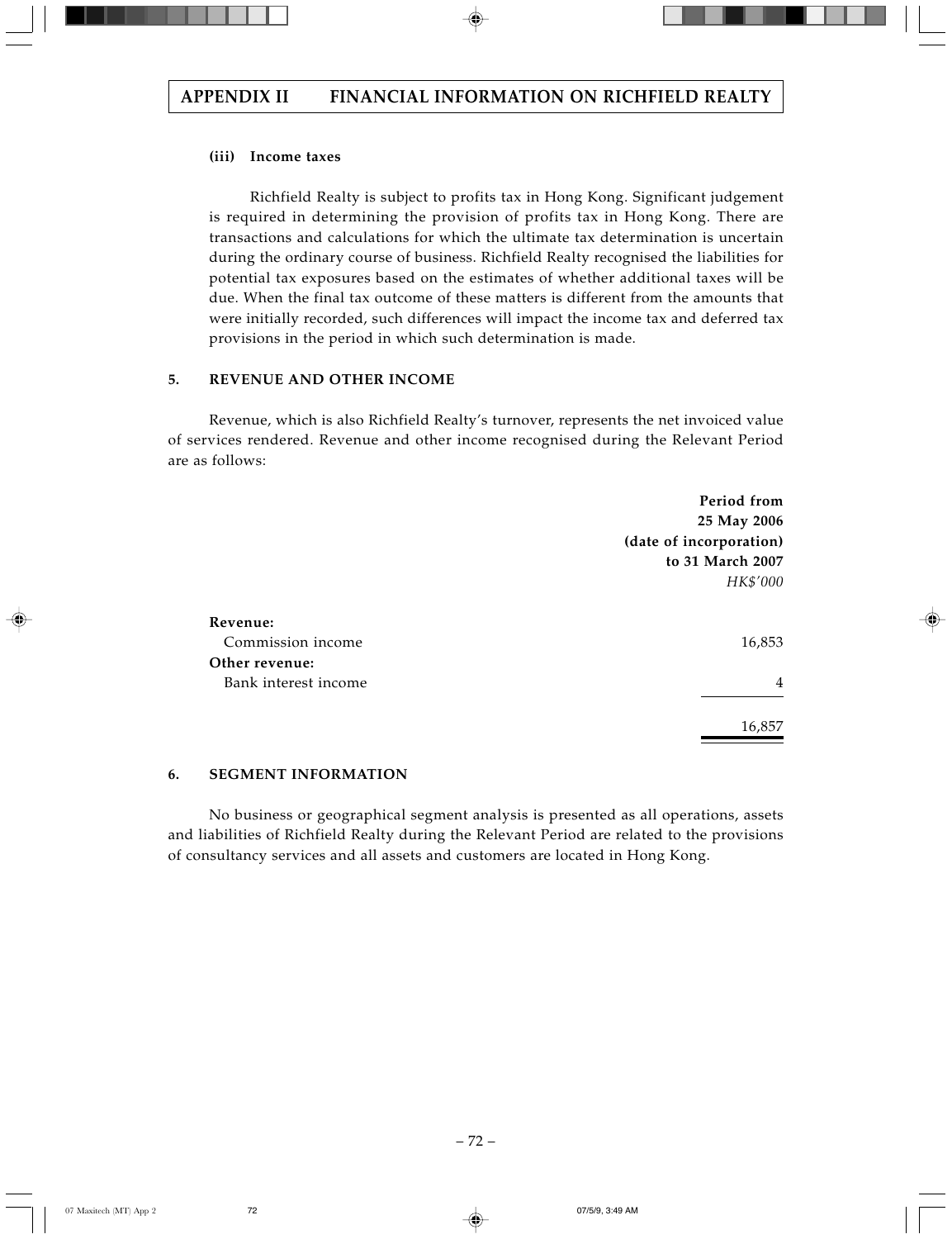# **7. PROFIT BEFORE INCOME TAX**

|                                                        | Period from<br>25 May 2006<br>(date of incorporation)<br>to 31 March 2007 |
|--------------------------------------------------------|---------------------------------------------------------------------------|
|                                                        | HK\$'000                                                                  |
| Profit before income tax is arrived at after charging: |                                                                           |
| Auditors' remuneration                                 |                                                                           |
| Depreciation                                           | 27                                                                        |
| Minimum lease payments under operating lease on land   |                                                                           |
| and building                                           | 260                                                                       |
| Preliminary expenses                                   | 6                                                                         |
| Staff cost (including directors' remuneration)         |                                                                           |
| Salaries and allowances                                | 1,014                                                                     |
| Contributions to MPF                                   | 38                                                                        |
| Commission paid                                        | 737                                                                       |
| Staff welfare                                          | 503                                                                       |

# **8. INCOME TAX EXPENSE**

(a) Hong Kong profits tax has been provided at the rate of 17.5% on the estimated assessable profit during the Relevant Period.

> **Period from 25 May 2006 (date of incorporation) to 31 March 2007** *HK\$'000*

| Hong Kong profits tax during the       |       |
|----------------------------------------|-------|
| Relevant Period and income tax expense | 2.217 |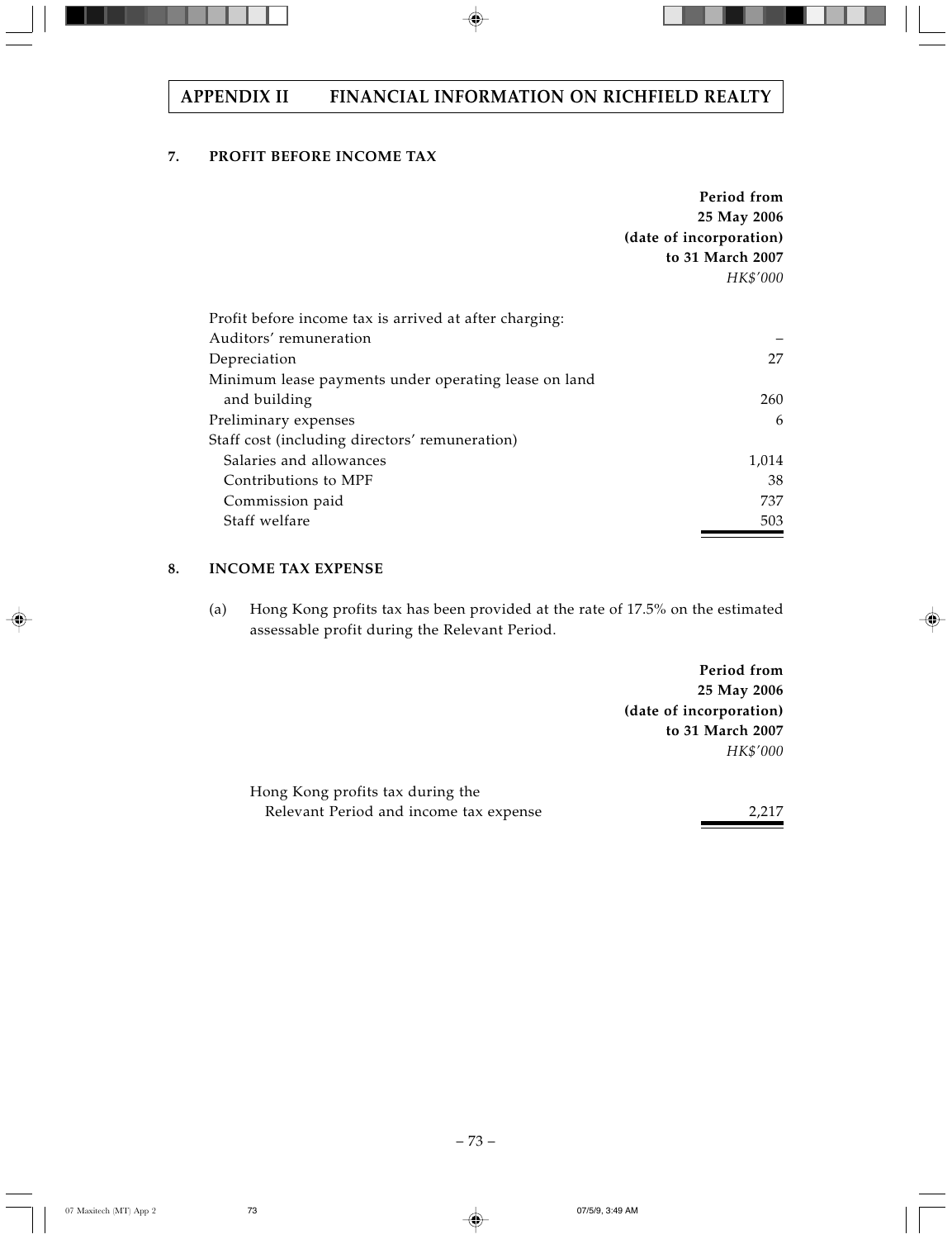(b) Reconciliation between tax expense and profit for the Relevant Period at applicable tax rate is as follows:

|                                                  | Period from             |
|--------------------------------------------------|-------------------------|
|                                                  | 25 May 2006             |
|                                                  | (date of incorporation) |
|                                                  | to 31 March 2007        |
|                                                  | HK\$'000                |
|                                                  |                         |
| Profit before income tax                         | 12,713                  |
|                                                  |                         |
| Tax calculated at the applicable tax of 17.5%    | 2,225                   |
| Tax effect of non-taxable revenue                | (1)                     |
| Tax effect of non-deductible expenses            | 27                      |
| Tax effect of temporary differences unrecognised | (34)                    |
| Total tax expense                                | 2,217                   |
|                                                  |                         |

No deferred tax has been provided as Richfield Realty did not have any significant temporary differences which gave rise to a deferred tax asset or liability at the balance sheet date for the period presented.

# **9. DIRECTORS' REMUNERATION AND SENIOR MANAGEMENT'S EMOLUMENTS**

# **(a) Directors' emoluments**

|                                                     | Salaries,      |
|-----------------------------------------------------|----------------|
|                                                     | allowances and |
|                                                     | other benefits |
|                                                     | HK\$'000       |
|                                                     |                |
| Executive directors                                 |                |
| Mr. Au Wing Wah                                     | 19             |
| Richfield (Holdings) Limited ("Richfield Holdings") |                |
|                                                     | 19             |

There was no arrangement under which a director waived or agreed to waive any remuneration during the Relevant Period.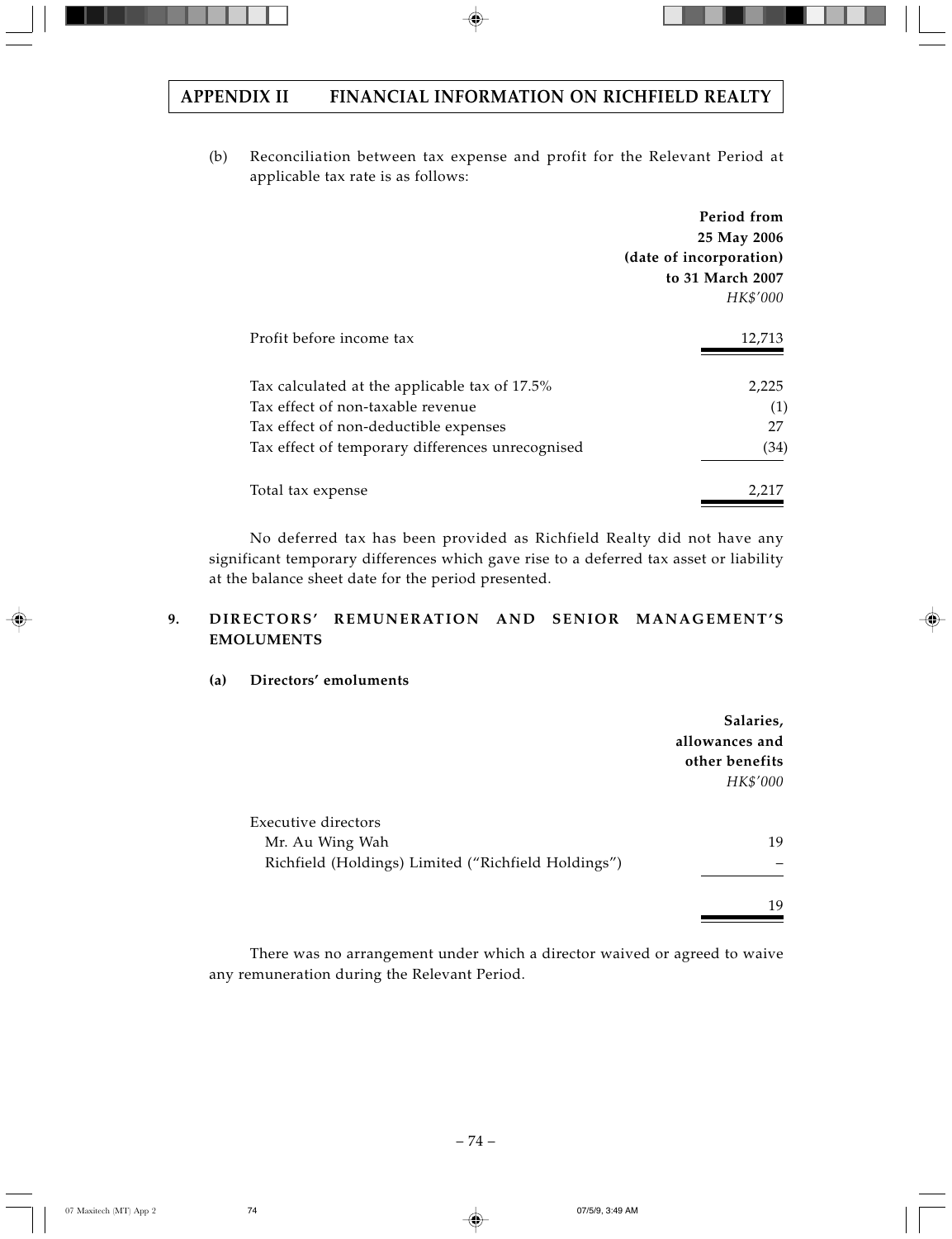## **(b) Five highest paid individuals**

The five highest paid individuals do not include any director for the Relevant Period, details of whose emoluments are set out above. The emoluments of the five highest paid individuals are as follows:

> **Period from 25 May 2006 (date of incorporation) to 31 March 2007** *HK\$'000*

| Salaries, allowances and other benefits | 1,032 |
|-----------------------------------------|-------|
|                                         |       |

All five highest paid individuals fell within the emolument band of Nil to HK\$1,000,000 during the Relevant Period.

During the Relevant Period, no emoluments were paid by Richfield Realty to the five highest paid individuals, including the directors of Richfield Realty, as an inducement to join or upon joining Richfield Realty or as compensation for loss of office.

#### **10. EARNINGS PER SHARE**

The earnings per share information for the Relevant Period has not been presented as the directors of the Company consider such presentation not meaningful.

#### **11. PROPERTY, PLANT AND EQUIPMENT**

|                            | Computer<br>equipment<br>HK\$'000 |
|----------------------------|-----------------------------------|
| During the Relevant Period |                                   |
| Additions                  | 220                               |
| Depreciation               | (27)                              |
| Closing net book amount    | 193                               |
| At 31 March 2007           |                                   |
| Cost                       | 220                               |
| Accumulated depreciation   | (27)                              |
| At 31 March 2007           | 193                               |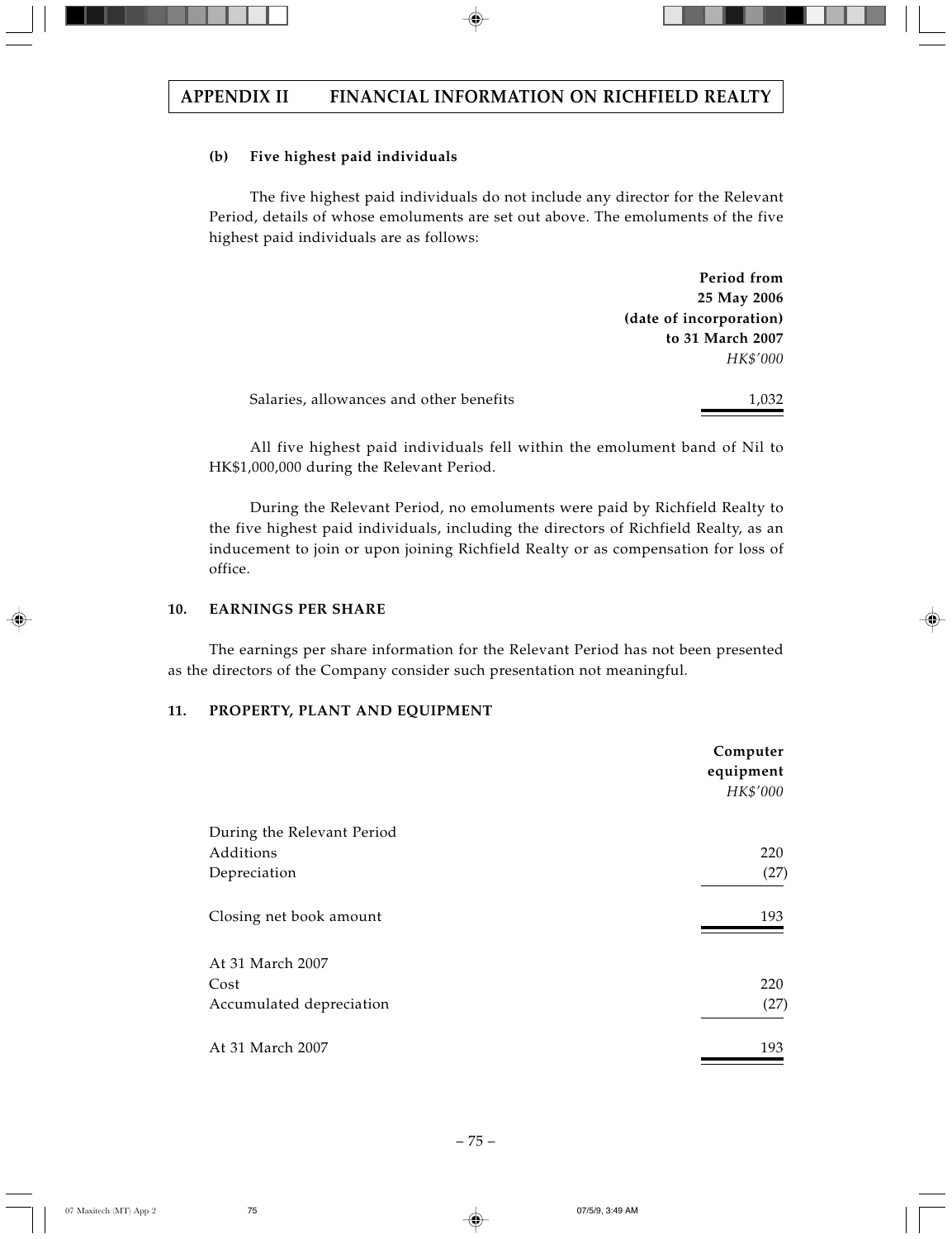# **12. TRADE RECEIVABLES**

The credit terms of trade receivables vary according to the terms agreed with customers, normally ranged between 30 days and 90 days. Based on the invoice dates, the ageing analysis of trade receivables is as follows:

|              | 31 March 2007 |
|--------------|---------------|
|              | HK\$'000      |
| 0 to 30 days | 1,011         |
|              | 1,011         |

The directors of Richfield Realty considered that the fair values of trade receivables are not materially different from their carrying amounts because these amounts have short maturity periods on their inception.

# **13. AMOUNT DUE FROM A SHAREHOLDER**

The balance is unsecured, interest-free and repayable on demand.

# **14. BANK AND CASH BALANCES**

Cash at bank earns interest at floating rates based on daily bank deposit rates.

# **15. SHARE CAPITAL**

|                                                          | 31 March 2007<br>HK\$ |
|----------------------------------------------------------|-----------------------|
| Authorised:<br>10,000 ordinary shares of HK\$1 each      | 10,000                |
| Issued and fully paid:<br>1 ordinary share of HK\$1 each |                       |

Richfield Realty was incorporated with an authorised share capital of HK\$10,000 divided into 10,000 ordinary shares of HK\$1 each of which 1 share has been issued and fully paid at par upon incorporation to provide the initial capital to Richfield Realty.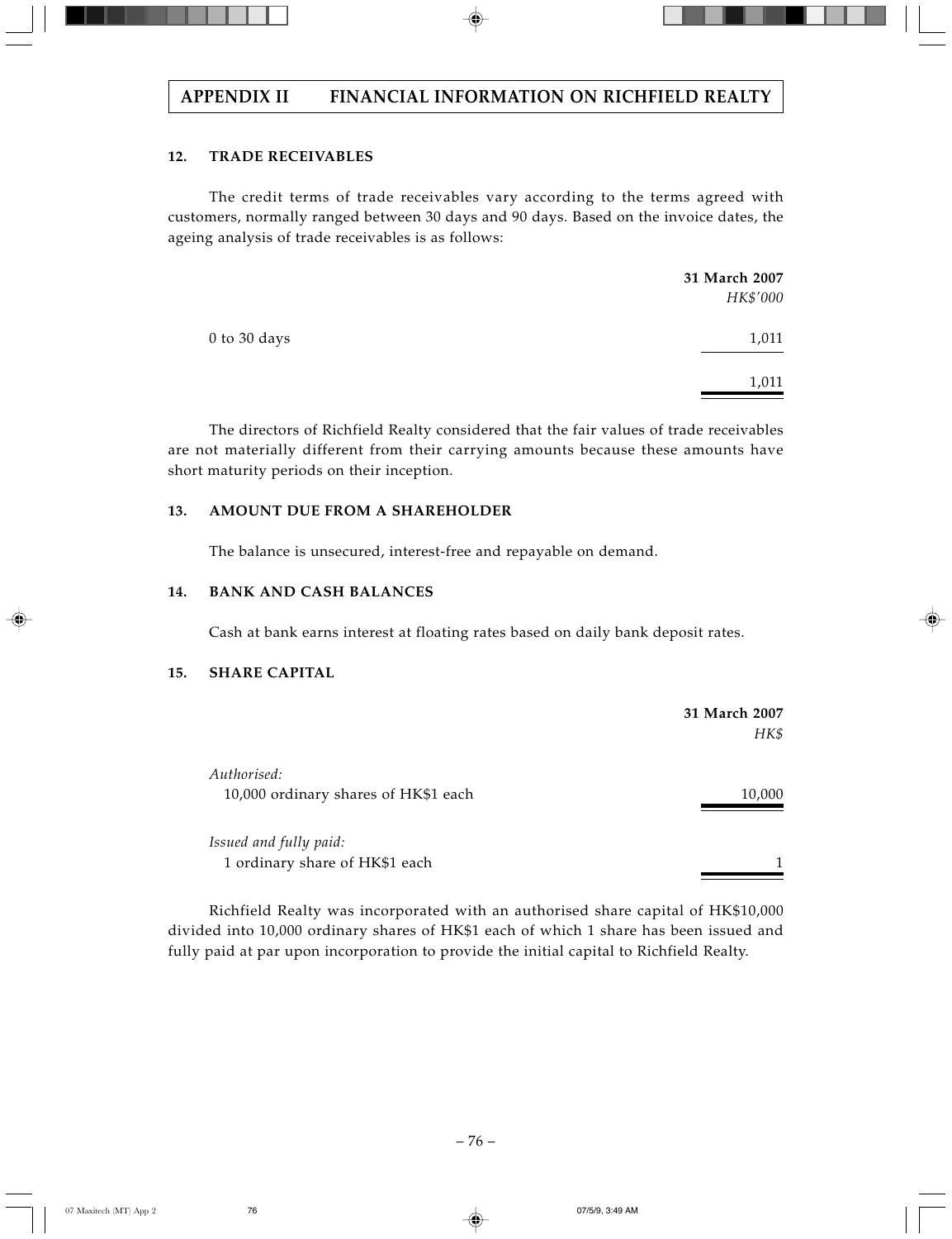# **16. OPERATING LEASE COMMITMENTS**

At 31 March 2007, the total future minimum lease payments under a non-cancellable operating lease in respect of the buildings payable by Richfield Realty are as follows:

|                              | 31 March 2007 |
|------------------------------|---------------|
|                              | HK\$'000      |
| Within one year              | 780           |
| In the second to fifth years | 455           |
|                              | 1,235         |

Richfield Realty leased a property under an operating lease, which runs for an initial period of 2 years. The lease did not include any contingent rentals.

# **17. CONTINGENT LIABILITIES**

Richfield Realty did not have any significant contingent liabilities as at 31 March 2007.

### **18. RELATED PARTY TRANSACTIONS**

During the Relevant Period, Richfield Realty had the following material related party transactions:

> **Period from 25 May 2006 (date of incorporation) to 31 March 2007** *HK\$'000*

Rental expenses paid to a related company method of the 260

The above transaction with related party was made in accordance with the mutually agreed terms.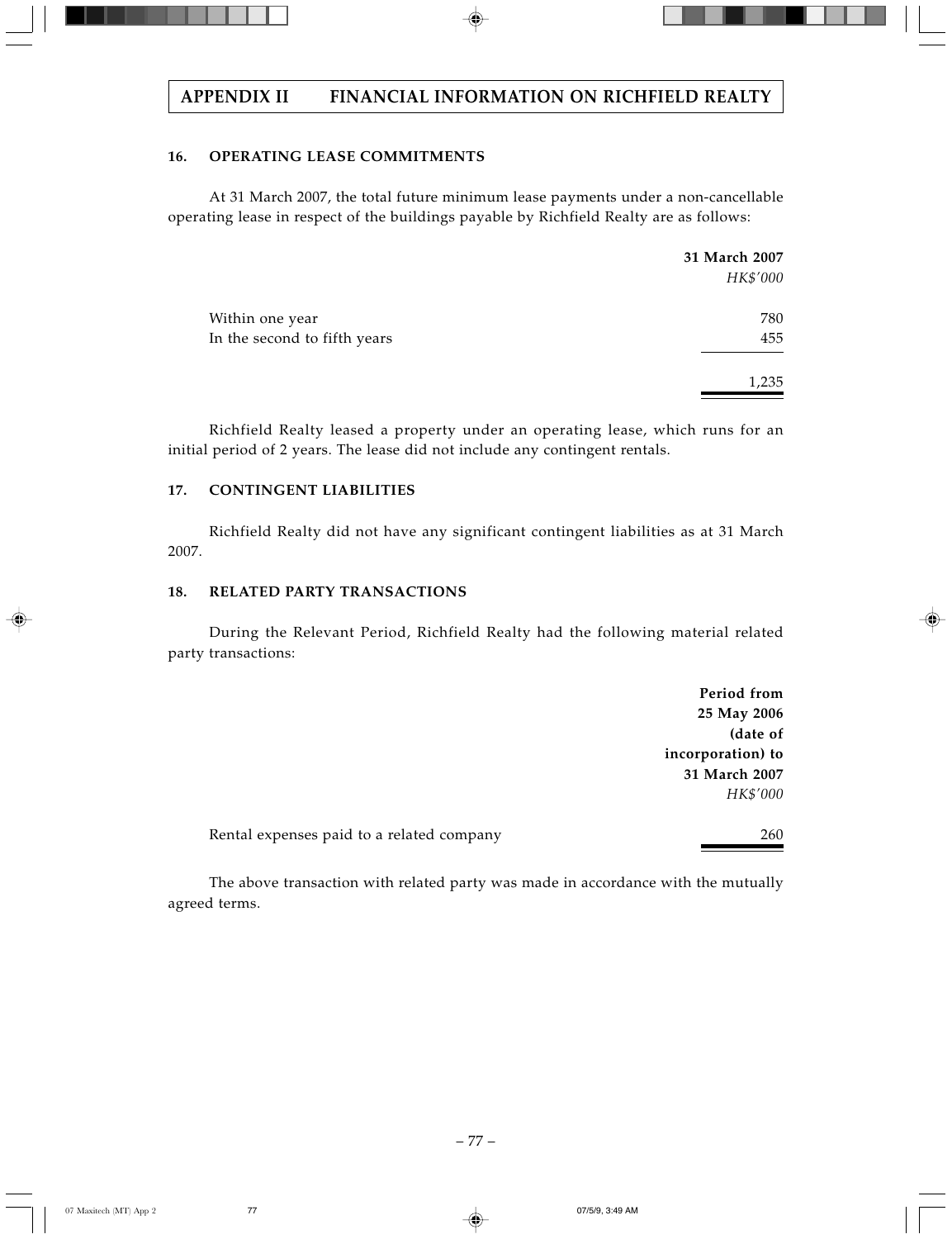# **19. RISK MANAGEMENT OBJECTIVE AND POLICIES**

Richfield Realty does not have written risk management policies and guidelines. However, the directors of Richfield Realty analyse periodically and formulate measures to manage Richfield Realty's exposure to market risk, including principally changes in interest rates and currency exchange rates. Generally, Richfield Realty employs a conservative strategy regarding its risk management.

# **(a) Credit risk**

Generally, the maximum credit risk exposure of financial assets is the carrying amount of the trade receivables, other receivables and bank balances as shown on the balance sheet or in the notes to the Financial Information. Credit risk, therefore, is only disclosed in circumstances where the maximum potential loss differs significantly from their carrying amount.

Richfield Realty's bank deposits are mainly deposited with banks in Hong Kong.

Richfield Realty's credit risk exposures in respect of trade receivables and other receivables are actively monitored by management to avoid significant concentration of credit risk.

# **(b) Foreign currency risk**

Richfield Realty has no significant foreign currency risk due to limited foreign currency transaction. Richfield Realty does not use derivative financial instruments to hedge its foreign currency risk.

# **(c) Cash flow and interest rate risk**

Cash flow and interest rate risks are managed, where necessary, to ensure short to medium term liquidity.

Richfield Realty's income and operating cash flow are not subject to significant interest rate risk.

# **(d) Fair values**

The fair values of Richfield Realty's current financial assets and liabilities are not materially different from their carrying amount because of the immediate or short term maturity.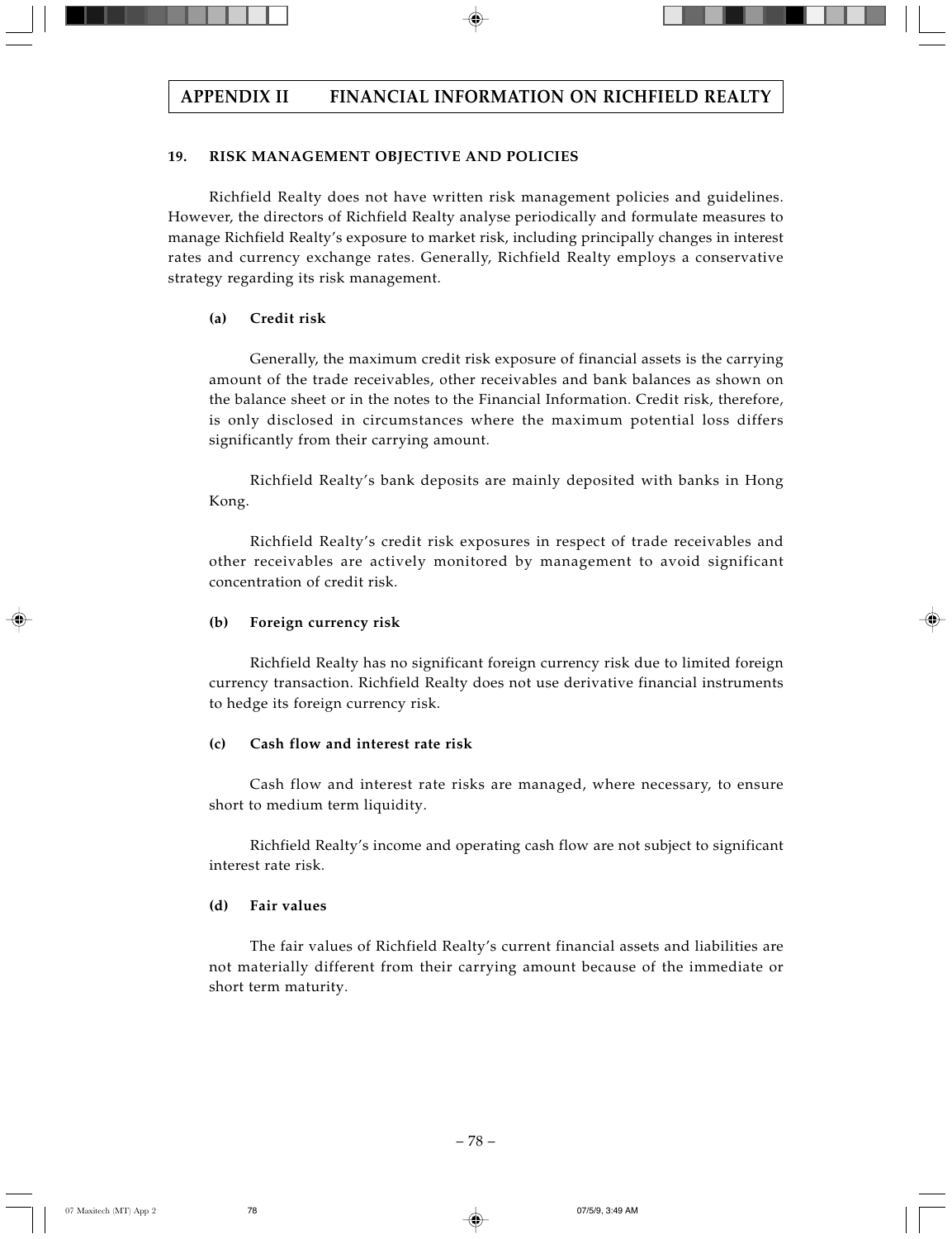# **20. IMMEDIATE AND ULTIMATE HOLDING COMPANY**

As at 31 March 2007, the directors of Richfield Realty consider Richfield Holdings, a company incorporated in Marshall Islands, as Richfield Realty's immediate and ultimate holding company. Richfield Holdings does not produce financial statements available for public use.

# **21. SUBSEQUENT EVENTS**

No significant events have taken place subsequent to 31 March 2007.

# **22. SUBSEQUENT FINANCIAL STATEMENTS**

No audited financial statements have been prepared for Richfield Realty in respect of any period subsequent to 31 March 2007.

> Yours faithfully, **Grant Thornton** *Certified Public Accountants* Hong Kong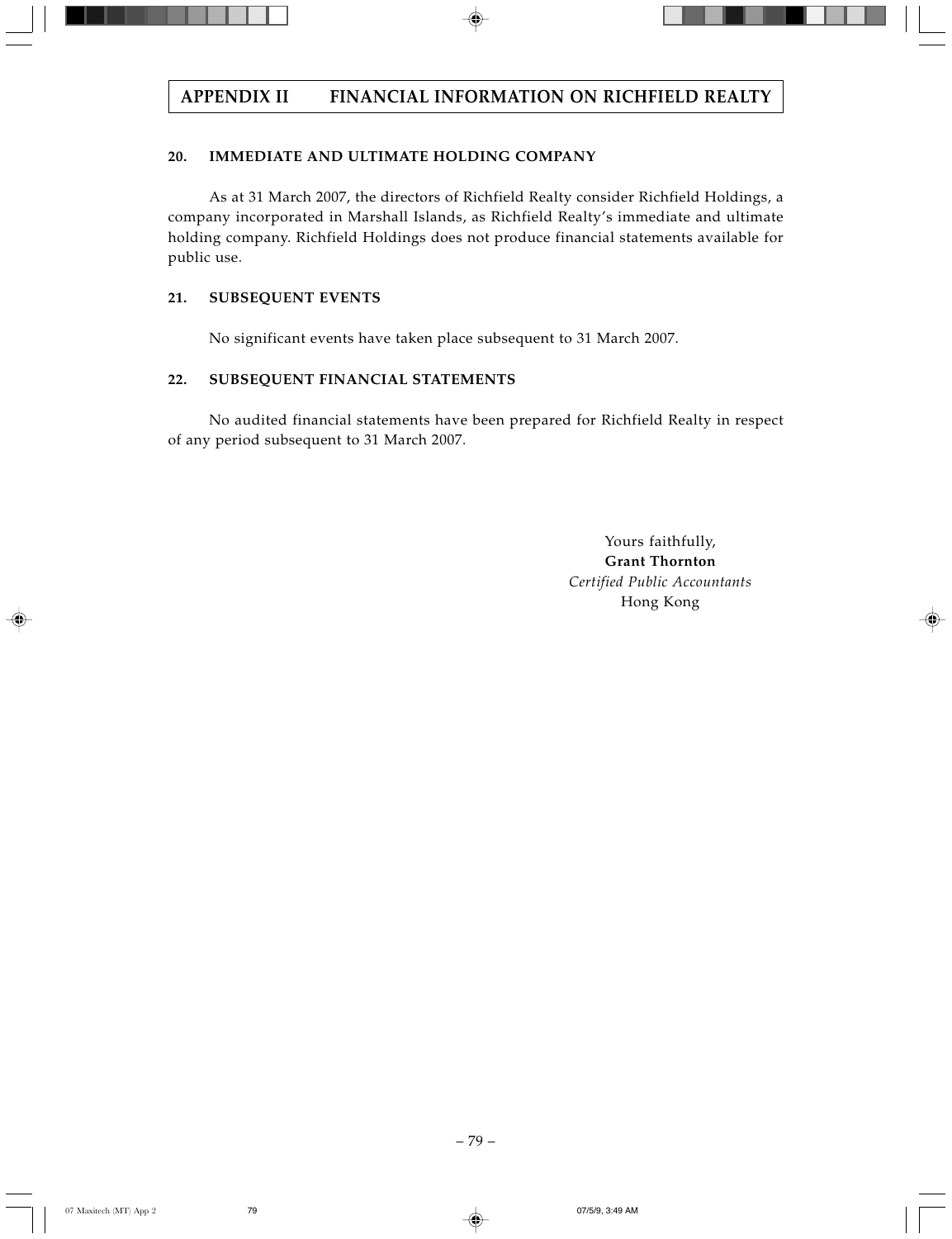# **UNAUDITED PRO FORMA STATEMENT OF ASSETS AND LIABILITIES OF THE ENLARGED GROUP**

The following is the unaudited pro forma statement of assets and liabilities of the Enlarged Group prepared in accordance with rule 7.31(1) of the Rules Governing the Listing of Securities on the Growth Enterprise Market of The Stock Exchange of Hong Kong Limited for the purpose of illustrating the effect of the Acquisition on the financial position of the Enlarged Group as if the Acquisition had been completed on 30 September 2006. As it is prepared for illustrative purpose only, and because of its nature, it may not give a true picture of the financial position of the Enlarged Group as at the date to which it is made up to or at any future date.

The unaudited pro forma statement of assets and liabilities of the Enlarged Group is prepared based on the unaudited consolidated balance sheet of the Group as at 30 September 2006 as extracted from the published interim report of the Company as set out in Appendix I to this circular, the audited balance sheet of Richfield Realty as at 31 March 2007 as extracted from the accountants' report on Richfield Realty in Appendix II to this circular and the pro forma adjustments to reflect the effect of the Acquisition.

|                                | The Group      | Richfield          |                  |                |                |
|--------------------------------|----------------|--------------------|------------------|----------------|----------------|
|                                |                | as at Realty as at |                  |                | Pro forma      |
|                                | 30 September   | 31 March           | Pro forma        |                | Enlarged       |
|                                | 2006           |                    | 2007 adjustments |                | Group          |
|                                | (Unaudited)    | (Audited)          |                  |                | (Unaudited)    |
|                                | HK\$'000       | HK\$'000           | HK\$'000         | <b>Notes</b>   | HK\$'000       |
| <b>ASSETS AND LIABILITIES</b>  |                |                    |                  |                |                |
| Non-current assets             |                |                    |                  |                |                |
| Fixed assets                   | 597            | 193                |                  |                | 790            |
| Available-for-sale investments | 195            |                    |                  |                | 195            |
| Rental and sundry deposits     | 1,225          |                    |                  |                | 1,225          |
| Goodwill                       |                |                    | 594,000          | $\mathfrak{Z}$ | 594,000        |
|                                | 2,017          | 193                |                  |                | 596,210        |
| <b>Current</b> assets          |                |                    |                  |                |                |
| Inventories                    | 1,914          |                    |                  |                | 1,914          |
| Accounts receivable            | 3,676          | 1,011              |                  |                | 4,687          |
| Prepayments, deposits and      |                |                    |                  |                |                |
| other receivables              | 13,505         | 687                |                  |                | 14,192         |
| Due from Richfield Holdings    |                | 8,075              | (8,075)          | 6              |                |
| Taxes refundable               | $\overline{2}$ |                    |                  |                | $\overline{2}$ |
| Bank deposits                  | 13,000         |                    | (13,000)         | 4              |                |
| Cash and bank balances         | 1,260          | 3,423              | (1,260)          | 5              | 3,423          |
|                                | 33,357         | 13,196             |                  |                | 24,218         |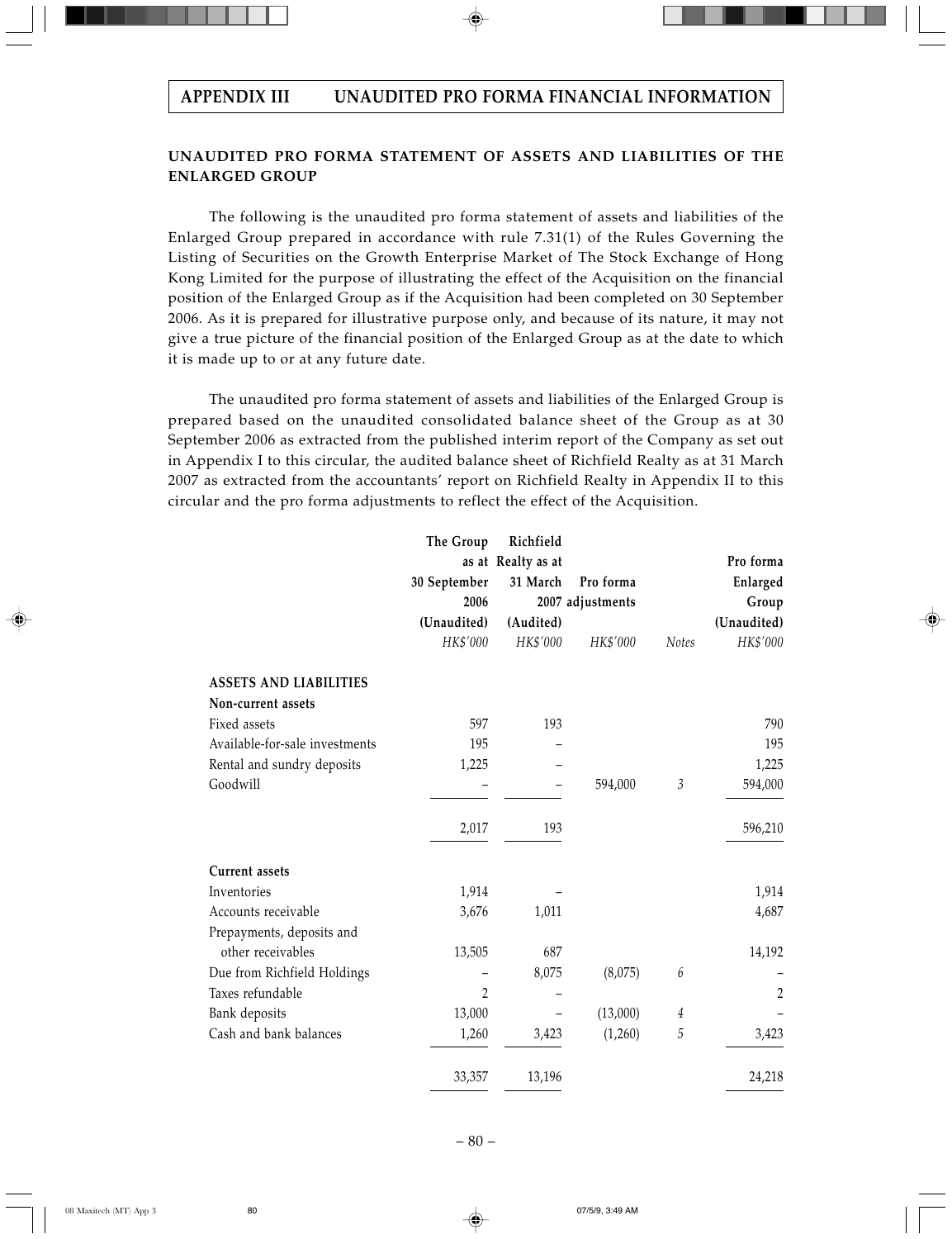|                                       | The Group    | Richfield          |                  |                            |             |
|---------------------------------------|--------------|--------------------|------------------|----------------------------|-------------|
|                                       |              | as at Realty as at |                  |                            | Pro forma   |
|                                       | 30 September | 31 March           | Pro forma        |                            | Enlarged    |
|                                       | 2006         |                    | 2007 adjustments |                            | Group       |
|                                       | (Unaudited)  | (Audited)          |                  |                            | (Unaudited) |
|                                       | HK\$'000     | HK\$'000           | HK\$'000         | <b>Notes</b>               | HK\$'000    |
| <b>Current liabilities</b>            |              |                    |                  |                            |             |
| Due to Richfield Holdings             |              |                    | 6,161            | $\boldsymbol{6}$           | 6,161       |
| Accounts payable                      | 6,023        |                    |                  |                            | 6,023       |
| Accrued expenses and other            |              |                    |                  |                            |             |
| payables                              | 1,497        | 676                |                  |                            | 2,173       |
| Taxes payable                         | 98           | 2,217              |                  |                            | 2,315       |
| Amount due to a shareholder           | 453          |                    |                  |                            | 453         |
| Short-term bank loans - secured       | 154          |                    |                  |                            | 154         |
| Current portion of other long-term    |              |                    |                  |                            |             |
| loans - secured                       | 333          |                    |                  |                            | 333         |
|                                       | 8,558        | 2,893              |                  |                            | 17,612      |
| Net current assets                    | 24,799       | 10,303             |                  |                            | 6,606       |
| Total assets less current liabilities | 26,816       | 10,496             |                  |                            | 602,816     |
| NON-CURRENT LIABILITIES               |              |                    |                  |                            |             |
| Promissory notes                      |              |                    | 120,000          | $\mathbf{1}$               | 120,000     |
| Convertible bonds                     |              |                    | 266,106          | $\overline{7}$             | 266,106     |
|                                       |              |                    |                  |                            | 386,106     |
| Net assets                            | 26,816       | 10,496             |                  |                            | 216,710     |
| <b>EQUITY</b>                         |              |                    |                  |                            |             |
| Share capital                         | 7,479        |                    |                  |                            | 7,479       |
| Reserves                              | 19,337       | 10,496             | 179,398          | $\boldsymbol{\mathcal{S}}$ | 209,231     |
|                                       |              |                    |                  |                            |             |
| Total equity                          | 26,816       | 10,496             |                  |                            | 216,710     |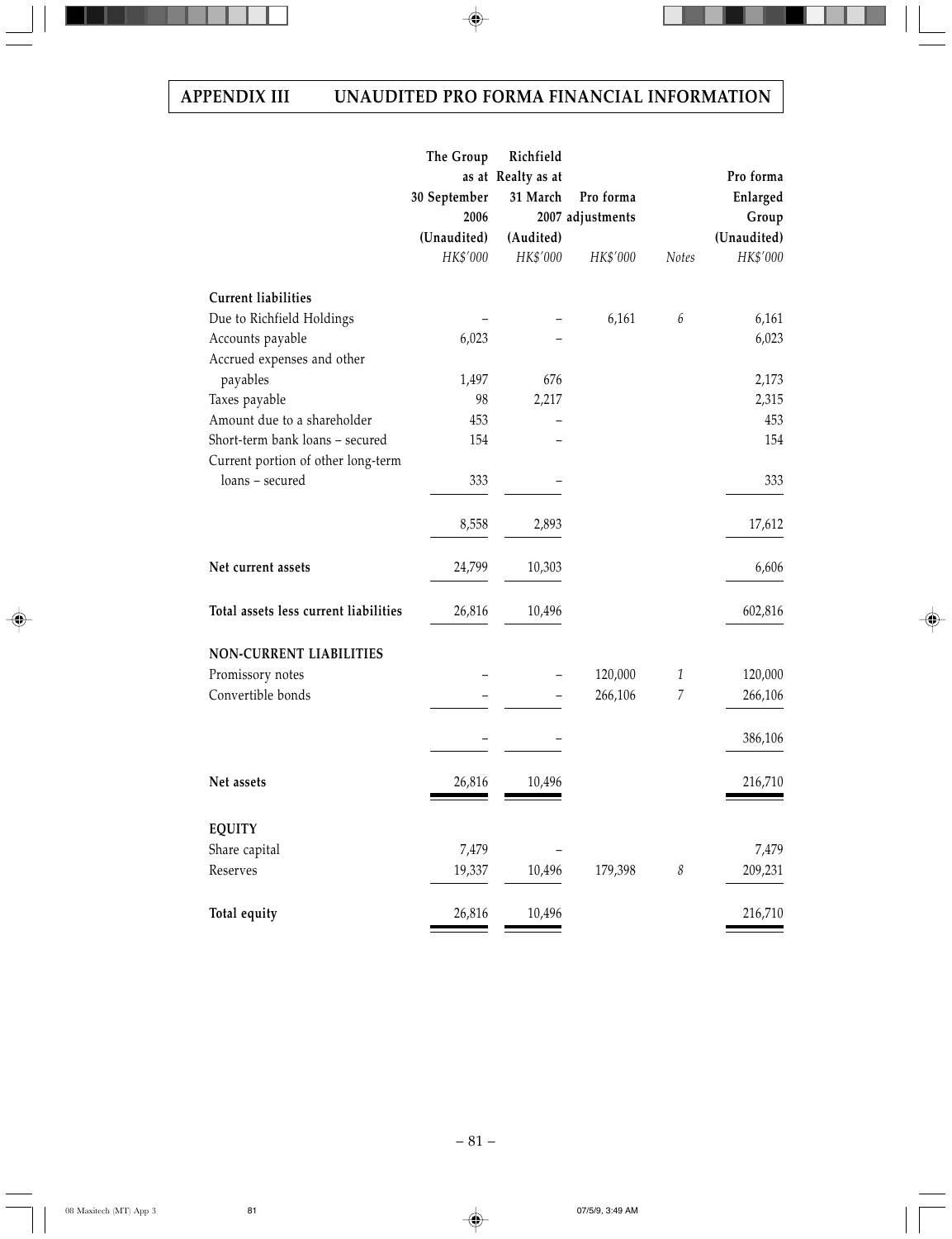#### *Notes:*

1. The total consideration for the Acquisition is HK\$597,000,000 which represents the cost of investment in Richfield Realty and is to be satisfied in the following agreed manners:

|                   | HK\$'000 |
|-------------------|----------|
| Cash              | 21,000   |
| Promissory notes  | 120,000  |
| Convertible bonds | 456,000  |
|                   | 597,000  |

2. The Company and Richfield Holdings have agreed that net profits available for distribution by Richfield Realty, minus the guaranteed net tangible asset value of HK\$3,000,000, shall be distributed by way of dividends payable to its shareholder, Richfield Holdings, immediately before the Acquisition. The dividends to be distributed have not yet been reflected in the audited balance sheet of Richfield Realty as at 31 March 2007. It has also been agreed that such dividend shall firstly be applied to offset the amounts due from Richfield Holdings and the remaining balance of such dividend shall be paid to Richfield Holdings within one year after the completion of the Acquisition. Accordingly, the dividends, immediately before the Completion of Acquisition, are to be paid in the following manner:

|                                           | HK\$'000 |
|-------------------------------------------|----------|
| Net assets as at 31 March 2007            | 10,496   |
| Less: Guaranteed net tangible asset value | (3,000)  |
| Profit available for distribution         | 7,496    |
| Less: Amount due from Richfield Holdings  | (7, 496) |
|                                           |          |

As a result of the dividend distribution immediately before the completion of Acquisition, net assets of Richfield Realty are as follows:

|                                                                            | HK\$'000           |
|----------------------------------------------------------------------------|--------------------|
| Net assets as at 31 March 2007<br>Less: Amount due from Richfield Holdings | 10.496<br>(7, 496) |
| Net assets immediately before the completion of Acquisition                | 3.000              |

3. Goodwill is calculated based on the difference between the cost of investment, which is HK\$597,000,000 (note 1), and net assets of Richfield Realty immediately before the completion of Acquisition, which is HK\$3,000,000 (note 2).

On completion of the Acquisition, the fair value of the consideration and the net identifiable assets and liabilities of Richfield Realty will have to be assessed. As a result of the assessment, the amount of goodwill may be different from that estimated based on the basis stated above for the purpose of preparation of the unaudited pro forma financial information. Accordingly, the actual goodwill at the date of completion of the Acquisition may be different from that presented above.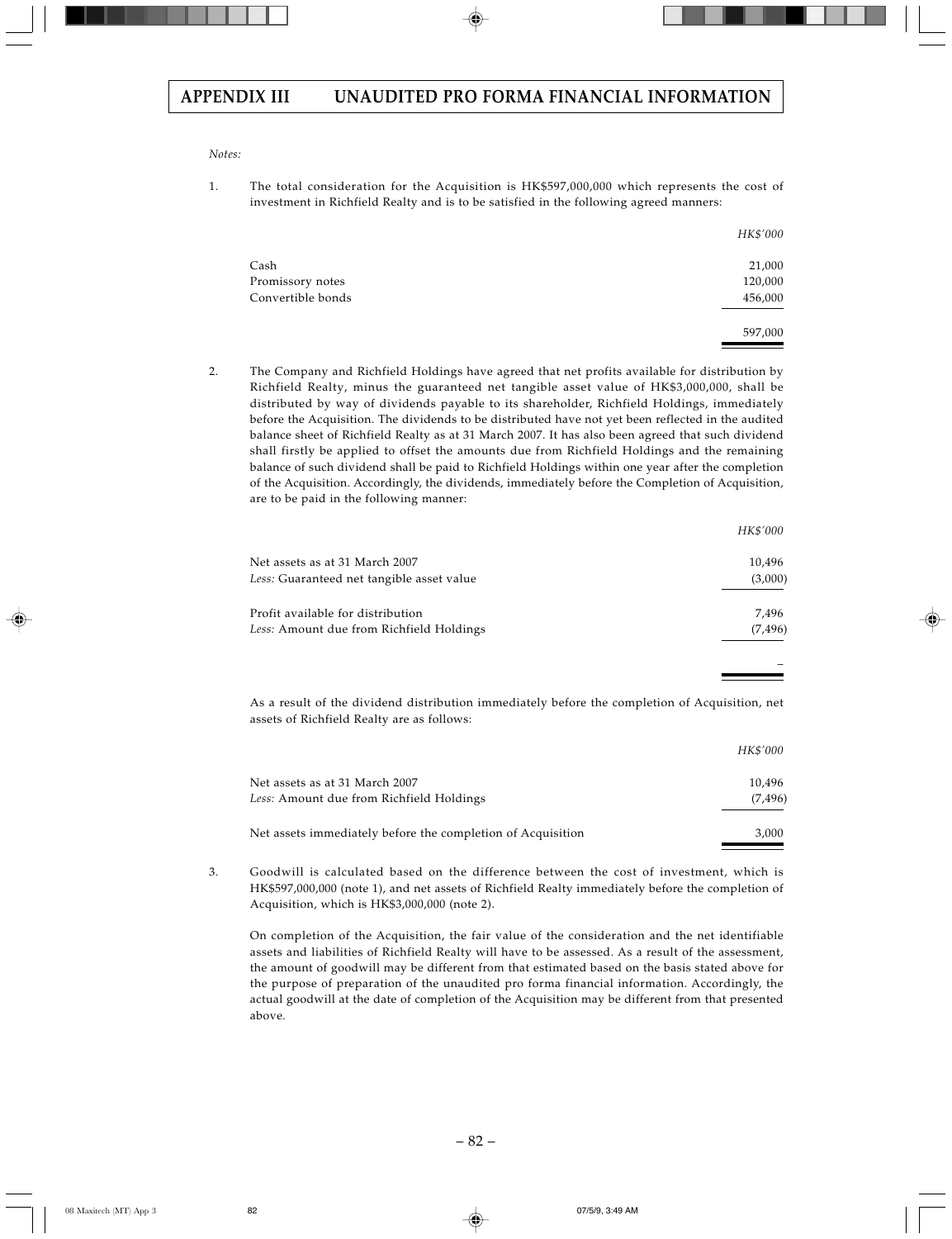- 4. As at 30 September 2006, bank deposits of the Company amounted to HK\$13,000,000. The pro forma adjustment represents a part of the cash consideration as described in note 1 above.
- 5. As at 30 September 2006, cash and bank balances of the Company amounted to HK\$1,260,000. The pro forma adjustment represents a part of the cash consideration as described in note 1 above.
- 6. This represents as follows:

|                                          | <b>Notes</b> | HK\$'000 | HK\$'000 |
|------------------------------------------|--------------|----------|----------|
| Cash consideration                       | 1            | 21,000   |          |
| Less: Bank deposits                      | 4            | (13,000) |          |
| Cash and bank balances                   | 5            | (1,260)  |          |
| Amounts due to Richfield Holdings (Note) |              |          | 6,740    |
| Amount due from Richfield Holdings       |              |          |          |
| as at 31 March 2007                      |              | (8,075)  |          |
| Less: Dividends to be distributed by     |              |          |          |
| Richfield Realty                         | 2            | 7,496    | (579)    |
| Amount due to Richfield Holdings         |              |          | 6,161    |

- *Note:* Based on the unaudited balance sheet of the Company as at 30 September 2006, there is a shortfall of available cash balances amounting to HK\$6,740,000. Following the circular issued by the Company dated 5 February 2007 regarding the proposed subscription of the subscription shares by Virtue Partner Group Limited and the possible mandatory unconditional cash offer, additional net proceeds from this of approximately HK\$9.4 million has been raised. This can be used to settle the outstanding balance of HK\$6,740,000. The effect on the circular dated 5 February 2007 has not yet been reflected as the pro forma adjustment for the Acquisition.
- 7. This relates to the convertible bonds (note 1) issued for the purpose of the Acquisition. In accordance with Hong Kong Accounting Standards 39, Financial Instruments: Recognition and Measurement, the convertible bonds are split into the equity component and liability component. The value of these components is determined based on the present value of the estimated future cash flows discounted at the prevailing market rate of approximately 12.0258% for an equivalent non-convertible loan as at 30 September 2006, representing the fair value of the contractual obligation to deliver cash to the convertible bonds holders. As such, an amount of HK\$189,894,000 is credited as the equity component of the convertible bonds. The remaining balance, representing the difference, amounting to HK\$266,106,000, between HK\$456,000,000 (note 1) and the equity component of HK\$189,894,000, is recorded as the liability component of the convertible bonds.
- 8. This represents the net effect of the following:

|                                                                 | <b>Notes</b> | HK\$'000 |
|-----------------------------------------------------------------|--------------|----------|
| Equity component of convertible bonds                           |              | 189.894  |
| Dividend to be declared by Richfield Realty                     |              | (7, 496) |
| Elimination of the pre-acquisition reserves of Richfield Realty |              | (3,000)  |

179,398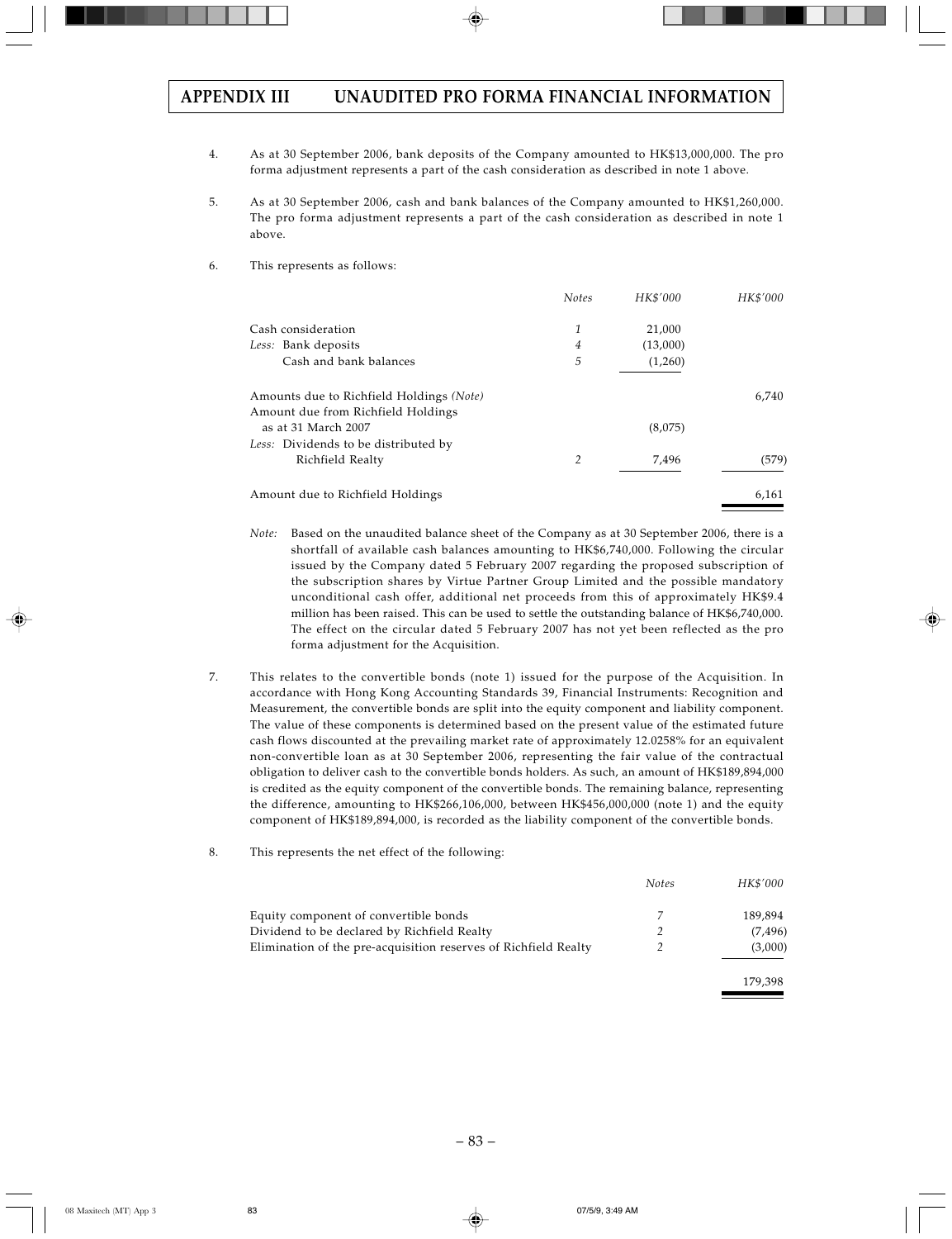# **ACCOUNTANTS' REPORT ON UNAUDITED PRO FORMA FINANCIAL INFORMATION OF THE ENLARGED GROUP**

*The following is the full text of an accountants' report dated 10 May 2007, prepared for the sole purpose of inclusion in this circular, received from the independent reporting accountants, Grant Thornton, Certified Public Accountants, Hong Kong, in respect of the unaudited pro forma financial information of the Enlarged Group:*

**Certified Public Accountants Member of Grant Thornton International**  Grant Thornton <del>T</del> 均富會計師行

10 May 2007

The Directors Maxitech International Holdings Limited Room 806B, 8/F Nanyang Plaza 57 Hung To Road Kwun Tong Hong Kong

Dear Sirs

We report on the unaudited pro forma statement of assets and liabilities of Maxitech International Holdings Limited (the "Company") and its subsidiaries (hereinafter collectively referred to as the "Group"), and Richfield Realty Limited ("Richfield Realty") (together with the Group hereinafter collectively referred to as the "Enlarged Group") (the "Unaudited Pro Forma Statement of Assets and Liabilities"), which has been prepared by the directors of the Company for illustrative purposes only, to provide information about how the proposed acquisition of the entire equity interest in Richfield Realty by the Company (the "Proposed Acquisition") might have affected the financial information presented, for inclusion in Appendix III to the circular of the Company dated 10 May 2007 (the "Circular"). The basis of preparation of the Unaudited Pro Forma Statement of Assets and Liabilities is set out in the section headed "Unaudited Pro Forma Financial Information" in Appendix III to the Circular.

#### **Respective Responsibilities of Directors of the Company and Reporting Accountants**

It is the responsibility solely of the directors of the Company to prepare the unaudited pro forma financial information of the Enlarged Group in accordance with paragraph 7.31 of Chapter 7 of the Rules Governing the Listing of Securities on the Growth Enterprise Market of The Stock Exchange of Hong Kong Limited (the "GEM Listing Rules") and with reference to Accounting Guideline 7 "Preparation of Pro Forma Financial Information for Inclusion in Investment Circulars" issued by the Hong Kong Institute of Certified Public Accountants (the "HKICPA").

It is our responsibility to form an opinion, as required by paragraph 7.31(7) of Chapter 7 of the GEM Listing Rules, on the Unaudited Pro Forma Statement of Assets and Liabilities and to report our opinion to you. We do not accept any responsibility for any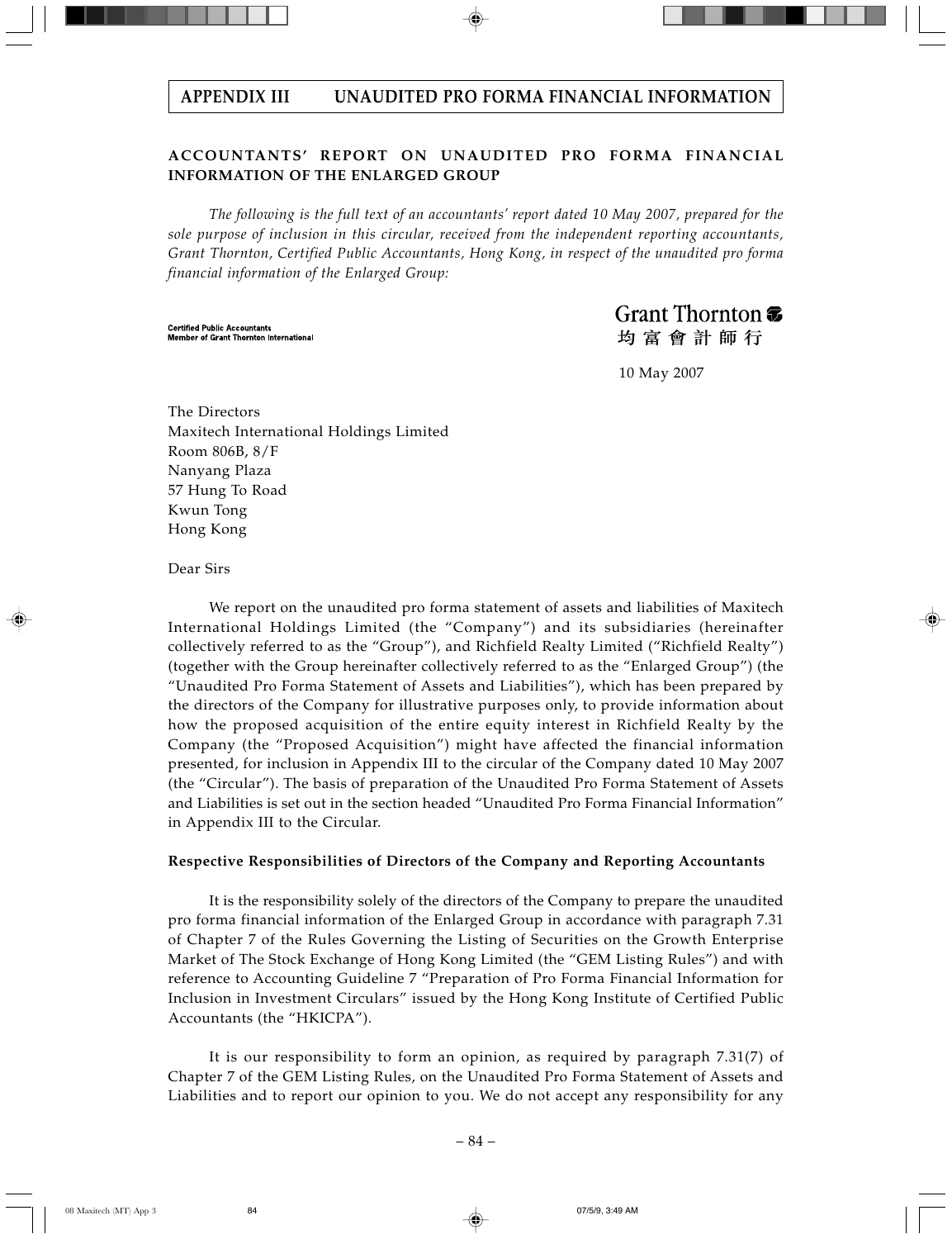reports previously given by us on any financial information used in the compilation of the Unaudited Pro Forma Statement of Assets and Liabilities beyond that owed to those to whom those reports were addressed by us at the dates of their issue.

### **Basis of opinion**

We conducted our engagement in accordance with Hong Kong Standard on Investment Circular Reporting Engagements 300 "Accountants' Reports on Pro Forma Financial Information in Investment Circulars" issued by the HKICPA. Our work consisted primarily of comparing the unadjusted financial information with source documents, considering the evidence supporting the adjustments and discussing the unaudited pro forma financial information with the directors of the Company. This engagement did not involve independent examination of any of the underlying financial information.

We planned and performed our work so as to obtain the information and explanations we considered necessary in order to provide us with sufficient evidence to give reasonable assurance that the Unaudited Pro Forma Statement of Assets and Liabilities has been properly compiled by the directors of the Company on the basis stated, that such basis is consistent with the accounting policies of the Group and that the adjustments are appropriate for the purposes of the Unaudited Pro Forma Statement of Assets and Liabilities as disclosed pursuant to paragraph 7.31(1) of Chapter 7 of the GEM Listing Rules.

Our work did not constitute an audit or review made in accordance with Hong Kong Standards on Auditing or Hong Kong Standards on Review Engagements issued by the HKICPA, and accordingly, we did not express any such assurance on the unaudited pro forma financial information.

The Unaudited Pro Forma Statement of Assets and Liabilities is for illustrative purposes only, based on the judgements and assumptions of the directors of the Company, and because of its hypothetical nature, does not give any assurance or indication that any event will take place in the future and may not be indicative of the financial position of the Enlarged Group as at 30 September 2006 or any future date.

# **Opinion**

In our opinion:

- a. the Unaudited Pro Forma Statement of Assets and Liabilities has been properly compiled by the directors of the Company on the basis stated;
- b. such basis is consistent with the accounting policies of the Group; and
- c. the adjustments are appropriate for the purposes of the Unaudited Pro Forma Statement of Assets and Liabilities as disclosed pursuant to paragraph 7.31(1) of Chapter 7 of the GEM Listing Rules.

Yours faithfully **Grant Thornton** *Certified Public Accountants* Hong Kong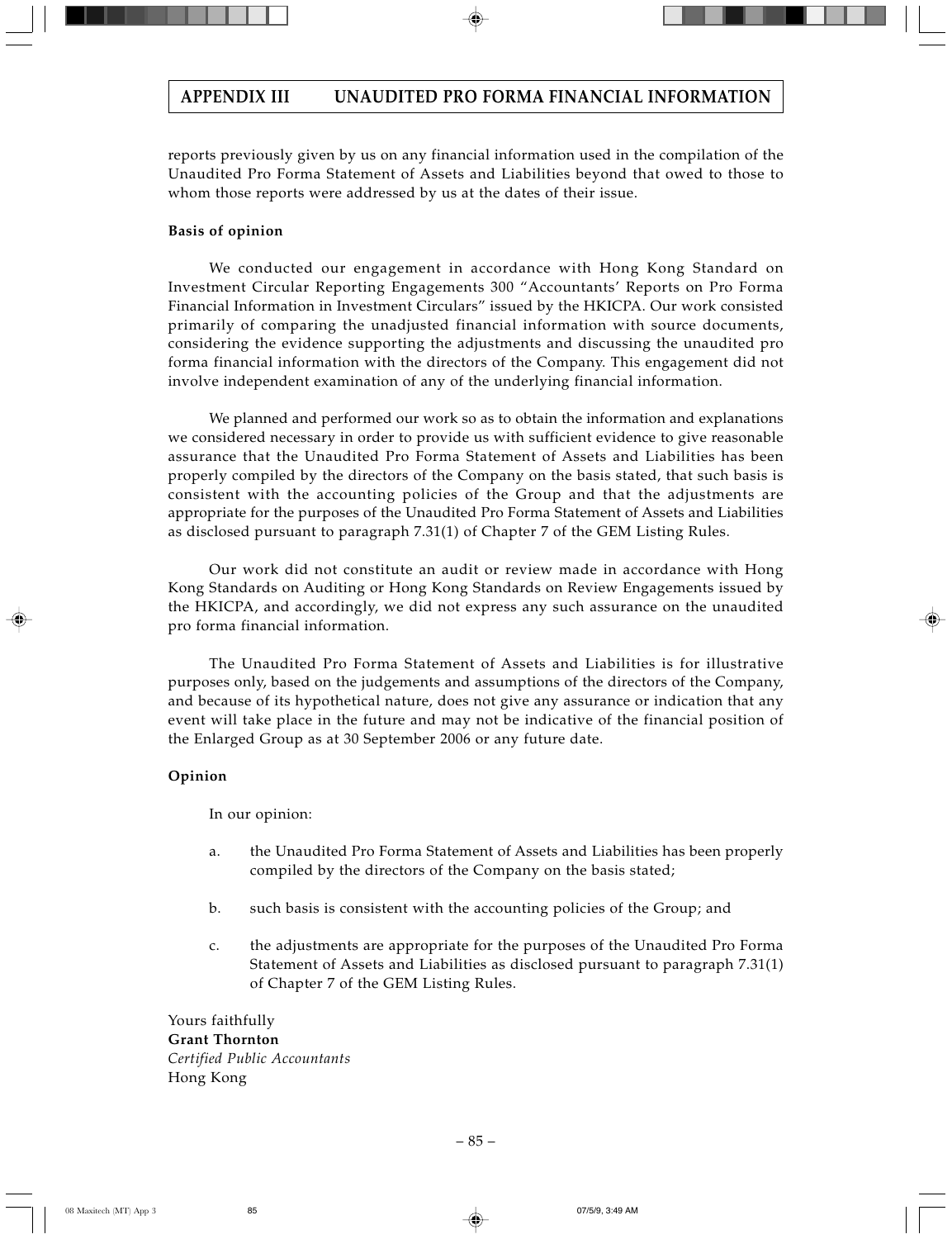# **RESPONSIBILITY STATEMENT**

This circular, for which the Directors collectively and individually accept full responsibility, includes particulars given in compliance with the GEM Listing Rules for the purpose of giving information with regard to the Group. The Directors, having made all reasonable enquiries, confirm that, to the best of their knowledge and belief:

- (a) the information contained in this circular is accurate and complete in all material respects and is not misleading;
- (b) there are no other matters the omission of which would make any statement in this circular misleading; and
- (c) all opinions expressed in this circular have been arrived at after due and careful consideration and are founded on bases and assumptions that are fair and reasonable.

# **SHARE CAPITAL**

| Authorised:    |                                                                | HK\$        |
|----------------|----------------------------------------------------------------|-------------|
| 10,000,000,000 | <b>Shares</b>                                                  | 100,000,000 |
|                | Issued and to be issued, fully paid or credited as fully paid: | HK\$        |
| 1,800,000,000  | Shares in issue as at the Latest Practicable Date              | 18,000,000  |
| 760,000,000    | <b>Conversion Shares</b>                                       | 7,600,000   |
| 2,560,000,000  |                                                                | 25,600,000  |

# **DISCLOSURE OF INTERESTS**

# **(a) Directors' interests and short positions in the securities of the Company and its associated corporations**

As at the Latest Practicable Date, the interest or short positions of the Directors and the chief executives of the Company in the shares, underlying shares or debentures of the Company or any of its associated corporations (within the meaning of Part XV of the SFO) which were required to be notified to the Company and the Stock Exchange pursuant to Divisions 7 and 8 of Part XV of the SFO (including interests or short positions which they were taken or deemed to have under such provisions of the SFO) or as recorded in the register required to be kept by the Company under Section 352 of the SFO, or otherwise notified to the Company and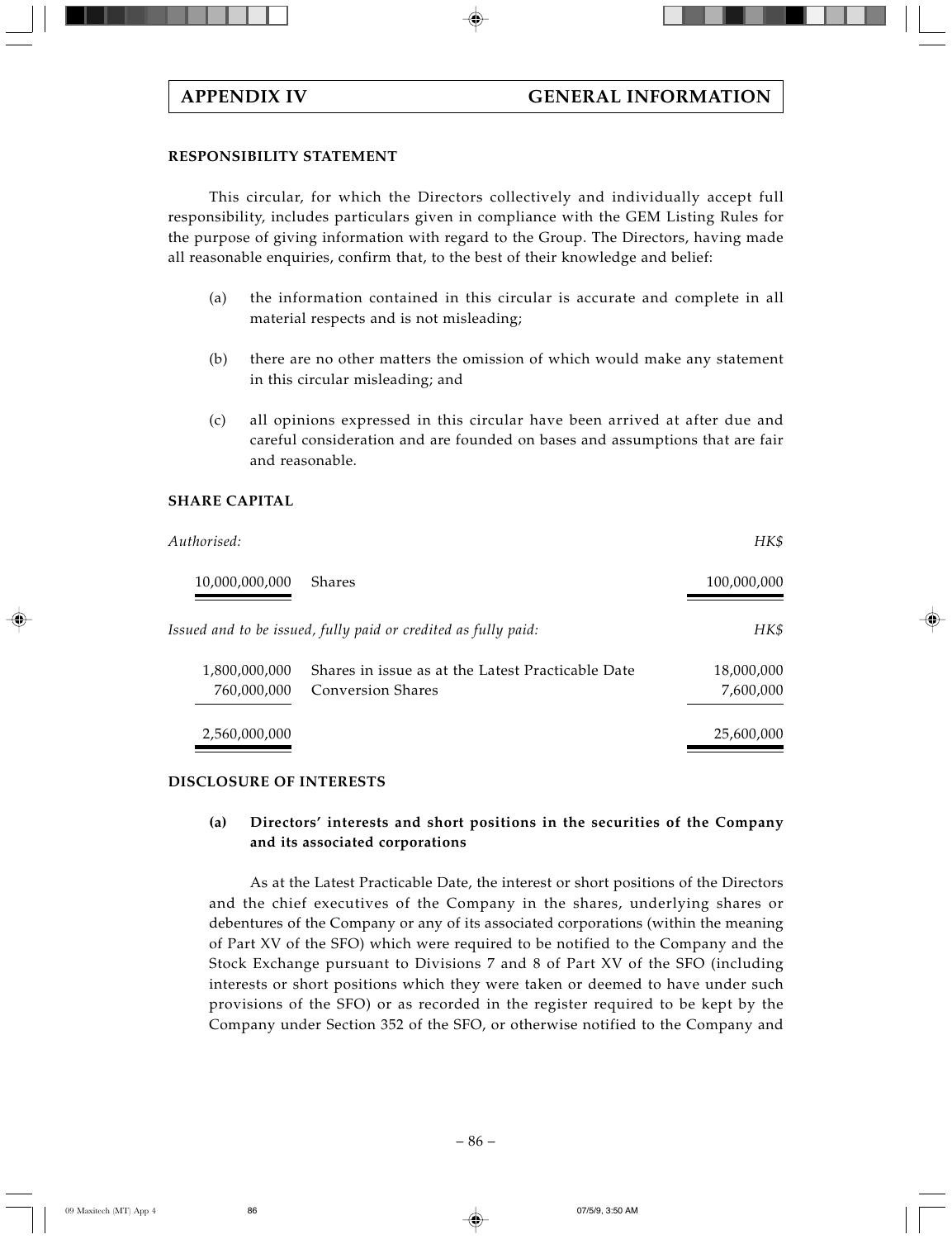the Stock Exchange pursuant to the required standard of dealings by directors pursuant to Rules 5.46 to 5.67 of the GEM Listing Rules were as follows:

|          |                                                                    | Number of Shares     |                              |               | Approximate                   |
|----------|--------------------------------------------------------------------|----------------------|------------------------------|---------------|-------------------------------|
| Director | Capacity                                                           | Personal<br>interest | Corporate<br>interest (Note) | Total         | percentage of<br>shareholding |
| Mr. Pong | Beneficial owner<br>and interest of<br>a controlled<br>corporation | 306,000,000          | 936,794,000                  | 1,242,794,000 | 69.0%                         |

*Note:* The 936,734,000 corporate interest Shares are held through Virtue Partner, a company which is beneficially and wholly-owned by Mr. Pong.

#### **(b) Persons who have an interest or short position which is discloseable under Divisions 2 and 3 of Part XV of the SFO and substantial Shareholders**

So far as is known to the Directors, as at the Latest Practicable Date, the following person (not being Director or chief executives of the Company) had, or was deemed to have, interests or short positions in the Shares or underlying Shares which would fall to be disclosed to the Company and the Stock Exchange under the provisions of Divisions 2 and 3 of Part XV of the SFO or who were directly or indirectly interested in 10% or more of the nominal value of any class of share capital carrying rights to vote in all circumstances at general meetings of any member of the Group:

| Shareholder                            | Capacity                             | Number of<br>Shares held | Approximate<br>percentage of<br>shareholding |
|----------------------------------------|--------------------------------------|--------------------------|----------------------------------------------|
| Virtue Partner (Note 1)                | Beneficial owner                     | 936,794,000              | $57.6\%$                                     |
| Ms. Tung Ching Yee,<br>Helena (Note 1) | Family interest                      | 1,242,794,000            | $69.0\%$                                     |
| The Vendor (Note 2)                    | Beneficial owner                     | 760,000,000              | $42.2\%$                                     |
| Mr. Au (Note 2)                        | Interest of a controlled corporation | 760,000,000              | 42.2%                                        |
| Ms. Kong Pik Fan<br>(Note 2)           | Family interest                      | 760,000,000              | 42.2%                                        |

*Notes:*

- 1. Ms. Tung Ching Yee, Helena is the wife of Mr. Pong and accordingly deemed to be interested in Shares beneficially owned by Mr. Pong in his own capacity and through his controlled corporation, Virtue Partner, under the SFO. For details of Mr. Pong's interest in the Shares, please refer to the note under paragraph (a) above.
- 2. The Vendor is a company beneficially and wholly-owned by Mr. Au. Accordingly, Mr. Au is deemed to be interested in the Shares held by the Vendor under the SFO. Since Ms. Kong Pik Fan is the wife of Mr. Au, Ms. Kong Pik Fan will also be deemed to be interested in the Shares held by the Vendor by virtue of being the spouse of Mr. Au under the SFO.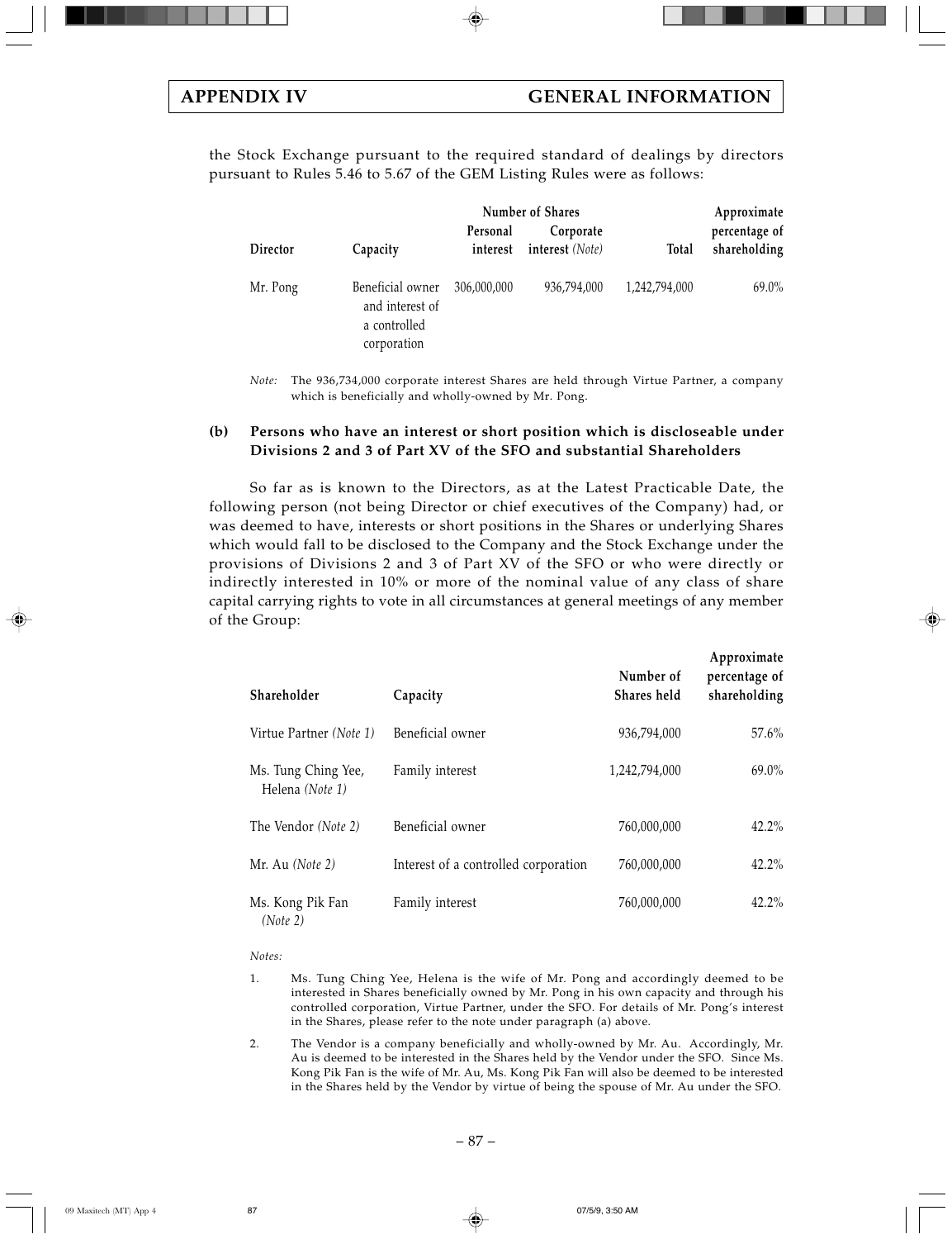Save as disclosed above, as at the Latest Practicable Date, the Directors were not aware of any other person (other than the Directors and the chief executive of the Company) who had, or was deemed to have, interests or short positions in the Shares or underlying Shares (including any interests in options in respect of such capital), which would fall to be disclosed to the Company and the Stock Exchange under the provisions of Divisions 2 and 3 of Part XV of the SFO, or who was directly or indirectly interested in 10% or more of the nominal value of any class of share capital carrying rights to vote in all circumstances at general meetings of any member of the Group.

### **(c) Other interests in the Company**

- (i) As at the Latest Practicable Date, none of the Directors had any direct or indirect interest in any assets which were, since 31 March 2006 (being the date to which the latest published audited consolidated financial statements of the Group were made up), acquired or disposed of by or leased to, or proposed to be acquired or disposed of by or leased to, any member of the Enlarged Group.
- (ii) None of the Directors was materially interested in any contract or arrangement subsisting at the Latest Practicable Date which is significant in relation to the business of the Enlarged Group.
- (iii) None of the Directors, the management Shareholders (as defined in the GEM Listing Rules) and any of their respective associates had any interest in any business which causes or may cause any significant competition with the business of the Group or any significant conflicts with the interest of the Group.

#### **LITIGATION**

As at the Latest Practicable Date, no member of the Enlarged Group was engaged in any litigation or arbitration of material importance and no litigation, arbitration or claim of material importance was known to the Directors to be pending or threatened by or against any member of the Enlarged Group.

#### **SERVICE CONTRACT**

As at the Latest Practicable Date, none of the Directors had any existing or proposed service agreement with any member of the Group which will not expire or is not determinable by the Group within one year without payment of compensation (other than statutory compensation).

#### **MATERIAL ADVERSE CHANGE**

Save as disclosed in the third quarterly report 2006/2007 of the Company, as at the Latest Practicable Date, the Directors were not aware of any material adverse change in the financial or trading position of the Group since 31 March 2006 (being the date to which the latest published audited consolidated financial statements of the Group were made up).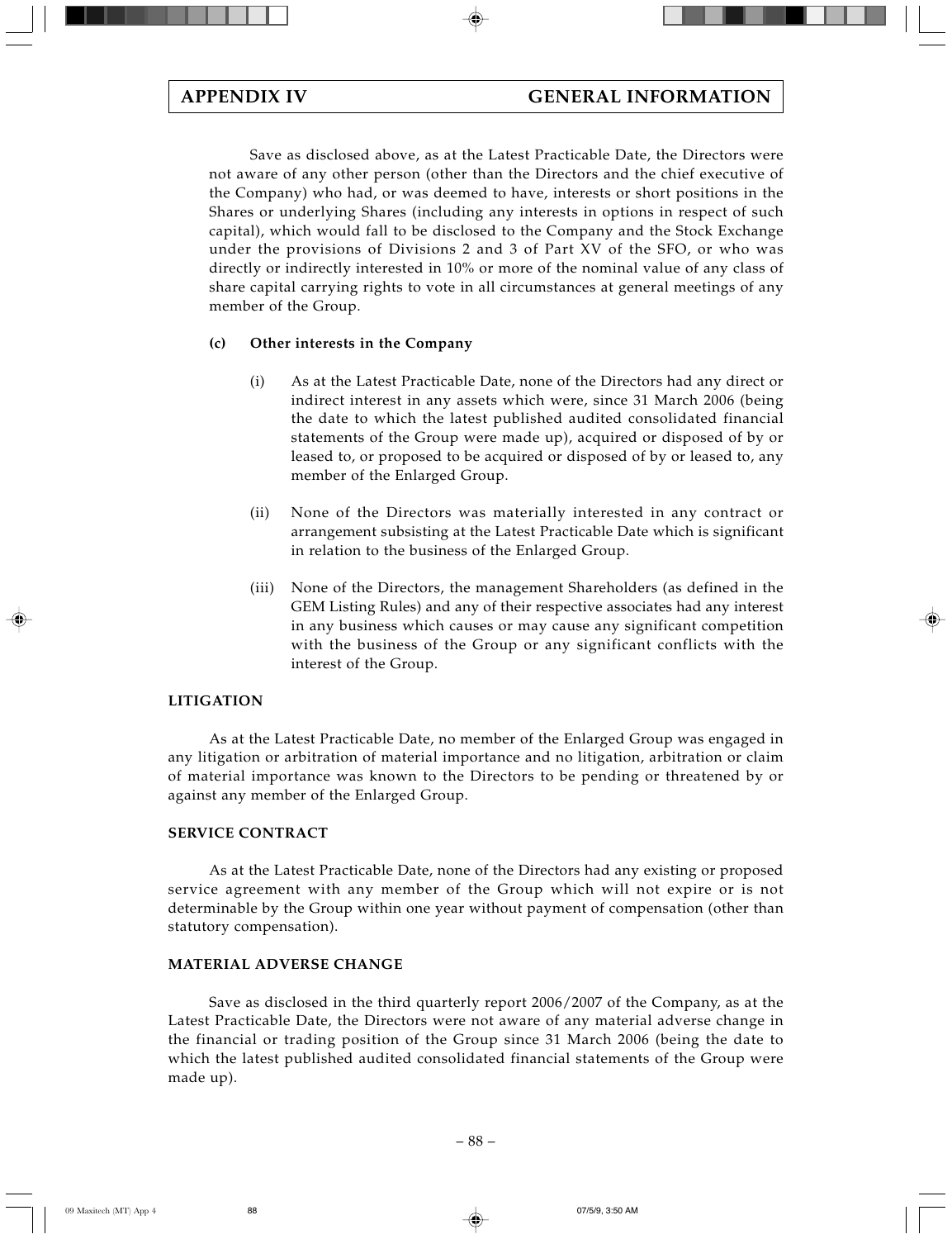# **MANAGEMENT DISCUSSION AND ANALYSIS ON RICHFIELD REALTY**

# **Business review**

Richfield Realty, incorporated on 25 May 2006, is principally engaged in the provision of property brokerage services, carrying out schemes for property consolidation, assembly and redevelopments and property trading in Hong Kong.

Richfield Realty collaborates with major property developers in the implementation of consolidation schemes for old and run down buildings in urban districts for reconstruction. Richfield Realty approaches individual property owners to implement a consolidation scheme and, upon successful consolidation of a whole block of a building, negotiates with property developers who would acquire such block. Richfield Realty earns fees on providing such facilitation services.

During the Period, Richfield Realty recorded a turnover of approximately HK\$16.9 million and a net profit of approximately HK\$10.5 million, with the net profit margin being approximately 62.1%.

Turnover for the Period mainly represented property agency services income which amounted to HK\$5.3 million (approximately 31.4% of total turnover) and property assembly and consolidation bonus which amounted to HK\$11.6 million (approximately 68.6% of total turnover). During the Period, Richfield Realty completed property assembly and consolidation schemes for about 15 buildings, which are all situated on Hong Kong Island.

Cost of services mainly represents property agency services fee paid and other costs directly related to the property assembly and consolidation services. Administrative expense mainly represents the staff salaries and allowance and welfare of approximately HK\$0.7 million and rental expenses of approximately HK\$0.3 million.

Since Richfield Realty conducts only one business segment in Hong Kong, no segmental analysis is considered necessary.

# **Cash flows**

For the Period, Richfield Realty recorded net cash generated from its operating activities of approximately HK\$11.7 million.

# **Financial position**

# *Current fund and financial resources*

As at 31 March 2007, the cash and cash equivalent of Richfield Realty was approximately HK\$3.4 million. Its current ratio, calculated on the basis of current assets over current liabilities, was approximately 4.6.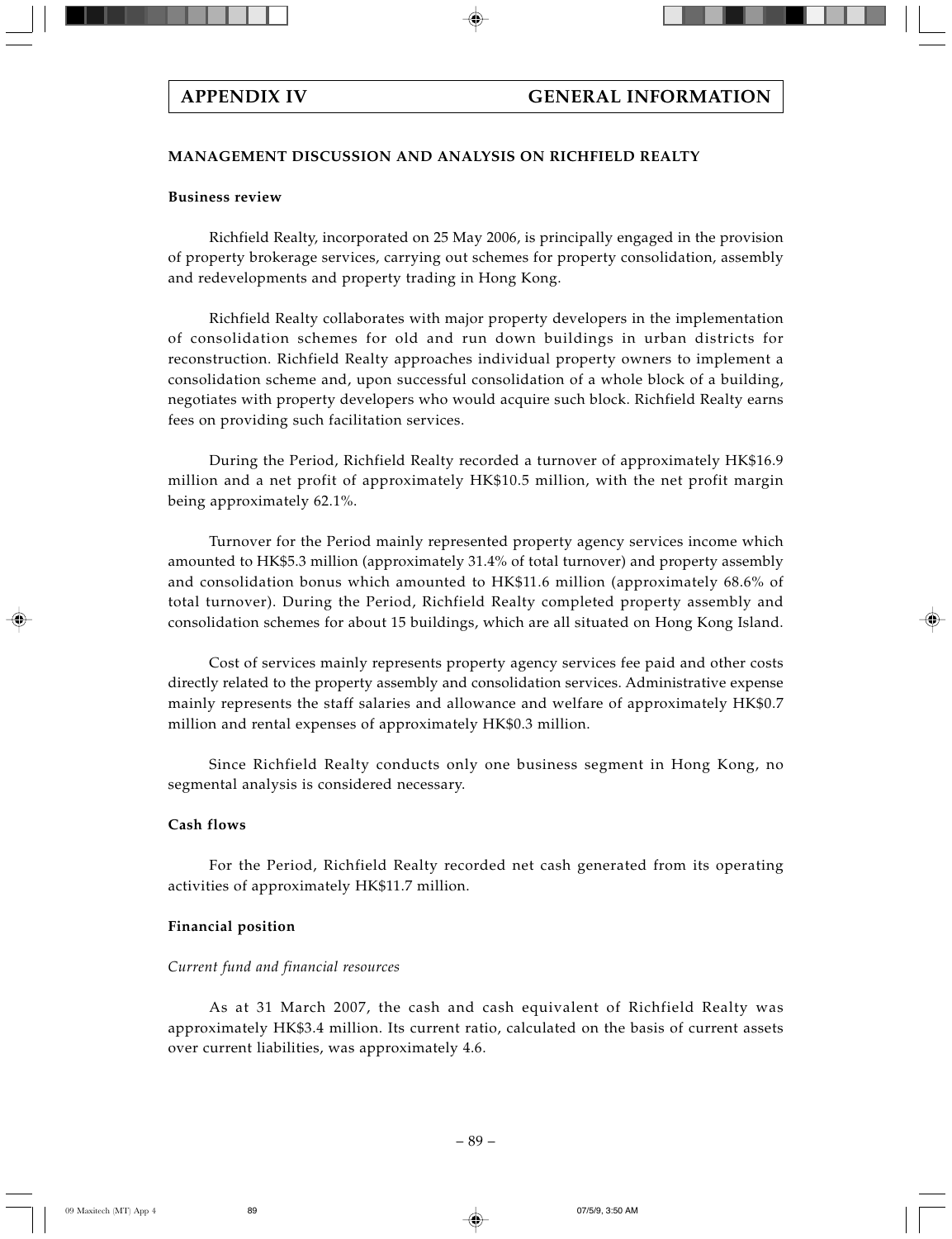# *Bank loans and gearing ratio*

As at 31 March 2007, Richfield Realty did not have any bank loans. Hence, its gearing ratio was zero.

# **Foreign currency risk**

Richfield Realty has not affected by risk of foreign exchange because its business are principally conducted in Hong Kong.

# **Capital commitments and contingent liabilities**

As at 31 March 2007, Richfield Realty did not have any capital commitments and contingent liabilities.

# **Employees and remuneration polices**

As at 31 March 2007, Richfield Realty had around 30 employees. Remuneration, including commission, is determined by reference to market terms, performance, number of years of service, qualifications and experience of individual employees. Other benefits include mandatory provident fund as required by the Mandatory Provident Fund Schemes Ordinance (Chapter 485 of the Laws of Hong Kong).

# **Material acquisitions and disposals of subsidiaries and associated companies**

During the Period, there were no material acquisitions and disposals of subsidiaries and associated companies carried out by Richfield Realty.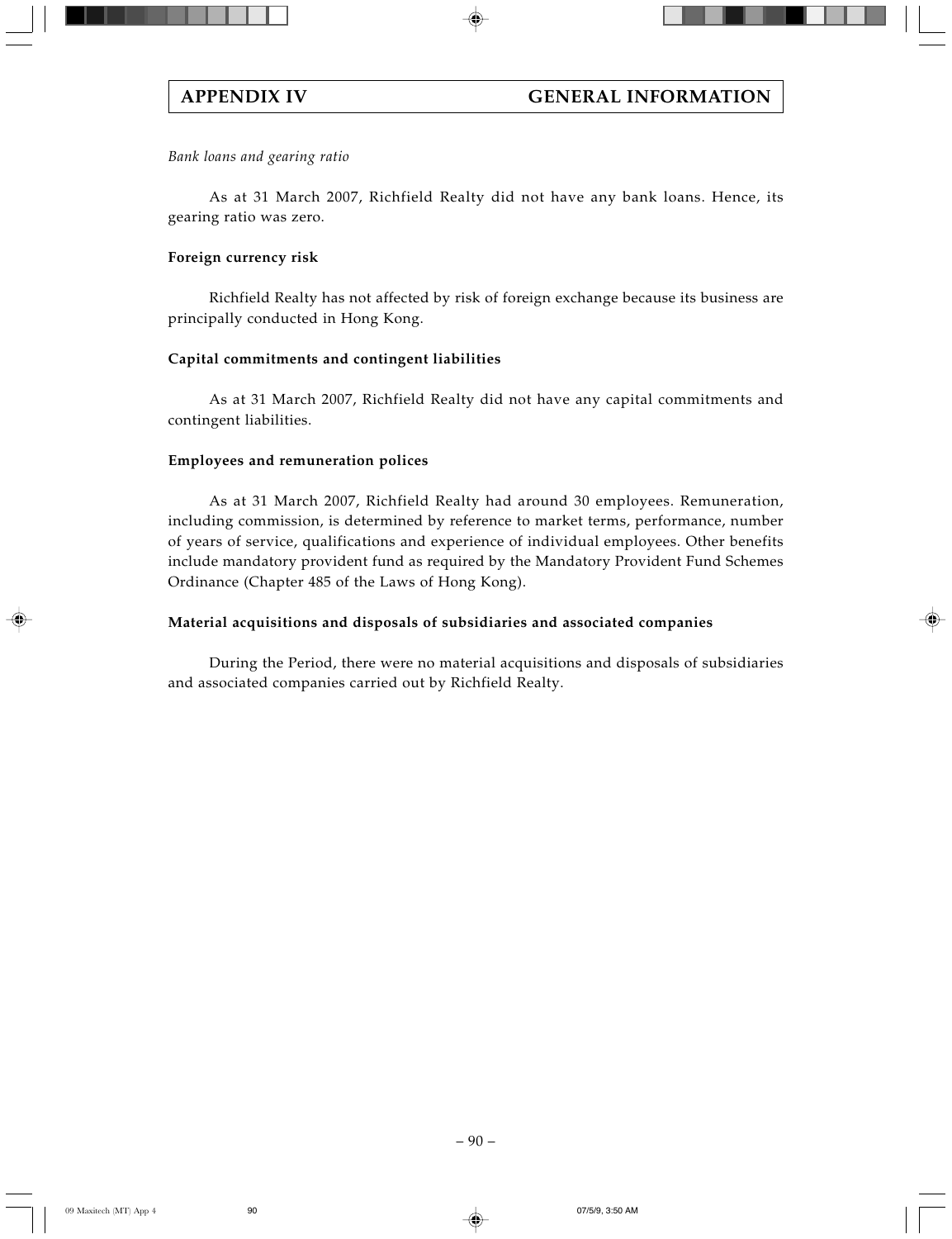## **INDEBTEDNESS**

As at the close of business on 31 March 2007, being the latest practicable date for the purpose of this indebtedness statement prior to the printing of this circular, the Enlarged Group had total borrowings amounting to approximately HK\$2,033,000, details of which are as follows :

### **Borrowings**

The following table illustrates the Enlarged Group's total borrowings as at 31 March 2007 :

|                  | <b>Enlarged Group</b><br>HK\$'000 |
|------------------|-----------------------------------|
| Other borrowings |                                   |
| - secured (Note) | 500                               |
| - unsecured      | 1,533                             |
|                  | 2,033                             |
|                  |                                   |

*Note:* The loan is secured by the first fixed charge over the entire issued share capital of a subsidiary of the Company.

#### **Contingent liabilities and guarantees**

As at 31 March 2007, the Enlarged Group had no contingent liabilities and guarantees.

#### **Disclaimer**

Saved as disclosed above and apart from intra-group liabilities, the Enlarged Group did not have any loan capital issued and outstanding or agreed to be issued, any loan capital, bank overdrafts and liabilities under acceptances or other similar indebtedness, debentures, mortgages, charges or loans or acceptance credits or hire purchase commitments, guarantees or other material contingent liabilities as at the close of business on 31 March 2007.

Saved as disclosed above, the Directors confirm that there has been no material change to the indebtedness and contingent liabilities of the Enlarged Group since 31 March 2007 and up to the Latest Practicable Date.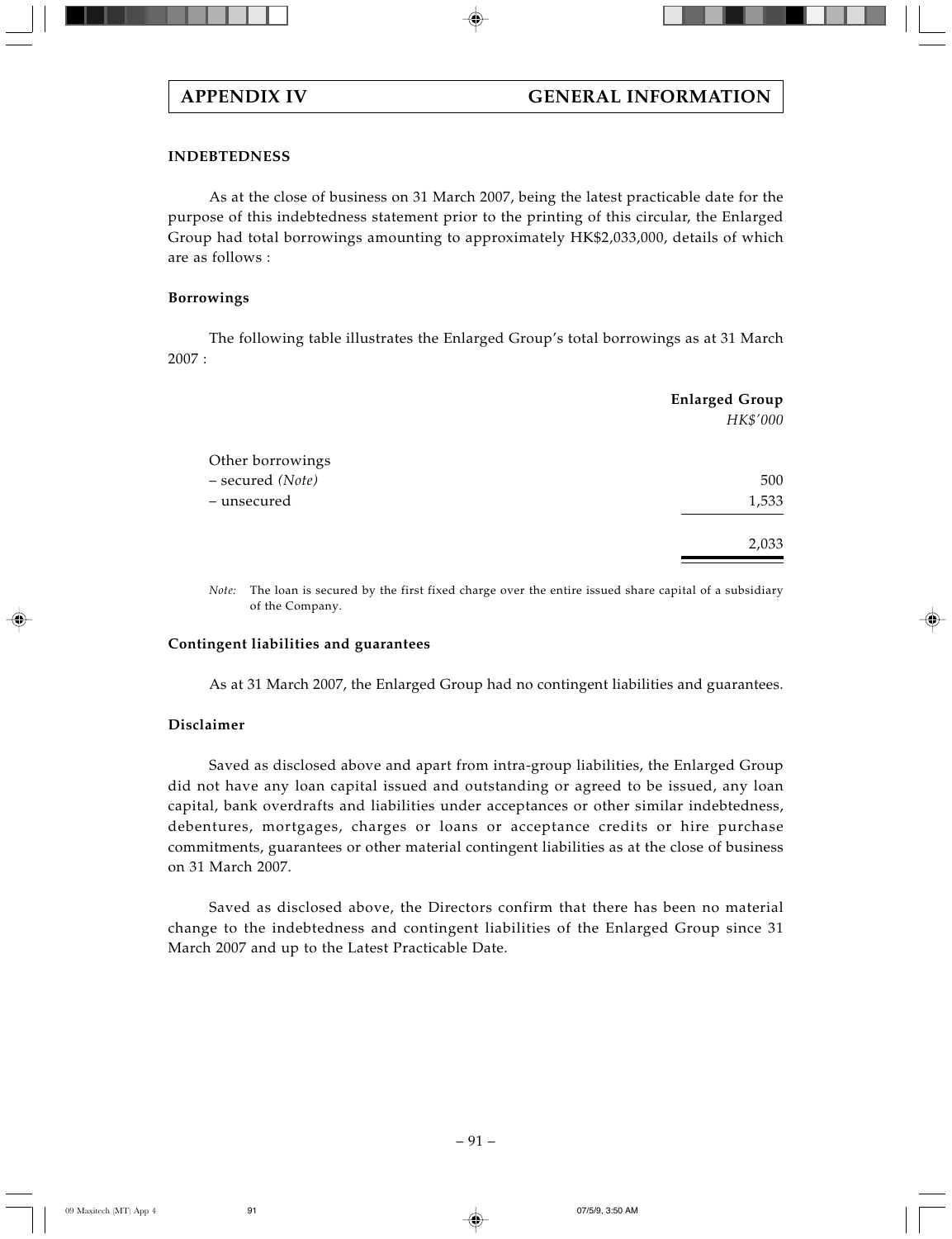# **FINANCIAL AND TRADING PROSPECT OF THE ENLARGED GROUP**

Since the change of the senior management of the Company in March 2007 following the close of a general offer, the Company has conducted a business review for the Group with a view to broadening and expanding the scope of business of the Group. The Directors have observed that the consolidation, assembly and redevelopment of properties and development sites in urban districts of Hong Kong has ample market potential and consider that the Acquisition offers the Group a good business opportunity in view of the growing trend of the property market and the shortage of supply of land in urban districts in Hong Kong. The Directors further consider that the Acquisition would provide a steady income stream to the Group and make a positive contribution to the profitability of the Group.

During the nine months ended 31 December 2006, the Group recorded a decrease in turnover of approximately 15.7% as compared to the corresponding period in the previous year. The decrease of income was mainly attributable to the lower pricing of the goods provided as a result of increase of competitive and challenging business environment. By acquiring Maxitech System Company Limited, the Group has diversified the Group's business to include distribution and trading of recycled computer parts, which contributed 15% in income for the period.

The Group views the prospects of the bag's business as challenging as the Group is experiencing rental and costs increases in Hong Kong while sales have not increased at the same percentage due to a more competitive business environment in the bag's industry.

While the Group will continue its existing businesses, pursuant to a management review of the business environment and the competitive landscape for the Group's existing businesses, taking into account the recurring losses suffered in such divisions, the Board intends to restrain from making further material investments in the existing businesses. As stated in the composite offer document jointly issued by the Company and Virtue Partner dated 2 March 2007, the Board would consider new investment opportunities in other business sectors.

# **WORKING CAPITAL**

The Directors are of the opinion that in the absence of unforeseen circumstances, after taking into account the internal resources of the Enlarged Group, the Enlarged Group has sufficient working capital for its requirements in the next twelve months from the date of this circular.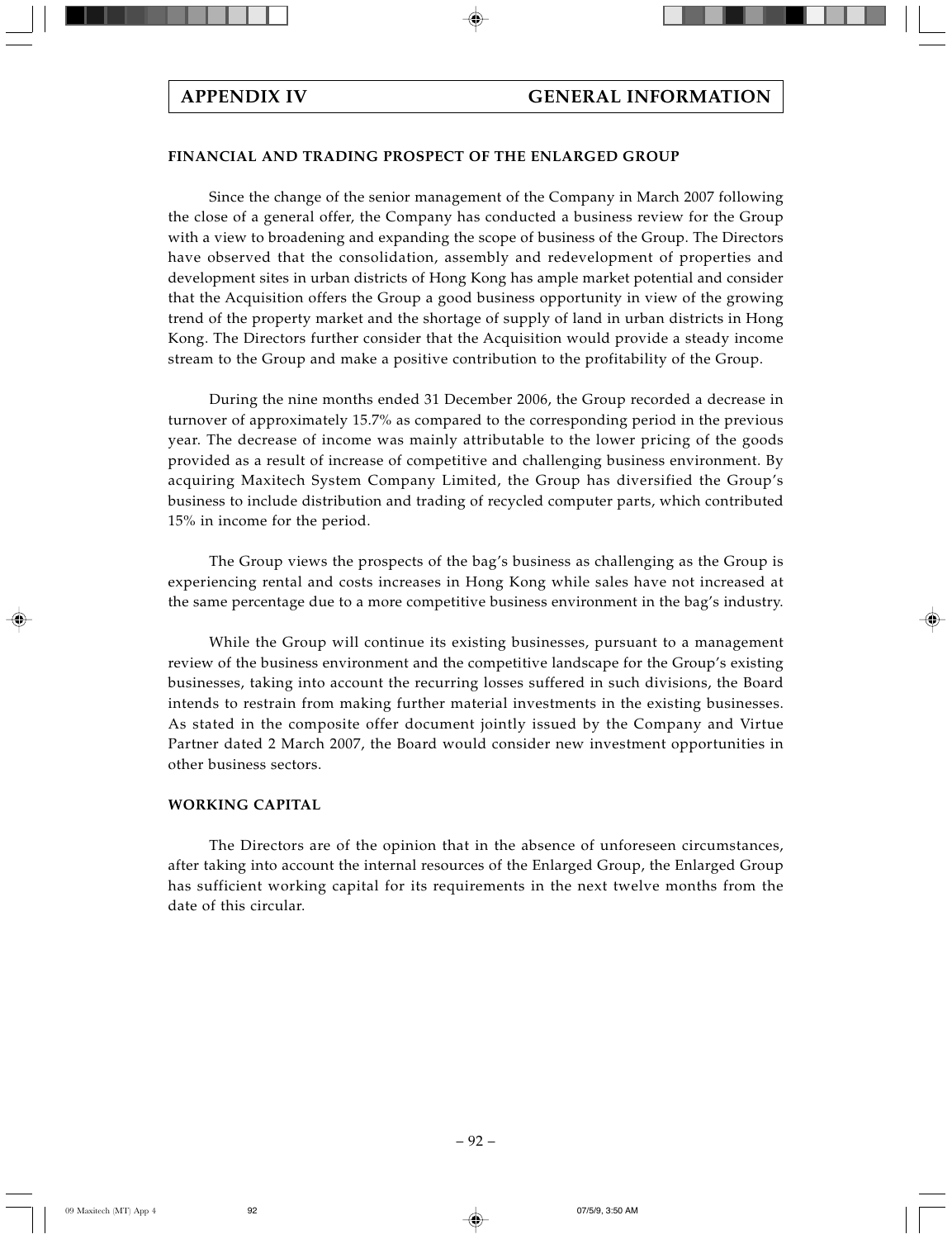# **MATERIAL CONTRACTS**

The following contracts, not being contracts in the ordinary course of business, were entered into by members of the Group within two years immediately preceding the Latest Practicable Date and are or may be material:

- (a) a placing agreement dated 21 November 2005 entered into between the Company as the issuer and Phoenix Capital Securities Limited as the placing agent in respect of the placing of 60,504,000 new Shares to not fewer than six placees at a placing price of HK\$0.033 per placing Share;
- (b) the underwriting agreement dated 24 May 2006 entered into among the Company, Mr. Wong Wing Cheung, Peter and Kingston Securities Limited and Quam Securities Company Limited in relation to the issue of the offer Shares by way of open offer to the qualifying Shareholders;
- (c) the acquisition agreement dated 23 October 2006 entered into among the Company's wholly-owned subsidiary – Trigreat Investments Limited and Ms. Leung Sui Ping, Heidi, Mr. Yip Yung Kan and Mr. Yip Yuk Tong in relation to the acquisition of 1,000,000 shares of HK\$1.00 each in the issued share capital of Maxitech System Company Limited at a total consideration of HK\$8.5 million;
- (d) the subscription agreement dated 12 January 2007 entered into among the Company, Virtue Partner and Mr. Wong Wing Cheung, Peter in relation to the subscription by Virtue Partner of 1,036,794,000 new Shares at HK\$0.01 each; and
- (e) the Acquisition Agreement.

# **EXPERT AND CONSENT**

Grant Thornton is a firm of certified public accountants which has given its opinion contained in this circular.

Grant Thornton has given and has not withdrawn its written consent to the issue of this circular with the inclusion herein of its reports and/or references to its names in the form and context in which they appear.

As at the Latest Practicable Date, Grant Thornton did not have any shareholding, directly or indirectly, in any member of the Group or any right (whether legally enforceable or not) to subscribe for or to nominate persons to subscribe for securities in any member of the Group.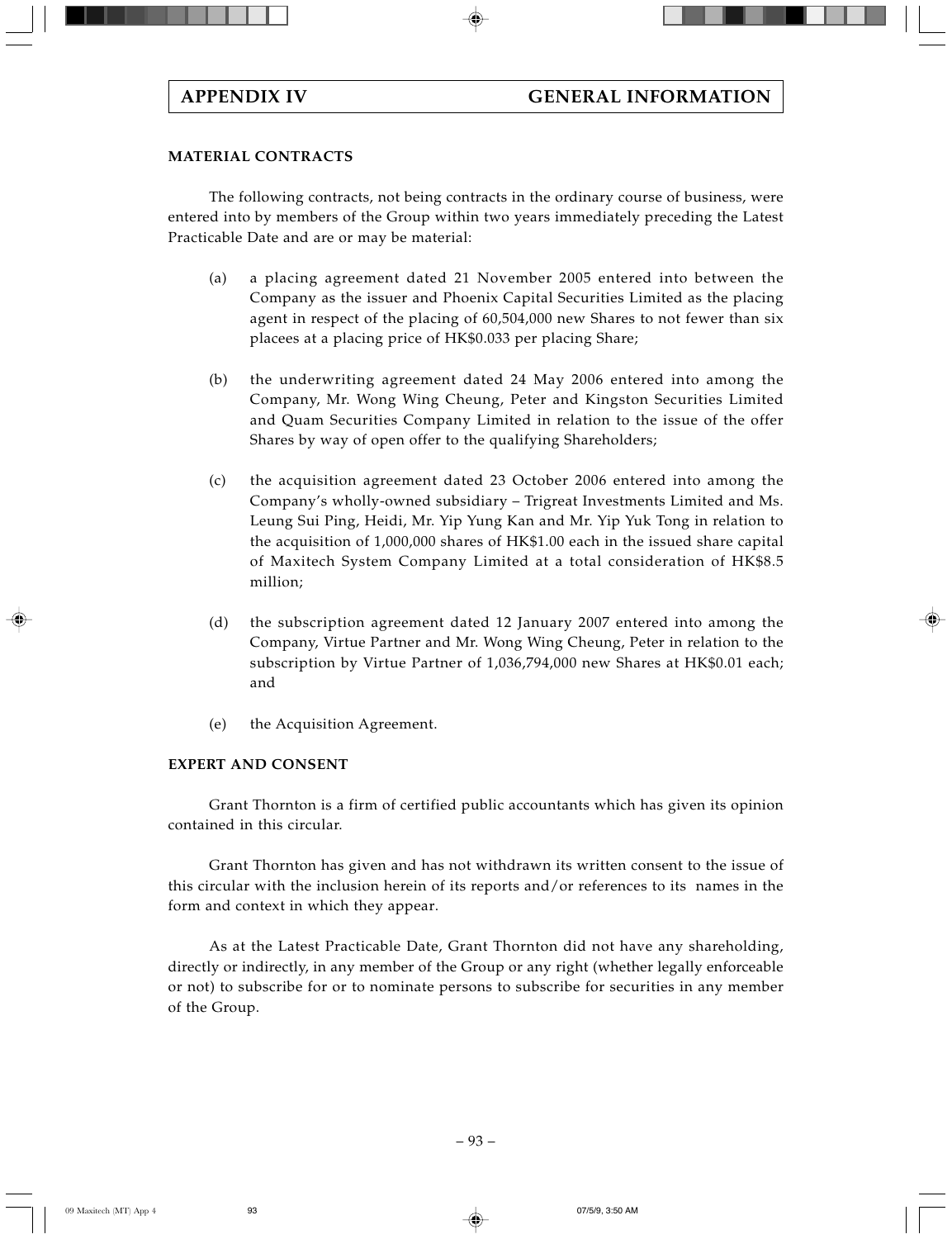As at the Latest Practicable Date, Grant Thornton did not have any direct or indirect interest in any assets which were, since 31 March 2006 (being the date to which the latest published audited consolidated financial statements of the Group were made up), acquired or disposed of by or leased to, or proposed to be acquired or disposed of by or leased to, any member of the Enlarged Group.

# **DOCUMENTS AVAILABLE FOR INSPECTION**

Copies of the following documents will be available for inspection at Michael Li & Co., 14th Floor, Printing House, 6 Duddell Street, Central, Hong Kong during normal business hours on any weekday, except public holidays, up to and including Friday, 25 May 2007:

- (a) the memorandum and articles of association of the Company;
- (b) the annual report of the Company for the two years ended 31 March 2006;
- (c) the interim report of the Company for the six months ended 30 September 2006;
- (d) the quarterly report of the Company for the nine months ended 31 December 2006;
- (e) the accountants' report on Richfield Realty, the text of which is set out in Appendix II to this circular;
- (f) the unaudited pro forma statement of assets and liabilities of the Enlarged Group from Grant Thornton and the accountants' report thereon, the text of each of which is set out in Appendix III to this circular;
- $(g)$  the contracts referred to in the section headed "Material contracts" in this appendix;
- (h) the written consent referred to in the section headed "Expert and consent" in this appendix; and
- (i) a copy of each circular issued pursuant to the requirements set out in Chapters 19 and/or 20 of the GEM Listing Rules which has been issued since 31 March 2006 (being the date to which the latest published audited consolidated financial statements of the Group were made up).

# **GENERAL**

(a) The branch share registrar and transfer office of the Company in Hong Kong is Tengis Limited at 26th Floor, Tesbury Centre, 28 Queen's Road East, Hong Kong.